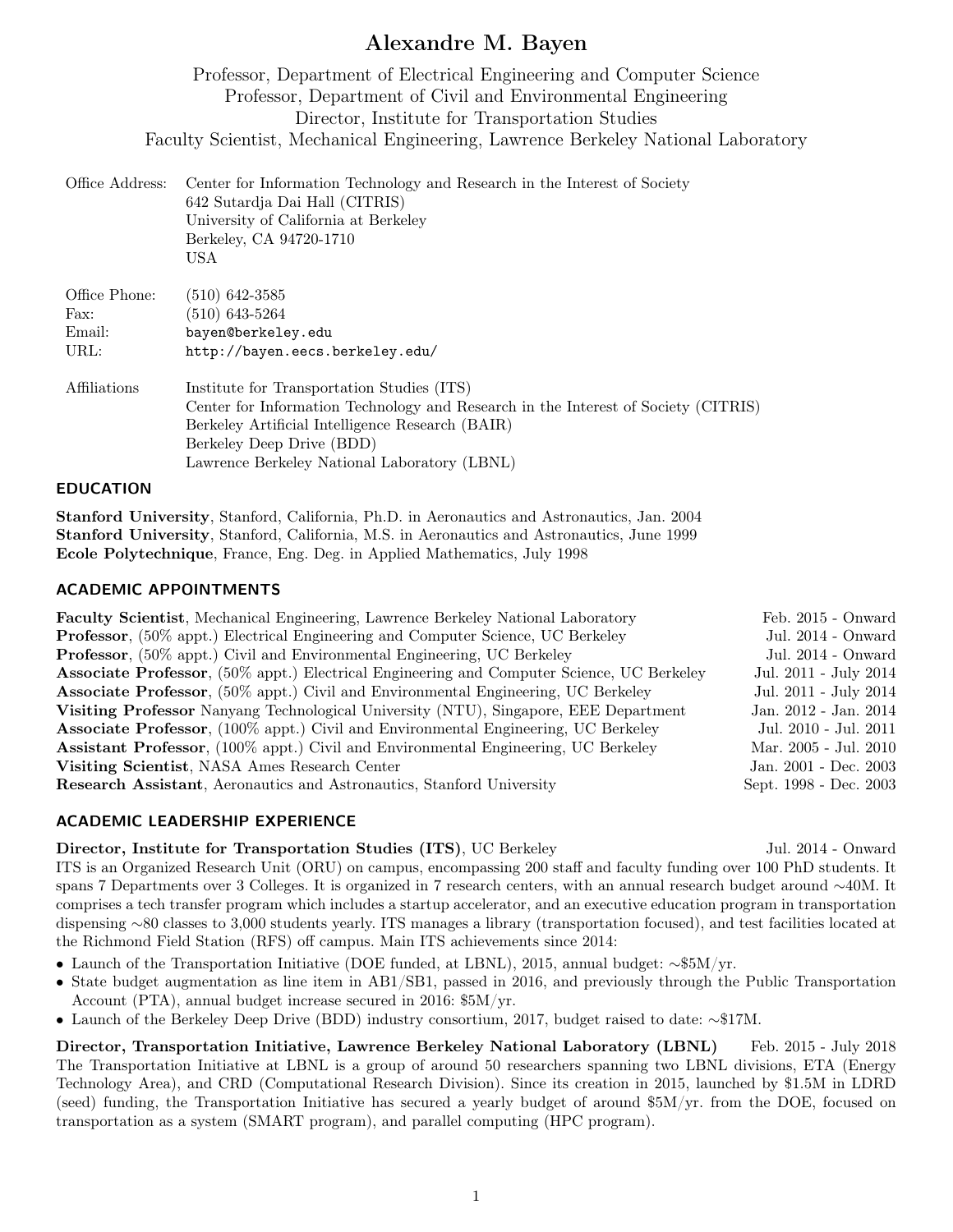### GOVERNMENT EXPERIENCE

Major, Research Director, Autonomous Navigation Laboratory Jan. 2004 - Mar. 2005 Working at Délégation Générale pour l'Armement, Ministère de la Défense, Vernon, France. Director of an 18 researchers lab building UAVs with off the shelf components. Procurement of UAV technology for the Navy and the Air Force.

First Lieutenant, Ecole Polytechnique, Palaiseau, France Sept. 1996 - Sept. 1998 Engineering training.

Second Lieutenant, 6th Maintenance Unit Regiment, Landau in der Pfalz, Germany Sept. 1995 - Sept. 1996 Officer training completed at Saint-Cyr Military Academy (3rd Battalion) followed by active duty within French Forces in Germany, in support of 2nd Artillery Regiment.

### INDUSTRY EXPERIENCE

### Technical and management consulting

| • Uber, mapping, routing, mobility systems design                                                                             | 2018-2019             |
|-------------------------------------------------------------------------------------------------------------------------------|-----------------------|
| $\bullet$ Waze/Google, shared mobility services                                                                               | 2018                  |
| • Oliver Wyman                                                                                                                |                       |
| • Future mobility competitivity index                                                                                         | 2018                  |
| • Pulse: autonomous mobility solutions / infrastructure development for NEOM                                                  | $2016 - 2017$         |
| • Kayrros, data science and methodologies for VMT accounting at various spatio-temporal scales                                | 2016                  |
| • Nokia development of IP for location based services (transportation, health, mobility),                                     | Jan. 2012 - Sep. 2012 |
| • <b>BAE Systems</b> , development of a tracking system for UAV-based reconstruction of ground traffic, Oct. 2010 - Dec. 2011 |                       |
| • NAVTEQ, development of traffic flow estimation tools for probe-based monitoring systems.                                    | June 2009 - Dec. 2010 |
| <b>Expert witness</b>                                                                                                         |                       |
| • Google vs. Traffic Information LLC,                                                                                         | $2010 - 2012$         |
| Patent US 6,466,862, Case No. 3:09-cv-00642-HU.                                                                               |                       |
| Role: Technical expert for plaintiff, hired by Perkins Coie LLP                                                               |                       |
| • Core Wireless Licensing S.A.R.L. vs. Samsung L.G.,                                                                          | 2015                  |
| Patent US 7,072,667, Case No. 2:14-cv-911-JRG-RSP and 6.14-cv-751.                                                            |                       |

Role: Technical expert for plaintiff, hired by Hueston Hennigan LLP

### Entrepreneurship

| • Co-founder, Chief Scientist, Safely You Inc.                                                                                 | $2015$ - present |
|--------------------------------------------------------------------------------------------------------------------------------|------------------|
| Development of a deep learning based Alzheimer patient camera monitoring system for assisted living                            |                  |
| • Co-founder, Advisor, KarMode                                                                                                 | $2012 - 2014$    |
| Development of a Mirror Link based tablet solution for integration of mobile apps and services in cars.                        |                  |
| • Co-founder, Advisor, StreetOwl                                                                                               | $2011 - 2013$    |
| StreetOwl is a start up which develops smartphone enabled driving scores for insurance premium pricing.                        |                  |
| • Manager, Epigraph LLC                                                                                                        | June 2009        |
| $\Gamma$ prigraph IIC is a consulting company focused on mobile internet services, location based services, and mobile sensing |                  |

Epigraph LLC is a consulting company focused on mobile internet services, location based services, and mobile sensing.

### Executive and corporate education, technical advising

- Founding Director, Learn2Launch, hosted at the Institute of Transportation Studies (ITS) 2013-present Learn2Launch, the Silicon Valley Innovation and Entrepreneurship Program at UC Berkeley, is an intensive, immersive, and hands-on approach to the study of innovation and entrepreneurship. This graduate-level program is a semester-long curriculum that combines lectures, workshops, field trips, and discussions by Berkeley faculty from engineering, business, law, communications, and other disciplines, and guest lecturers by innovators in the Silicon Valley.
- Instructor, short executive education programs. Topics: smartcities, transportation, automation, machine learning. Customers: Dubai Road and Transportation Authority (RTA), UAE, 2018; Dubai Eletricity and Water Agency (DEWA), UAE, 2018; Guangdong Province Executive Delegation, China, 2018; Executive Masters Program, Ecole Polytechnique, France, 2018; Aguia Branca, Brazil, Mayor's Office, 2017; Huawei, China, 2017; Inasmuch / USCEC Executive Delegation, China, 2016; Sinomach and SAFEA Group, China, 2016; China National Machinery Group (CNMIC), China, 2015.

## • Advisor, board member

- Member, Research Advisory Panel, Land and Transportation Authority (LTA), Singapore 2015 - 2017 - Board member, VIMADES Inc., France (engineering firm focused on viability-based software 2007 - present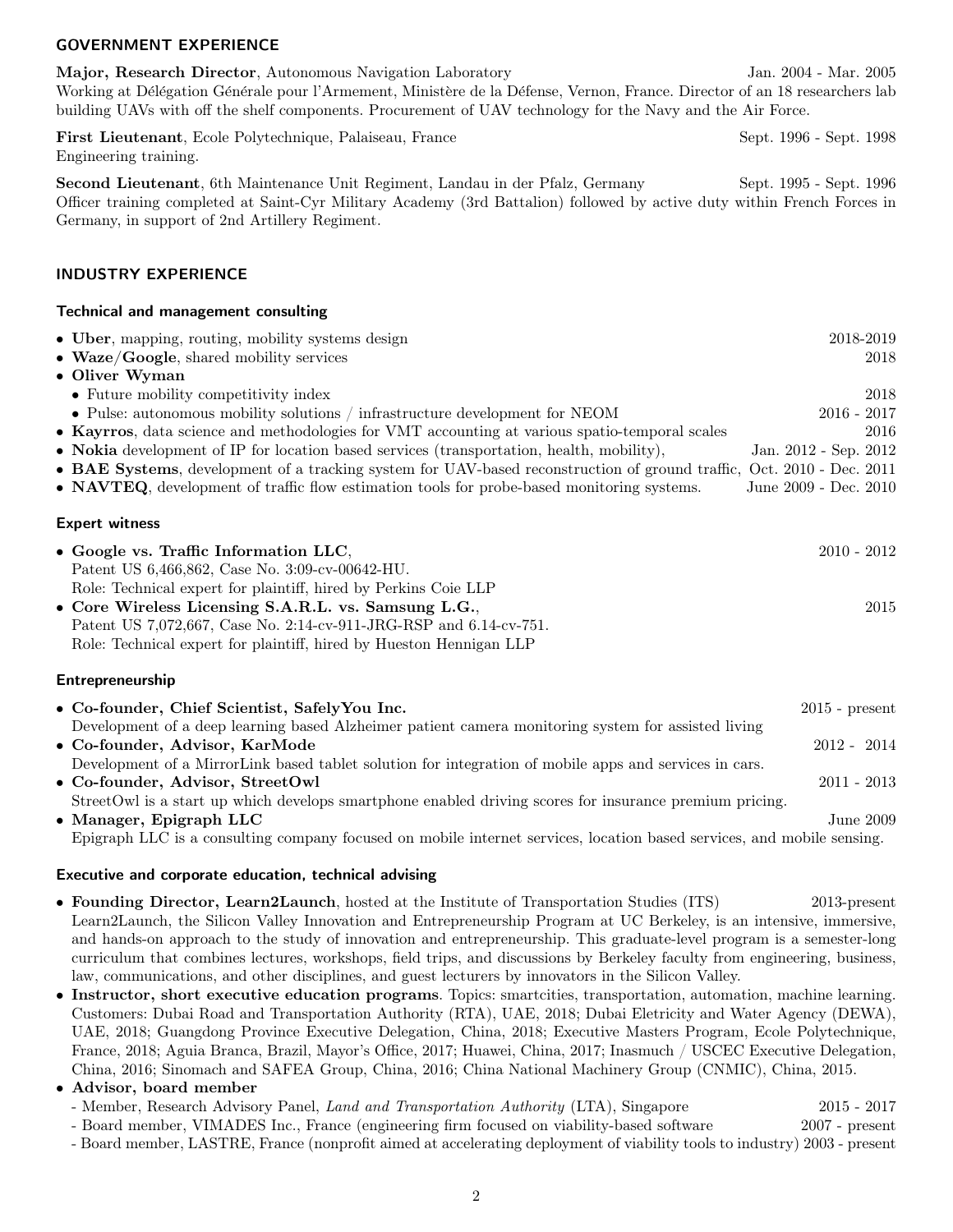## 3

# MAJOR RESEARCH PROJECTS

## Principal Investigator,  $FLOW$  Jan. 2018 - Present

Budget to date:  $~\sim$ 2M

Team: 10 (3 PhD, 5 MEng, 2 undergraduate students).

FLOW leverages state-of-the-art deep RL libraries and the open-source microsimulator, SUMO, enabling the use of reinforcement learning to design and train controllers in traffic settings. It develops deep-RL algorithms applicable to mixed autonomy traffic, which will ultimately be deployed for both self-driving trucks and cars.

Project URL: http://berkeleyflow.github.io/

**Principal Investigator**, NestSense, startup spin-off: SafelyYou Inc. Sep. 2014 - Present *Budget to date:*  $\sim$ 500K (+ $\sim$ 1.5M externally to the university)

Team: 8 (1 PhD, 5 MEng, 1 staff, 1 nurse, 1 occupational therapist).

The goal of this project is to complete prototyping of the hardware ecosystem for in-home monitoring of patients with Alzheimer's disease (AD), to begin data collection with subjects, and to test novel algorithms based on this data. The hardware ecosystem consists of a combination of cameras, Android Wear smartwatches, Android phones, and bluetooth inhome sensors. Data collection will be achieved through a collaboration between clinicians at UCSF, UC Davis and a group of the EECS department at UC Berkeley.

Project URL: http://safely-you.com/

# **Principal Investigator**, *Connected Corridors project* Sep. 2011 - Present

Budget to date:  $\sim$ \$21M.

Team: 50 researchers, engineers and administrative staff at its peak.

In charge of building and leading a team composed of faculty (co-investigators), post doctoral and staff researchers, Ph.D., M.S. and B.S. students, software engineers, policy analysts, and administrative staff. The ICM project will prototype, test and deploy a pilot architecture for control of a corridor in California, comprising highways, arterial streets and at least one public transit system. The team will build a backend system to control traffic flow through use of traffic lights, ramp metering lights and variable speed limits. The team will develop a smartphone app to incentivize the public to change their commute patterns (mode / route / time of departure) based on social networks and rewards for good behavior. Co-investigators include Profs. Horowitz (ME), Kanafani (CEE), Pozdnoukhov (CEE), Varaiya (EECS), Walker (CEE). Project URL: https://connected-corridors.berkeley.edu/

# Principal Investigator, Mobile Millennium project Jan. 2008 - Sep. 2011

 $Budqet: \gt\sim $5M$ .

Team: 25 researchers, engineers and administrative staff.

The Mobile Millennium project was the first traffic app and backend system deployed by Nokia (jointly with UC Berkeley) to gather traffic information from GPS enabled smartphones to reconstruct traffic information in real-time from streaming data. Nicknamed Mobile Century, a prototype system was tested on Feb. 8, 2008 on I80 for 10 hours, on 100 vehicles showcasing the first ever reconstruction of traffic from GPS data only. Subsequently, a field operational test, *Mobile Millennium*, led and operated by UC Berkeley, was launched to test the system at the scale of California, and has been running to this day, gathering more than 60 million GPS points a day, which are fused with loop, radar and blutooth data. The system is now used by the State of California for procurement, to assess the quality of probe data to be acquired by California. Project URL: http://traffic.berkeley.edu/

**Principal Investigator**, Floating Sensor Network project Jan. 2006 - Sep 2015

Budget: \$2M.

Team: 10 researchers and students.

The Floating Sensor Network is the first semi-autonomous fleet of 100 robots based on Android smartphones built to broadcast parameters measured in rivers and estuarine environments to a backend system used for data fusion. The 100 robots have dual motors, diving capabilities, and sensor platforms capable of measuring depth, salinity, temperature and currents. The backend system fuses the streaming Lagrangian data into high fidelity hydrodynamic models for real-time nowcast and forecast of the currents, on 500 nodes of the NERSC computer cluster at LBNL.

Project URL: http://float.berkeley.edu/

Co-investigator, *NextGen Air Traffic Management System* Jan. 2005 - Feb. 2008 Budget: \$2M.

Team: 3 students.

This project focused on network optimization of the National Airspace System (NAS) in the US. Over three years, I developed a NAS-wide network routing model and optimization framework to mitigate congestion in the en-route airspace, and was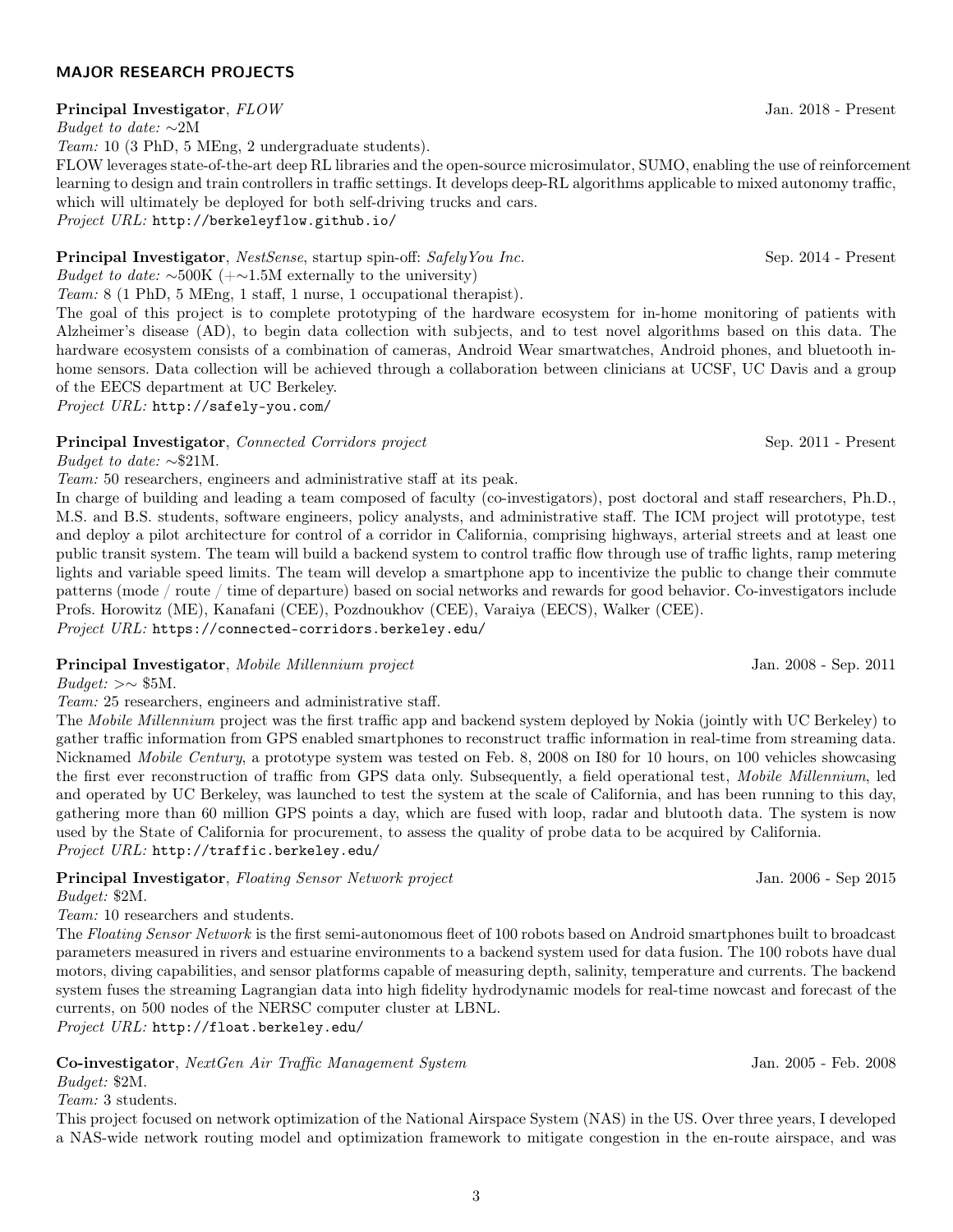implemented to work ETMS/ASDI datastreams jointly with NASA Ames. Co investigators include Profs. Hansen (CEE), Sastry (EECS) and Tomlin (EECS).

## AWARDS

| <b>IEEE TCCPS Mid-Career Award</b>                                                     | 2018 |
|----------------------------------------------------------------------------------------|------|
| Signatures Innovation Fellow, UC Berkeley                                              | 2017 |
| NAE Gilbreth Lecture                                                                   | 2017 |
| Best Paper Award, UBICOMM 2015                                                         | 2015 |
| Liao-Cho Innovation Endowed Chair                                                      | 2015 |
| EECS Distinguished Teaching Award, EECS Department, UC Berkeley                        | 2015 |
| Walter L. Huber Civil Engineering Research Prize, ASCE                                 | 2014 |
| Chancellor Professor, UC Berkeley                                                      | 2014 |
| Antonio Ruberti Young Researcher Prize, IEEE                                           | 2013 |
| Okawa Foundation Research Award                                                        | 2013 |
| Best Application Paper Award, 9 <sup>th</sup> IEEE CASE Conference                     | 2013 |
| Presidential Early Career Award for Scientists and Engineers (PECASE), The White House | 2010 |
| NASA Top 10 Innovators in Water Sustainability (Launch 2010)                           | 2010 |
| TRANNY Award, California Department of Transportation                                  | 2009 |
| CAREER Award, National Science Foundation                                              | 2009 |
| Best of ITS Award, citation for "Best Innovating Practice", 15th World Congress on ITS | 2008 |
| Clean Technology Innovation Prize, Berkeley Center for Entrepreneurship & Technology   | 2008 |
| William F. Ballhaus Prize for Outstanding Doctoral Dissertation, Stanford University   | 2004 |
|                                                                                        |      |

### **HONORS**

| Honorable Mention - Best Practices Award, 2017 City on a Cloud Innovation Challenge, Amazon Web Services | 2017             |
|----------------------------------------------------------------------------------------------------------|------------------|
| Aging 2.0 Audience Choice Award                                                                          | 2017             |
| NAE China-America Frontiers of Engineering session organizer, China                                      | 2017             |
| Excellent Reviewer, Journal of Guidance, Control, and Dynamics (JGCD)                                    | 2016             |
| NAE EU-US Frontiers of Engineering speaker, Helsinki, Finland                                            | 2016             |
| NAE EU-US Frontiers of Engineering speaker, Chantilly, France                                            | 2013             |
| IBM Shared University Award                                                                              | 2012             |
| Google Faculty Research Award                                                                            | 2012             |
| Finalist, Best Student Paper Award (as advisor), IEEE Conference on Decision and Control                 | 2010             |
| NAE Frontiers of Engineering participant                                                                 | 2008             |
| Outstanding Automatica Reviewer                                                                          | 2003             |
| Graduate Fellow of the Delegation Generale pour l'Armement, France                                       | $1998 - 2002$    |
| Medaille de la Defense Nationale as a Second Lieutenant, Landau in der Pfalz, Germany                    | 1996             |
| Three Letters of Commendation as a Second Lieutenant, France                                             | 1996, 1997, 1998 |
|                                                                                                          |                  |

## UC BERKELEY TEACHING EXPERIENCE

| <b>EECS127</b> Optimization models in engineering                                                           | F18                                    |
|-------------------------------------------------------------------------------------------------------------|----------------------------------------|
| <b>EE128-ME134</b> Feedback control systems [4 units]                                                       | F13, F14                               |
| CE291F-ME236-EE291c Control and opt. of distributed param. sys. [3 units]                                   | F05, S06, S09, S10, F10, S12, S13, S14 |
| <b>CE291G</b> (taught under CE290 in S10) Adv. control and opt. of distributed parameters systems [3 units] | S <sub>10</sub>                        |
| <b>CE191</b> Civil and environmental engineering systems analysis [3 units]                                 | F05, F06, F09, F16                     |
| <b>E7</b> (formerly E77) Introduction to computer programming for scientists and engineers [4 units]        | S <sub>08</sub> , S <sub>10</sub>      |
| <b>CE290Z</b> Selected topics in air transportation [2 units]                                               | F06                                    |
| <b>EE291e</b> Hybrid and embedded systems (guest lecturer) [3 units]                                        | F05                                    |
| <b>CE301</b> Future civil and environmental engineering teaching [1 unit]                                   | F09, S10                               |

## OTHER TEACHING EXPERIENCE

European Embedded Control Institute (EECI), Supelec, France Spring 2008, Spring 2009 HYCON graduate school on control, Verification and control of nonlinear systems, class co-taught with Prof. Mitchell (UBC).

## 6th Maintenance Unit Regiment Sept. 1995 - Sept. 1996

Professor of military German language for officers, French Forces in Germany, Landau in der Pfalz, Germany.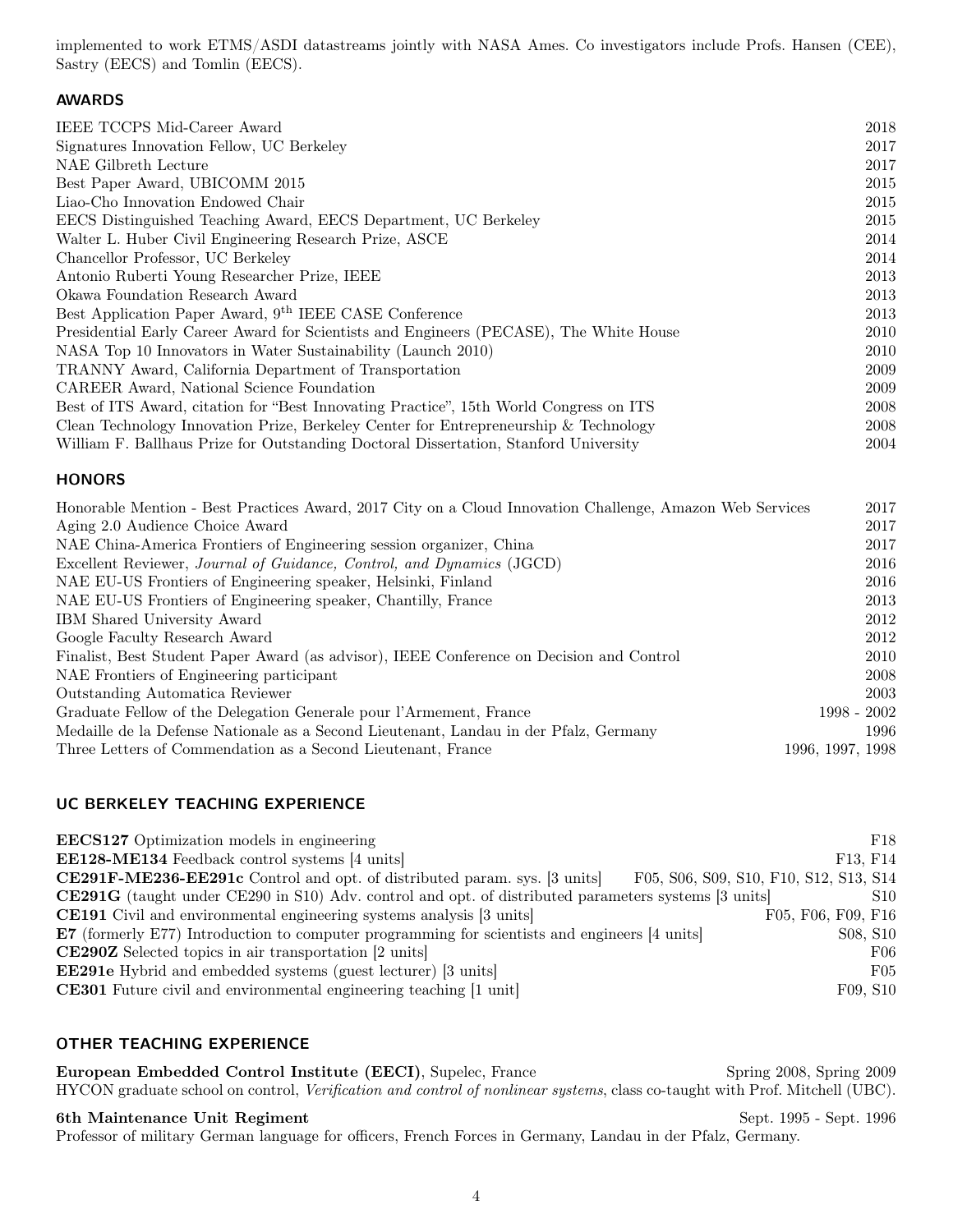## PAST RESEARCH SUPERVISION

## Past Post Doctoral Researchers

| Dr. Qingfang Wu<br>Ph.D. Ph.D., UC Berkeley, CEE Environmental Engineering, 2013<br>Research topic: Real time flow estimation in channel networks using Lagrangian data.<br>Position shortly after: Research Engineer, US Geological Survey / UC Davis                                           | Sep. 2013 - Sep. 2015 |
|--------------------------------------------------------------------------------------------------------------------------------------------------------------------------------------------------------------------------------------------------------------------------------------------------|-----------------------|
| Dr. Thomas Schreiter<br>PhD Department of Civil and Environmental Engineering, DELFT, 2013<br>Research topic: Online imputation of missing data in sensor networks, application to traffic flow sensing<br>Position shortly after: Data Engineering Fellow, Insight Data Science, Palo Alto, CA. | Jan. 2013 - Aug. 2014 |
| Dr. Ethan Xuan<br>Ph.D. Civil and Environmental Engineering, Transportation Engineering, UC Berkeley, 2011<br>Research topic: Incentivization mechanism for traffic for integrated corridor management.<br>Position shortly after: Software Engineer, FactSet, San Francisco, CA.                | Sep. 2011 - Aug. 2014 |
| Dr. Nikos Bekiaris-Liberis<br>PhD Department of Mechanical and Aerospace Engineering, UCSD, 2013<br>Research topic: estimation of crowds and traffic using mobile sensing<br>Position shortly after: Post Doctoral Researcher, Univ. of Crete.                                                   | Aug. 2013 - Aug. 2014 |
| Dr. Anastasios Kouvelas<br>Ph.D. Department of Production and Management Engineering, Univ. of Crete, 2011<br>Research topic: Use of probe data in arterial networks for integrated corridor management<br>Position shortly after: Research Engineer, TSS Inc.                                   | Sep. 2012 - June 2014 |
| Dr. Ryan Herring<br>Ph.D. IEOR, University of California, Berkeley, 2010<br>Research topic: Design and development of machine learning algorithms for arterial traffic inference.<br>Position shortly after: Research Engineer, Apple.                                                           | Jan. 2011 - May 2011  |
| Dr. Joos-Hendrik Bose<br>Ph.D. Computer Science, Freie Universität, Berlin, Germany, 2007<br>Research topic: Parallelization of machine learning algorithms for arterial traffic inference.<br>Position shortly after: Research Engineer, T-Mobile / Deutsche Telekom Labs.                      | Oct. 2009 - May 2010  |
| Dr. Olli-Pekka Tossavainen<br>Ph.D. Physics, University of Kuopio, Finland, 2007.<br>Research topic: Inverse modeling algorithms for Lagrangian sensor networks.<br>Position shortly after: Research Engineer, NAVTEQ.                                                                           | Aug. 2007 - Oct. 2010 |
| Dr. Jeff Ban<br>Ph.D. CEE, University of Wisconsin-Madison, 2004.<br>Research topic: Sensor placement, mobile sensing, traffic information systems.<br>Position shortly after: Assistant Professor, Civil and Environmental Engineering, RPI.                                                    | May 2007 - Aug. 2008  |
| Dr. Annalisa Scacchioli <sup>1</sup><br>Ph.D. EECS, University of L'Aquila, Italy, 2005.<br>Research topic: Prediction of uncertainty propagation in hybrid simulations.<br>Position shortly after: Assistant Professor, New York University.                                                    | Jan. 2007 - Mar. 2008 |
| Past Ph.D. Students                                                                                                                                                                                                                                                                              |                       |
| Cathy Wu, EE, advised since 2013<br>Ph.D. thesis title Learning and Optimization for Mixed Autonomy Systems - A Mobility Context<br>Position shortly after graduating: Assistant Professor, MIT, Cambridge, MA                                                                                   | 2018                  |
| Francois Belletti, CS, advised since Aug. 2014<br>Ph.D. thesis title: Alternate Representations for Scalable Analysis and Control of Heterogeneous Time Series<br>Position shortly after graduating: Research Scientist, Google, Mountain View, CA                                               | 2017                  |

 $\rm ^1Co\text{-}advised$  with Professor Božidar Stojadinović.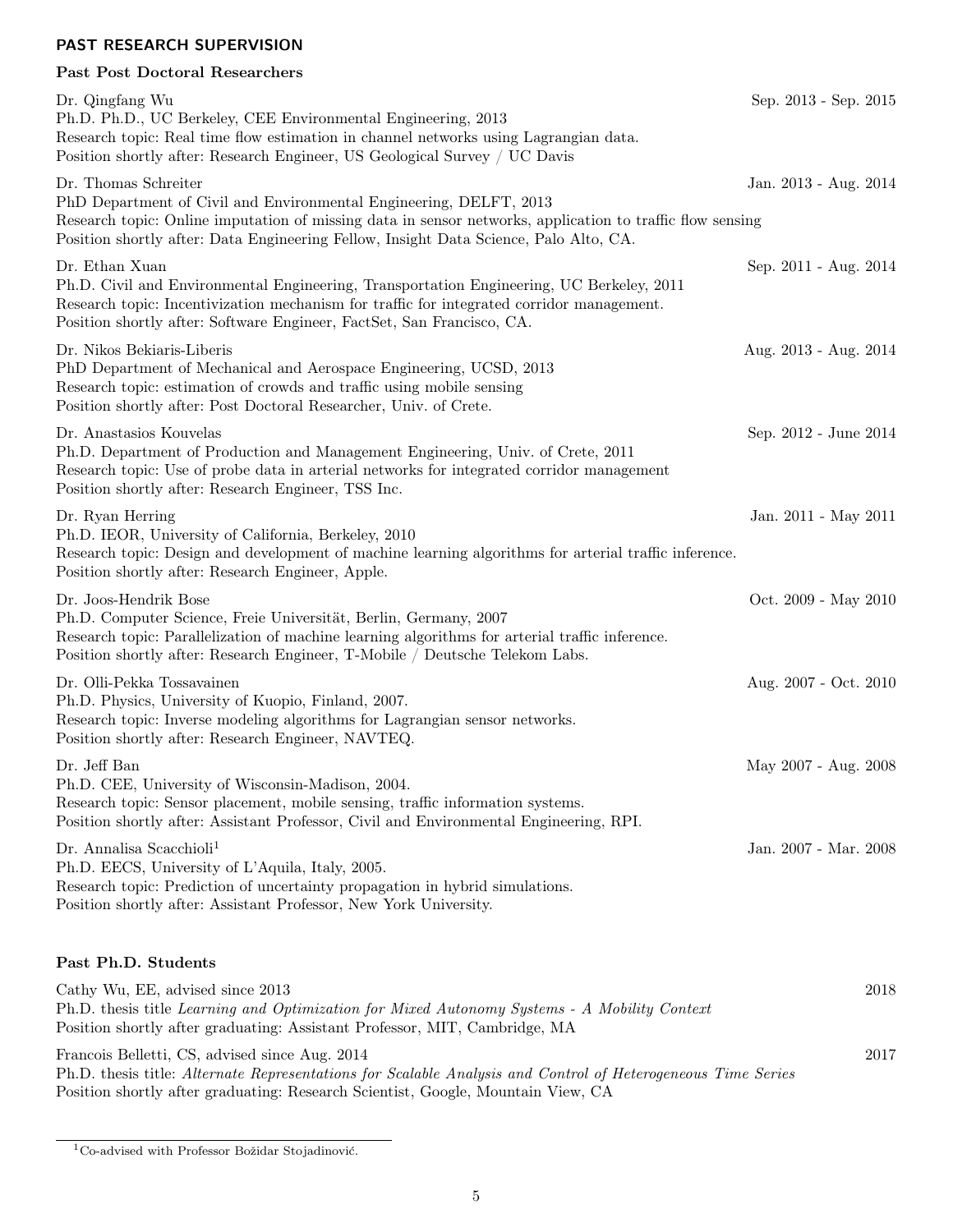| 2016<br>Walid Krichene, EE, advised since June 2011<br>Ph.D. thesis: Nash-Stackelberg games in horizontal queuing networks.<br>Position shortly after graduating: Research Scientist, Google, Mountain View, CA                                                                                                                           |  |
|-------------------------------------------------------------------------------------------------------------------------------------------------------------------------------------------------------------------------------------------------------------------------------------------------------------------------------------------|--|
| Jack Reilly, CEE Systems,<br>2014<br>Ph.D. thesis title: Security of Freeway Traffic Systems: A Distributed Optimal Control Approach.<br>Position shortly after graduating: Research Scientist, Google, Mountain View, CA                                                                                                                 |  |
| 2014<br>Leah Anderson, CEE Systems,<br>Ph.D. thesis title: Optimal control of buoyant drifters under hydrodynamic forcing.<br>Position shortly after graduating: Product Quality Engineer, Palantir Technologies, Palo Alto, CA                                                                                                           |  |
| 2014<br>Timothy Hunter, CS,<br>Ph.D. thesis title: Large-scale, low-latency state estimation of cyberphysical systems, with an application to traffic estimation.<br>Position shortly after graduating: Software Engineer, Databricks, San Francisco, CA                                                                                  |  |
| Samitha Samaranayake, CEE Systems,<br>2014<br>Ph.D. thesis title: Routing strategies for the reliable and efficient utilization of road networks.<br>Position shortly after graduating: Assistant Professor, Cornell University, Ithaca, NY                                                                                               |  |
| Kevin Weekly, EECS robotics,<br>2014<br>Ph.D. thesis title: Applied Estimation of Mobile Environments.<br>Position shortly after graduating: Research Scientist, Fitbit, San Francisco, CA                                                                                                                                                |  |
| 2013<br>Qingfang Wu, CEE Env. Eng.<br>Ph.D. thesis title: Real Time Flow Estimation in Channel Networks using Lagrangian Data.<br>Position shortly after graduating: Research Engineer, USGS/Davis                                                                                                                                        |  |
| 2013<br>Aude Hofleitner, Electrical Engineering<br>Ph.D. thesis title: A hybrid approach of physical laws and data-driven modeling for estimation: the example of queuing<br>networks.<br>Position shortly after graduating: Research Engineer, Facebook Inc., Menlo Park, CA                                                             |  |
| Dr. Andrew Tinka, Electrical Engineering<br>2013<br>Ph.D. thesis title: Actuated Mobile Sensing in Distributed, Unstructured Environments.<br>Position shortly after graduating: Research Engineer, Kiva Systems, Boston, MA                                                                                                              |  |
| Dr. Tarek Rabbani, <sup>2</sup> Mechanical Engineering<br>2013<br>Ph.D. thesis title: Topics in Large-Scale Sparse Estimation and Control.<br>Position shortly after graduating: Engineer at Level-up Analytics, Mountain View, CA                                                                                                        |  |
| 2012<br>Dr. Sebastien Blandin, Civil and Environmental Engineering (Systems Engineering)<br>Ph.D. thesis title: Modeling, estimation and control of distributed parameter systems: application to transportation networks.<br>Position shortly after graduating: Research Engineer, IBM, Singapore.                                       |  |
| Dr. Mohammad Rafiee, Mechanical Engineering<br>2012<br>Ph.D. thesis title: Data assimilation in large scale networks of open channels.<br>Position shortly after graduating: Engineer, Marin Software.                                                                                                                                    |  |
| Dr. Saurabh Amin, <sup>3</sup> Civil and Environmental Engineering (Systems Engineering)<br>2011<br>Ph.D. thesis title: On cyber security for networked control systems.<br>Position shortly after graduating: Assistant Professor, Civil and Env. Eng, MIT.                                                                              |  |
| Dr. Daniel Work, Civil and Environmental Engineering (Systems Engineering)<br>2010<br>Ph.D. thesis title: Real-time estimation of distributed parameters systems: application to traffic monitoring.<br>Position shortly after graduation: Assistant Professor, Civil and Env. Eng & Electrical and Computer Eng., UIUC.                  |  |
| 2010<br>Christian Claudel, Electrical Engineering<br>Ph.D. thesis title: Convex formulations of inverse modeling problems on systems modeled by Hamilton-Jacobi equations.<br>Applications to traffic flow engineering.<br>Position shortly after graduation: Assistant Professor, Mechanical Engineering, KAUST University, Saudi Arabia |  |
| Dr. Ryan Herring, Industrial Engineering and Operations Research<br>2010<br>Ph.D. thesis title: Real-time traffic modeling and estimation with streaming probe data using machine learning.<br>Position shortly after graduation: Research Engineer, Apple.                                                                               |  |

<sup>2</sup>Co-advised with Laurent El Ghaoui.

<sup>3</sup>Co-advised with Professor Shankar Sastry.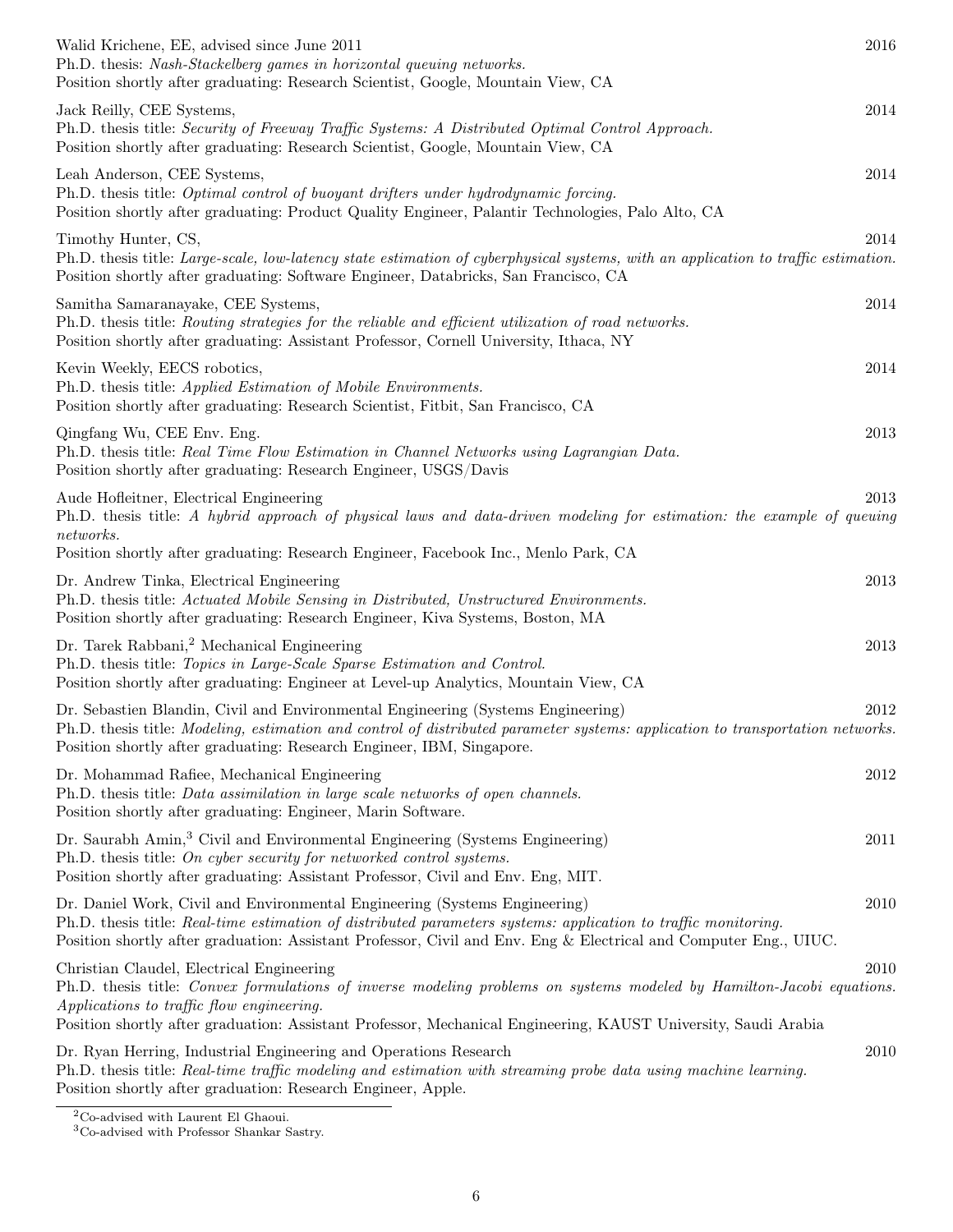| Dr. Juan-Carlos Herrera, Civil and Environmental Engineering (Transportation Engineering)<br>Ph.D. thesis title: Assessment of GPS-enabled smartphone data and its use in traffic state estimation for highways.<br>Position shortly after graduation: Assistant Professor, Civil Engineering, Pontificia Universidad Catolica de Chile. | 2009     |
|------------------------------------------------------------------------------------------------------------------------------------------------------------------------------------------------------------------------------------------------------------------------------------------------------------------------------------------|----------|
| Dr. Issam Strub, Civil and Environmental Engineering (Systems Engineering)<br>Ph.D. thesis title: Modelling and simulation of large scale distributed parameter systems.<br>Position shortly after leaving UC Berkeley: Research Scientist, The Cambridge Strategy (Asset Management) Ltd.                                               | 2009     |
| Dr. Dengfeng Sun, Civil and Environmental Engineering (Systems Engineering)<br>Ph.D. thesis title: Large-scale modeling and optimization of en-route air traffic flow.<br>Position shortly after graduation: Assistant Professor, Aeronautics and Astronautics, Purdue University.                                                       | 2008     |
| Past M.S. Students                                                                                                                                                                                                                                                                                                                       |          |
| Mogeng Yin, EECS CIR,<br>M.S. thesis: Large scale geodata analytics for mobility modeling                                                                                                                                                                                                                                                | 2017     |
| Nicolas Laurent-Brouty, CEE Transportation Engineering<br>M.S. thesis / project title: Negative externalities of GPS-enabled routing applications: a game theoretical approach                                                                                                                                                           | 2016     |
| Sami Malek, CEE Systems, (M.S. EECS), courtesy co-advising for Prof. Steven Glaser<br>M.S. thesis / project title: Real time ground measurement system                                                                                                                                                                                   | 2015     |
| Paul N. Gabet, CEE Systems<br>M.S. thesis / project title: Costs analysis of implementing Integrated Corridor Management tools.                                                                                                                                                                                                          | 2014     |
| Boris Prodhomme, Industrial Engineering and Operations Research<br>M.S. thesis / project title: Data quality metrics for fusion of smartphone data.                                                                                                                                                                                      | 2012     |
| Paul Borokhov, CEE Systems<br>M.S. thesis / project title: <i>Eco-routing with dynamic traffic forecast</i> .                                                                                                                                                                                                                            | 2012     |
| Carlos Oroza, CEE Systems<br>M.S. thesis / project title: Depth echo sounder based autonomous drifter design for bathymetry mapping.                                                                                                                                                                                                     | 2012     |
| Jonathan Beard, Mechanical Engineering, incoming<br>M.S. thesis / project title: Sliding mode control of a dual propeller Lagrangian sensor.                                                                                                                                                                                             | 2012     |
| Jack Reilly, CEE Systems, UC Berkeley.<br>M.S. thesis / project title: <i>iShake: using personal devices to deliver rapid, semi quantitative earthquake information</i> .                                                                                                                                                                | 2010     |
| Leah Anderson, CEE Systems, UC Berkeley.<br>M.S. thesis / project title: Real-time integration of drifter data in hydrodynamic models.                                                                                                                                                                                                   | 2010     |
| Pierre-Emmanuel Mazare, CEE Transportation, UC Berkeley.<br>M.S. thesis / project title: Dynamic routing in the presence of uncertainty in hybrid transportation networks.                                                                                                                                                               | 2010     |
| Matthieu Nahoum, CEE Systems, UC Berkeley<br>M.S. thesis / project title: Model based detection of errors in static sensor networks for transportation system.                                                                                                                                                                           | $2010\,$ |
| Christian Claudel, EE, UC Berkeley<br>M.S. thesis / project title: Solutions to switched Hamilton-Jacobi equations and conservation laws using hybrid components.                                                                                                                                                                        | 2009     |
| Aude Hoffeitner, Ecole Nationale des Ponts et Chausees, France<br>M.S. thesis / project title: Using cellular phones for traffic monitoring.                                                                                                                                                                                             | 2009     |
| Julie Percelay, Ecole Nationale des Ponts et Chausees, visiting graduate student<br>M.S. thesis / project title: Data assimilation algorithms for shallow water flows.                                                                                                                                                                   | 2008     |
| Tarek Rabbani, ME, UC Berkeley,<br>M.S. thesis / project title: Differential flatness and optimization based control and estimation of hydraulic systems.                                                                                                                                                                                | 2008     |
| Jessica Pannequin, EE, UC Berkeley<br>M.S. thesis / project title: Nonlinear model predictive control applied to multiple aircraft deconflicted path planning with<br>weather avoidance constraints.                                                                                                                                     | 2007     |
| Stephane Martinez, Ecole Nationale de l'Aviation Civile, France<br>M.S. thesis / project title: <i>Dynamic sectorization of the airspace</i> .                                                                                                                                                                                           | 2007     |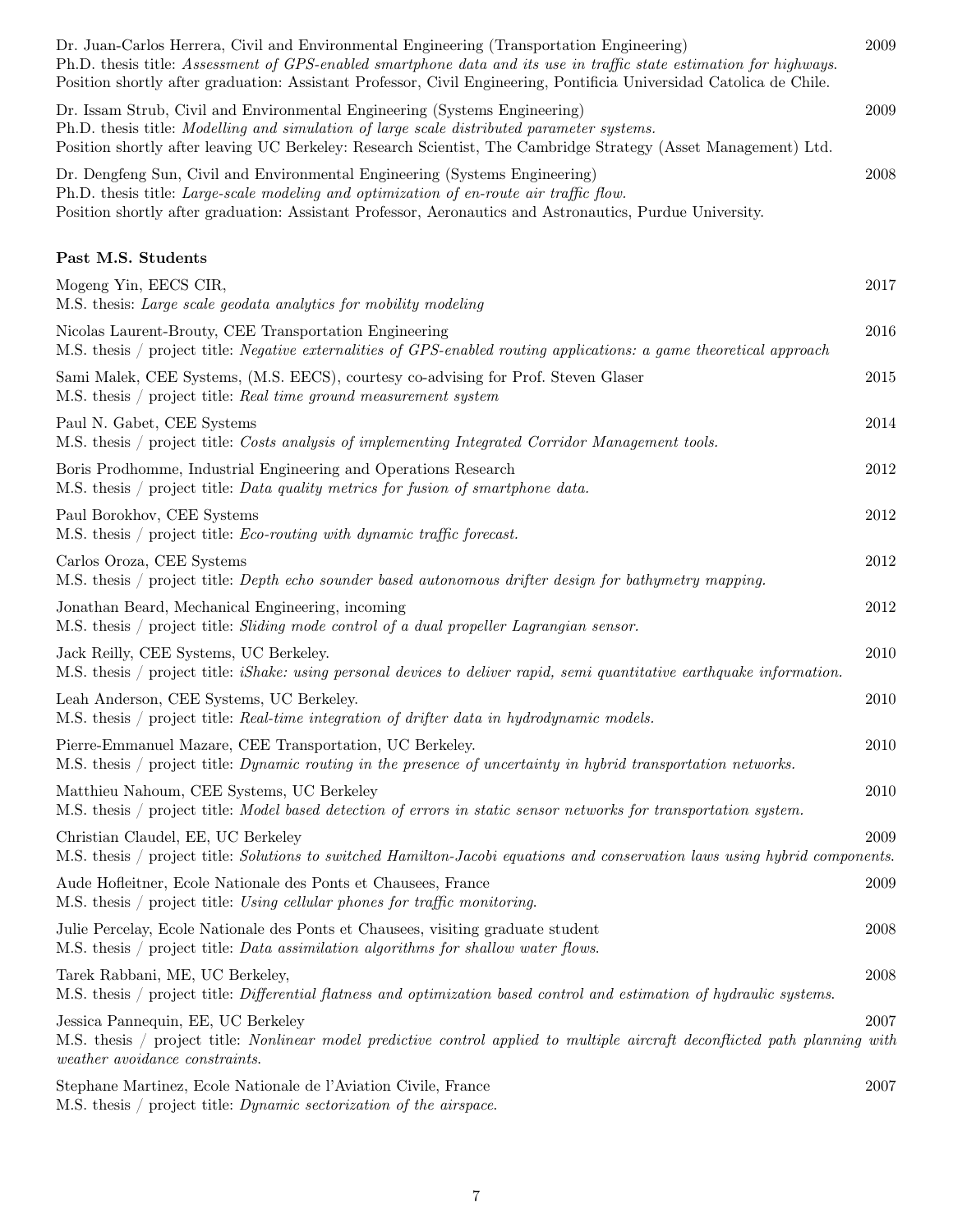# Past MEng. Students

| Kaila Cappello                                                                                                   | 2018-2019 |
|------------------------------------------------------------------------------------------------------------------|-----------|
| Umang Sharaf                                                                                                     | 2018-2019 |
| Fangyu Wu                                                                                                        | 2018-2019 |
| Crystal Yan                                                                                                      | 2018-2019 |
| Xiao Zhao                                                                                                        | 2018-2019 |
| Lucas Fisher                                                                                                     | 2018-2019 |
| Anna Matsokina                                                                                                   | 2018-2019 |
| MEng title: FLOW: interfacing deep-RL with microsim on AWS EC2                                                   |           |
| Stefanus Hinardi, EECS, UC Berkeley                                                                              | 2017-2018 |
| Frank Shyu, EECS, UC Berkeley                                                                                    | 2017-2018 |
| Shuai Yao, EECS, UC Berkeley                                                                                     | 2017-2018 |
| Michael Zhao, EECS, UC Berkeley                                                                                  | 2017-2018 |
| Yexin Wuang, EECS, UC Berkeley                                                                                   | 2017-2018 |
| MEng title: Assessing the impact of routing apps on congestion                                                   |           |
| Jun Jie Ng, EECS, UC Berkeley                                                                                    | 2016-2017 |
| Chong Wee Tan, IEOR, UC Berkeley                                                                                 | 2016-2017 |
| Marie Douriez, IEOR, UC Berkeley                                                                                 | 2016-2017 |
| Ludovic Thea, IEOR, UC Berkeley                                                                                  | 2016-2017 |
| Yanrong Li, EECS, UC Berkeley                                                                                    | 2016-2017 |
| MEng title (group project): Machine Learning, Wearable Computing and Alzheimer's Disease                         |           |
| Fu-Chi Shih, IEOR, UC Berkeley                                                                                   | 2017-2018 |
| Anamika Tyagi, IEOR, UC Berkeley                                                                                 | 2017-2018 |
| Fu-Chi Shih IEOR, UC Berkeley                                                                                    | 2017-2018 |
| Anamika Tyagi IEOR, UC Berkeley                                                                                  | 2017-2018 |
| MEng title: Measuring and simulating the impact of routing services on congestion patterns in large scale cities |           |

## Past M.B.A. Students

| Lauren Devos (as part of Lean Launchpad class, NestSense)    | 2015 |
|--------------------------------------------------------------|------|
| Anna Stolyarova (as part of Lean Launchpad class, NestSense) | 2015 |

# Past undergraduate students and interns

| (V): visiting student, (B): Berkeley student, year indicates period of visit, collaboration, or employment while at UC Berkeley |           |
|---------------------------------------------------------------------------------------------------------------------------------|-----------|
| Huan Yu, (V), PhD student UCSD MAE                                                                                              | 2018      |
| Luc Le Flem, (V), Ecole Polytechnique, France                                                                                   | 2018      |
| Kathy Jang, (B), Computer Science                                                                                               | 2017-2018 |
| Theophile Cabannes, (V), Ecole Polytechnique, France                                                                            | 2017      |
| Marco Sangiovanni-Vincentelli, (V), Ecole Polytechnique, France                                                                 | 2017      |
| Kanaad Parvate, (B), Electrical Engineering and Computer Science                                                                | 2017-2018 |
| Nishant Kheterpal, (B), Electrical Engineering and Computer Science                                                             | 2017-2018 |
| Ananth Kuchibhotla, (B), Electrical Engineering and Computer Science                                                            | 2017-2018 |
| Arjun Sridhar, (B), Electrical Engineering and Computer Science                                                                 | 2017-2018 |
| Carol Minna Zhang (B), Civil and Environmental Engineering                                                                      | 2016      |
| Ana Jamshidnejad (V), TU Delft, The Netherlands                                                                                 | 2016      |
| Bradley Zylstra (V), Randolph College                                                                                           | 2016      |
| Oriana Peltzer (V), ENSAM, France,                                                                                              | 2016      |
| Oumaima Makhlouk, ENSAM, France,                                                                                                | 2016      |
| Pierre-Louis Ehret (V), ENSAM, France,                                                                                          | 2016      |
| Daniel Haziza (V), Ecole Polytechnique, France,                                                                                 | 2016      |
| Chedly Bourghiba (V), Ecole Polytechnique, France,                                                                              | 2016      |
| Julien Jacquemot (V), Ecole Polytechnique Federale de Lausanne                                                                  | 2015      |
| Cyril Tamraz (V), American University of Beirut, Lebanon                                                                        | 2015      |
| Thomas Avice (V), Ecole Nationale Superieure des Arts et Metiers (ENSAM)                                                        | 2015      |
| Ramon Alonso (B), Electrical Engineering                                                                                        | 2015      |
| Nils Breyer (V), University of Linkoping, Sweden                                                                                | 2015      |
| Deepak Talwar (B), Electrical Engineering and Computer Science                                                                  | 2014-2015 |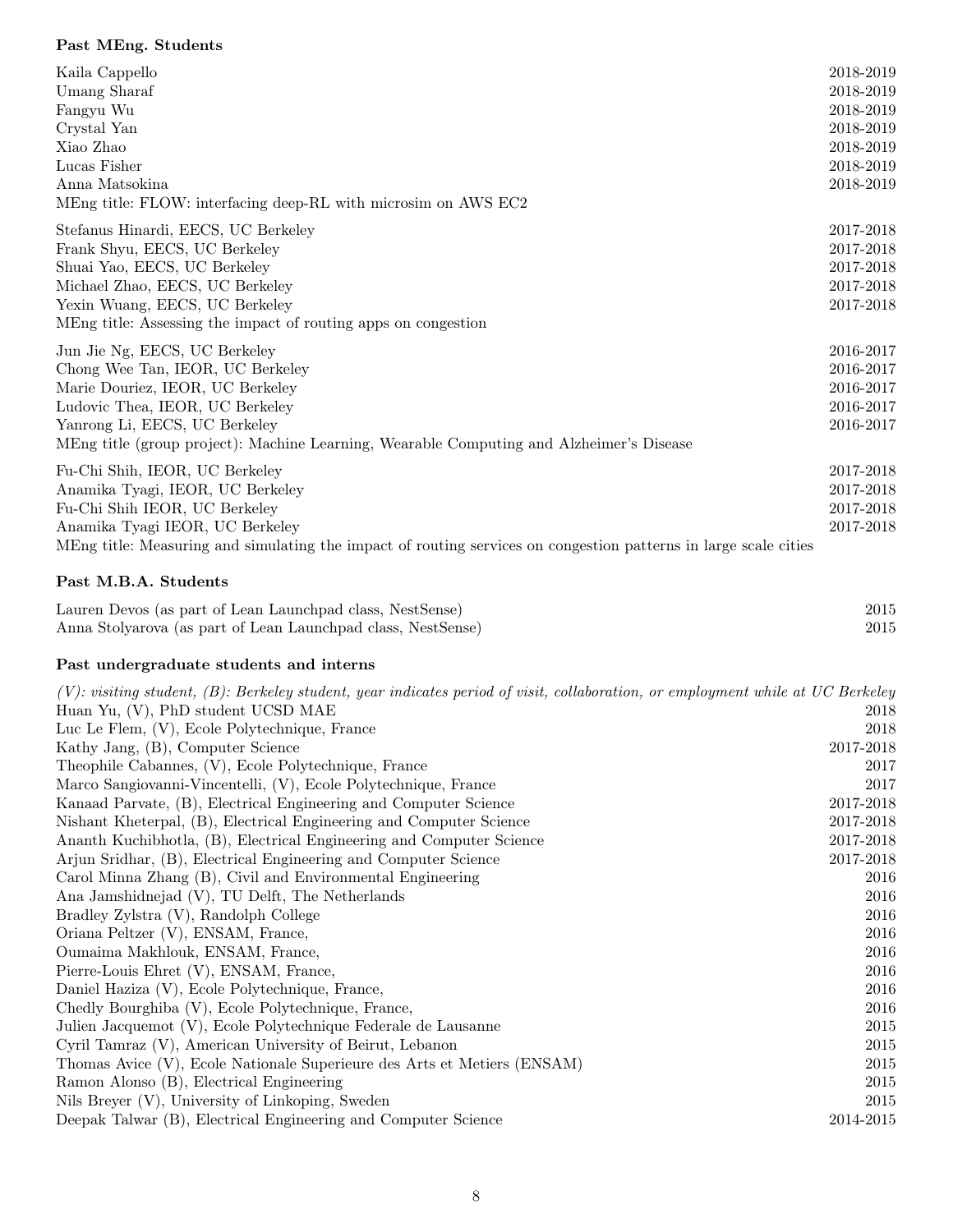| Mandy Huo $(B)$ , Department of Physics <sup>4</sup>                        | 2014      |
|-----------------------------------------------------------------------------|-----------|
| Nicolas Signole (V), Ecole Nationale Superieure des Arts et Metiers (ENSAM) | 2014      |
| Martin Gouy (V), Ecole Nationale Superieure des Arts et Metiers (ENSAM)     | 2014      |
| Han Zou (V), National University of Singapore,                              | 2014      |
| Fouad Tabsh (V), American University of Beirut                              | 2014      |
| Ziad Al Habibi (V), American University of Beirut                           | 2014      |
| Sadeel Mustafa (V), American University of Beirut                           | 2014      |
| Syrine Krichene (V), ENSIMAG, Grenoble                                      | 2014      |
| Nicolas Plain (V), Ecole Polytechnique, France                              | 2014      |
| Milena Suarez (V), Ecole Polytechnique, France                              | 2014      |
| Antoine Grappin (V), Ecole Polytechnique / Ecole des Mines de Paris, France | 2014      |
|                                                                             |           |
| Rim Harriss (V), Ecole Polytechnique, France                                | 2014      |
| Paul van Erp (V), Transportation and planning, DELFT University             | 2014      |
| Yi Zhou (B), IEOR,                                                          | 2013      |
| Nate Bailey (B), Mechanical Engineering                                     | 2013      |
| Kevin Sheu (V), Electrical Engineering, UCLA                                | 2013      |
| William Nouet (V), Ecole Nationale Superieure des Arts et Metiers (ENSAM)   | 2013      |
| Farhad Farokhi (V), KTH, Sweden                                             | 2013      |
| Ahmed Alaoui (V) Ecole Normale Superieure / Ecole Polytechnique, France     | 2013      |
| Benjamin Drighes (V), Ecole Polytechnique, France                           | 2013      |
| Jean-Baptiste Lespiau (V), Ecole Polytechnique, France                      | 2013      |
| Guillaume Sabran (V), Ecole Polytechnique, France                           | 2013      |
| Maria Laura Delle Monache (V), INRIA, France                                | 2012      |
| Mats Sandin (V), Linkoping University, Sweden                               | 2012      |
| Magnus Fransson (V), Linkoping University, Sweden                           | 2012      |
| Agathe Benoit (V), Ecole Polytechnique, France                              | 2012      |
| Axel Parmentier (V), Ecole Polytechnique, France                            | 2012      |
| Yasser Jebbari (V), Ecole Polytechnique, France                             | 2012      |
| Frederic Wylomanski (V), Ecole Polytechnique, France                        | 2012      |
| Thomas Cassou (V), Ecole Polytechnique, France                              | 2012      |
| Julien Nachef (V), Ecole Nationale Superieure des Arts et Metiers (ENSAM)   | 2012      |
| Manuel Jakob (V), Technische Universität Darmstadt, Germany                 | 2011-2012 |
| Joao Rodriguez (V), University of Porto, France                             | 2011-2012 |
| Chiheng Huor (B), B.S. Mechanical Engineering,                              | 2011-2012 |
| Axel Barrau (V), Ecole Polytechnique, France                                | 2011      |
| Kenza Skali (V), Ecole Polytechnique, France                                | 2011      |
| Otilia Anton (V), Ecole Polytechnique, France                               | 2011      |
| Constant Bails (V), Ecole Polytechnique, France                             | $2011\,$  |
| Emmanuel Malherbe (V), Ecole Polytechnique, France                          | 2011      |
| Samuel Rosat (V), Ecole Polytechnique, France                               | 2011      |
| Jean-Benoit Saint-Pierre (V), Ecole Polytechnique, France                   | 2010      |
| Jean-Baptiste Gariel (V), Ecole Nationale des Arts et Metiers, France       | 2010      |
| Timothee Chamoin (V), Ecole Polytechnique, France                           | 2010      |
| Jerome Thai (V), Ecole Polytechnique, France                                | 2010      |
| Adrien Couque (V), Ecole des Mines, France                                  | 2010      |
| Walid Krichene (V), Ecole des Mines, France                                 | 2010      |
| Derek Speer (B), CEE                                                        | 2010      |
| Brenda Dix (B), CEE                                                         | 2010      |
| Mario Iglesias (B), CEE                                                     | 2010      |
| Jonathan Beard (B), B.S. ME                                                 | 2010      |
| Julien Monteil (V), B.S. ENTPE, France                                      | 2010      |
| Mari Ervasti (V), M.S. VTT, Finland                                         | 2010      |
| Pierre-Henri Reilhac (V), B.S. ENSIETA, France                              | 2010      |
| Paul Borokhov (B), B.S. CEE                                                 | 2010      |
| Sarah Stern (B), B.S. CEE                                                   | 2009      |
| Carlos Oroza (B), B.S. ME                                                   | 2009      |
| Romain Hill (V), BS Ecole des Mines de Paris, France                        | 2009      |
| Nadine Moacdieh (V), American University of Beirut, Lebanon                 | 2009      |
|                                                                             |           |
| Tim Kazik (V), BS ETHZ, Zürich, Switzerland                                 | 2009      |

 $\overline{{}^4{\rm Honor's}}$  Thesis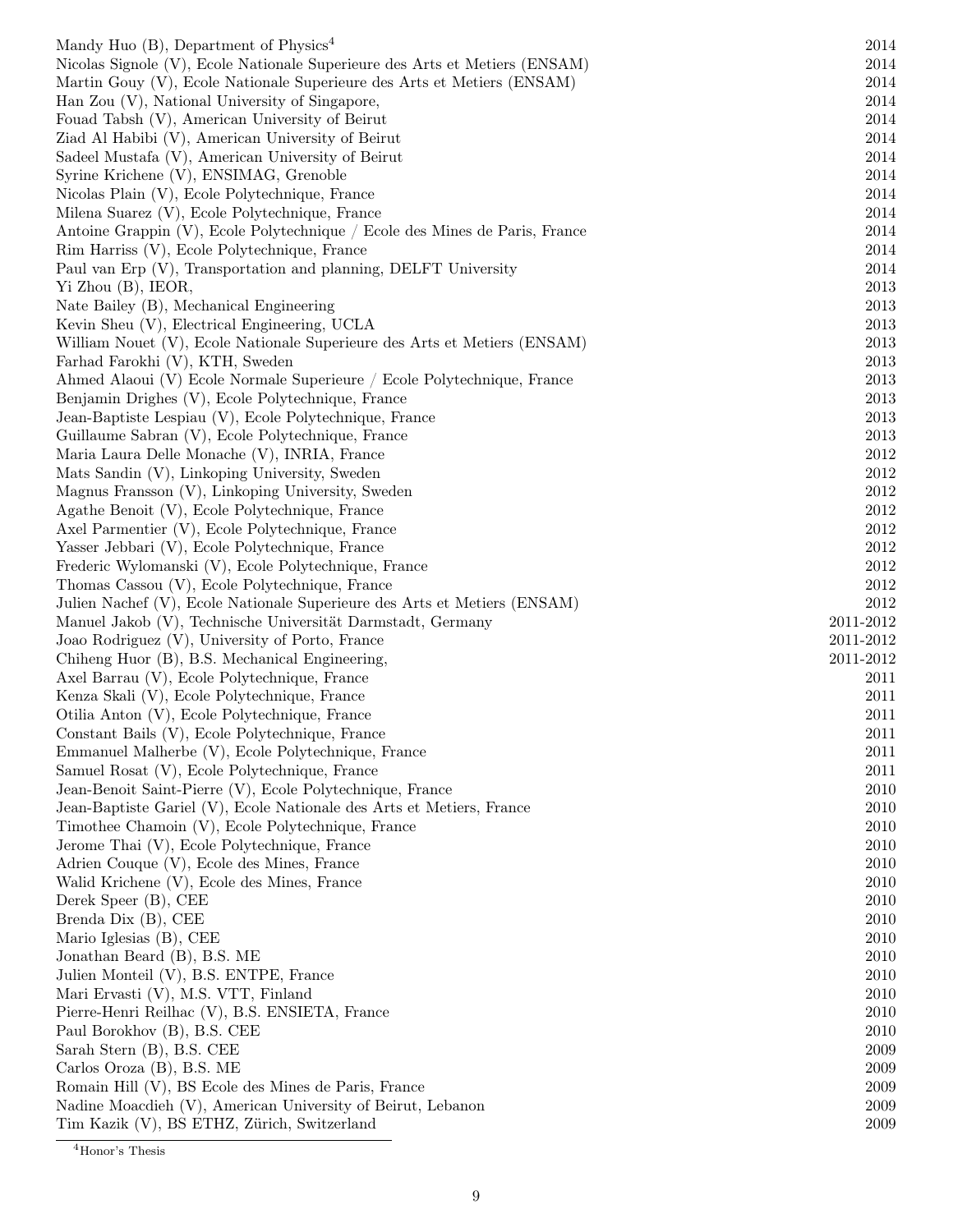| Alfred Tran (B), B.S. CEE                                                    | 2009 |
|------------------------------------------------------------------------------|------|
| Emmanuel Sevrin (V), Ecole Polytechnique, France                             | 2009 |
| Tania Abou Nasr (V), Ecole Polytechnique, France                             | 2009 |
| Pierre-Emmanuel Mazare (V), Ecole Polytechnique, France                      | 2009 |
| David Wood (B), EECS                                                         | 2009 |
| Colin Foe-Parker (B), ME                                                     | 2009 |
| Matt Holland (B), EECS                                                       | 2009 |
| Dennis Chan (B), EECS                                                        | 2009 |
| Martin Deterre (V), Ecole Polytechnique, France                              | 2008 |
| Fabien Chraim (V), American University of Beirut, Lebanon                    | 2008 |
| Marcella Gomez $(B)$ , ME                                                    | 2008 |
| Jason Wexler (B), ME                                                         | 2008 |
| Andrew Spencer (B), ME                                                       | 2008 |
| Nico Van Der Kolk (B), ME                                                    | 2008 |
| Sebastien Diemer (V), Ecole Nationale Superieure des Mines de Paris, France  | 2008 |
| Florent Di Meglio (V), Ecole Nationale Superieure des Mines de Paris, France | 2007 |
| Jonathan Elithorpe (B), EECS                                                 | 2006 |
| Anwar Ghoche (V), CEE American University of Beirut, Lebanon                 | 2006 |
| Tarek Ibrahim (V), EECS American University of Beirut, Lebanon               | 2006 |
| Nahi Ojeil (V), EECS American University of Beirut, Lebanon                  | 2006 |
| Elie El Khoury (V), EECS American University of Beirut, Lebanon              | 2006 |
| Alaa Hilal (V), EECS American University of Beirut, Lebanon                  | 2006 |
| Ibtissam Ezzeddine (V), EECS American University of Beirut, Lebanon          | 2006 |
| Remy Nollet (V), Ecole Polytechnique, France                                 | 2005 |
| Antoine Bonnet (V), Ecole Polytechnique, France                              | 2005 |
| Christiane Zoghbi (V), CEE American University of Beirut, Lebanon            | 2005 |
| Tarek Rabbani (V), ME American University of Beirut, Lebanon                 | 2005 |

## CURRENT RESEARCH SUPERVISION

## Current Post Doctoral Researchers

| Dr. Yashar Zeiynali Farid<br>PhD in Civil and Environmental Engineering, University of Massachusetts Amherst, 2016<br>Research topic: integration of deep-RL with traffic microsimulation and cloud computing     | June $2018$ - present            |
|-------------------------------------------------------------------------------------------------------------------------------------------------------------------------------------------------------------------|----------------------------------|
| Dr. Shuxia Tang<br>PhD Mechanical and Aerospace Engineering, UCSD, 2016<br>Research topic: Extending dynamic traffic assignment to PDE-governed networks                                                          | April 2018 - present             |
| Dr. Alexander Keimer<br>PhD, Mathematics, Friedrich-Alexander-Universitat Erlangen-Nurnberg, 2015<br>Research topic: Development of new flow models for large scale network traffic analysis                      | April. 2016 - present            |
| Dr. Anthony Patire<br>Ph.D. Civil and Environmental Engineering, Transportation Engineering, UC Berkeley, 2010<br>Research topic: Integration of Lagrangian data into flow models, data fusion.                   | Sep. $2010$ - present            |
| Dr. Qijian Gan<br>PhD Department of Civil and Environmental Engineering, UC Irvine, 2014<br>Research topic: Macroscopic modeling and analysis of vehicular urban traffic.                                         | Dec. 2015 - present              |
| Dr. Juliette Gamabra<br>PhD Department of Civil and Environmental Engineering, UC Dallas, 2016<br>Research topic: HPC-enabled computations of Nash equilibria through distributed formulations of convex programs | $Feb.2017 - present$             |
| <b>Current Ph.D. Students</b>                                                                                                                                                                                     |                                  |
| Theophile Cabannes, EECS CIR, advised since Sep. 2018<br>Ph.D. thesis: Selfish routing in network games                                                                                                           | Expected Graduation: Spring 2022 |
| Marsalis Gibson, EECS CIR, advised since Sep. 2018                                                                                                                                                                | Expected Graduation: Spring 2022 |

Ph.D. thesis: Deep-RL algorithms for mixed autonomy traffic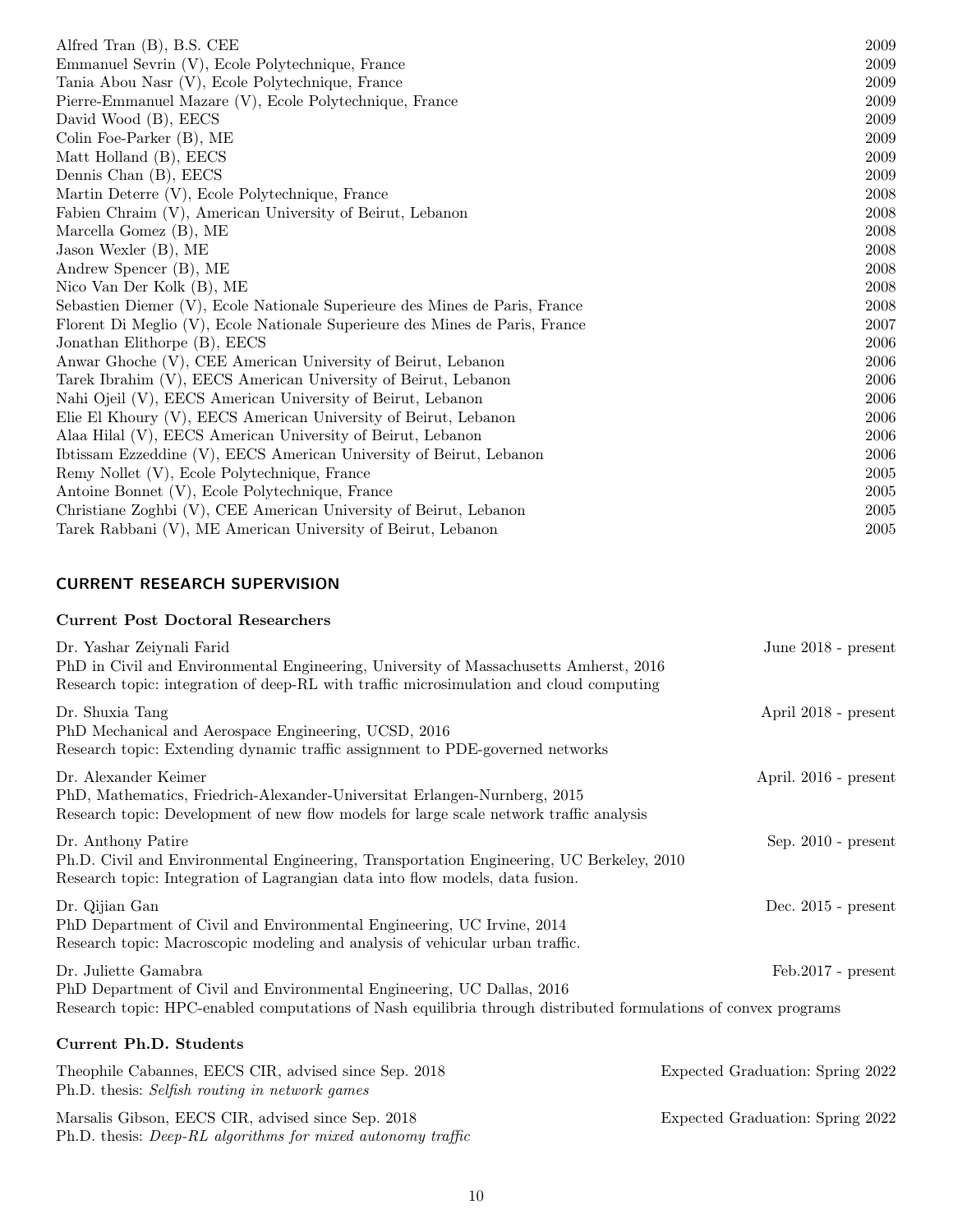| Aboudy Kreidieh, CEE systems, advised since Sep. 2017<br>Ph.D. thesis: <i>Deep learning-based automation of trucking</i>                                     | Expected Graduation: Spring 2020 |                        |
|--------------------------------------------------------------------------------------------------------------------------------------------------------------|----------------------------------|------------------------|
| Saleh Albeaik, CEE transportation, advised since Sep. 2017<br>Ph.D. thesis: <i>Deep learning-based automation of trucking</i>                                | Expected Graduation: Spring 2020 |                        |
| Eugene Vinitsky, ME, advised since Sep. 2016<br>Ph.D. thesis: Deep-RL algorithms for Lagrangian control of mixed autonomy traffic                            | Expected Graduation: Spring 2021 |                        |
| Abdulaziz Khyiami, CEE systems, advised since Sep. 2016<br>Ph.D. thesis: Application of game theory to energy flows                                          | Expected Graduation: Spring 2020 |                        |
| Jessica Lazarus, CEE transportation, advised since Jan. 2018<br>Ph.D. thesis: Regulation of mobile app users through congestion pricing                      | Expected Graduation: Spring 2020 |                        |
| George Netscher, EECS, advised since Fall 2014 (leave 2016-2017)<br>Ph.D. thesis: Using connected devices to monitor neuro-degenerative processes            | Currently on industry leave)     |                        |
| Current M.S. and MEng Students                                                                                                                               |                                  |                        |
| Fangyu Wu<br>Lucas Fischer<br>MEng title: FLOW: integration of deep-RL, microsimulation and cloud computing                                                  |                                  | 2017-2018<br>2017-2018 |
| Student awards and honors                                                                                                                                    |                                  |                        |
| Kathy Jang, Recurse Center Research Fellow                                                                                                                   |                                  | $\,2019$               |
| Cathy Wu, Milton Pikarsky Memorial Award, CUTC                                                                                                               |                                  | 2018                   |
| Fangyu Wu, Eisenhower Fellow                                                                                                                                 |                                  | 2018                   |
| Jessica Lazarus, Eisenhower Fellow                                                                                                                           |                                  | 2018                   |
| Theophile Cabannes, Prix du stage recherche, Ecole Polytechnique                                                                                             |                                  | 2017                   |
| Teddy Forscher, ENO Fellow, ENO Foundation<br>Samitha Samaranayake, Maria-Laura Delle Monache, FBF Award for High-Achieving Younger Researchers              |                                  | 2017<br>2017           |
| Cathy Wu, ITS Outstanding Graduate Student Award                                                                                                             |                                  | 2017                   |
| Walid Krichene, Heidelberg Laureate Forum                                                                                                                    |                                  | 2017                   |
| Cathy Wu, ACM Future of Computing Academy                                                                                                                    |                                  | 2017                   |
| George Netscher, Audience Choice Award, Aging 2.0                                                                                                            |                                  | 2017                   |
| Teddy Forscher, ENO Fellow, the ENO Foundation                                                                                                               |                                  | 2017                   |
| Cathy Wu, Rising Star Fellow, Carnegie Mellon University                                                                                                     |                                  | 2016                   |
| Chedly Bourghiba, Felicitations du Jury, Stage d'Option, Ecole Polytechnique                                                                                 |                                  | 2016                   |
| Walid Krichene, Leon O Chua Award, UC Berkeley                                                                                                               |                                  | 2015                   |
| Cathy Wu, Eisenhower Fellow, US DOT (declined)                                                                                                               |                                  | $2015\,$               |
| Jack Reilly, Pikarsky Award in Science and Technology for best Ph.D., Council of Univ. Transportation Centers                                                |                                  | 2014                   |
| Sebastien Martin, Prix du stage d'Option, Applied Mathematics, Ecole Polytechnique                                                                           |                                  | 2014                   |
| Han Zou, Microsoft Indoor Localization Competition, IPSN, Berlin, third place                                                                                |                                  | 2014                   |
| Kevin Weekly, PhD Innovation Prize, EECS<br>Walid Krichene, Outstanding GSI award for EE128/ME134 (F13), UC Berkeley                                         |                                  | 2014<br>2014           |
| Benjamin Drighes, Grand Prix du Stage de Recherche, Ecole Polytechnique                                                                                      |                                  | 2013                   |
| Jean-Baptiste Lespiau, Prix du Stage de Recherche, Ecole Polytechnique                                                                                       |                                  | 2013                   |
| Qingfang Wu, Delta-Science Fellowship, Delta Stewardship Council                                                                                             |                                  | 2013                   |
| Ahmed El Alaoui, EECS Gold Fellowship, UC Berkeley                                                                                                           |                                  | 2013                   |
| Mats Sandin and Magnus Fransson, Prize for the best thesis of 2012, ITN Department, Linkoping University, Sweden                                             |                                  | 2013                   |
| Aude Hofleitner, Prix 2012 de la Chaire Abertis for best Ph.D. thesis, France                                                                                |                                  | 2013                   |
| Walid Krichene, Eltoukhy East-West Gateway Fellow                                                                                                            |                                  | 2012                   |
| Yasser Jebbari Félicitations du Jury de Stage d'Option, Ecole Polytechnique, France                                                                          |                                  | 2012                   |
| Walid Krichene, Chevron-Xenel Gateway Fellow                                                                                                                 |                                  | 2011                   |
| Walid Krichene, EECS Excellence award. UC Berkeley                                                                                                           |                                  | 2011                   |
| Samitha Samaranayake, Eisenower Fellow, US Department of Transportation                                                                                      |                                  | 2012                   |
| Andrew Tinka, Outstanding GSI Award, EE42/100 (F11), UC Berkeley<br>Dan Work, Best Ph.D. Dissertation Award, IEEE Intelligent Transportation Systems Society |                                  | 2011<br>2011           |
| Sebastien Blandin, UCTC Dissertation Grant, UC Transportation Center                                                                                         |                                  | 2011                   |
| Timmy Siauw, Department Instructional Distinction Award, for E7, Civil and Environmental Engineering                                                         |                                  | 2011                   |
| Aude Hofleitner, Eisenower Fellow, US Department of Transportation                                                                                           |                                  | 2011                   |
| Sebastien Blandin, Finalist Best Student Paper Award, IEEE Conference on Decision and Control, Atlanta                                                       |                                  | 2010                   |
|                                                                                                                                                              |                                  |                        |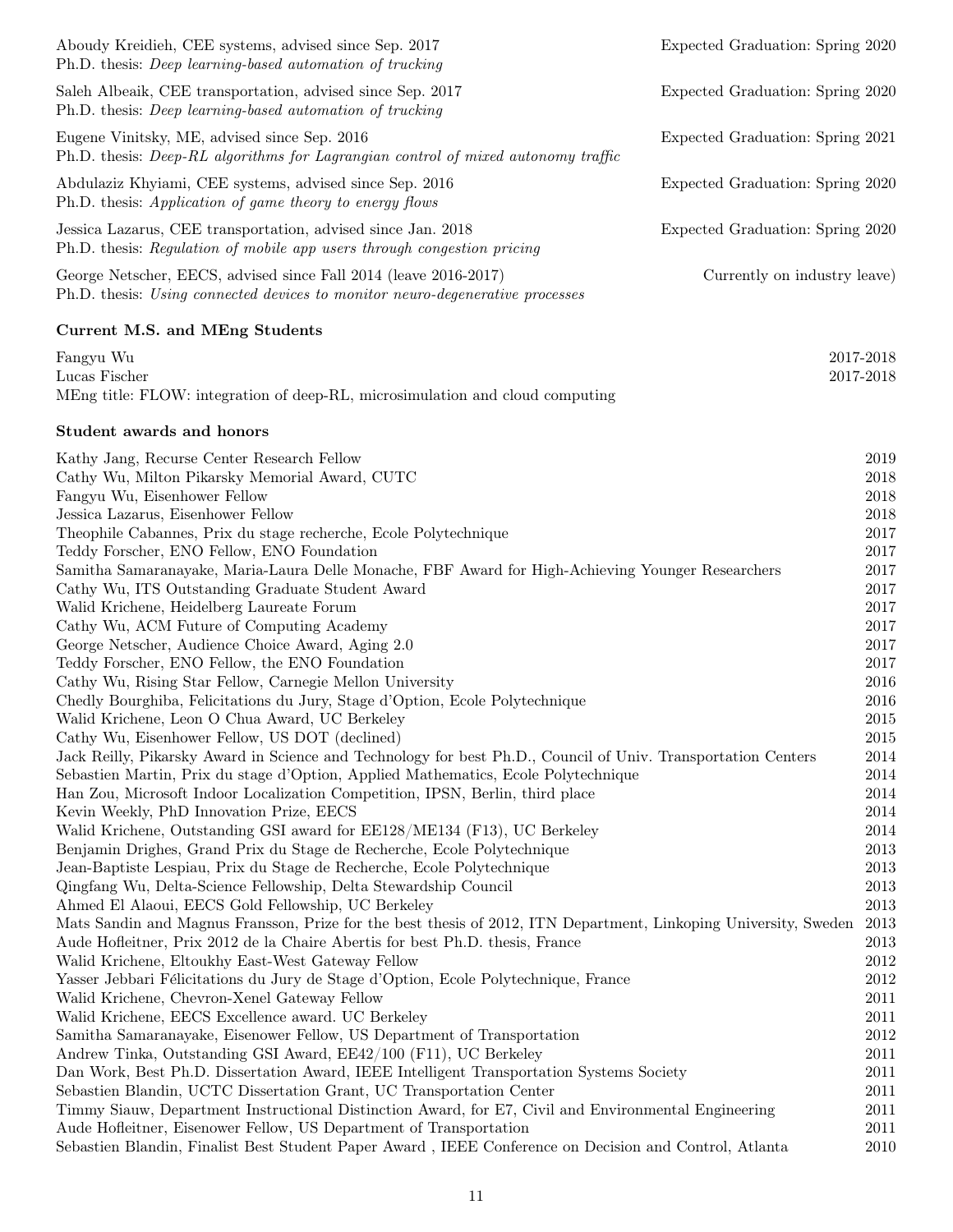| Timothee Chamoin, Prix de Stage d'Option, Mathematiques Appliquees, Ecole Polytechnique, France    | 2010 |
|----------------------------------------------------------------------------------------------------|------|
| Sebastien Blandin, Eisenower Fellow, US Department of Transportation                               | 2010 |
| Christian Claudel, Leon O Chua Award, UC Berkeley                                                  | 2010 |
| Carlos Oroza, NSF IGERT Fellow, CiBER-IGERT PROGRAM, National Science Foundation                   | 2010 |
| Dan Work, Rodney E. Slater Award, ENO Transportation Foundation                                    | 2010 |
| Dan Work, outstanding GSI award, GSI for CE191 (F09), UC Berkeley                                  | 2010 |
| Dan Work, ENO Fellow, ENO Transportation Foundation                                                | 2010 |
| Andrew Tinka, NASA Top 10 Innovators on water (Launch 2010), NASA                                  | 2010 |
| Dan Work, Student of the Year Award, UC Transportation Center                                      | 2009 |
| Dan Work, Eisenower Fellow, US Department of Transportation                                        | 2008 |
| Timmy Siauw, Berkeley Teaching Effectiveness Award, UC Berkeley                                    | 2008 |
| Claire Saint-Pierre, Outstanding GSI Award, Head GSI for E7 (S08) UC Berkeley                      | 2008 |
| Timmy Siauw, Outstanding GSI Award, GSI for E7 (S08), UC Berkeley                                  | 2008 |
| James Lew, Outstanding GSI Award, GSI for E7 (S08), UC Berkeley                                    | 2008 |
| James Lew, Oustanding GSI Award, GSI for E7 (S08), UC Berkeley                                     | 2008 |
| Andrew Tinka, Clean Technology Innovation Prize, Berkeley Center for Entrepreneurship & Technology | 2008 |
| Andrew Tinka, NSERC Fellow, Canada                                                                 | 2007 |
| Andrew Tinka, Outstanding GSI Award, CE191 (F07), UC Berkeley                                      | 2007 |
| Charles Antoine Robelin, Oustanding GSI Award (F06), CE191, UC Berkeley                            | 2006 |
|                                                                                                    |      |

# ACADEMIC SERVICE (UC BERKELEY AND LBNL)

## Service to the UC-wide system (incl. Lawrence Berkeley National Laboratory)

| Member, UC-wide ITS Board, ex officio, UC Office of the President         | $2015$ - present |
|---------------------------------------------------------------------------|------------------|
| Director, Transportation Center, LBNL                                     | $2014$ - present |
| Steering Committee Member, SMART Mobility (DOE), LBNL                     | $2015$ - present |
| Steering Committee Member, OPTIMA (DOE), LBNL                             | 2015             |
| Vehicle Access and Alternative Transportation Advisory Group Member, LBNL | 2016             |
|                                                                           |                  |

## Service to the Campus

| Executive Committee member, Global Metropolitan Studies Program                   | 2018-2019        |
|-----------------------------------------------------------------------------------|------------------|
| Steering Committee member, The Accelerator (LBNL/VCR)                             | 2018-2019        |
| Reviewer, CITRIS seed grant proposal program                                      | 2017             |
| Ad hoc committee for promotion of Professor [name confidential] to Full Professor | 2017             |
| Freshman admission committee member                                               | $2016$ - present |
| Interviewer, Regents' and Chancellor's Scholarship Program                        | $2015$ - present |
| Director, Institute for Transportation Studies,                                   | $2014$ - present |
| Reviewer, France Berkeley Fund                                                    | 2014, 2016       |
| Reviewer, UCCONNECT                                                               | 2016             |
| Reviewer, Peder Sather Center for Advanced Study                                  | 2013             |
| Founding Director, Silicon Valley Innovation and Entrepreneurship Program         | 2013             |
| Transportation Sustainability Research Center (TSRC), University of California    | $2011 - 2012$    |
| Ad hoc Committee for recruitment of an Adjunct Professor [name confidential]      | 2011             |
| Taskforce for USACE - UC Berkeley Research Center Planning                        | 2010             |
| E7 Course Articulation Faculty, Office of Undergraduate Admissions                | $2010$ - present |

## Service to the College of Engineering

| CET Faculty Steering Committee                                | Fall 2013 - present           |
|---------------------------------------------------------------|-------------------------------|
| Chair, Committee on Computing and Computer Sciences Education | Spring $2010$ - present       |
| SUPERB committee                                              | $2010$ - present              |
| Ad hoc Committee on E7                                        | Spring 2008 - present         |
| Advisory Committee on International Collaboration             | Spring $2008$ - present       |
| Committee on Computing and Computer Sciences Education        | Spring $2007$ - Spring $2010$ |
| Taskforce on Control Courses in the College of Engineering    | Fall 2007                     |
| CITRIS Building Cyber Cafe Space Committee                    | Fall 2005 - Spring 2007       |

### Service to the Electrical Engineering and Computer Science Department

Recruiting committee AY1718, AY1819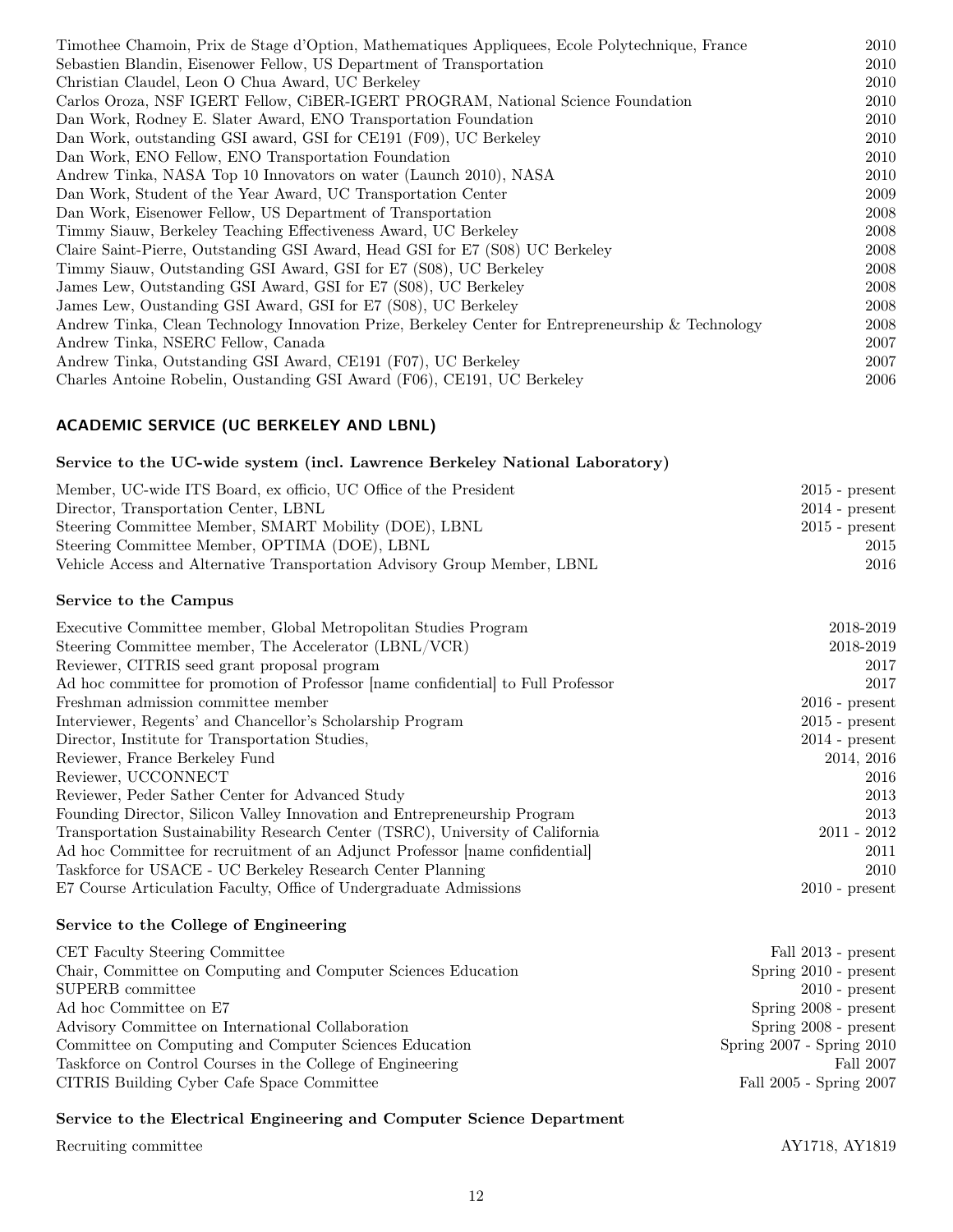| Linear Prelims Committee Member                     | 2016, 2018    |
|-----------------------------------------------------|---------------|
| Graduate Advising and Admissions Standing Committee | $2011 - 2013$ |
| Undergraduate student faculty advisor               | $2010 - 2012$ |

## Service to the Civil and Environmental Engineering Department

| Ad Hoc Committee, mid career [name confidential]                                       | 2016                    |
|----------------------------------------------------------------------------------------|-------------------------|
| Group leader, Systems Program                                                          | $2014$ - present        |
| Search Committee for 2014-15 CEE Lecturer Pool in AP Recruit                           | $2014 - 2015$           |
| Conflict of Interest Oversight Committee for students of Professor [Name confidential] | $2013$ - present        |
| <b>ASCE</b> Faculty Advisor                                                            | $2009 - 2011$           |
| CEE Taskforce on Teaching Workload                                                     | Spring 2010             |
| Strategic Planning Committee                                                           | $2007 - 2014$           |
| Systems Engineering Committee                                                          | 2005-2013               |
| Certificate Program in Intelligent Transportation Systems Taskforce                    | Fall 2005 - Spring 2006 |

## MILITARY STATUS

Major (Ingenieur Principal de l'Armement), Department of Defense, France Promoted Major in 2004, on leave November 2004 – June 2010, active reserve since June 2010.

### PROFESSIONAL AFFILIATIONS

IEEE, Institute of Electrical and Electronics Engineers (current) AIAA, American Institute of Aeronautics and Astronautics (past) ASCE, American Society of Civil Engineers (current)

## PROFESSIONAL SERVICE

### National Research Council, The National Academies

| Member of the committee on 21st Century Cyber Physical Systems Education                            | 2014 |
|-----------------------------------------------------------------------------------------------------|------|
| Member of the committee on the future US workforce for geospatial intelligence                      | 2011 |
| Role within committee: assessment of workforce exposure to participatory sensing and crowdsourcing. |      |

### Testimony and public hearings

California State Assembly Transportation Committee, Sacramento, CA, Mar. 14, 2016 Chair: Assemblymember Frazier, Highlights from University of California's Institute of Transportation Studies.

California Senate Budget and Fiscal Review Sucommittee No. 2, Sacramento, CA, Apr. 14 Chair Senator Wolk, Increased funding for the University of California Institute of Transportation Studies.

#### Conference Chair or Co-Chair

| General Chair<br>21th International IEEE Conference on Intelligent Transportation Systems, Maui, Hawaii                                                          | 2018                 |
|------------------------------------------------------------------------------------------------------------------------------------------------------------------|----------------------|
| Steering Committee member<br>International Conference on Cyber Physical Systems (ICCPS), Vienna, Austria                                                         | 2016                 |
| Conference General Chair<br>International Conference on Cyber Physical Systems (ICCPS), Seattle, WA                                                              | 2015                 |
| Conference Program Committee Co-Chair<br>International Conference on Cyber Physical Systems (ICCPS), Berlin, Germany                                             | 2014                 |
| Workshop or Conference Organizer and other                                                                                                                       |                      |
| Session Chair "Intelligent Transportation,", 2017 NAE-CAE Frontiers of Engineering, Shanghai, China                                                              | 2017                 |
| Conference Program Committee Member "Machine learning for large scale transportation systems",<br>Knowledge Discovery and Data (KDD) Mining, 2016, San Francisco | 2016                 |
| Institute for Pure and Applied Mathematics (IPAM), UCLA<br>Long progam title: "New Directions in Mathematical Approaches for Traffic Flow Management"            | Sep 2015 - Dec. 2015 |
| - Traffic Flow Management Opening Day Workshop                                                                                                                   | September 8, 2015    |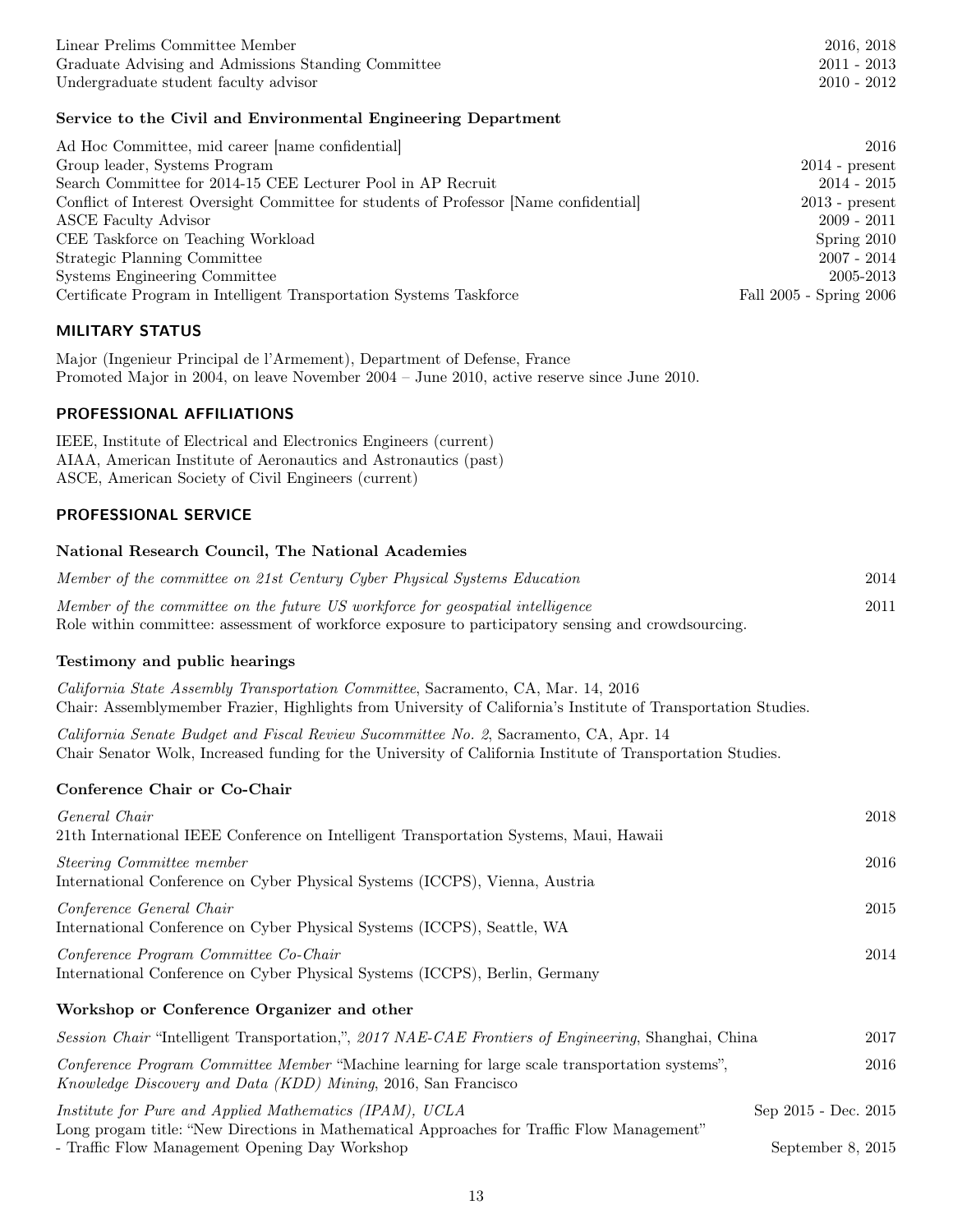| - Mathematical Approaches for Traffic Flow Management Tutorials<br>- Workshop I: Mathematical Foundations of Traffic<br>- Outreach day: Advancing Traffic Control through Big Data and Connectivity<br>- Workshop II: Traffic Estimation<br>- Workshop III: Traffic Control<br>- Workshop IV: Decision Support for Traffic<br>- Culminating Workshop at Lake Arrowhead Conference Center | September 9-12, 2015<br>September 28 - October 2, 2015<br>October 7, 2015<br>October 12-16, 2015<br>October 26-30, 2015<br>November 16-20, 2015<br>December 6-11, 2015 |
|------------------------------------------------------------------------------------------------------------------------------------------------------------------------------------------------------------------------------------------------------------------------------------------------------------------------------------------------------------------------------------------|------------------------------------------------------------------------------------------------------------------------------------------------------------------------|
| Member of the Program Committee<br>2nd International Workshop on Urban Computing (UrbComp 2013)                                                                                                                                                                                                                                                                                          | 2013                                                                                                                                                                   |
| Member of the Program Committee<br>5th International Workshop on Computational Transportation Science (Redondo Beach, CA)                                                                                                                                                                                                                                                                | 2012                                                                                                                                                                   |
| Workshop Chair and Host <sup>"</sup> Traffic modeling and estimation at the age of smartphones"<br>IEEE Conference on Decision and Control, European Control Conference                                                                                                                                                                                                                  | 2011                                                                                                                                                                   |
| Member of the Program Committee<br>Workshop on Secure Control Systems (SCS), Cyberphysical Week 2010 (Stockholm, Sweden)                                                                                                                                                                                                                                                                 | 2010                                                                                                                                                                   |
| Member of the Program Committee<br>International Workshop Hybrid Systems: Computation and Control (HSCC)                                                                                                                                                                                                                                                                                 | $2008 - 2012$                                                                                                                                                          |
| Invited Session Organizer and Chair, "Multi Agent System Analysis"<br>2007 American Control Conference                                                                                                                                                                                                                                                                                   | 2007                                                                                                                                                                   |
| Organizing Committee Member<br>5th International Workshop Hybrid Systems: Computation and Control (HSCC)                                                                                                                                                                                                                                                                                 | 2002                                                                                                                                                                   |
| Workshop Chair, Co-Chair or Host                                                                                                                                                                                                                                                                                                                                                         |                                                                                                                                                                        |
| Workshop co-Chair<br>"Set-valued Approaches to Control Problems with Applications in Traffic Flow Modeling"<br>2015 SIAM Conference on Control and Its Applications (CT15), Paris, France                                                                                                                                                                                                | 2015                                                                                                                                                                   |
| Workshop co-Chair<br>"Traffic Modeling and Management: Trends and Perspectives"<br>INRIA Sophia Antipolis, France                                                                                                                                                                                                                                                                        | 2013                                                                                                                                                                   |
| Workshop Participant<br>"Analysis and Design of Cyber-Physical Transportation Systems: Challenges, Progress, and Future Directions"<br>American Control Conference, Montreal, Canada [talk presented by Dan Work]                                                                                                                                                                        | 2012                                                                                                                                                                   |
| Workshop Chair<br>"Mathematics of Traffic Flow Modeling, Estimation and Control"<br>Institute for Pure and Applied Mathematics (IPAM), UCLA, Los Angeles, CA                                                                                                                                                                                                                             | $2011\,$                                                                                                                                                               |
| Workshop Host<br>"Active Transportation and Demand Management (ATDM) Workshop"<br>Federal Highway Administration (FHWA) – UC Berkeley, Berkeley, CA                                                                                                                                                                                                                                      | 2011                                                                                                                                                                   |
| Workshop Organizer and Co-Chair<br>"Irrigation channels and related problems"<br>Consiglio Nazionale delle Ricerche (CNR), Italy                                                                                                                                                                                                                                                         | 2008                                                                                                                                                                   |
| Workshop Organizer and Co-Chair<br>2008 EU-US08: workshop on cyberphysical systems<br>KTH, Stockholm, Sweden                                                                                                                                                                                                                                                                             | 2008                                                                                                                                                                   |
| Workshop Organizer and Co-Chair<br>Satellite workshop, "Modeling and control of physical networks"<br>10th International Workshop Hybrid Systems: Computation and Control (HSCC), Pisa, Italy                                                                                                                                                                                            | 2007                                                                                                                                                                   |
| Tutorial Session Organizer and Co-Chair<br>"Modeling, Optimization and Software in Air Traffic Management"<br>45th IEEE Conference on Decision and Control, San Diego, CA                                                                                                                                                                                                                | 2006                                                                                                                                                                   |

## Panels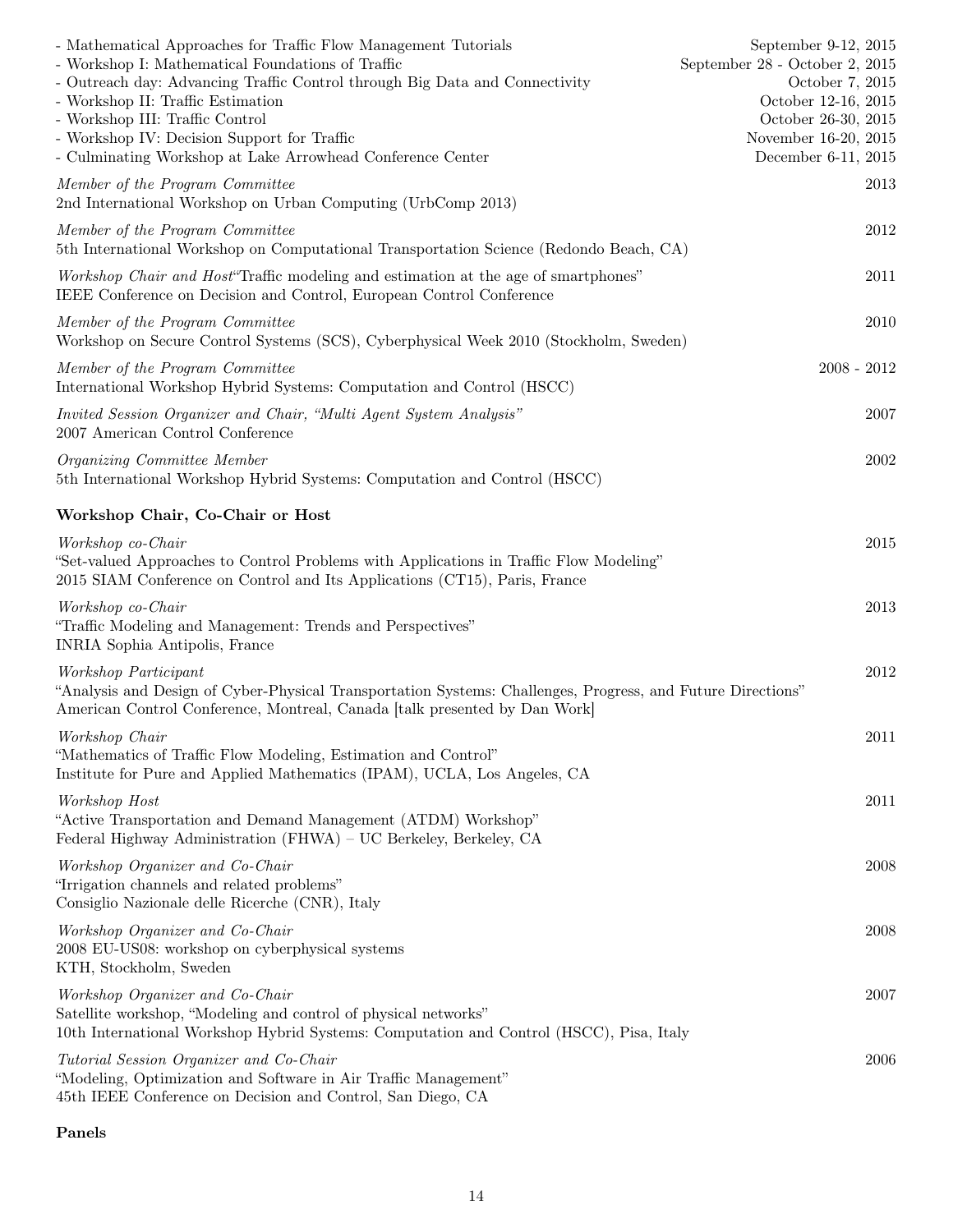| Corps des Mines AI panel - economics, ethics, actors<br>BNP L'Atelier, UC Berkeley, BAIR forum, Berkeley, CA                                                                                                      | 2017     |
|-------------------------------------------------------------------------------------------------------------------------------------------------------------------------------------------------------------------|----------|
| Panel moderator: Big data, smart cities. How the confluence of the IOT, networks and big data can change everything 2017<br>UC ITS Policy Focum series, 2017, Sacramento, CA                                      |          |
| Panelist: Driving Smart Cities forward, MIT-IDSS Launch Event Confirmation<br>Massachusetts Institute of Technology, Cambridge, MA                                                                                | 2016     |
| Panelist: Machine learning for large scale transportation systems<br>Knowledge Discovery and Data (KDD) Mining, 2016, San Francisco, CA                                                                           | 2016     |
| Panelist: Planning for Multi-Modal System Management & Operations - A Fire Side Chat<br>California Transportation Planning Conference, Los Angeles, CA                                                            | 2015     |
| Panel moderator: The future of Smart Cities and urban mobility<br>CITRIS - INRIA Annual Workshop, UC Berkeley, CA                                                                                                 | 2015     |
| Panel moderator: The future of automated driving, a roundtable and panel<br>Institute of Transportation Studies, UC Berkeley, CA                                                                                  | 2014     |
| Panelist: Integrated Corridor Management<br>ITS California, Santa Clara, CA                                                                                                                                       | 2014     |
| Panelist: Urban Life and Mobility Services<br>EIT CT Labs, Rocket Space, San Francisco, CA                                                                                                                        | 2014     |
| Panelist: Sensors and sensor networks<br>Measuring Development, Energy & Environment, World Bank and CEGA, Berkeley, CA                                                                                           | 2014     |
| Panelist: Good Morning California: Integrated Corridor Management<br>TRB Mid-Year meeting, Beckman Center, Irvine, CA                                                                                             | 2014     |
| Panelist: Challenges and opportunities in CPS education<br>Committee on 21st Century Cyber-Physical Systems Education: Defining Needs and Identifying Challenges, National Academy<br>of Sciences, Washington, DC | 2014     |
| Panelist: Future directions for CPS in Europe<br>CPS20: CPS 20 years from now - visions and challenges, CyPhERS 2nd Experts Workshop, CPSWeek 2014, Berlin, Germany,<br>April 14, 2014                            | 2014     |
| Panelist: Connected Commuting<br>VERGE – Where tech meets sustainability, San Francisco, CA                                                                                                                       | 2013     |
| Panelist: Debate on entrepreneurship in honor of Fleur Pellerin, Ministre PME - Innovation, Economie Numerique<br>L'Atelier – Consulat de France, San Francisco, CA                                               | 2013     |
| Panelist: Digital technologies for making our cities a better place to live<br>Berkeley-Stanford-INRIA workshop, Stanford University                                                                              | 2013     |
| Panelist: Tau Beta Pi<br>Tau Beta Pi undergraduate research panel, UC Berkeley                                                                                                                                    | 2013     |
| Panelist: Visualizing the environment<br>"Streams, gardens & clouds, visualizing dynamic data for engagement, education and the environment" UC Berkeley                                                          | 2013     |
| Panelist: Making the city more attractive with information and communication technology<br>California France Forum on Energy Efficiency Technologies (CAFFEET), UC Berkeley                                       | 2012     |
| Panelist: Citizen participation<br>Urban Systems Collaborative, UCTC, UC Berkeley                                                                                                                                 | 2012     |
| Panelist: Probe Data Analysis, Challenges, & Opportunities<br>IEEE Intelligent Transportation Systems (ITSC) Conference, Anchorage, AK                                                                            | $2012\,$ |
| Panelist: The Big Payoff in Big Data<br>UC Berkeley College of Engineering Dean's Society, Marvell corporate headquarters, Santa Clara, CA                                                                        | 2012     |
| Panel Chair: Student led Green initiatives (NTU/NUS) – Energy Carta, Earthlink, IET, and GSTS<br>SinBerBest Kick-Off Workshop, Nanyang Technical University, Singapore                                            | 2011     |
| Panel Chair: Smart Transportation Panel                                                                                                                                                                           | 2011     |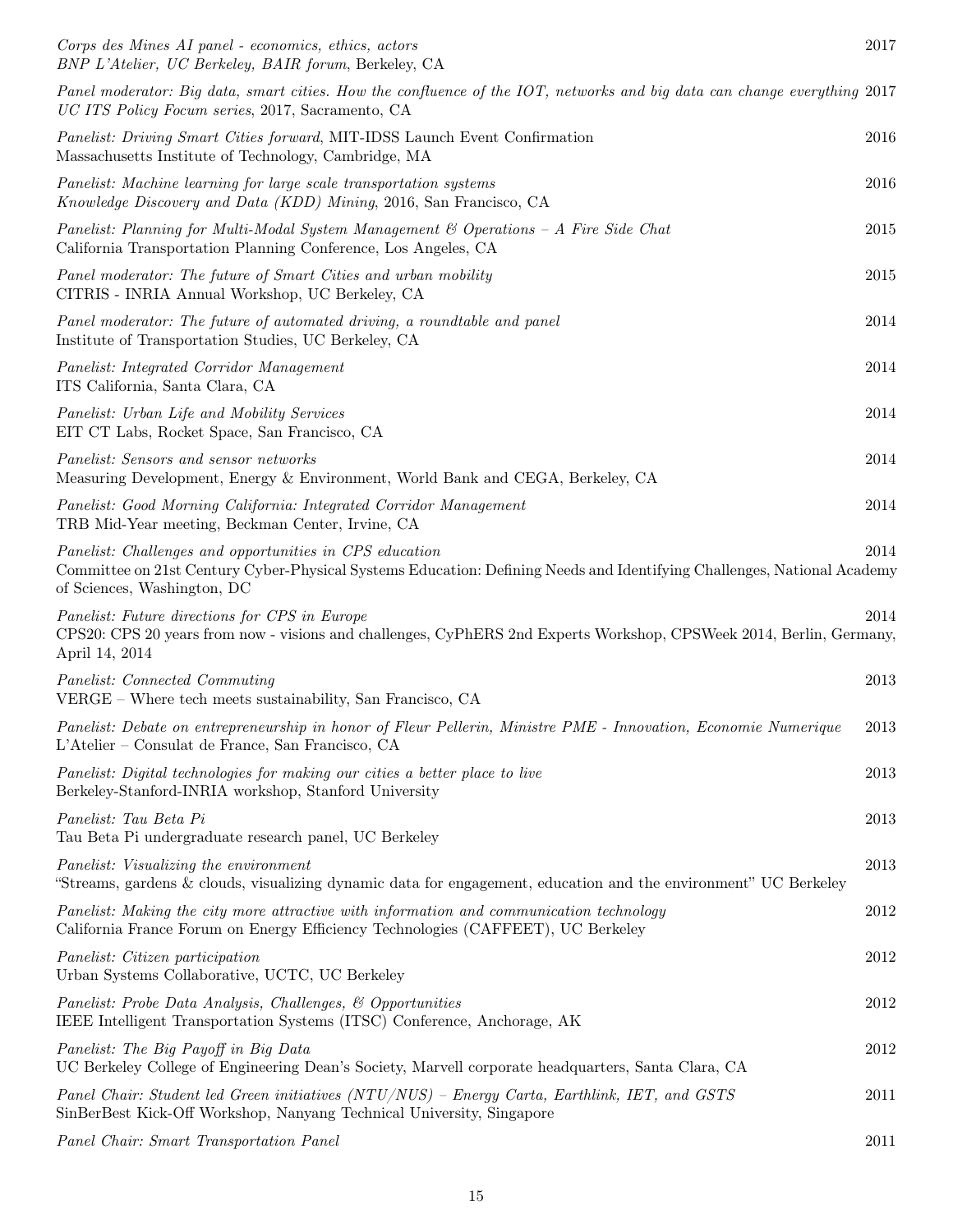| SVC Wireless Annual Conference, Mountain View, CA                                                                                                                                                                                                                                                            |                                                   |
|--------------------------------------------------------------------------------------------------------------------------------------------------------------------------------------------------------------------------------------------------------------------------------------------------------------|---------------------------------------------------|
| Panel Chair: Research Perspectives on Ecodriving<br>2011 Eco-Driving Workshop, UC Berkeley, CA                                                                                                                                                                                                               | 2011                                              |
| Panel Participant: Water, the 21st Century Strategic Resource<br>2010 CleanTech Open National Conference, Santa Clara, CA                                                                                                                                                                                    | 2010                                              |
| Panel Participant: Enhancing Security and Privacy of Networked Control Systems<br>TRUST Workshop on Secure Control Systems, Stockholm, Sweden                                                                                                                                                                | $2010\,$                                          |
| Panel Participant: Future Challenges in Embedded Reasoning: Intelligence in Embedded Systems<br>AAAI Spring Symposia Series, Stanford, CA                                                                                                                                                                    | 2010                                              |
| Panel Session Chair: Industry Applications, VOLVO Week<br>VOLVO Center for Future Urban Transport Workshop, Berkeley, CA                                                                                                                                                                                     | 2008                                              |
| Other service to the profession                                                                                                                                                                                                                                                                              |                                                   |
| Member, IEEE Technical Committee on Cyber-Physical Systems (CPS)                                                                                                                                                                                                                                             | $2019$ - present                                  |
| Participant, Real-Time Decision Making program, Simons Institute, UC Berkeley                                                                                                                                                                                                                                | Spring 2018                                       |
| Participant, Microsoft Faculty Summit, Seattle, WA<br>Invited to participate to discussions with Microsoft Research Leadership about mobile and cloud computing                                                                                                                                              | 2013                                              |
| Member, Connected Commuting Task Force, New Cities Foundation<br>My role in this task force was to lead research on social network data for traffic.                                                                                                                                                         | 2012                                              |
| Member, Technical Committee on Building Automation, IEEE Robotics and Automation Society<br>My role in this committee is to advise on the use of mobile sensing for smart buildings                                                                                                                          | $2012$ - present                                  |
| Member, Advisory committee, META-CDM Air Traffic Control center<br>My role in this committee is to advise on the use of smartphone technologies to monitor pedestrians in aiports                                                                                                                            | $2012$ - Present                                  |
| Member, TRB Subcommittee on Computational Transportation and Society<br>My role within this committee is to represent participatory sensing and crowdsourcing within the committee.                                                                                                                          | $2012$ - Present                                  |
| Member, IEEE-CSS technical committee on distributed parameter systems<br>My role within this committee is to promote research on distributed parameter systems within the CSS (and IEEE)                                                                                                                     | $2011$ - Present                                  |
| Participant, Google Faculty Summit, Mountain View, CA<br>Invited to participate to discussions with Google Senior Leadership and faculty colleagues about mobile and cloud computing                                                                                                                         | 2010                                              |
| Co-organizer of the CITRIS Distinguished Lectures on Intelligent Infrastructure Systems, UC Berkeley, CA<br>Created the event, programmed lecture series, hosted the speakers and organized the live broadcast and archival of videos                                                                        | Fall 2009                                         |
| Organizer of the Nokia Distinguished Lectures on Cyber Physical Systems, UC Berkeley, CA<br>Created the event, programmed lecture series, hosted the speakers and organized the live broadcast and archival of videos                                                                                        | Fall 2008                                         |
| Invited Professor, HYCON graduate school on control<br>European Embedded Control Institute, Supelec, France<br>Course title: Verification and control of nonlinear systems                                                                                                                                   | Jan. 12th-Jan. 16th, 2009                         |
| Invited Professor, HYCON graduate school on control<br>European Embedded Control Institute, Supelec, France<br>Course title: Verification and control of nonlinear systems                                                                                                                                   | Mar. 25th - Mar. 28th, 2008                       |
| Society of Women Engineers (SWE) Mini University high school outreach, Berkeley<br>Course title: Mobile sensing: applications of cellular phone technology                                                                                                                                                   | Mar. 2009, Mar. 2010, Apr. 2011                   |
| Reviewer activities                                                                                                                                                                                                                                                                                          |                                                   |
| $\bullet$ Associate Editor<br>- IEEE Transactions on Automation Science and Engineering, Guest Associate Editor<br>- Transportation Research - Part C, Associate Editor<br>- Discrete and Continuous Dynamical Systems, Guest Associate Editor<br>- Networks and Heterogeneous Media, Guest Associate Editor | 2015<br>$2012 - 2014$<br>2013<br>2008, 2009, 2012 |
| $\bullet$ Proposal review<br>- New York University AD, Engineering Dean's Symposium Program                                                                                                                                                                                                                  | $2017\,$                                          |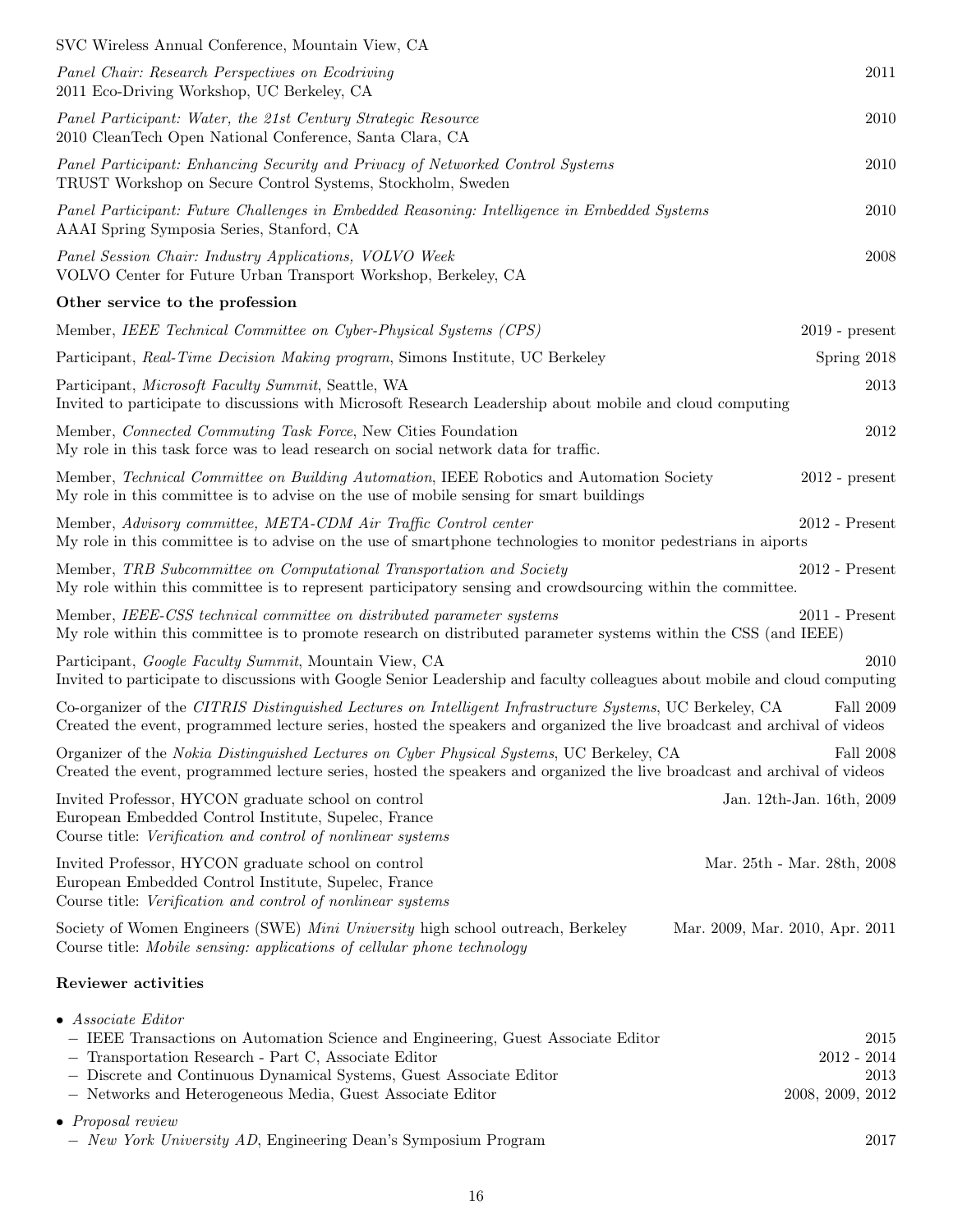| $- A*STAR$ , President Technology Award, Singapore                                                                                                                                     | 2015                      |
|----------------------------------------------------------------------------------------------------------------------------------------------------------------------------------------|---------------------------|
| - UCCONNECT, Institute for Transportation Studies, UC Berkeley                                                                                                                         | 2014                      |
| - Peder Sather Center for Advanced Study, UC Berkeley                                                                                                                                  | 2013                      |
| - Netherlands Organisation for Scientific Research (NWO), The Netherlands                                                                                                              | 2010                      |
| - National Science Foundation (NSF), CISE (2007), CMMI/CIS (2018)                                                                                                                      |                           |
| - Istituto Nazionale di Alta Matematica (INdAM), Italy                                                                                                                                 | 2005                      |
| • Ph.D. thesis committee member, reviewer, rapporteur (outside of my own Ph.D. students)                                                                                               |                           |
| $-UC$ Berkeley, over 40                                                                                                                                                                | $2005$ - present          |
| - National Technical University (NTU), School of EEE, Long Yushen (PhD)                                                                                                                | 2016                      |
| - University of Michigan, Department of Mechanical Engineering, Jin Ge (PhD)                                                                                                           | 2016                      |
| - Georgia Institute of Technology, Department of Aeronautics and Astronautics, Aude Marzuoli (PhD)                                                                                     | 2015                      |
| - Universite Blaise Pascal, Clermont Ferrand, France, Department of Mathematics, Sophie Martin (HDR)                                                                                   | 2014                      |
| - Universite Paris Est, Paris, France, Department of Mathematics, Vincent Aguilera (HDR)                                                                                               | 2014                      |
| - University of Kaiserslautern, Germany, Departement of Mathematics, Sebastian Kuhn (PhD)                                                                                              | 2014                      |
| - Ecole Nationale des Ponts et Chaussees, France, IFSTAR, Aude Hofleitner (PhD)                                                                                                        | 2013                      |
| - Agro Paris Tech, France, Departement de Mecanique des Fluides, Simon Munier (PhD)                                                                                                    | 2009                      |
|                                                                                                                                                                                        |                           |
| $\bullet$ Other reviewer activities                                                                                                                                                    |                           |
| - Outstanding Automatica Reviewer                                                                                                                                                      | 2003                      |
| - European PhD Award on Control for Complex and Heterogeneous Systems                                                                                                                  | 2014                      |
| - Tenure or promotion letter writer: OSU CEE, NUS EEE (Singapore), KACST (KSA), Univ. of Delaware, Temple Univ.,<br>Univ. of Michigan, Georgia Tech., USC, UW, Univ. of Sheffield (UK) |                           |
| $\bullet$ Book referee                                                                                                                                                                 |                           |
| - AIMS (American Institute of Mathematical Sciences)                                                                                                                                   | 2016                      |
| - The MIT Press                                                                                                                                                                        | 2017                      |
| $\bullet$ Journal referee                                                                                                                                                              |                           |
| - AIAA Journal of Aerospace Computing, Information, and Communication                                                                                                                  | 2009                      |
| - AIAA Journal of Aircraft                                                                                                                                                             | 2007                      |
| - AIAA Journal on Guidance, Control and Dynamics                                                                                                                                       | 2003, 2005, 2016          |
| - Air Traffic Control Quarterly                                                                                                                                                        | 2003                      |
| - ASCE Journal of Infrastructure Systems                                                                                                                                               | 2005                      |
| - ASME Journal of Dynamic Systems, Measurement and Control                                                                                                                             | $2008 - 2010$             |
| - Automatica                                                                                                                                                                           | 2002 - 2004, 2010, 2018   |
| - Computer-Aided Civil and Infrastructure Engineering                                                                                                                                  | 2010, 2013                |
| - Discrete and Continuous Dynamical Systems                                                                                                                                            | 2013                      |
| - Discrete Event Dynamic Systems                                                                                                                                                       | 2013                      |
| - IEEE Transactions on Automatic Control                                                                                                                                               | $2002, 2006 - 2007, 2018$ |
| - IEEE Transactions on Automation Science and Engineering                                                                                                                              | 2009                      |
| - IEEE Transactions on Control of Network Systems                                                                                                                                      | 2014                      |
| - IEEE Transactions on Control Systems Technology                                                                                                                                      | $2002 - 2004$             |
| - IEEE Transactions on Intelligent Transportation Systems                                                                                                                              | 2004, 2010                |
| - IEEE Transactions on Mobile Computing                                                                                                                                                | $2011 - 2012$             |
| - IEEE Transactions on Robotics                                                                                                                                                        | 2008                      |
| - IFAC Control Engineering Practice                                                                                                                                                    | 2003                      |
| - International Game Theory Review                                                                                                                                                     | 2002                      |
| - International Symposium on Transportation and Traffic Theory                                                                                                                         | 2016                      |
| - The International Journal of Powertrains (IJPT)                                                                                                                                      | 2014                      |
| - International Journal on Robust and Nonlinear Control                                                                                                                                | 2006<br>$2005\,$ -        |
| - Networks and Heterogeneous Media                                                                                                                                                     | 2007                      |
| - Operations Research                                                                                                                                                                  | 2009                      |
| - Proceedings of the IEEE                                                                                                                                                              | 2008                      |
| - Robotics and Autonomous Systems                                                                                                                                                      | 2010                      |
| - SIAM Journal on Control and Optimization                                                                                                                                             | 2010<br>$2006, 2009$ -    |
| - SIAM Journal on Applied Mathematics                                                                                                                                                  | 2014                      |
| - Transportation Science                                                                                                                                                               | $2006, 2008 - 2010$       |
| - Transportation Research Part B                                                                                                                                                       | $2009 - 2012, 2018$       |
| - Transportation Research Part C                                                                                                                                                       | 2011                      |

 $\bullet$   $\emph{Conference reference}$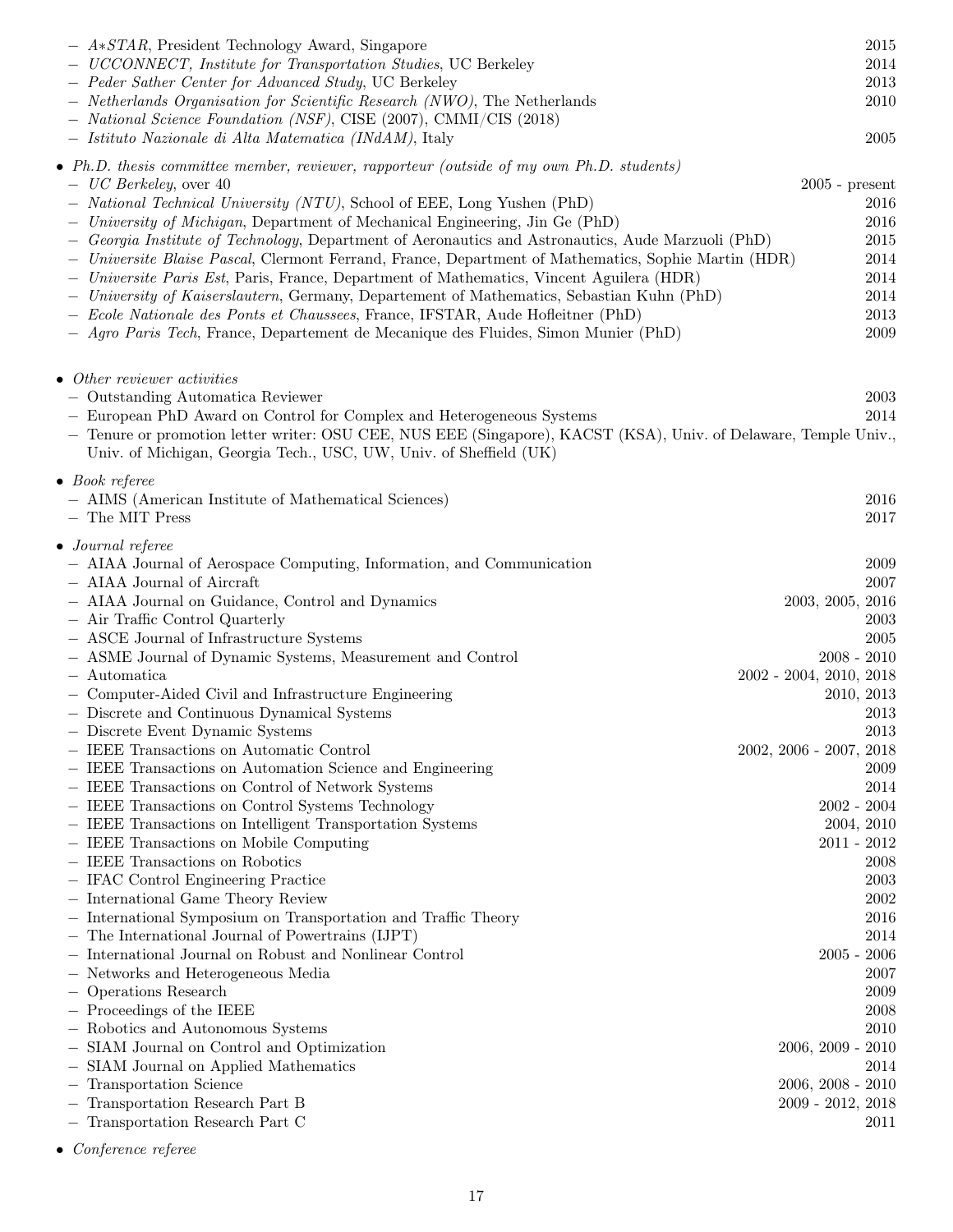| - ACM SIGSPATIAL International Workshop on Computational Transportation Science      | 2012                                     |
|--------------------------------------------------------------------------------------|------------------------------------------|
| - AIAA Conference on Guidance, Control and Dynamics                                  | $2004 - 2006$                            |
| - American Control Conference (ACC)                                                  | $2002 - 2007$ , $2009$ , $2010$ , $2012$ |
| - International Conference on Cyber-Physical Systems (ICCPS)                         | 2010                                     |
| - International Symposium on Transportation and Traffic Theory (ISTTT)               | 2010                                     |
| - IFAC World Congress                                                                | 2014                                     |
| - IEEE Conference on Decision and Control (CDC)                                      | $2001 - 2007, 2009$                      |
| - IEEE Conference on Intelligent Transportation Systems (CITS)                       | 2010, 2016                               |
| - International Workshop Hybrid Systems: Computation and Control                     | $2001 - 2005$ , $2008 - 2010$            |
| - Mobile Systems and Applications (MOBISYS)                                          | 2010                                     |
| - SIGKDD Conference on Knowledge Discovery and Data Mining (KDD)                     | 2016                                     |
| - Transportation Research Board                                                      | 2009, 2010                               |
| - World Conference on Transportation Research (WCTR)                                 | 2007                                     |
| Other service and outreach activities                                                |                                          |
| Lego First League Team Coach, <i>Piedmont Purple</i> , Piedmont Makers, Piedmont, CA | 2017-2019                                |
| Organizer, North California First Lego League Championship                           | 2019                                     |
| Volunteer Mathematics Teacher, Frank Havens School, Piedmont, CA                     | $2013 - 2014$                            |

Advisor, Openclassrooms (www.openclassrooms.com) 2016

## PUBLICATIONS

Underlined names are students, post doctoral researchers or staff working as advisee.

### Books

- 1. J.-P. Aubin, A. Bayen and P. Saint-Pierre, Viability Theory: New Directions. Springer-Verlag, Second Edition, 2011. ISBN 978-3-642-16683-9.
- 2. T. Siauw and A. Bayen, An Introduction to MATLAB Programming and Numerical Methods for Engineers. 2014, Academic Press, 1st Edition, Elsevier. ISBN: 9780124202283

### Journal publications

### Published, in press, accepted

- 1. C. Wu, A. Pozdnukhov, and A. Bayen, "Block simplex signal recovery: a method comparison and an application to routing," IEEE Transactions on Intelligent Transportation Systems, T-ITS-17-06-0601, 2018
- 2. L. Anderson, T. Pumir, D. Triantafyllos and A. Bayen, ""Stability and Implementation of a Cycle-based Max Pressure Controller for Signalized Traffic Networks," Networks and Heterogeneous Media, 13(2): pp 241-260 doi:10.3934/nhm.2018011
- 3. K. Weekly, M. Jin, H. Zou, C. Hsu, C. Soyza, A. Bayen and C. Spanos, "Building-in-Briefcase: A Rapidly-Deployable Environmental Sensor Suite for the Smart Building," Sensors 2018, 18(5), 1381; doi:10.3390/s18051381
- 4. A. Keimer, N. Laurent-Brouty, F. Farokhi, H. Signargout,V. Cvetkovic, A. Bayen, K. Johansson"Integration of information patterns in the modeling and design of mobility management services," Proceedings of the IEEE, accepted, 2018, 0158- SIP-2017-P IEEE
- 5. E. Bayen, J. Jacquemot, G. Netscher, P. Agrawal, L. Noyce and A. Bayen, "Reduction in Fall Rate in Dementia Managed Care Through Video Incident Review: Pilot Study," Journal of Medical Internet Research, 2017; 19(10), DOI: 10.2196/jmir.8095
- 6. B. Zylstra, G. Netscher, J. Jacquemot, M. Schaffer, G. Shen, A.D. Bowhay, T.L. Braley, K. Possin, B. Miller, A. M. Bayen, K. Schenk, S. Bonasera, "Extended, continuous measures of functional status in community dwelling persons with Alzheimer's and related dementia: Infrastructure, performance, tradeoffs, preliminary data, and promise," Journal of Neuroscience Methods. 2017 Aug 30. pii: S0165-0270(17)30321-7. doi:10.1016/j.jneumeth.2017.08.034
- 7. F. Belletti and A. Bayen, "Privacy-preserving MaaS fleet management," Transportation Research Part C, doi: 10.1016/j.trc.2017.08.028, TRC1860, 2017
- 8. T. Seo, T. Kusakabe, Y. Asakura, "Traffic state estimation on highway: A comprehensive survey," Annual Reviews in Control, ARC-2017-19-R1 2017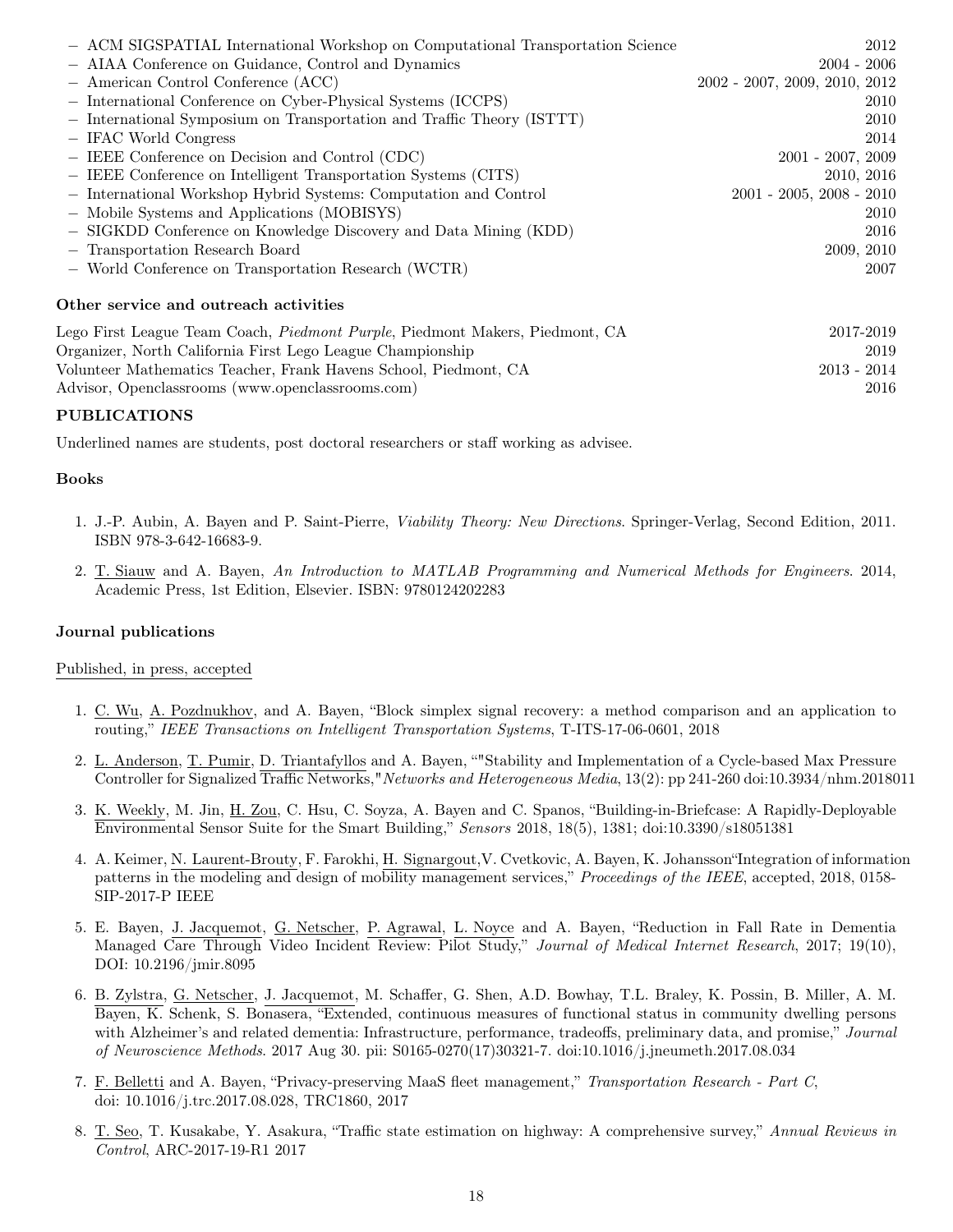- 9. S. Samaranayake, J. Reilly, W. Krichene, M.-L. Delle Monache, P. Goatin, A. Bayen, "Discrete-time system optimal dynamic traffic assignment (SO-DTA) with partial control for horizontal queuing networks,", Transportation Science, TS-2014-0244, 2017
- 10. F. Belletti, D. Haziza, and A. Bayen, "Expert Level control of Ramp Metering based on Multi-task Deep Reinforcement Learning,"IEEE Intelligent Transportation Systems, 2017, TITS2725912
- 11. W. Krichene, C. Bourghiba, K. Lam and A. Bayen, "On Learning How Players Learn: Estimation of Learning Dynamics in The Routing Game" ACM Transactions on Cyber-Physical Systems, TCPS-2016-0069.R1, 2017
- 12. S. Blandin, X. Litrico, B. Piccoli and A. Bayen, "Regularity and Lyapunov stabilization of weak entropy solutions to scalar conservation laws," IEEE Transactions on Automatic Control, in press 2016
- 13. Q. Gan, G. Gomes and A. Bayen, "Estimation of performance metrics at signalized intersections using loop detector data and probe travel times," IEEE Transactions on Intelligent Transportation Systems, submitted May 2016, T-ITS-16-05-0291, doi:10.1109/TITS.2017.2666143, to appear 2017
- 14. S. Samaranayake, A. Parmentier, Y. Xuan, A. Bayen, "A mathematical framework for delay analysis in single source networks," Networks and Heterogeneous Media, (Vol. 12, No.1) March 2017
- 15. A. Allstrom, J. Ekstrom, D. Gundlegard, R. Ringdahl, C. Rydergren, A. Bayen, A. Patire, "Hybrid Approach for Short-Term Traffic State and Travel Time Prediction on Highways," Transportation Research Record, 2554, pp.60-68, 2016, doi: 10.3141/2554-07
- 16. M. Jin, N. Bekiaris-Liberis, K. Weekly, C. Spanos, A. M. Bayen"Occupancy Detection via Environmental Sensing," IEEE Transactions on Automation Science and Engineering, 2016 [T-ASE-2016-280]
- 17. J. Thai and A. Bayen, "Imputing a Variational Inequality Function or a Convex Objective Function: a Robust Approach," Journal of Mathematical Analysis and Applications, JMAA-16-350R3, in press, 2016
- 18. M. Suarez Castillo, W. Krichene, A. Bayen, "On Social Optimal Routing Under Selfish Learning," IEEE Transactions on Control of Network Systems, in press, submission number 16-0142, 2016
- 19. J. Thai, C. Yuan, and A. Bayen, "Resiliency of Mobility-as-a-Service Systems to Denial-of-Service Attacks," IEEE Transactions on Control Networked Systems, in press, 16-0090, 2016
- 20. J. Reilly, S. Martin, M. Payer and A. Bayen, "Creating complex congestion patterns via multi-objective optimal freeway traffic control with application to cyber-security," Transportation Research, Part B, pp. 366-382, vol. 91, Sep. 2016, doi:10.1016/j.trb.2016.05.017
- 21. A. Marzuoli, E. Boidot, P. Colomar, M. Guerpillon, E. Feron, A. Bayen, and M. Hansen, "Improving Disruption Management With Multimodal Collaborative Decision-Making: A Case Study of the Asiana Crash and Lessons Learned," IEEE Transactions on Intelligent Transportation Systems, in press, pp. 1-19, Apr. 2016, doi: 10.1109/TITS.2016.2536733
- 22. A. Marzuoli, E Boidot, Emmanuel; P. van Erp, A. Ucko, A. Bayen, E. Feron, and M. Hansen, "Multimodal Impact Analysis of an Airside Catastrophic Event, a Case Study of the Asiana Crash," IEEE Transactions on Intelligent Transportation Systems, pp. 587 - 604, 17(2), Nov. 2015, doi: 10.1109/TITS.2015.2483743
- 23. A. Allstrom, J. Ekstrom, D. Gundlegard, R. Ringdahl, C. Rydergren, A. Bayen, A. Patire, "A hybrid approach for short-term traffic state and travel time prediction on highways," Transportation Research Record, N0 2554, 2016, DOI: 10.3141/2554-07.
- 24. F. Belletti, M. Huo, X. Litrico, and A. Bayen, "Prediction of traffic convective instability with spectral analysis of the Aw-Rascle-Zhang model," Physics Letters A, pp. 2319-2330, 379(38), Oct. 2015. doi:10.1016/j.physleta.2015.05.019
- 25. C. Wu, J. Thai, S. Yadlowski, A. Pozdnukhov and A. Bayen, "Cellpath: fusion of cellular and traffic sensor data for route flow estimation via convex optimization," Transportation Research Part C, pp. 111-128, vol. 59, Oct. 2015. doi:10.1016/j.trc.2015.05.004
- 26. J Reilly, W. Krichene, S. Samaranayake, M.-L. Delle Monache, P.Goatin, "Adjoint-Based Optimization on a Network of Discretized Scalar Conservation Laws with Applications to Coordinated Ramp Metering," Journal of Optimization Theory and Applications, pp. 733-760, 167(2), Nov. 2015, doi: 10.1007/s10957-015-0749-1
- 27. J. Reilly and A. Bayen, "Distributed Optimization for Shared State Systems: Applications to Decentralized Freeway Control via Subnetwork Splitting," IEEE Transactions on Intelligent Transportation Systems, pp. 3465-3472, 16(6), June 2015. doi: 10.1109/TITS.2015.2430014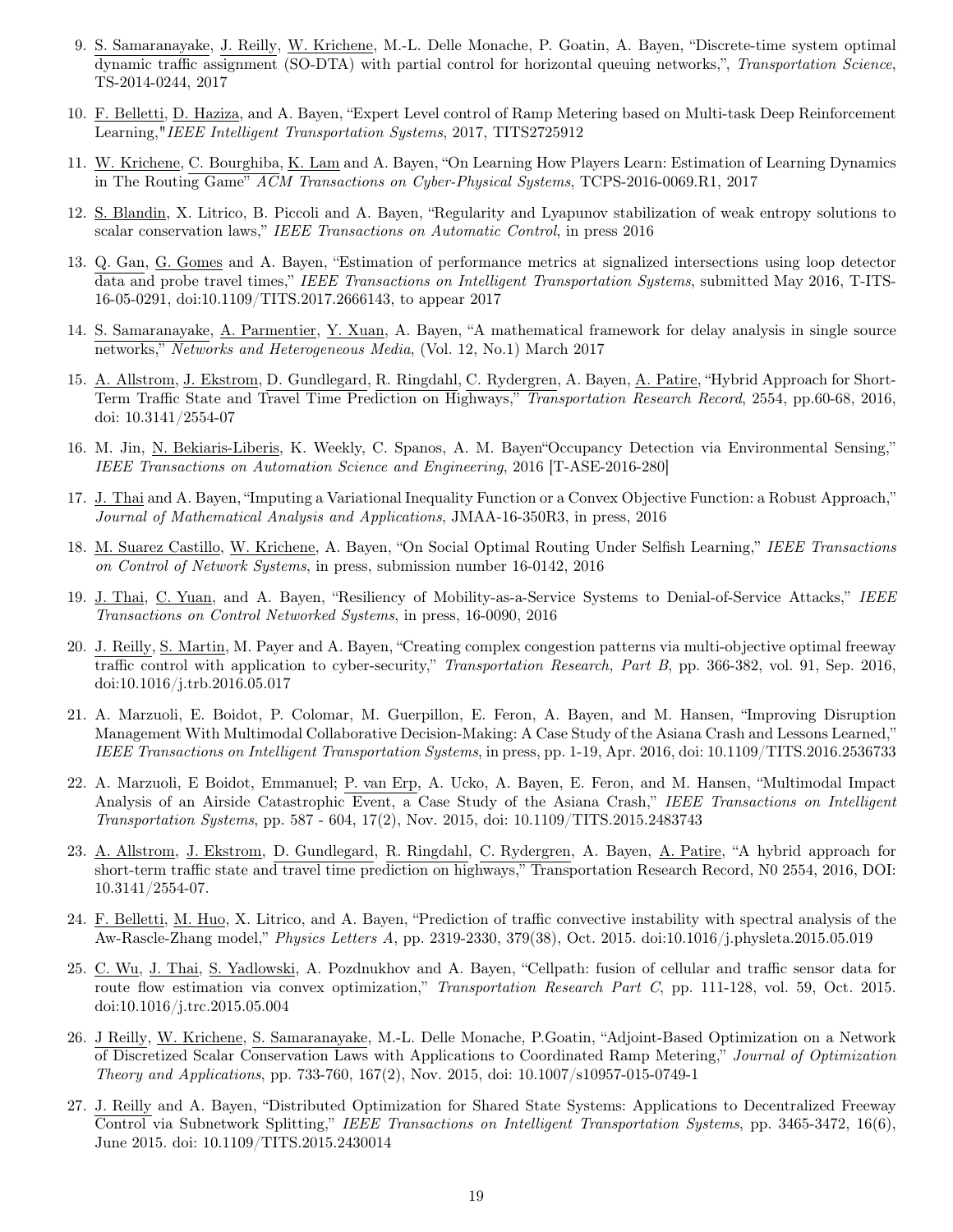- 28. W. Krichene, B. Drighes and A. Bayen, "Online Learning of Nash Equilibria in Congestion Games," SIAM Journal on Control and Optimization, pp. 1056-1081, 53(2), 2015. doi: 10.1137/140980685
- 29. A. Tinka, Q. Wu, K. Weekly, C. Oroza, J. Beard and A. Bayen, "Heterogenous Fleets of Active and Passive Floating Sensors for River Studies," Journal of Field Robotics, pp. 1-21, Sep. 2015. doi: 10.1002/rob.21623
- 30. A. Patire, M. Wright, B. Prodhomme and A. M Bayen, "How much GPS data do we need?", Transportation Research  $- Part C$ , pp. 325-342, vol. 58, Sep. 2015, 2015. doi:10.1016/j.trc.2015.02.011
- 31. Q. Wu and A. Bayen, "Variational Lagrangian Data Assimilation in Open Channel Networks," Water Resources Research, pp. 1916-1938, 51(4), Apr. 2015. doi: 10.1002/2014WR015270
- 32. K. Weekly, N. Biekaris-Liberis, M. Jin, and A. Bayen,"Modeling and estimation of the humans' effect on the CO2 dynamics inside a conference room," IEEE Transactions on Control Systems Technology, pp. 1770-1781, 23(5), Sep. 2015. doi: 10.1109/TCST.2014.2384002
- 33. N. Biekaris-Liberis, and A Bayen, "Nonlinear Stabilization of a Viscous Hamilton-Jacobi PDE," IEEE Transactions on Automatic Control, pp. 1698-1703, 60(6), Sep. 2014. doi: 10.1109/TAC.2014.2360653
- 34. J. Thai and A. Bayen, "State Estimation for Polyhedral Hybrid Systems and Applications to the Godunov Scheme," IEEE Transactions on Automatic Control, pp. 311-326, July 2014, 60(2), doi: 10.1109/TAC.2014.2342151
- 35. K. Weekly, A. Tinka, L. Anderson and A. Bayen, "Autonomous River Navigation Using the Hamilton-Jacobi Framework for Underactuated Vehicles," IEEE Transactions on Robotics, pp. 1250-1255, 30(5), June 2014. doi: 10.1109/TRO.2014.2327288
- 36. S. Dashti, J. Bray, J. Reilly, S. Glaser, A. Bayen and M. Ervasti,"Evaluating the Reliability of Mobile Phones as Seismic Monitoring Instruments,"Earthquake Spectra Journal, Earthquake Engineering Research Institute, Earthquake Spectra, 30(2), pp 1–22, 2014. doi:10.1193/091711EQS229M
- 37. A. Hofleitner, T. Rabbani, M. Rafiee, L. El Ghaoui and A. Bayen, "Learning and estimation applications of an online homotopy algorithm for a generalization of the LASSO," Discrete and Continuous Dynamical Systems, pp. 502-523, 7(3), June 2014. doi: 10.3934/dcdss.2014.7.503
- 38. S.Samaranayake, J. Monteil, D. Holstius, E. Seto, S. Glaser, A. Bayen, "Real-time emissions estimation and dispersion modeling along the transportation network," Computer-Aided Civil and Infrastructure Engineering (CACAIE), pp 546-558, vol. 29, 2014. doi: 10.1111/mice.12078
- 39. T. Hunter, P. Abbeel and A. Bayen, "The Path Inference Filter: Model-Based Low-Latency Map Matching of Probe Vehicle Data," IEEE Transactions on Intelligent Transportation Systems, pp. 507-529, 15(2), Oct. 2013. doi: 10.1109/TITS.2013.2
- 40. M. L. Delle Monache, J. Reilly, S. Samaranayake, W. Krichene, P. Goatin and A. Bayen, "A PDE-ODE model for a junction with ramp buffer,"  $\overline{SIAM\ Journal\ on\ Applied\ Mathematics}$ , pp. 22?39, 74(1), 2014. doi: 10.1137/130908993
- 41. E. Canepa, A. Bayen and C. Claudel, "Spoofing Cyber-Attack detection in probe-based traffic monitoring systems using mixed integer linear programming," Networks and Heterogeneous Media, pp- 783-802, September 2013, 8(3), 2013 doi: 10.3934/nhm.2013.8.783
- 42. T. Hunter, T. Das, M. Zaharia, P. Abbeel, A. Bayen, "Large Scale Estimation in Cyberphysical Systems using Streaming Data: a Case Study with Smartphone Traces,"IEEE Transactions on Automation Science and Engineering, October 2013, 10(4), pp.884-898, doi:10.1109/TASE.2013.2274523
- 43. A. Hofleitner, T. Rabbani, M. Rafiee, S. Rosat, L. El Ghaoui and A. Bayen, "Online Homotopy Algorithm for a Generalization of the LASSO," IEEE Transactions on Automatic Control, pp. 3175-3179, 58(12), Apr. 2013. doi: 10.1109/TAC.2013.2259373
- 44. A. Scacchioli, A. M. Bayen, and B. Stojadinović, "Assessment of uncertainty propagation in the dynamic response of single-degree-of-freedom structures using reachability analysis,"ASCE Journal of Engineering Mechanics,  $140(6)$  June 2014. doi:10.1061/(ASCE)EM.1943-7889.0000676
- 45. W. Krichene, J. Reilly, S. Amin, and A. Bayen, "Stackelberg Routing on Parallel Networks With Horizontal Queues," IEEE Transactions on Automatic Control, pp. 714-727, 59(3), March 2014, doi: 10.1109/TAC.2013.2289709
- 46. M. Rafiee, A. Barrau, and A. Bayen, "State estimation in large scale open channel networks using sequential Monte Carlo methods: optimal sampling importance resampling and implicit particle filters,"Water Resources Research Journal, 49, pp. 1-21, 2013, doi: 10.1029/2011WR011608.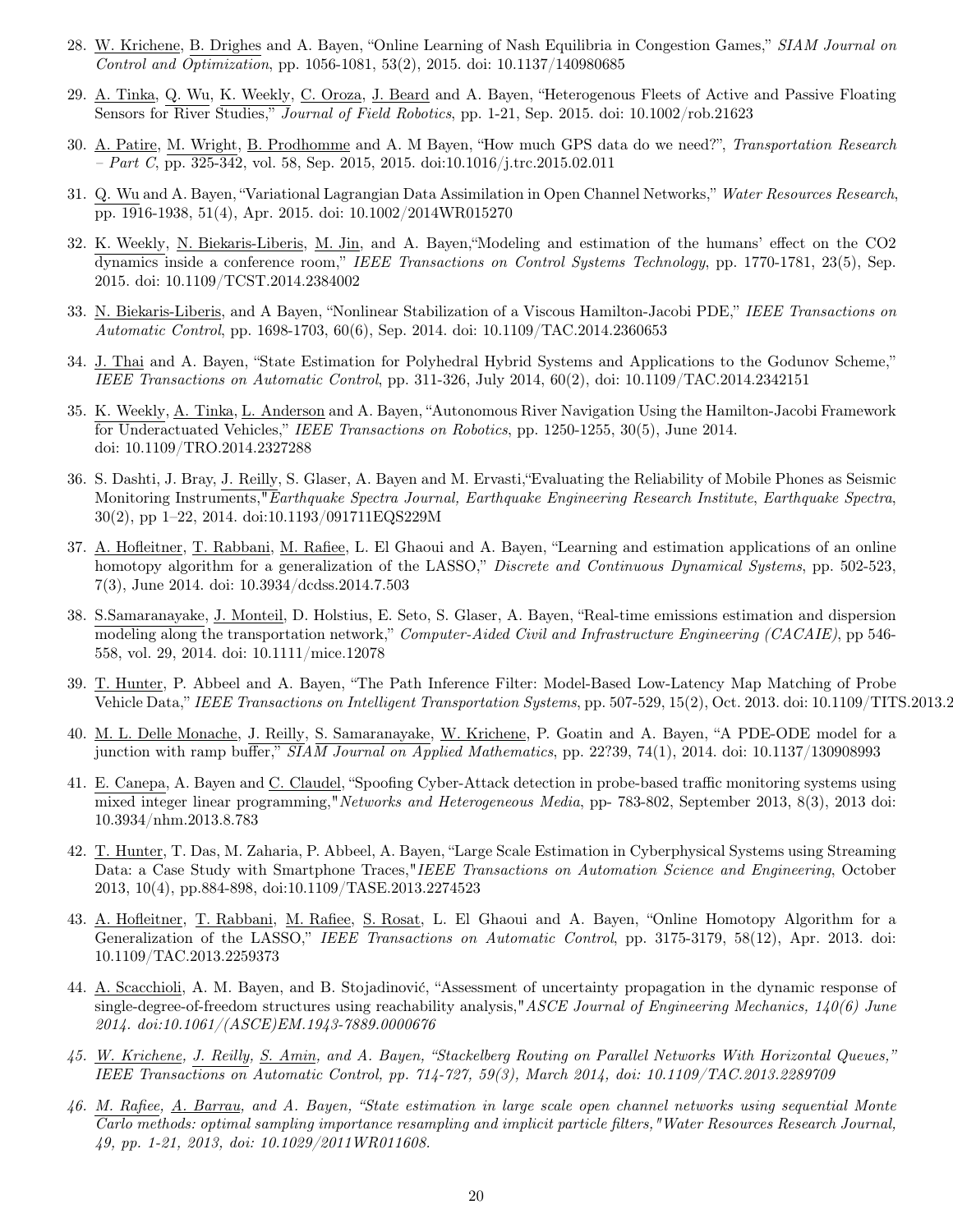- 47. J. Reilly, S. Dashti, M. Ervasti, J. Bray, S. Glaser, and A. Bayen, "Mobile phones as seismologic sensors: automating data extraction for the iShake system,"IEEE Transactions on Automation Science and Engineering, pp. 242-251, March 2013, 10(2), doi:10.1109/TASE.2013.2245121
- 48. C. Claudel, T. Chamoin, and A. Bayen, "Solutions to estimation problems for scalar Hamilton-Jacobi equations using Linear Programing,"IEEE Transactions on Control Systems Technology, pp. 273 - 280, 22(1), March 2013, doi:1109/TCST.2013.2238940
- 49. S. Blandin, J. Argote, A. Bayen, and D. Work, "Phase transition model of non stationary traffic: definition, properties and solution method,"Transportation Research Part B, 52, pp. 31-55, 2013, doi:10.1016/j.trb.2013.02.005.
- 50. S. Amin, X. Litrico, S. Sastry, A. Bayen, "Cyber Security of Water SCADA Systems?Part I: Analysis and Experimentation of Stealthy Deception Attacks,"IEEE Transactions on Control Systems Technology, pp. 1963-1970 21(5), Sep. 2012, doi: 10.1109/TCST.2012.2211873.
- 51. S. Amin, X. Litrico, S. Sastry, A. Bayen. "Cyber security of water SCADA systems: (II) attack detection using an enhanced hydrodynamic model,"IEEE Transactions on Control Systems Technology, pp. 1679-1693, 21(5), Sep. 2012, doi:10.1109/TCST.2012.2211874.
- 52.  $\underline{A.}$  Tinka, M. Rafiee, and A. Bayen, "Floating sensor networks for river studies, "IEEE Systems Journal,  $\gamma(1)$ , pp. 36-49, March 2013, doi:10.1109/JSYST.2012.2204914.
- 53. C. Oroza, A. Tinka, and A. Bayen, "Design of a network of robotic Lagrangian sensors for shallow water environments with multiple case studies, "Journal of Mechanical Engineering Science, Part C, pp. 1-18, February 2013, doi:10.1177/0954406213
- 54. B. Hoh, T. Iwuchukwu, Q. Jacobson, M. Gruteser, A. Bayen, J-.C. Herrera, R. Herring, D. Work, M. Annavaram, and J. Ban, "Enhancing privacy and accuracy in probe vehicle based traffic monitoring via Virtual Trip Lines," IEEE Transactions on Mobile Computing, 11(5) pp. 849–864, 2012, doi: 10.1109/TMC.2011.116.
- 55. P. Wang, T. Hunter, A. Bayen, K. Schechtner, and M. Gonzalez, "Understanding road usage patterns in urban areas," Nature Scientific Reports 2, (1001), Dec. 2012, doi:10.1038/srep01001.
- 56. A. Hofleitner, R. Herring and A. Bayen, "Arterial travel time forecast with streaming data: a hybrid approach of flow modeling and machine learning,"Transportation Research Part B,  $46(9)$ , pp. 1097–1122, November 2012, doi:10.1016/j.trb.2012.
- 57. A. Hofleitner, R. Herring, P. Abbeel, and A. Bayen, "Learning the dynamics of arterial traffic from probe data using a Dynamic Bayesian Network,"IEEE Transactions on Intelligent Transportation Systems, 13(4), pp. 1679–1693, February 2012, doi:10.1109/TITS.2012.2200474.
- 58. D. Lovell, K. Vlachou, <u>T. Rabbani</u> and A. Bayen, "A diffusion approximation to a single airport queue," Transportation Research Part C, 2012, doi: 10.1016/j.trc.2012.04.010
- 59. S. Blandin and A. Couque, A. Bayen, and D. Work, "On sequential data assimilation for scalar macroscopic traffic flow models," Physica D: Nonlinear Phenomena, 241(17), pp. 1421-1440, September 2012, doi:10.1016/j.physd.2012.05.005.
- 60. S. Samaranayake, S. Blandin, and A. Bayen, "A tractable class of algorithms for reliable routing in stochastic networks," Transportation-Research Part C, 20(1), pp. 199-217, February 2012, doi:10.1016/j.trc.2011.05.009.
- 61. S. Amin, F. Hante and A. Bayen, "Exponential Stability of Switched Linear Hyperbolic Initial-Boundary Value Problems," IEEE Transactions on Automatic Control, 57(2), pp. 291-301, February 2012, doi:10.1109/TAC.2011.2158171.
- 62. A. Tinka, T. Watteyne, K. Pister, and A. Bayen, "A Decentralized Scheduling Algorithm for Time Synchronized Channel Hopping," ICST Transactions on Mobile Communications and Applications, 11(7-9), September 2011, doi:10.4108/icst.trans.mca.2011.e5.
- 63. C. Claudel, P.-E. Mazare and A. Bayen "Analytical and grid-free solutions to the Lighthill-Whitham-Richards traffic flow model," Transportation Research Part B,  $45(10)$ , pp. 1727-1748, December 2011, doi:10.1016/j.trb.2011.07.004.
- 64. D. Sun and A. Bayen "A dual decomposition method for sector capacity constrained traffic flow optimization," D. Sun, A. Clinet, and A. Bayen. Transportation Research B, 45(6), pp.880-902, March 2011, doi: 10.1016/j.trb.2011.03.004.
- 65. C. Claudel and A. Bayen, "Convex formulations of data assimilation problems for a class of Hamilton-Jacobi equations," SIAM Journal on Optimization and Control, 49(2), pp. 383-402, March 2011, doi:10.1137/090778754.
- 66. S. Blandin, D. Work, P. Goatin, B. Piccoli and A. Bayen, "A general phase transition model for vehicular traffic," SIAM Journal on Applied Mathematics, 71(1), pp. 107-127, Februaary 2011, doi:10.1137/090754467.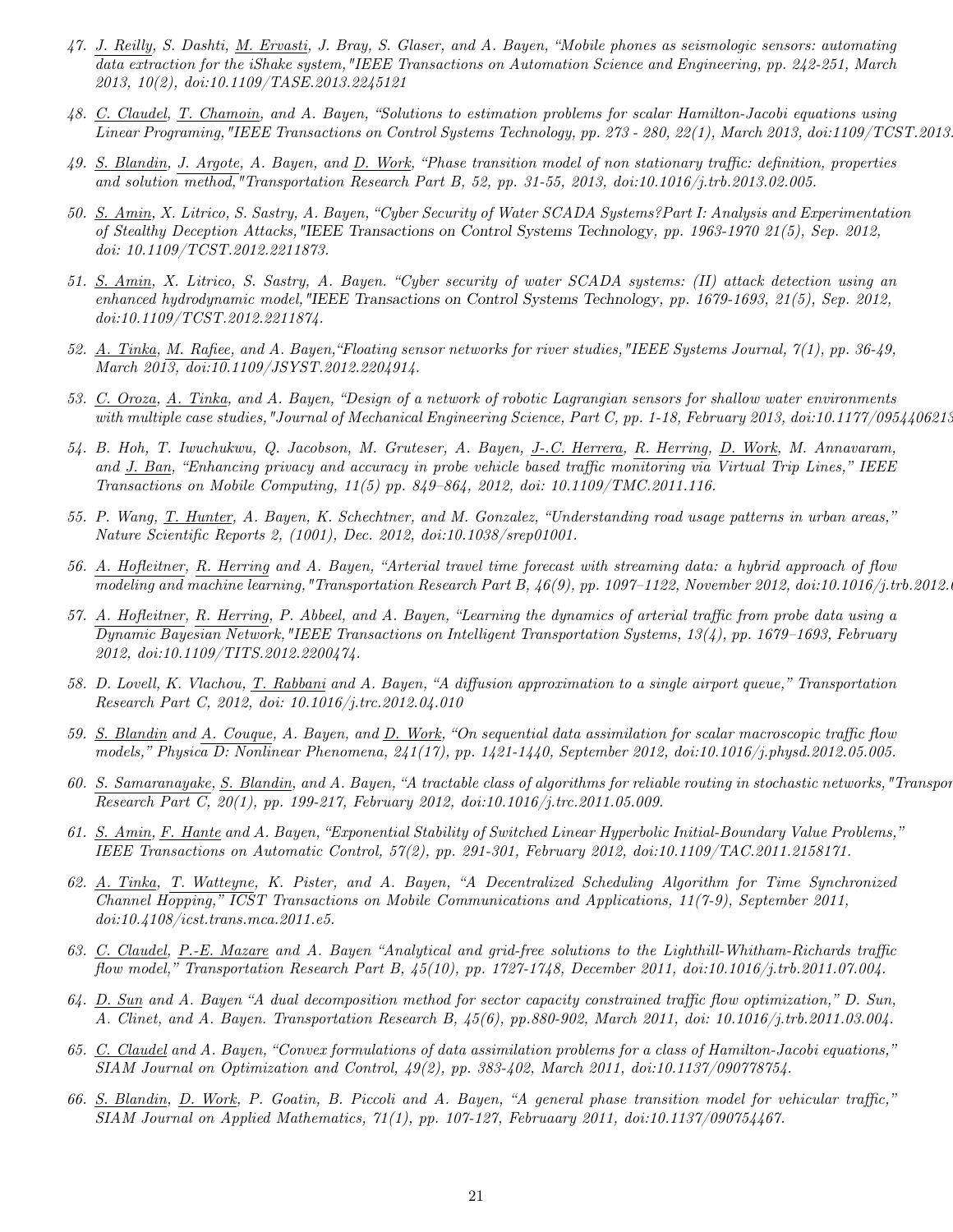- 67. A. Tinka, I. Strub, Q. Wu and A. Bayen, "Quadratic Programming based data assimilation with passive drifting sensors for shallow water flows," International Journal of Control,  $83(6)$ , pp. 1686-1700. August 2010 doi:10.1080/00207179.2010.489621.
- 68. C. Claudel and A. Bayen, "Lax-Hopf based incorporation of internal boundary conditions into Hamilton-Jacobi equation. Part I: Theory,"IEEE Transactions on Automatic Control, 55(5), pp. 1142-1157, May 2010 doi:10.1109/TAC.2010.2041976.
- 69. C. Claudel and A. Bayen, "Lax-Hopf based incorporation of internal boundary conditions into Hamilton-Jacobi equation. Part II: Computational methods," IEEE Transactions on Automatic Control, 55(5), pp. 1158-1174, May 2010, doi:10.1109/TAC.
- 70. D. Work, S. Blandin, O.-P. Tossavainen, B. Piccoli and A. Bayen, "A distributed highway velocity model for traffic state reconstruction," Applied Mathematics Research eXpress (AMRX), 2010(1), pp. 1-35, April 2010, doi:10.1093/amrx/abq002.
- 71. J.-C. Herrera, D. Work, X. Ban, R. Herring, Q. Jacobson and A. Bayen, "Evaluation of traffic data obtained via GPSenabled mobile phones: the Mobile Century field experiment," Transportation Research – Part C, 18, pp. 568-583, 2010,  $doi:10.1016/j.$ trc.2009.10.006. Most cited article, Transportation Research – Part C, 2013, 2014. Most downloaded article, Transportation Research – Part C, 2013, 2014. Editor's choice, 2016
- 72. J.-C. Herrera and A. Bayen, "Incorporation of Lagrangian measurements in freeway traffic state estimation," Transportation Research B, 44(4), pp. 160-481, May 2010, doi:10.1016/j.trb.2009.10.005.
- 73. J. Ban, R. Herring, P. Hao, and A. Bayen, "Delay pattern estimation for signalized intersections using sampled travel times," Transportation Research Record, No. 2130, pp. 109-119, 2009, doi:10.3141/2130-14.
- 74. T. Rabbani, S. Munier, D. Dorchies, P.-O. Malaterre, A. Bayen and X. Litrico, "Flatness-based control of an irrigation canal using SCADA," IEEE Controls Systems Magazine, 22(5), pp. 22-30, Oct. 2009, doi:10.1109/MCS.2009.933524.
- 75. T. Rabbani, F. Di Meglio, X. Litrico and A. Bayen, "Feed-forward control of open channel flow using differential flatness," IEEE Transactions on Control Systems Technology, 18(1), pp. 213-221, 2009, doi:10.1109/TCST.2009.2014640.
- 76. E. Lobaton and A. Bayen, "Modeling and optimization analysis of a single-flagellum micro-structure through the method of regularized Stokeslets," IEEE Transactions on Control Systems Technology, 2009, doi:10.1109/TCST.2008.2011889.
- 77. I. Strub, J. Percelay, O.-P. Tossavainen and A. Bayen, "Comparison of two data assimilation algorithms for shallow water flows," Networks and Heterogeneous Media, 4(2), pp. 409-430, 2009, doi:10.3934/nhm.2009.4.409.
- 78. I. Strub, J. Percelay, M. Stacey and A. Bayen, "Inverse estimation of open boundary conditions in tidal channels," Ocean Modeling, 2009, 29(1), pp. 85-93, doi:10.1016/j.ocemod.2009.03.002.
- 79. Q. Wu, X. Litrico and A. Bayen, "Data reconciliation of an open channel flow network using modal decomposition," Advances in Water Resources, 2009, 32(2), pp. 193-204. doi:10.1016/j.advwatres.2008.10.009.
- 80. D. Work and A. Bayen, "Convex formulations of air traffic flow optimization problems," Proceedings of the IEEE, 2008, 96(12), pp. 2096-2112, doi:10.1109/JPROC.2008.2006150.
- 81. J.-P. Aubin, A. Bayen and P. Saint-Pierre, "Dirichlet problems for some Hamilton-Jacobi equations with inequality constraints," SIAM Journal on Control and Optimization, 2008, 47(5), pp. 2348-2380, doi:10.1137/060659569.
- 82. D. Sun and A. Bayen, "A multicommodity Eulerian-Lagrangian large-capacity cell transmission model for en route traffic," AIAA Journal of Guidance, Control and Dynamics, 2007, 31(3), pp. 616-628, doi:10.2514/1.31717.
- 83. D. Sun, I. Strub and A. Bayen, "Comparison of the performance of four Eulerian network flow models for strategic air traffic management," Networks and Heterogeneous Media, 2007, 2(4), pp. 569-594, doi:10.3934/nhm.2009.2.569.
- 84. M. Oishi, I. Mitchell, A. Bayen and C. Tomlin, "Invariance-preserving abstractions of hybrid systems: Application to user-interface design," IEEE Transactions on Control Systems Technology, 2007, 16(2), pp. 229-244 doi:10.1109/TCST.2007.903370.
- 85. A. Bayen, I. Mitchell, M. Oishi and C. Tomlin, "Aircraft autolander safety through optimal control based reach set computation," AIAA Journal on Guidance, Control and Dynamics, January 2007, 30(1), pp. 68-77, doi:10.2514/1.21562.
- 86. I. Strub and A. Bayen, "Weak formulation of boundary conditions for scalar conservation laws: An application to highway traffic modeling," International Journal on Robust and Nonlinear Control, November 2006, 16(16), pp. 733-748, doi: 10.1002/rnc.1099.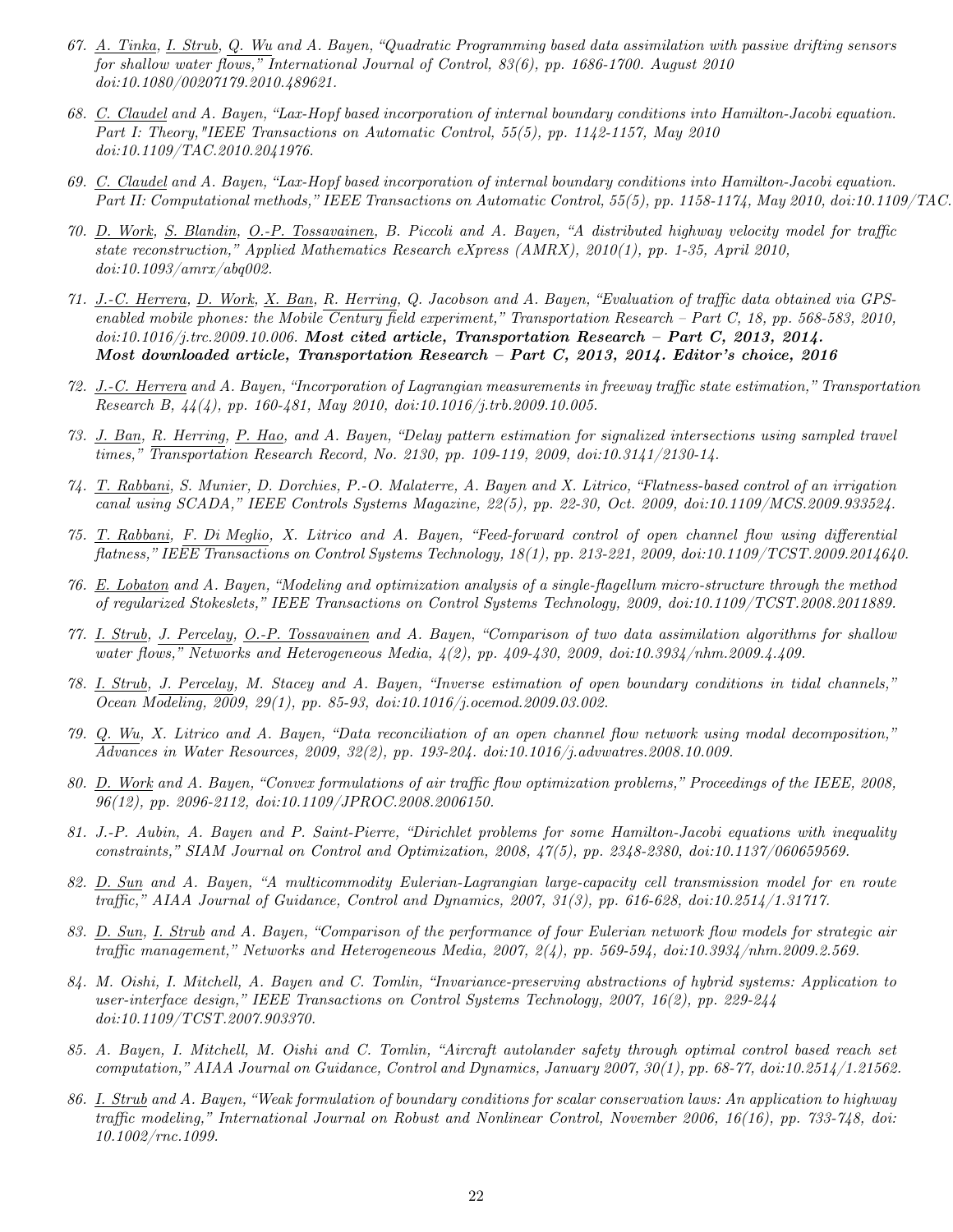- 87. A. Bayen, R. Raffard and C. Tomlin, "Adjoint-based control of a new Eulerian network model of air traffic flow," IEEE Transactions on Control Systems Technology, September 2006, 14(5), pp. 804-818, doi:10.1109/TCST.2006.876904.
- 88. I. Mitchell, A. Bayen and C. Tomlin, "A time dependent Hamilton-Jacobi formulation of reachable sets for continuous dynamic games," IEEE Transactions on Automatic Control, July 2005, 50(7), pp. 947-957, doi:10.1109/TAC.2005.851439.
- 89. A. Bayen, P. Grieder, G. Meyer and C. Tomlin, "Lagrangian delay predictive model for sector-based air traffic flow," AIAA Journal on Guidance, Control, and Dynamics, September 2005, 28(5), pp. 1015-1026, doi:10.2514/1.15242.
- 90. C. Tomlin, I. Mitchell, A. Bayen and M. Oishi, "Computational techniques for the verification of hybrid systems," Proceedings of the IEEE, 2003, 91(7), pp. 986-1001, doi:10.1109/JPROC.2003.814621.

#### In review

- 1. Q. Gan, X. Xia, I. You, R. Pigott, M. Sehr, A. Patire and A. Bayen, "Development of diagnostic states and system performance metrics for urban sensor networks," IEEE Transactions on Intelligent Transportation Systems, T-ITS-18- 07-0695, 2018
- 2. T. Seo and A. Bayen, " On the choice of traffic flow model for traffic state estimation in a data rich environment," Transportation Research, Part C, 2018, TRC 2018 16
- 3. C. Wu, A. Kreidieh, K. Parvate, E. Vinitsky and A. Bayen, "Flow: Architecture and Benchmarking for Reinforcement Learning in Traffic Control," IEEE Transations on Robotics, 2017 TRO-17-0544
- 4. G. Gomes, Q. Gan and A. Bayen, "A methodology for evaluating the performance of model-based traffic prediction systems," Transportation Research Part C, TRC-D-17-00247R1, 2017

#### Conference publications

Engineering and computer science conferences (published, in press, accepted)

- 1. E. Vinitsky, K. Parvate, A. Kreidieh, C. Wu, Z. Hu and A. Bayen, "Lagrangian Control through Deep-RL: Applications to Bottleneck Decongestion,"IEEE Intelligent Transportation Systems Conference (ITSC), 2018.
- 2. J. Lazarus, J. Ugirumurera, S. Hinardi, M. Zhao, F Shyu, Y. Wang, S. Yao, A. Bayen, "A Decision Support System for Evaluating the Impacts of Routing Applications on Urban Mobility," 2018 IEEE conference on Intelligent Transportation Systems, Maui, HI, 2018, Paper 1042
- 3. A. Khiyami, A. Keimer and A. Bayen "Structural Analysis of Specific Environmental Traffic Assignment Problems" 2018 IEEE conference on Intelligent Transportation Systems, Maui, HI, 2018, Paper 964
- 4. A. Kreidieh and A. Bayen "Dissipating stop-and-go waves in closed and open networks via deep reinforcement learning" 2018 IEEE conference on Intelligent Transportation Systems, Maui, HI, 2018, Paper 732
- 5. T. Cabannes, F. Shyu, E. Porter, Y. Wang, S. Yao, S. Hinardi, M. Zhao, M.-A. Sangiovanni- Vincentelli and A. Bayen "Measuring regret in routing: assessing the impact of increased app usage" 2018 IEEE conference on Intelligent Transportation Systems, Maui, HI, 2018, Paper 650
- 6. C. Wu, A. Bayen, A. Mehta, "Stabilizing traffic with autonomous vehicles," 2018 IEEE International Conference on Robotics and Automation, ICRA Paper 1741, 2018
- 7. F. Belletti, E. Sparks, A. Bayen, K. Keutzer, J. Gonzalez, "Random projection design for scalable implicit smoothing of randomly observed stochastic processes", AISTATS 2017
- 8. J. Thai and A. Bayen, "Learnability of Edge Cost Functions in Routing Games," IEEE Conference on Decision and Control, 2017
- 9. T. Cabannes, M. Sangiovanni-Vincentelli, A. Sundt, H. Sigarnoud, E. Porter, V. Fighiera, J. Ugirumurera, and A. Bayen, "The impact of GPS-enabled shortest path routing on mobility:a game theoretic approach," Transportation Research Board, TRB Paper 18-02304, 2018
- 10. C. Wu, E. Vinitski, A. Kreidieh and A. Bayen, "Emergent behaviors in mixed-autonomy traffic," CoRL 2017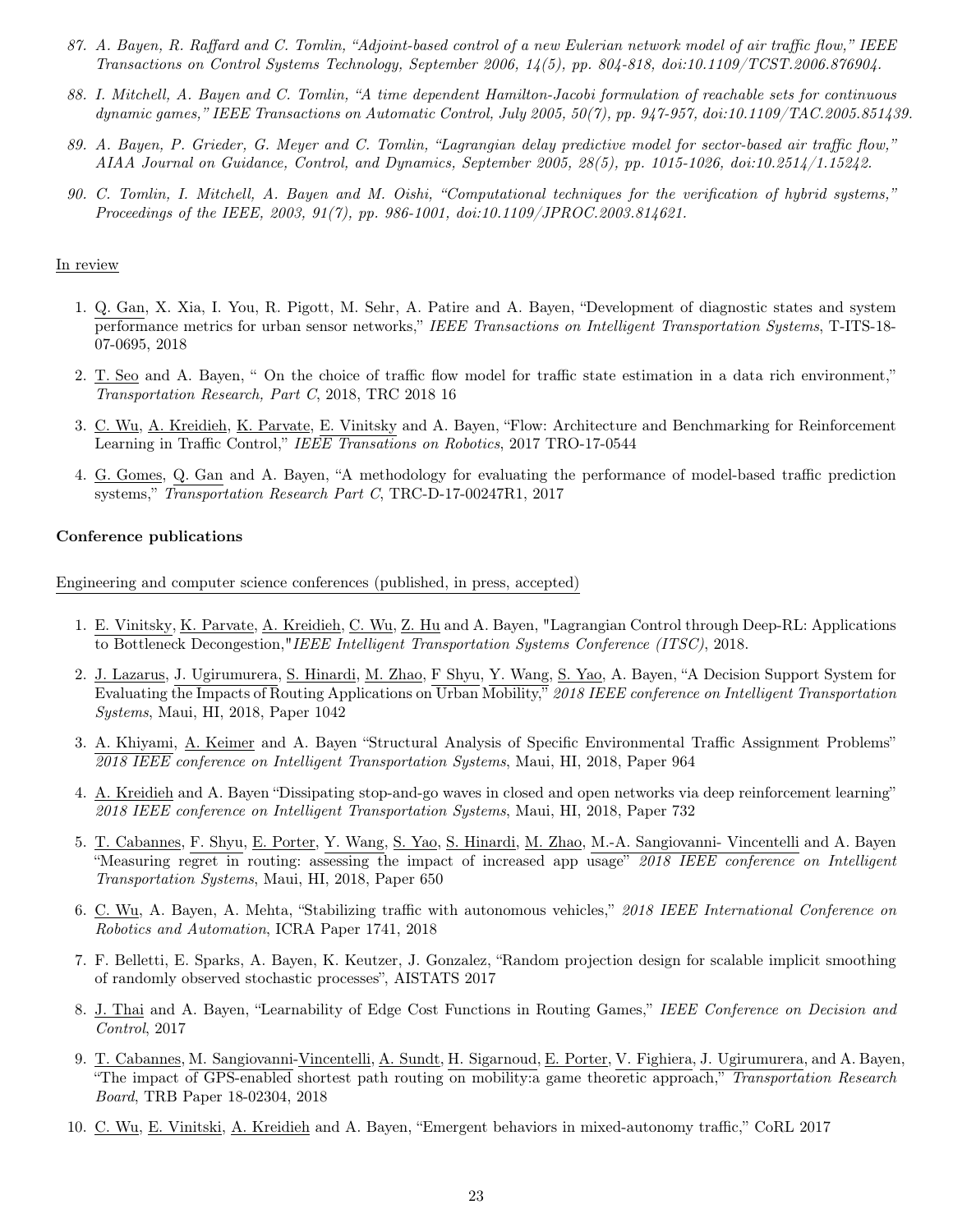- 11. T. Seo and A. Bayen, "Traffic State Estimation Method with Efficient Data Fusion Based on the Aw-Rascle-Zhang Model," IEEE 20th International Conference on Intelligent Transportation Systems (ITSC), 2017
- 12. C. Wu, E. Vinitsky, A. Kreidieh and A. Bayen, "Multi-lane Reduction: A Stochastic Single-lane Model for Lane Changing," IEEE Conference on Intelligent Transportation Systems,Paper # 1570359670, Apr. 2017
- 13. C. Wu and A. Bayen, "Framework for Control and Deep Reinforcement Learning in Traffic," IEEE International Conference on Intelligent Transportation Systems, ITSC-1570350989, 2017
- 14. M. Balandat, W. Krichene, C. Tomlin, A. Bayen,"Minimizing Regret on Reflexive Banach Spaces and Nash Equilibria in Continuous Zero-Sum Games," NIPS 2016
- 15. W. Krichene, A. Bayen, P. Bartlett, "Adaptive Averaging in Accelerated Descent Dynamics," NIPS 2016, Paper# 1493
- 16. F. Belletti, E. Sparks, A. Bayen and J. Gonzalez, "Scalable Linear Causal Inference for Irregularly Sampled Time Series with Long Range Dependencies," NIPS workshop, 2016
- 17. T. Seo, T. Tchrakian, S. Zhuk, and A. Bayen, "Filter comparison for estimation on discretized PDEs modeling traffic: Ensemble Kalman filter and Minimax filter," 2016 IEEE Conference on Decision and Control
- 18. J. Thai, N. Laurent-Boutry, A. Bayen, "Negative Externalities of GPS-Enabled Routing Applications: A Game Theoretical approach," 19th IEEE Conference on Intelligent Transportation Systems, to appear 2016
- 19. C. Wu, K. Shankari, E. Kamar, R. Katz, D. Culler, C. Papadimitriou, E. Horvitz, A. Bayen, "Optimizing the diamond lane: A more tractable carpool problem and algorithms," 19th IEEE Conference on Intelligent Transportation Systems, to appear 2016
- 20. S. Blandin X. Litrico, B. Piccoli, A. Bayen, "Regularity and Lyapunov stabilization of weak entropy solutions to scalar conservation law," 22nd International Symposium on Mathematical Theory of Networks and Systems (MTNS), to appear, 2016
- 21. F. Belletti, M. Huo, X. Litrico, A. Bayen, "Characterization of the convective instability of the Aw-Rascle-Zhang model via spectral analysis to appear, American Control Conference, 2016
- 22. K. Lam, W. Krichene and A. Bayen, "Learning How Players Learn: Estimation of Learning Dynamics in the Routing Game," International Conference on Cyber Physical Systems (ICCPS), Vienna, Austria, 2016. doi: 10.1109/ICCPS.2016.7479108
- 23. C. Yuan, J. Thai and A. Bayen, "ZUbers against ZLyfts Apocalypse: An Analysis Framework for DoS Attacks on Mobility-as-a-Service Systems," International Conference on Cyber Physical Systems (ICCPS) Vienna, Austria, 2016. doi: 10.1109/ICCPS.2016.7479132
- 24. A. Allstrom, J. Ekstrom, D. Gundlegard, R. Ringdahl, C. Rydergren, A. Bayen, A. Patire, "A hybrid approach for short-term traffic state and travel time prediction on highways," Transportation Research Board, Washington, DC, Paper 16-0457, 2016. doi: 10.3141/2554-07
- 25. W. Krichene, A. Bayen and Peter Bartlett, "Accelerated Mirror Descent in Continuous and Discrete Time," Advances in Neural Information Processing Systems (NIPS), pp. 2845-2853, Montreal, CA, 2015
- 26. S. Krichene, W. Krichene, R. Dong, A. Bayen, "Convergence of Heterogeneous Distributed Learning in Stochastic Routing Games," 53rd Annual Allerton Conference on Communication, Control, and Computing, pp. 480 - 487, Monticello, IL, 2015. doi: 10.1109/ALLERTON.2015.7447043
- 27. R. Dong, W. Krichene, A. Bayen, and S. Sastry, "Differential Privacy of Populations in Routing Games," IEEE Conference on Decision and Control, pp. 2798 - 2803, Osaka, Japan, Dec. 2015. doi: 10.1109/CDC.2015.7402640
- 28. J. Thai, C. Wu, A. Pozdnoukhov and A. Bayen, " Convex programming on the l1-ball and on the simplex via isotonic regression," IEEE Conference on Decision and Control, pp. 2031-2036, Osaka, Japan, Dec. 2015. doi: 10.1109/CDC.2015.7402505
- 29. C. Le Floch, F. Belletti, S. Saxena, A. Bayen, and S. Moura, "Distributed Optimal Charging of Electric Vehicles for Demand Response and Load Shaping IEEE Conference on Decision and Control, pp. 6570-6576, Osaka, Japan, Dec. 2015. doi: 10.1109/CDC.2015.7403254
- 30. F. Belletti, C. Le Floch, S. Moura, A. Bayen, "Privacy-preserving dual splitting distributed optimization with Application to load flattening in California,"IEEE Conference on Decision and Control, pp. 3355-3360, Osaka, Japan, Dec. 2015. doi: 10.1109/CDC.2015.7402724
- 31. W. Krichene, M. Balandat, C. Tomlin and A. Bayen, "The Hedge Algorithm on a Continuum", Proceedings of The 32nd International Conference on Machine Learning, 2015 (ICML), pp. 824-832, Lille, France, 2015. ISBN 9781510810587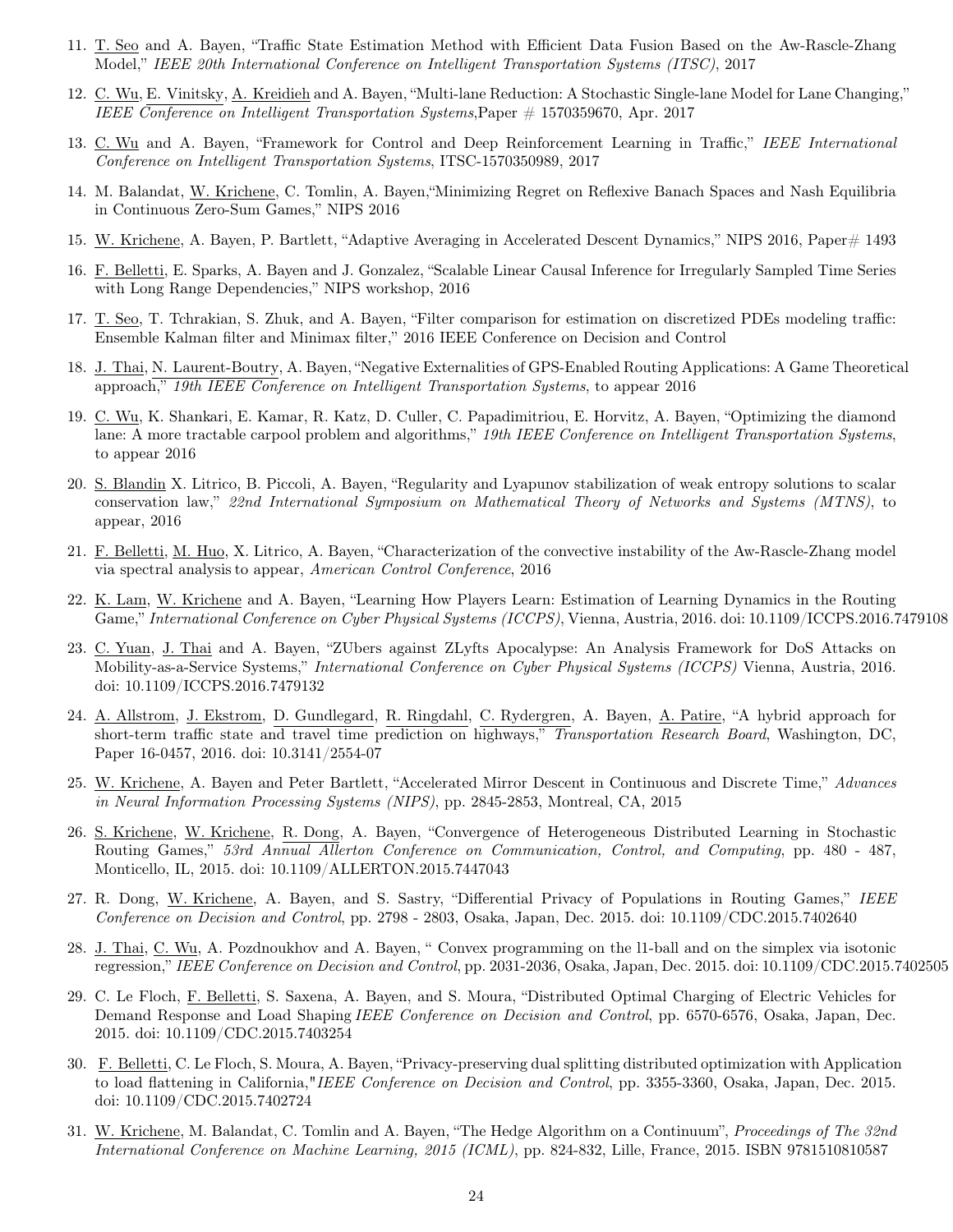- 32. P.-O. Lamare, N. Bekiaris-Liberis and A. Bayen, "Control of 2 × 2 Linear Hyperbolic Systems: Backstepping-Based Trajectory Generation and PI-Based Tracking," European Control Conference, pp. 497-502 Linz, Austria, July 2015. doi: 10.1109/ECC.2015.7330592
- 33. W. Krichene, S. Krichene, A. Bayen, "Convergence of Mirror Descent Dynamics in the Routing Game", *European Control* Conference, pp. 569-574, Linz, Austria, July 2015. doi: 10.1109/ECC.2015.7330604
- 34. S. Samaranayake, A. Parmentier, E. Xuan, A. Bayen, "Solving the user equilibrium departure time problem at an off-ramp with incentive compatible cost functions," European Control Conference, Linz, Austria, July 2015. doi:
- 35. J. Thai, R. Harriss and A. Bayen, "Approximate bilevel programming via pareto optimization for imputation and control of optimization and equilibrium models," European Control Conference, pp. 322-327, Linz, Austria, July 2015. doi: 10.1109/ECC.2015.7330564
- 36. M. Jin, N. Bekiaris-Liberis, K. Weekly, C. Spanos, A. Bayen, "Sensing by Proxy: Occupancy Detection Based on Indoor CO2 Concentration," Ninth International Conference on Mobile Ubiquitous Computing, Systems, Services and Technologies (UBICOMM), 2015. ISBN: 978-1-61208-418-3, ISSN 2308-4278 Best Paper Award
- 37. C. Wu, J. Thai, S. Yadlowski, A. Pozdnukhov and A. Bayen, "Cellpath: fusion of cellular and traffic sensor data for route flow estimation via convex optimization," International Symposium on Transportation and Traffic Theory (ISTTT), archived in Transportation Research - Part C, vol. 59, Oct. 2015, pp. 111-128, doi: 10.1016/j.trc.2015.05.004
- 38. J. Thai, R. Hariss and A. Bayen, "A Multi-Convex approach to Latency Inference and Control in Traffic Equilibria from Sparse data," American Control Conference, pp. 689-695, Chicago, IL, June 2015. doi: 10.1109/ACC.2015.7170815
- 39. A. Parmentier, S. Samaranayake, Y. Xuan and A. Bayen, "A mathematical framework for delay analysis in single source networks", American Control Conference, pp. 4603-4609, Chicago, IL, June 2015. doi: 10.1109/ACC.2015.7172054
- 40. J. Reilly and A. Bayen, "Distributed Optimization for Shared State Systems: Applications to Decentralized Freeway Control via Subnetwork Splitting", American Control Conference, pp. 4771-4778, Chicago, IL, June 2015. doi: 10.1109/ACC.2015.
- 41. T. Pumir, L. Anderson, and A. Bayen, "Stability of Modified Max Pressure Controller with Application to Signalized Traffic Networks," American Control Conference, pp.1879-1886, Chicago, IL, June 2015. doi: 10.1109/ACC.2015.7171007
- 42. S. Samaranayake, W. Krichene, J. Reilly, J.-B. Lespiau, M. L. Delle Monache, P. Goatin, A. Bayen, "Discrete-time system optimal dynamic traffic assignment (SO-DTA) with partial control for horizontal queuing networks,"by Samitha Samaranayake", American Control Conference, pp.663-670, Chicago, IL, June 2015. doi: 10.1109/ACC.2015.7170811
- 43. T. Hunter, J. Thai, K. Akametalu, C. Tomlin and A. Bayen, "Inverse Covariance Estimation from Data with Missing Values using the Concave-Convex procedure", IEEE Conference on Decision and Control, pp. 5736-5742, Los Angeles, CA, Dec. 2014 doi: 10.1109/CDC.2014.7040287
- 44. N. Biekaris-Liberis, and A Bayen, "Nonlinear Stabilization of a Viscous Hamilton-Jacobi PDE," IEEE Conference on Decision and Control, pp. 2858-2863, Los Angeles, CA, Dec. 2014 doi: 10.1109/CDC.2014.7039828
- 45. K. Weekly, N. Biekaris-Liberis, and A Bayen, "Modeling and Estimation of the Humans? Effect on the CO2 Dynamics Inside a Conference Room," IEEE Conference on Decision and Control, pp. 1301-1306, Los Angeles, CA, Dec. 2014 doi: 10.1109/CDC.2014.7039561
- 46. B. Drighes, W. Krichene and A. Bayen, "Stability of Nash equilibria in the congestion game under Replicator dynamics," IEEE Conference on Decision and Control, pp. 1923-1929, Los Angeles, CA, Dec. 2014 doi: 10.1109/CDC.2014.7039679
- 47. B. Drighes, W. Krichene, A. Bayen, "On the convergence of no regret learning in selfish routing," International Conference on Machine Learning (ICML), pp. 163-171, Beijing, China, June 2014. ISBN 9781634393973
- 48. M. Han, H. Zou, K. Weekly, R. Jia, A. Bayen and C. Spanos, "Environmental sensing by wearable device for indoor activity and location estimation," International Conference of the IEEE Industrial Electronics Society (IECON), pp. 5369-5375, Dallas, TX, October 2014. doi: 10.1109/IECON.2014.7049320
- 49. H. Zou, K. Weekly, X. Lie and A. Bayen, "Indoor occupant positioning system using active RFID deployment and particle filters," 9th IEEE International Conference on Distributed Computing in Sensor Systems, pp. 35-42, Marina Del Rey, CA, 2014. doi: 10.1109/DCOSS.2014.53
- 50. L. Anderson, E. Canepa, R. Horowitz, C. Claudel and A. Bayen, "Optimization-based queue estimation on an arterial traffic link with measurement uncertainties", TRB 93rd Annual Meeting, Paper 14-4570, Washington, DC, 2014. doi: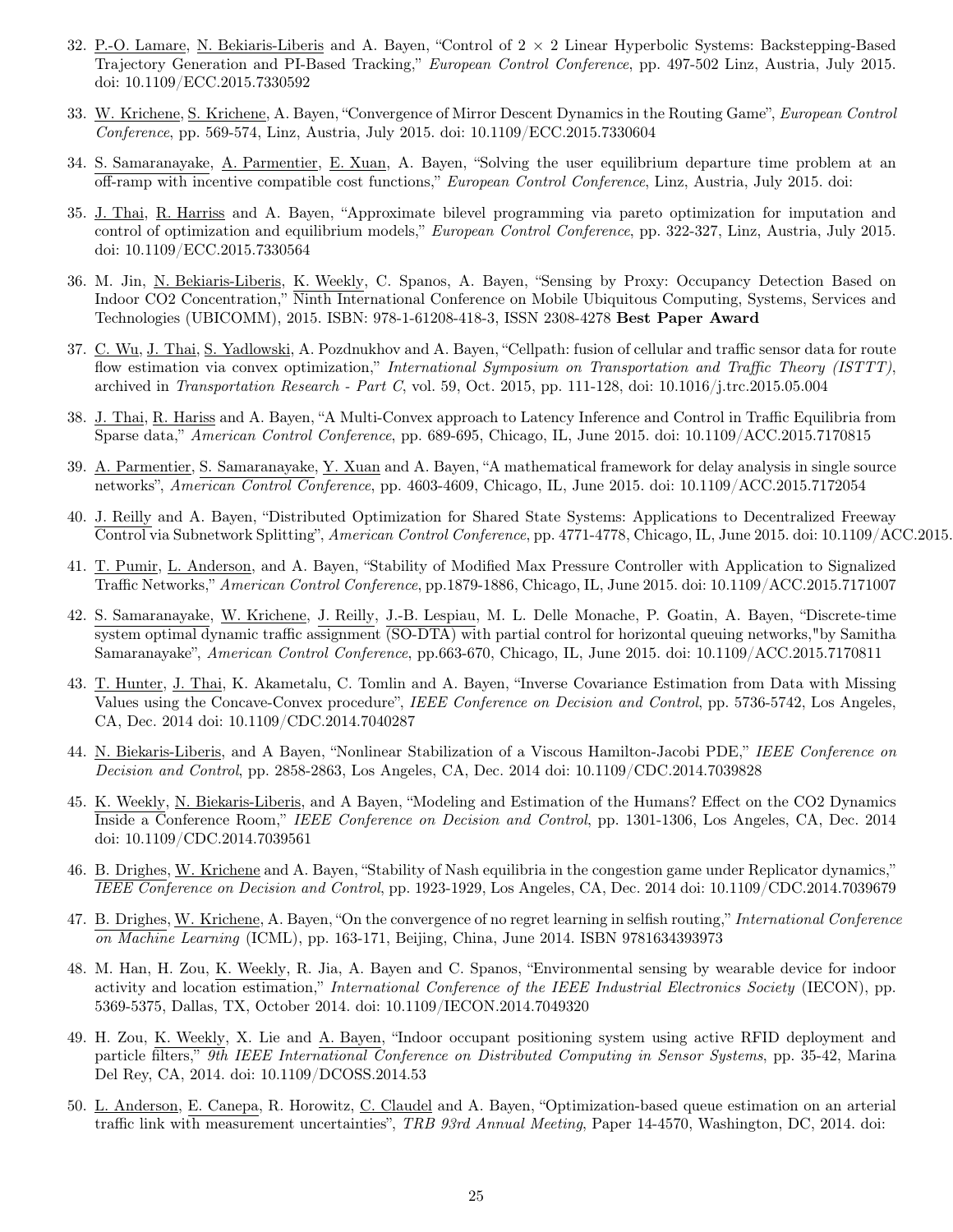- 51. G. Sabran, S. Samaranayake and A. Bayen "Precomputation techniques for the stochastic on-time arrival problem," SIAM Meeting on Algorithm Engineering and Experimentation (ALENEX 2014), Portland OR, 2014. doi: 10.1137/1.9781611973198.13
- 52. Y. Jebbari, W. Krichene, J. Reilly and A. Bayen, "Stackelberg Thresholds on Parallel Networks with Horizontal Queues," 52nd IEEE Conference on Decision and Control, Dec. 2013, Florence, Italy
- 53. K. Weekly D. Rim, L. Zhang, A. Bayen, B. Nazaroff, C. Spanos, "Low-Cost Coarse Airborne Particulate Matter Sensing for Indoor Occupancy Detection," 9th IEEE International Conference on Automation Science and Engineering, pp. 32-37, August 17-21, 2013, Madison, WI. doi: 10.1109/CoASE.2013.6653970 Best Paper Award
- 54. S. Liu, Y. Long, L. Xie, A. Bayen, " Cooperative Control of Air Flow for HVAC Systems," 9th IEEE International Conference on Automation Science and Engineering, pp. 422 - 427, August 17-21, 2013, Madison, WI. doi:  $10.1109$ /CoASE.2013.6
- 55. F. Farokhi, W. Krichene, A. Bayen, K.-H. Johansson, "A Heterogeneous Routing Game," 51st Annual Allerton Conference on Communication, Control, and Computing, pp. 448-455, Monticello, IL, October 2013. doi; 10.1109/Allerton.2013.6736559
- 56. J. Thai, A. Bayen, "State Estimation for Polyhedral Hybrid Systems and Applications to the Godunov Scheme," Hybrid Systems Computation and Control (HSCC), Philadelphia, PA, 2013, pp. 143-152, doi:10.1145/2461328.2461354
- 57. J. Thai, A. Bayen, "State Estimation for the discretized LWR PDE using explicit polyhedral representations of the Godunov scheme," American Control Conference, pp. 2428-2435, Washington, DC, June 2013. doi: 10.1109/ACC.2013.6580198
- 58. E. Bulteau, R. Leblanc, S. Blandin, and A. Bayen, "Traffic flow estimation using higher-order speed statistics," $92^{th}$ Annual Meeting of the Transportation Research Board, 2013, Washington, D.C., Paper 13-3307, Jan. 2013.
- 59. W. Krichene, J. Reilly, <u>S. Amin</u>, and A. Bayen, "On the characterization and computation of Nash equilibria on parallel networks with horizontal queues," 51st IEEE Conference on Decision and Control (CDC), 2012, pp. 7119-7125, 2012, doi:10.1109/CDC.2012.6426543
- 60. W. Krichene, J. Reilly, S. Amin, and A. Bayen, "On Stackelberg routing on parallel networks with horizontal queues,"  $51st$ IEEE Conference on Decision and Control (CDC), 2012, pp. 7126-7132, doi:10.1109/CDC.2012.6426526
- 61. A. Hofleitner, C. Claudel and A. Bayen, "Probabilistic formulation of estimation problems for a class of Hamilton-Jacobi equations,"51st IEEE Conference on Decision and Control, 2012, pp. 3531-3537, doi:10.1109/CDC.2012.6426316
- 62. J. Beard, K. Weekly, C. Oroza, A. Tinka and A. Bayen, "Mobile phone based drifting flow sensors," 2012 IEEE 3rd International Conference on Networked Embedded Systems for Every Application (NESEA), Liverpool, UK, pp. 1-7, December 2012, doi:10.1109/NESEA.2012.6474008
- 63. T. Hunter, P. Abbeel, A. Bayen. "The path inference filter: model-based low-latency map matching of probe vehicle data". In the 10th International Workshop on the Algorithmic Foundations of Robotics (WAFR), 2012, doi:10.1007/978-3-642-36279-8-36
- 64. S. Samaranayake, S. Blandin and A. Bayen, "Speedup techniques for the stochastic on-time arrival problem,"12th Workshop on Algorithmic Approaches for Transportation Modelling, Optimization, and Systems, Ljubljana, Slovenia, pp. 83–96, September 2012, doi:10.4230/OASIcs.ATMOS.2012.83
- 65. A. Hofleitner, E. Come, L. Oukhellou, J-P Lebacque and A. Bayen, "Automatic signal detection leveraging sparsely sampled probe vehicles,"IEEE Conference on Intelligent Transportation Systems (ITSC), Anchorage, AK, pp. 1687-1692, September 2012, doi:10.1109/ITSC.2012.6338641
- 66. S. Blandin, P. Goatin, B. Piccoli, A. Bayen, and D. Work, "A general phase transition model for traffic flow on networks," Euro Working Group on Transportation, Energy Efficient Transportation Networks, Paris, France, September 2012, doi:10.1016/j.sbspro.2012.09.749.
- 67. A. Hofleitner, C. Claudel, and A. Bayen, "Reconstruction of boundary conditions from internal conditions using viability theory,"American Control Conference (ACC), Montreal, Canada, pp. 640-645, June 2012.
- 68. M. Rafiee and A. Barrau and A. Bayen, "State estimation in networks of open channels using particle filters," American Control Conference, June 2012, Montreal, Canada.
- 69. S. Blandin, A. Salam, A. Bayen, "Individual speed variance in traffic flow: analysis of Bay Area radar measurements,"  $91st$ Transportation Research Board Annual Meeting, Number 12-0798, Washington D.C., January 2012.
- 70. A. Hofleitner, R. Herring and A. Bayen, "Probability distributions of travel times on arterial networks: a traffic flow and horizontal queuing theory approach," 91st Transportation Research Board Annual Meeting, Number 12-0798, Washington D.C., January 2012.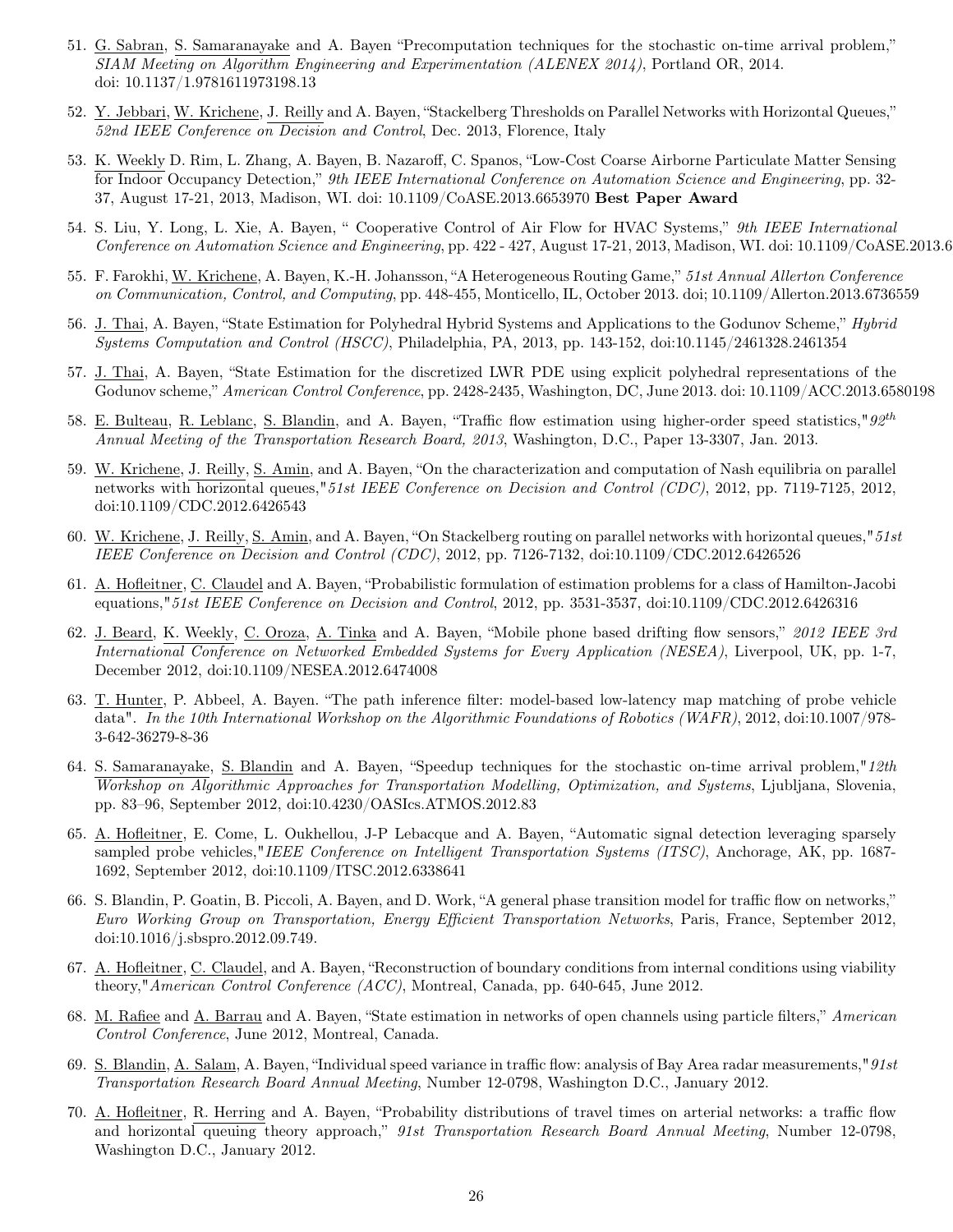- 71. A. Hofleitner, R. Herring, A. Bayen, Y. Han, F. Moutarde and A. de La Fortelle, "Large scale estimation of arterial traffic and structural analysis of traffic patterns using probe vehicles," 91st Transportation Research Board Annual Meeting, Number 12-0598, Washington D.C., January 2012.
- 72. C. Bails, A. Hofleitner, Y. Xuan and A. Bayen, "A three-stream model for arterial traffic," 91st Transportation Research Board Annual Meeting, Number 12-1212, Washington D.C., January 2012.
- 73. P.-E. Mazare, O.-P. Tossavainen, A. Bayen, and D. Work, "Trade-offs between inductive loops and GPS probe vehicles for travel time estimation: A Mobile Century case study," Transportation Research Board 91st Annual Meeting, Washington, D.C., Jan. 22–26, 2012.
- 74. S. Samaranayake, S. Blandin and A. Bayen, "Learning the dependency structure of highway networks for traffic forecast,"2011 50th IEEE Conference on Decision and Control and European Control Conference (CDC-ECC), Orlando, FL, pp. 5983-5988, December 2011, doi:10.1109/CDC.2011.6161510.
- 75. A. Hofleitner, L. El Ghaoui, A. Bayen, "Online least-squares estimation of time varying systems with sparse temporal evolution and application to traffic estimation," 50th IEEE Conference on Decision and Control and European Control Conference, pp. 2595-2601, Atlanta, FL, December 2011, doi:10.1109/CDC.2011.6160832.
- 76. T. Hunter, T. Moldovan, S. Merzgui, J. Ma and M. Franklin, P. Abbeel and A. Bayen, " Scaling the mobile millennium system in the cloud,"Proceedings of the 2nd ACM Symposium on Cloud Computing (SOCC), 2011. ACM, New York, NY, doi:10.1145/2038916.2038944.
- 77. M. Ervasti, S. Dashti, J. Reilly, J. Bray, A. Bayen and S. Glaser, "iShake: mobile phones as seismic sensors–user study findings," Proceedings of the 10th International Conference on Mobile and Ubiquitous Multimedia, pp. 43–52, 2011, doi:10.1145/2107596.2107601.
- 78. A. Hofleitner, R. Herring and A. Bayen, "Optimal decomposition of travel times measured by probe vehicles using a statistical traffic flow model,"IEEE Conference on Intelligent Transportation Systems (ITSC), Washington, DC, pp. 815-821, October 2011, doi:10.1109/ITSC.2011.6083050.
- 79. P. Borokhov, S. Blandin, S.Samaranayake, O. Goldschmidt, and A. Bayen, "An adaptive routing system for locationaware mobile devices on the road network,"In IEEE Conference on Intelligent Transportation Systems (ITSC), Washington, DC, pp. 1839-1845, October 2011, doi:10.1109/ITSC.2011.6083021.
- 80. A. Allstrom, J. Archerb, A. Bayen, S. Blandin, J. Butler, D. Gundlegard H. Koutsopoulos, J. Lundgren, M. Rahmani, O.-P. Tossavainen, "Mobile Millennium Stockholm," 2nd International Conference on Models and Technologies for ITS, Leuven, Belgium, June 22-24, 2011.
- 81. S. Samaranayake, S. Blandin and A. Bayen, "A tractable class of algorithms for reliable routing in stochastic networks," *International* Symposium on Transportation and Traffic Theory (ISTTT), Procedia Social and Behavioral Sciences 17, pp. 341–363, 2011. [AR: 7.2%] doi:10.1016/j.sbspro.201104.521.
- 82. M. Rafiee and A. Tinka and J. Thai and A. Bayen, "Combined state-parameter estimation for shallow water equations," Proceedin of the American Control Conference, San Francisco, CA, pp. 1333-1339, June 2011.
- 83. K. Weekly, L. Anderson, A. Tinka, and A. Bayen, "Autonomous river navigation using the Hamilton-Jacobi framework for underactuated vehicles,"In Proc. IEEE Conf. Robotics and Automation (ICRA), Shanghai, China, pp. 828-833, May 2011, doi:10.1109/ICRA.2011.5980388.
- 84. M. Rafiee, and A. Bayen, "Optimal network topology design in multi-agent systems for efficient average consensus," 49th IEEE Conference on Decision and Control, pp. 3877 - 3883, Atlanta, GA, December 15-17, 2010 doi:10.1109/CDC.2010.5717719.
- 85. S. Blandin, X. Litrico and A. Bayen, "Boundary stabilization of the inviscid Burgers equation using a Lyapunov method," 49th IEEE Conference on Decision and Control, pp.1705-1712, Atlanta, GA, December 15-17, 2010 doi:10.1109/CDC.2010.5717716. Best Paper Award finalist.
- 86. S. Dashti, J. Reilly, J. Bray, A. Bayen, S. Glaser and <u>M. Ervasti</u>, "iShake: Mobile Phones as Seismic Sensors,"  $AGU$ Fall Meeting Abstracts, 2010.
- 87. R. Herring, A. Hofleitner, P. Abbeel and A. Bayen "Estimating arterial traffic conditions using sparse probe data," 13th IEEE Intelligent Transportation System Conference (ITSC), Madeira, Portugal, pp. 929-936, September 2010, doi:10.1109/ITSC.
- 88. C. Claudel and A. Bayen, "Linear and quadratic programming formulations of data assimilation or data reconciliation problems for a class of Hamilton-Jacobi equations," American Control Conference, Baltimore, MD, June 30-July 02, 2010.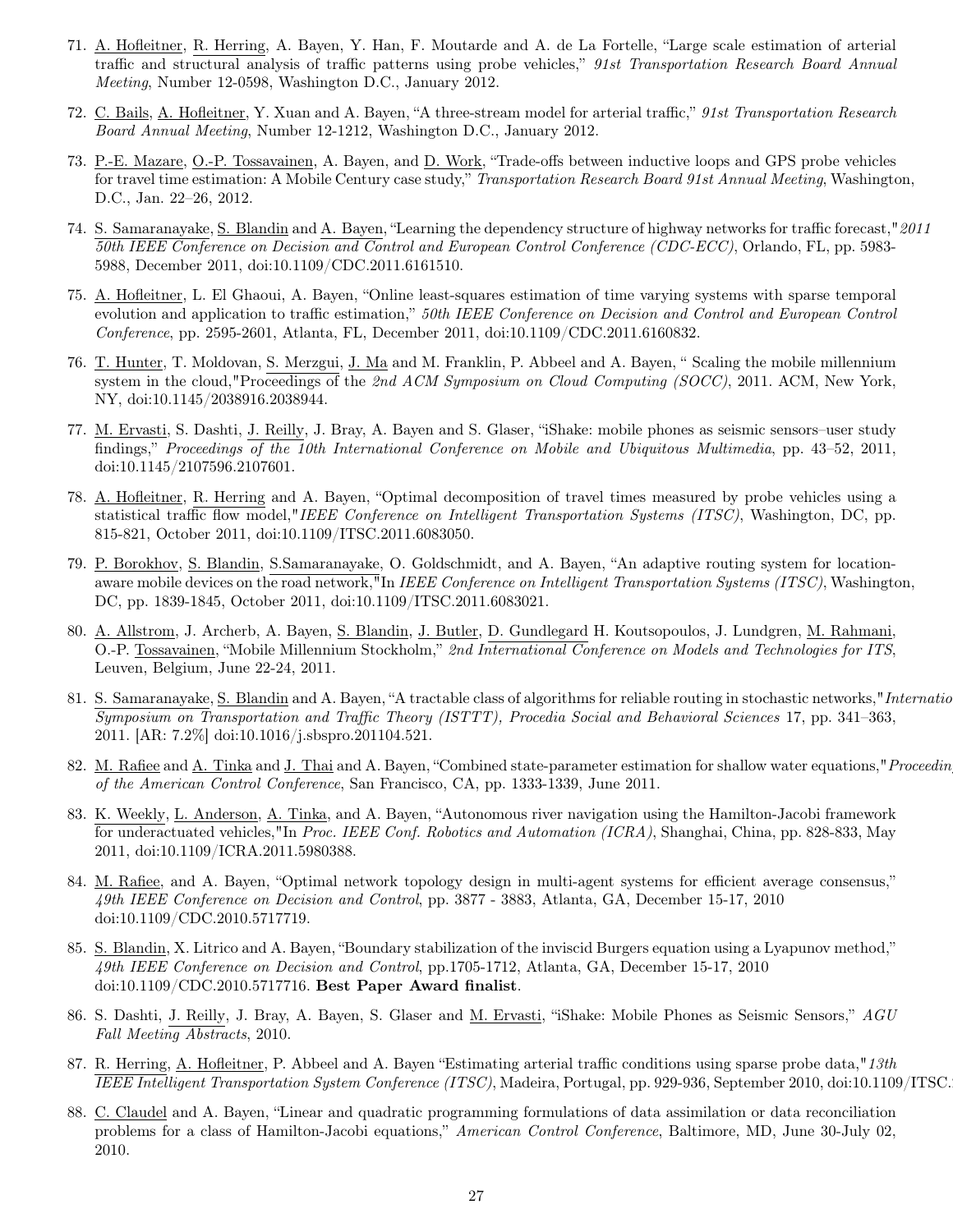- 89. S. Amin, X. Litrico, S. Sastry and A. Bayen, "Stealthy deception attacks on water SCADA systems," 13th ACM international conference on Hybrid systems: computation and control, pp. 161-170, CPS Week, Stockholm, 13-16 April, 2010, doi:acm.org/10.1145/1755952.1755976.
- 90. R. Herring, A. Hofleitner, S. Amin, T. Nasr, A. Khalek, P. Abbeel, A. Bayen, "Using mobile phones to forecast arterial traffic through statistical learning," 89th Transportation Research Board Annual Meeting, Washington D.C., January 10-14, 2010.
- 91. S. Blandin, D. Work, P. Goatin, B. Piccoli and A. Bayen, "A class of perturbed cell transmission models to account for traffic variability," 89th Transportation Research Board Annual Meeting, Washington D.C., January 10-14, 2010.
- 92. J. Jariyasunant, D. Work, B. Kerkez, R. Sengupta, S. Glaser, and A. Bayen, "Mobile transit trip planning with real-time data," 89th Transportation Research Board Annual Meeting, Washington, D.C., Jan. 10-14, 2010.
- 93. S. Blandin, L. El Ghaoui and A. Bayen, "Kernel regression for travel-time estimation via convex optimization," 2009 IEEE Conference on Decision and Control, Shanghai, China, Dec. 2009. doi:10.1109/CDC.2009.5400534.
- 94. Q. Wu, M. Rafiee, A. Tinka and A. Bayen, "Inverse modeling for open boundary conditions in channel network," Proceedings of the Joint 48th IEEE Conference on Decision and Control and 28th Chinese Control Conference, Shanghai, China, pp. 8258-8265, December 2009, doi:10.1109/CDC.2009.5400445.
- 95. A. Tinka, I. Strub, Q. Wu, and A. Bayen, "Quadratic programming based data assimilation with passive drifting sensors for shallow water flows,"Proceedings of the Joint 48th IEEE Conference on Decision and Control and 28th Chinese Control Conference, Shanghai, P.R. China, pp. 7614-7620, December 2009, doi:10.1109/CDC.2009.5399663.
- 96. M. Rafiee, Q. Wu and A. Bayen, "Kalman filter based estimation of flow states in open channels using Lagrangian sensing," 2009 IEEE Conference on Decision and Control, Shanghai, China, Dec. 2009.
- 97. J.-P. Aubin, A. Bayen, P. Saint-Pierre, "Dirichlet problems for some Hamilton-Jacobi equations with inequality constraints," 2009 IEEE Conference on Decision and Control, Shanghai, China, Dec. 2009.
- 98. C. Claudel and A. Bayen, "Kernel regression for travel-time estimation via convex optimization," 2009 Allerton Conference on Communication and Control, Sep. 2009.
- 99. T. Hunter, R. Herring, P. Abbeel, A. Bayen, "Path and travel time inference from GPS probe vehicle data," Neural Information Processing Systems foundation (NIPS), Vancouver, Canada, December 2009.
- 100. C. G. Claudel, M. Nahoum and A. M. Bayen, "Minimal error certificates for detection of faulty sensors using convex optimization," in Proceedings of the 47th Annual Allerton Conference on Communication, Control, and Computing, Allerton, IL, Oct. 2009. doi:allerton.2009.5394554
- 101. X. Ban, R. Herring, J.-D. Margulici, A. Bayen, "Optimal sensor placement for freeway travel time estimation," 18th International Symposium on Transportation and Traffic Theory (ISTTT), July 2009.
- 102. S. Blandin, D. Work, P. Goatin, B. Piccoli and A. Bayen, "A general phase transition model for traffic flow on networks," 2009 IFAC workshop on Control of Distributed Parameter Systems, Toulouse, France, July 20–24 2009. doi:10.1016/j.sbspro.2012.09.749 [DOI IS WRONG].
- 103. D. Work, O.-P. Tossavainen, Q. Jacobson, and A. Bayen, "Lagrangian Sensing: Traffic Estimation with Mobile Devices," Proceedin of the 2009 American Control Conference. pp. 1536–1543, St. Louis, MO, June 10–12, 2009. doi:10.1109/ACC.2009.5160332.
- 104. A. Tinka, S. Diemer, L. Madureira, E. Marques, J. de Sousa, R. Martins, J. Pinto, J. da Silva, A. Sousa, P. Saint-Pierre, and A. Bayen, "Viability-based computation of spatially constrained minimum time trajectories for an autonomous underwater vehicle: implementation and experiments," Proceedings of the American Control Conference, St. Louis, MO, pp. 3603-3610, June 2009, doi:10.1109/ACC.2009.5160166.
- 105. C. Claudel, A. Hofleitner, N. Mignerey and A. Bayen, "Guaranteed bounds on highway travel times using probe and fixed data',"88th Transportation Research Board Annual Meeting, Washington D.C., January 2009.
- 106. X. Ban, R. Herring, P. Hao and A. Bayen, "Delay pattern estimation for signalized intersections using sampled travel times,"88th Transportation Research Board Annual Meeting, January 2009.
- 107. D. Work, O.-P. Tossavainen, S. Blandin, A. Bayen, T. Iwuchukwu and K. Tracton, "An ensemble Kalman filtering approach to highway traffic estimation using GPS enabled mobile devices,"Proceedings of the 47th IEEE Conference on Decision and Control, December 2008, pp. 5062-5068. doi:10.1109/CDC.2008.4738999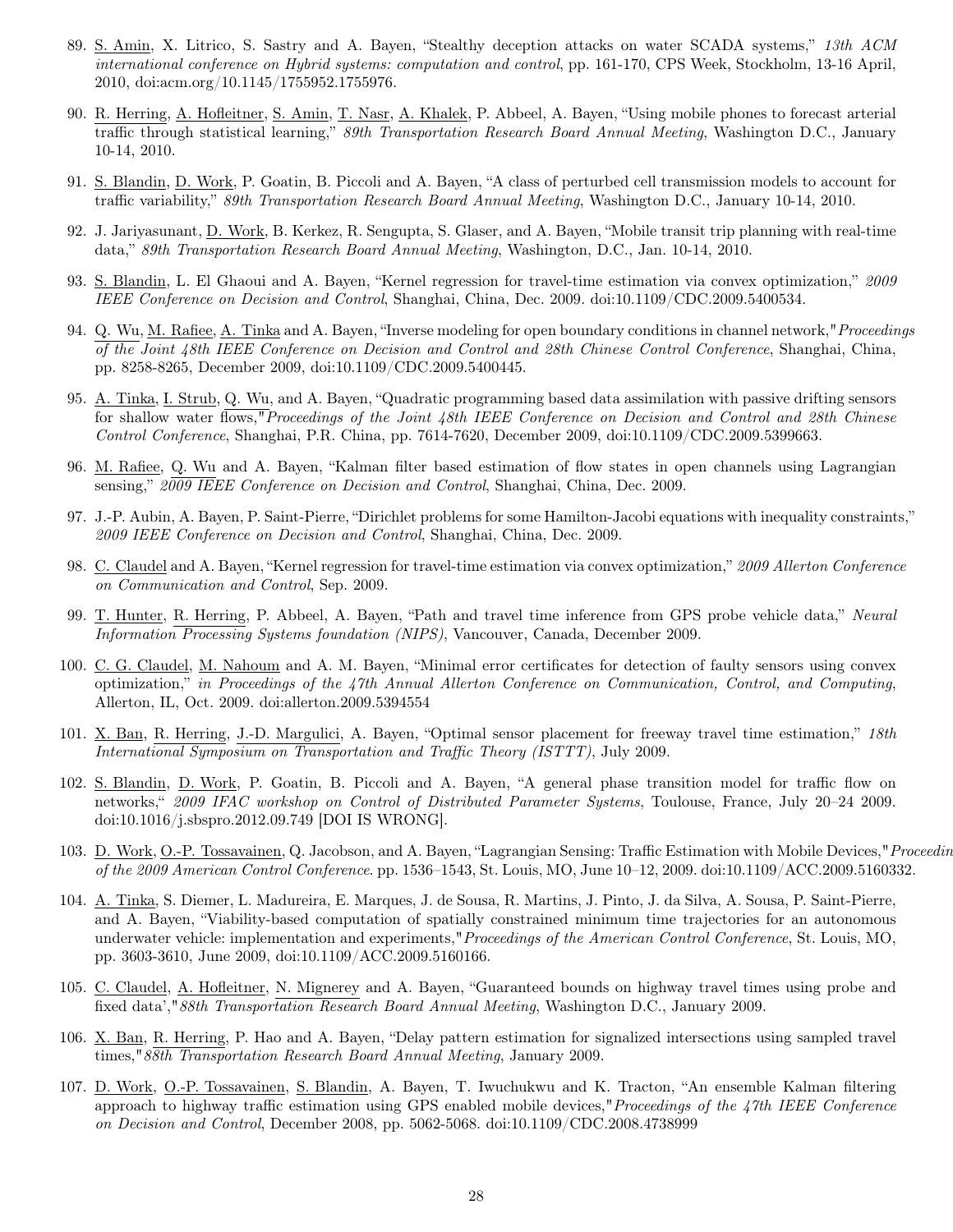- 108. O.-P. Tossavainen, J. Percelay, A. Tinka, Q. Wu and A. Bayen, "Ensemble Kalman filter based state estimation in 2D shallow water equations using Lagrangian sensing and state augmentation," Proceedings of the 47th IEEE Conference on Decision and Control, December 2008, pp. 1783-1790.
- 109. S. Amin, F. Hante and A. Bayen, "Stability analysis of linear hyperbolic systems with switching parameters and boundary conditions,"Proceedings of the 47th IEEE Conference on Decision and Control, December 2008, pp. 2081-2086.
- 110. F. Di Meglio, T. Rabbani, X. Litrico and A. Bayen, "Feed-forward river flow control using differential flatness,"Proceedings of the 47th IEEE Conference on Decision and Control, December 2008, pp. 3895-3902.
- 111. D. Work and A. Bayen, "Convex formulations of aggregate network air traffic flow optimization problems,"Proceedings of the 47th IEEE Conference on Decision and Control, December 2008, pp. 2141-2147. doi:10.1109/CDC.2008.4739033
- 112. Q. Wu, X. Litrico and A. Bayen, "Data reconciliation of an open channel flow network using modal decomposition,"Proceedings of the 47th IEEE Conference on Decision and Control, December 2008, pp. 3903-3910.
- 113. C. Whyte, A. Scacchioli, A. M. Bayen, and B. Stojadinović, "Assessment of quality of hybrid simulation using reachability analysis,"in Proceedings of the 14th Conference on Earthquake Engineering, paper no.  $S16-02-009$  (Beijing, China), October 12-17, 2008
- 114. C. Claudel and A. Bayen, "Guaranteed bounds on traffic flow parameters estimation using mixed Eulerian and Lagrangian data," in Proceedings of the 46th Annual Allerton Conference on Communication, Control, and Computing, Allerton, IL, Sep. 2008. doi:ALLERTON.2008.4797618
- 115. R. Hoffman, D. Sun, A. Clinet, S. Augustine, J. Burke, R. Viswanathan and A. Bayen, "Integration of an aggregate flow model with a traffic flow simulator,"*Proceedings of the AIAA Conference on Guidance, Control and Dynamics*, August 2008, AIAA Paper 2008-6325.
- 116. B. Hoh, M. Gruteser, R. Herring, J. Ban, D. Work, J.-C. Herrera, A. Bayen, M. Annavaram and Q. Jacobson, "Virtual trip lines for distributed privacy preserving traffic monitoring," Mobile Systems and Applications (MOBISYS), June 17-18 2008, Brekenridge, CO. [AR 18%]. doi:10.1145/1378600.1378604
- 117. S. Amin, F. Hante and A. Bayen, "On stability of switched linear hyperbolic conservation laws with reflecting boundaries," Hybrid Systems: Computation and Control (M. Egerstedt and B. Mishra, Eds.), Lecture Notes in Computer Science 4981, pp. 602-605, Springer-Verlag, March 2008.
- 118. C. Claudel and A. Bayen, "Solutions to switched Hamilton-Jacobi equations and conservation laws using hybrid component," Hybrid Systems: Computation and Control (M. Egerstedt and B. Mishra, Eds.), Lecture Notes in Computer Science 4981, pp. 101-115, Springer-Verlag, March 2008. doi: 10.1007/978-3-540-78929-1-8
- 119. J.-C. Herrera and A. Bayen, "Traffic flow reconstruction using mobile sensors and loop detector data," Transportation Research Board, January2008.
- 120. Q. Wu, S. Amin, S. Munier, A. Bayen, X. Litrico and G. Belaud, "Parameter identification for the shallow water equations using finite spectrum signal," Proceedings of the 46th IEEE Conference on Decision and Control, December 2007, pp. 1584- 1590.
- 121. S. Amin, A. Bayen, L. El Ghaoui and S. Sastry, "Robust feasibility for control of water flow in a reservoir-canal system," Proceedings of the 46th IEEE Conference on Decision and Control, December 2007, pp. 1571- 1577.
- 122. A. Bayen, C. Claudel and P. Saint-Pierre, "Computations of solutions to the Moskowitz Hamilton-Jacobi-Bellman equation under viability constraints," Proceedings of the 46th IEEE Conference on Decision and Control, December 2007, pp. 4737- 4743.
- 123. S. Martinez, G. Chatterji, D. Sun and A. Bayen, "A weighted graph approach airspace dynamic configuration," Proceedings of the 2007 AIAA Conference on Guidance, Navigation and Control, AIAA-2007-6448, August 2007.
- 124. J. Pannequin, A. Bayen, H. Chung, I. Mitchell and S. Sastry, "Multiple aircraft deconflicted path planning with weather avoidance constraints," Proceedings of the 2007 AIAA Conference on Guidance, Navigation and Control, AIAA-2007- 6588, August 2007.
- 125. E. Lobaton and A. Bayen, "Modeling and optimization analysis of a single flagellum bacterial motion," Proceedings of the 2007 American Control Conference, New York, NY, pp. 455-461, July 2007.
- 126. A. Scacchioli, A. Bayen, B. Stojadinovic and S. Takhirov, "Quality of hybrid simulation: how good was your test? A reachability analysis approach," Proceedings of the 18th Engineering Mechanics Division Conference (EMD2007), Blacksburg, VA, June 2007.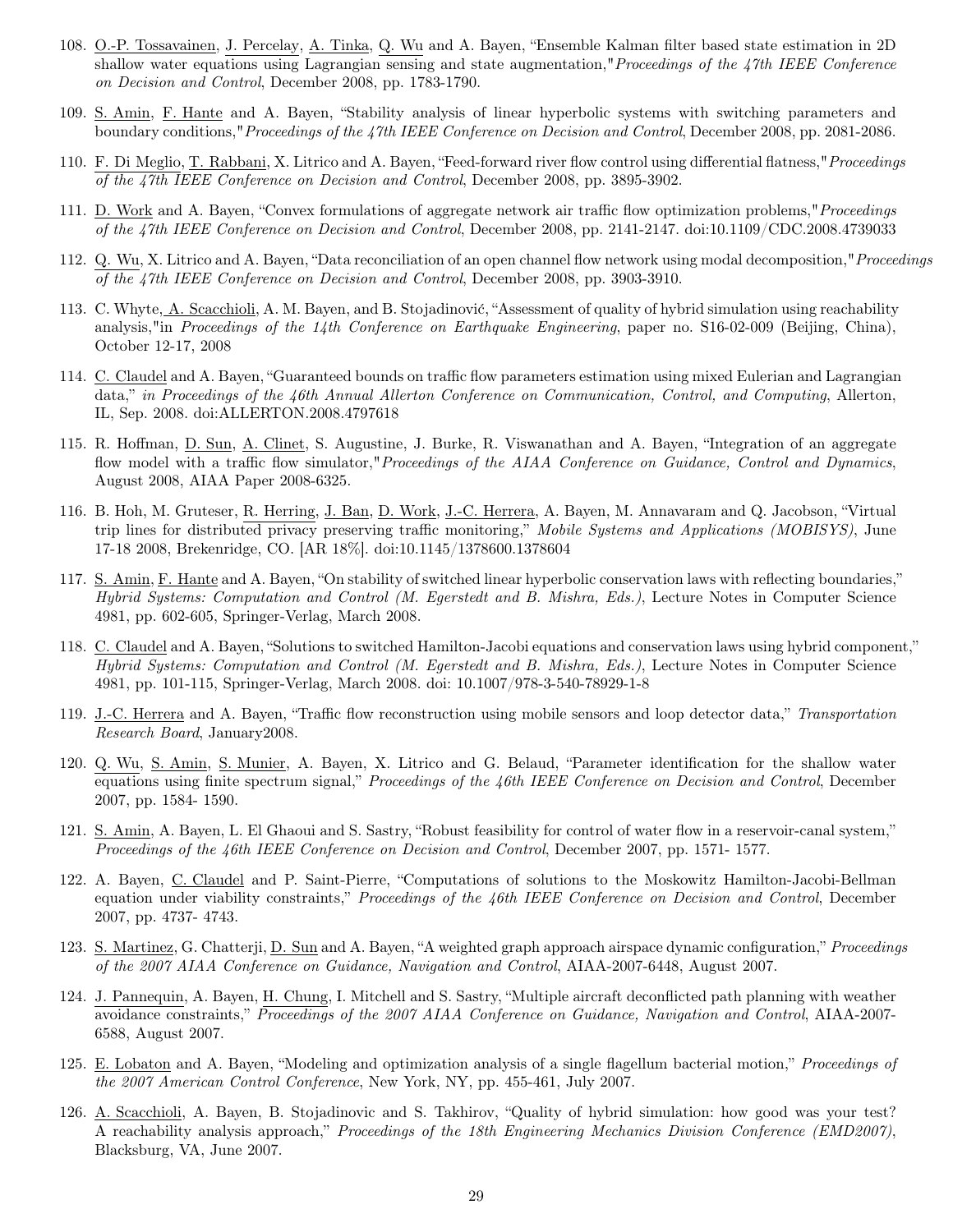- 127. A. Bayen, C. Claudel and P. Saint-Pierre, "Viability-based computations of solutions to the Hamilton-Jacobi-Bellman equation," *Hybrid Systems: Computation and Control* (A. Bemporad, A. Bicchi, G. Buttazzo, Eds.), Lecture Notes in Computer Science 4416, pp. 645-649, Springer-Verlag, March 2007. doi: 10.1007/978-3-540-71493-4-52
- 128. I. Strub and A. Bayen, "Continuous adjoint methods for air traffic flow management," Proceedings of the 45th IEEE Conference on Decision and Control, San Diego, CA, pp. 101-106, December 2006.
- 129. I. Strub and A. Bayen, "Optimal control of air traffic networks using continuous flow models," Proceedings of the AIAA Conference on Guidance, Navigation and Control, AIAA Paper2006-6228, August 2006.
- 130. D. Sun, S. Yang, I. Strub, A. Bayen, B. Sridhar and K. Sheth, "Eulerian Trilogy," Proceedings of the AIAA Conference on Guidance, Navigation and Control, AIAA Paper 2006-6227, August 2006.
- 131. C. Robelin, D. Sun, G. Wu and A. Bayen, "MILP control of aggregate Eulerian network airspace models," Proceedings of the 2006 American Control Conference, pp. 5257-5262, June 2006.
- 132. I. Strub and A. Bayen, "Mixed initial-boundary value problems for scalar conservation laws: application to the modeling of transportation networks," Hybrid Systems: Computation and Control (J. Hespanha, A. Tiwari, Eds.), Lecture Notes in Computer Science 3927, pp. 552-567, Springer-Verlag, March 2006.
- 133. J.-P. Aubin, A. Bayen and P. Saint-Pierre, "A viability approach to Hamilton-Jacobi equations: application to concave highway traffic flux functions," Proceedings of the 44th IEEE Conference on Decision and Control and European Control Conference, pp. 3519-3524, December2005.
- 134. K. Roy, A. Bayen and C. Tomlin, "Polynomial time algorithms for scheduling of arrival aircraft," Proceedings of the AIAA Conference on Guidance, Navigation and Control, AIAA Paper 2005-6044, August 2005.
- 135. R. Raffard, S. Waslander, A. Bayen and C. Tomlin, "Cooperative distributed control for a multi-agent Eulerian air traffic network," Proceedings of the AIAA Conference on Guidance, Navigation and Control, AIAA Paper 2005-6050, August 2005.
- 136. J.-P. Aubin, A. Bayen and P. Saint-Pierre, "Computation and control of solutions to the Burgers equation using viability theory," Proceedings of the 2005 American Control Conference, pp. 3906-3911, June 2005.
- 137. A. Bayen, C. Tomlin, Y. Ye and J. Zhang, "An approximation algorithm for scheduling aircraft with holding time," Proceedings of the 43rd IEEE Conference on Decision and Control, pp. 2760-2767, December 2004.
- 138. A. Bayen, C. Tomlin, T. Callantine, Y. Ye and J. Zhang, "Optimal arrival traffic spacing via dynamic programming," Proceedings of the AIAA Conference on Guidance, Navigation and Control, AIAA Paper 2004-5228, August 2004.
- 139. A. Bayen, R. Raffard and C. Tomlin, "Eulerian Network model of air traffic flow in congested areas," Proceedings of the 2004 American Control Conference, pp. 5520-5526, June 2004.
- 140. A. Bayen, R. Raffard and C. Tomlin, "Adjoint-based constrained control of Eulerian transportation networks: application to Air Traffic Control," Proceedings of the 2004 American Control Conference, pp. 5539-5545, June 2004.
- 141. A. Bayen, R. Raffard and C. Tomlin, "Network congestion alleviation using adjoint hybrid control: application to highways," Hybrid Systems: Computation and Control (R. Alur, G. Pappas, Eds.), Lecture Notes in Computer Science 2993, pp. 95-110, Springer-Verlag, March 2004.
- 142. A. Bayen, C. Tomlin, Y. Ye and J. Zhang, "MILP formulation and polynomial time algorithm for an aircraft scheduling problem," Proceedings of the 42nd IEEE Conference on Decision and Control, pp. 5003-5010, December 2003.
- 143. A. Bayen, S. Santhanam, I. Mitchell and C. Tomlin, "A differential game formulation of alert levels in ETMS data for high altitude traffic," Proceedings of the AIAA Conference on Guidance, Navigation and Control, AIAA Paper 2003-5341, August 2003.
- 144. A. Bayen and C. Tomlin, "Real-time discrete control law synthesis for hybrid systems using MILP: application to congested airspace," Proceedings of the 2003 American Control Conference, pp. 4620-4626, June 2003.
- 145. M. Oishi, I. Mitchell, A. Bayen, C. Tomlin and A. Dagani, " Hybrid verification of an interface for an automatic landing," Proceedings of the 41st IEEE Conference on Decision and Control, pp. 1607-1613, December 2002.
- 146. A. Bayen, P. Grieder and C. Tomlin, "A control theoretic predictive model for sector-based air traffic flow," Proceedings of the AIAA Conference on Guidance, Navigation and Control, AIAA Paper 2002-5011, August 2002.
- 147. A. Bayen, P. Grieder, H. Sipma, G. Meyer and C. Tomlin, "Delay predictive models of the National Airspace System using hybrid control theory," Proceedings of the 2002 American Control Conference, pp. 767-772, May 2002.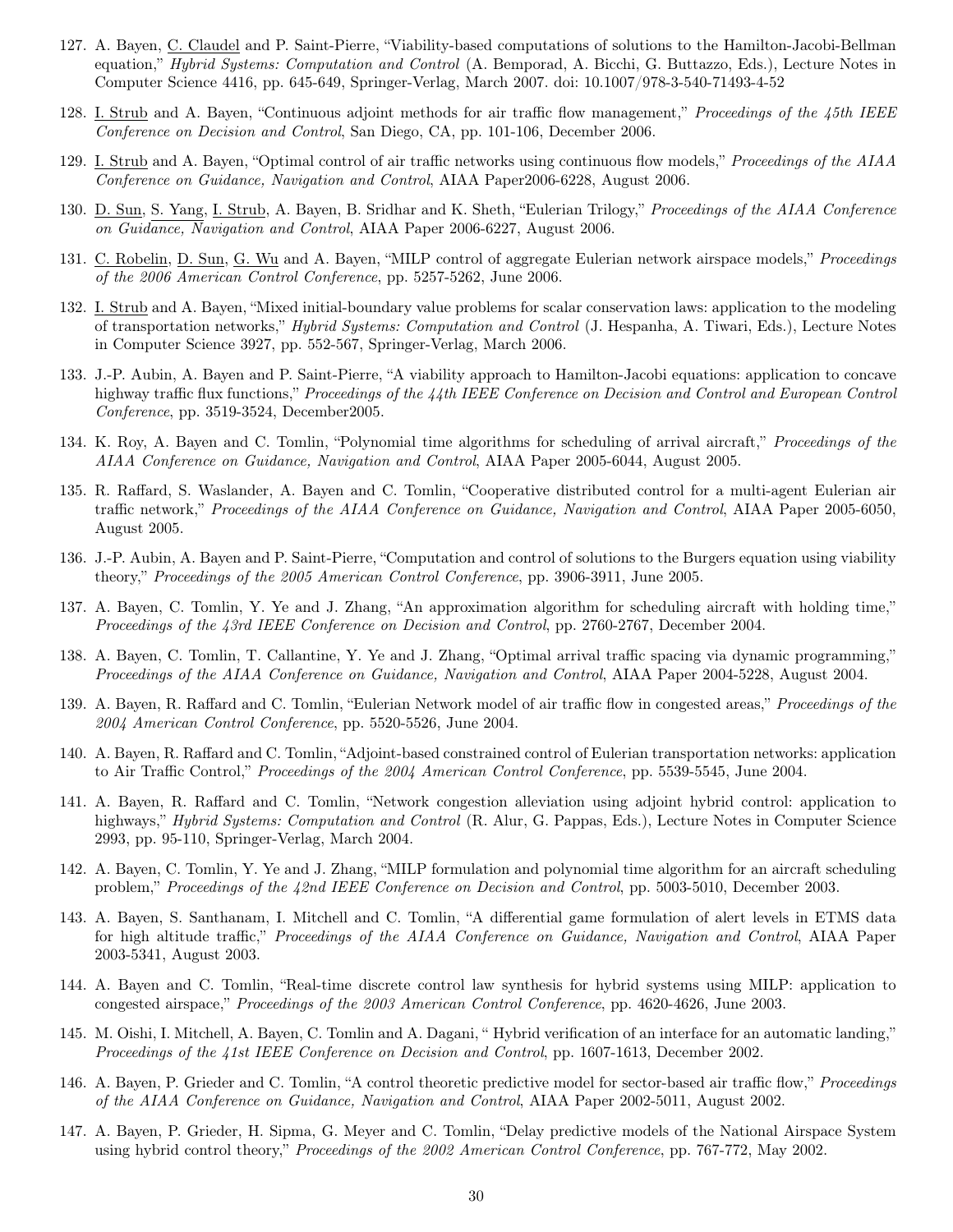- 148. A. Bayen, E. Cruck and C. Tomlin, "Guaranteed overapproximations of unsafe sets for continuous and hybrid systems: solving the Hamilton-Jacobi equation using viability techniques," Hybrid Systems: Computation and Control (C. Tomlin and M. Greenstreet, Eds.), Lecture Notes in Computer Science 2289, pp. 90-104, Springer-Verlag, March 2002.
- 149. A. Bayen and C. Tomlin, "A construction procedure using characteristics for viscosity solutions of the Hamilton-Jacobi equation," Proceedings of the 40th IEEE Conference on Decision and Control, pp. 1657-1662, December 2001.
- 150. I. Mitchell, A. Bayen and C. Tomlin, "Validating a Hamilton-Jacobi approximation to hybrid system reachable sets," Hybrid Systems: Computation and Control (M. D. Di Benedetto and A. Sangiovanni-Vincentelli, Eds.), Lecture Notes in Computer Science 2034, pp. 418-432, Springer-Verlag, March 2001.

#### In review

- 1. F. Wu, A. Kreidieh, E. Vinitsky and A. Bayen, "Augmented Driving: A Human-Machine Collaborative Acceleration Controller Attained from Pixel Learning and Evolution Strategies," European Control Conference (ECC), 2019
- 2. C. Wu et al., "Variance Reduction for Policy Gradient Methods with Action-Dependent Baselines," ICLR 2018
- 3. E. Vinitsky et al. "Benchmarks for reinforcement learning in mixed-autonomy traffic," ICLR 2018
- 4. C. Wu, A. Mehta, and A. Bayen, "Shockwave mitigation control for multi-lane system-level traffic reduction," International Conference on Robotics and Automation, ICRA paper 2839, 2016
- 5. Q. Gan, G. Gomes and A. Bayen, "A methodology for evaluating the performance of model-based traffic prediction systems," Transportation Research Board, 2017
- 6. Q. Gan, G. Gomes and A. Bayen, "ARMAX flow predictor with data smoothing," Transportation Research Board, 2017
- 7. F. Belletti and A. Bayen, "Privacy-preserving taxi fleet management," ISTTT 2016

#### Non Proceedings Conferences

- 1. J. Ugirumurera, X. Li, J. Thai, G. Gomes and A. Bayen, "High Performance Computing in Large-Scale Traffic Engineering Problems," Supercomputing 2017 (SC17), Denver, CO, Nov. 15, 2017
- 2. C. Robelin, D. Sun, G. Wu and A. Bayen, "En-route air traffic modeling and strategic flow management using mixed integer linear programming", INFORMS Annual Meeting 2005, New Orleans / San Francisco, November 13-16, 2005.
- 3. D. Sun and A. Bayen, "Modeling and strategic flow management using dual decomposition method," INFORMS Annual Meeting, Seattle, November 2007.

#### Position book

1. A. Bayen, A. Cairo, C. Cosgrove, L. Fogel, A. Brody Guy, L. Melendy, K. Rhodes, R. Sanders, S. Yang, ITS Inventing the Future of Mobility, University of California, Berkeley, 2015.

### Position Articles

- 1. A. Allstrom, J. Archerb, A. Bayen, S. Blandin, J. Butler, D. Gundlegard, H. Koutsopoulos, J. Lundgren, M. Rahmani and O.-P. Tossavainen "Mobile Millennium Stockholm," 2nd International Conference on Models and Technologies for ITS, Leuven, Belgium, June 22-24, 2011
- 2. G. Bastin, A. Bayen, C. D'Apice, X. Litrico and B. Piccoli, "Open problems and research perspectives for irrigation channels," Networks and Heterogeneous Media, 4(2), pp. i-v. doi:10.3934/nhm.2009.4.2i
- 3. M.-A. Piette, M. Sohn, A. Gadgil, A. Bayen, "Improved power grid stability and efficiency with a building-energy cyber-physical system," National Workshop on Research Directions for Future Cyber-Physical Systems, Baltimore, MD, June 3-4, 2008
- 4. D. Work and A. Bayen, "Impacts of the mobile internet on transportation cyberphysical systems: traffic monitoring using smartphones," National Workshop for Research on High-Confidence Transportation Cyber-Physical Systems: Automotive, Aviation and Rail, Washington, DC, November 18-20, 2008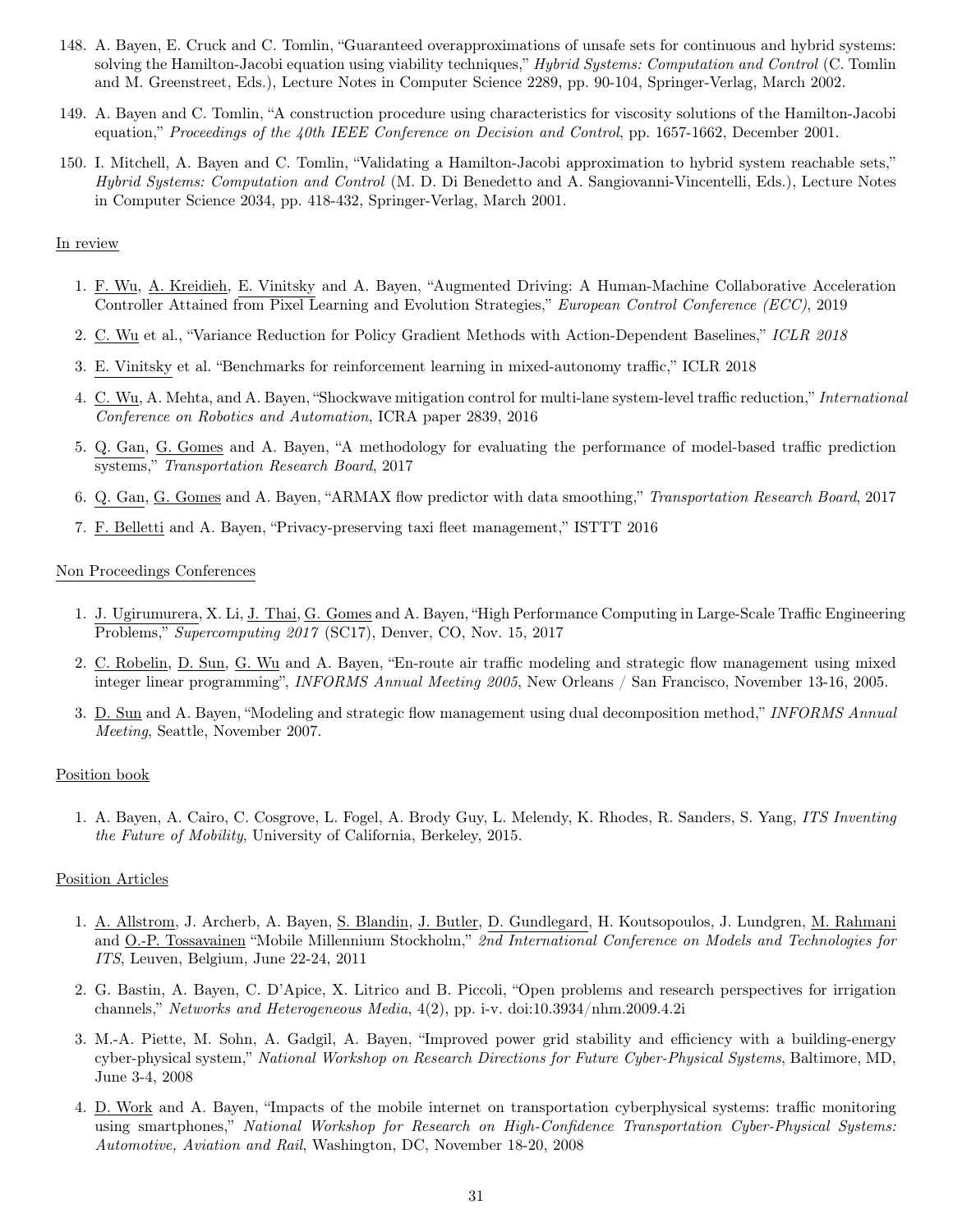- 5. D. Work, A. Bayen, and Q. Jacobson, Automotive cyber physical systems in the context of human mobility, National Workshop on High-Confidence Automotive Cyber-Physical Systems, Troy, MI, April 3-4, 2008
- 6. S. Amin et al. "Mobile Century using GPS mobile phones as traffic sensors: A field experiment," 15th World Congress on Intelligent Transportation Systems, New York, NY, Nov. 2008

### Other publications

#### Book chapters

- 1. N. Kheterpal, K. Parvate, C. Wu, A. Kreidieh, E. Vinitsky and A. Bayen, "Flow: Deep Reinforcement Learning for Control in SUMO," SUMO 2018- Simulating Autonomous and Intermodal Transport Systems, EPiC Series in Engineering (2), Evamarie Wießner, Leonhard Lucken, Robert Hilbrich, Yun-Pang Flotterod, Jakob Erdmann, Laura Bieker-Walz and Michael Behrisch, pp: 134–151, doi:10.29007/dkzb; ISSN: 2516-2330
- 2. W. Krichene, J. Reilly, S. Amin, and A. Bayen, "Stackelberg Routing on Parallel Transportation Networks," Handbook of Dynamic Game Theory, Springer Verlag, 2017, doi:10.1007/978-3-319-27335-8-26-1
- 3. C. Wu, J. Thai, S. Yadlowski, A. Pozdnukhov and A. Bayen, "Cellpath: fusion of cellular and traffic sensor data for estimation in transportation cyber-physical systems via convex optimization," Elsevier Book on Cyber Physical Systems, to appear 2016
- 4. A. Bayen and C. Tomlin, "A case study: Air Traffic Management systems", Encyclopedia of Life Support Systems, Al Gogaisi (Ed.), UNESCO-EOLSS Publishers Co. Ltd. Ref: 6:43:28:8, 2005.
- 5. C. Tomlin, I. Mitchell and A. Bayen, "Verification of hybrid systems", Encyclopedia of Life Support Systems, Al Gogaisi (Ed.), UNESCO-EOLSS Publishers Co. Ltd. Ref: 6:43:28:6, 2005.
- 6. C. Tomlin, S. Boyd, I. Mitchell, A. Bayen, M. Johannson, and L. Xiao, "Computational Tools for the Verification of Hybrid Systems" Software-Enabled Control, Samad and Balas (Eds.), John Wiley, March 2003.

#### Technical reports

- 1. S. Shaheen, A. Cohen, A. Bayen, "The benefits of carpooling. The environmental and economic value of sharing a ride," Oct. 2018, doi:10.7922/G2DZ06GF
- 2. J. Stankovic, J. Sturges, A. Bayen, C. Farrar, M. Fox, S. Grijalva, H. Khurana, P. R. Kumar, I. Lee, W. Milam, S. Mitter, J. Moura, G. Pappas, P. Tabuada, M. Veloso, "A 21st Century Cyber-Physical Systems Education," National Academies of Sciences, Engineering, and Medicine, The National Academies Press Washington, DC, doi:10.17226/23686, ISBN: 978-0-309-45163-5
- 3. A. Bayen, M. Sharafsaleh, A. Patire, et al., "Hybrid traffic data collection roadmap: pilot procurement of third-party traffic data," Univ. California, Berkeley, PATH Res. Rep. UCB-ITS-PRR-2013-1, Oct. 2013.
- 4. A. Bayen, M. Sharafsaleh, A. Patire, et al., "Hybrid traffic data collection roadmap: objectives and methods," Univ. California, Berkeley, PATH Res. Rep. UCB-ITS-PRR-2013-2, Oct. 2013
- 5. M. Zaharia, T. Das, H. Li, Haoyuan, T. Hunter, S. Shenker, and I. Stoica, "Discretized Streams: A Fault-Tolerant Model for Scalable Stream Processing," UC Berkeley Technical Report, UCB/EECS-2012-259, 2013
- 6. K. Clarke, L. Anselin, A. Bayen, G. Black, B. Buttenfield, K. Carley, J. Jensen, R. Langley, E. Mikhail, S. Shekhar, M. Solem, P. Stephan, M. Yuan, M. Zyda, A. Linn, G. Greenfield, E. Edkin, "Future U.S. Workforce for Geospatial Intelligence, " The National Research Council of the National Academies, The National Academies Press, 2013
- 7. S. Dashti, J. Reilly, J. Bray, A. Bayen, S. Glaser and M. Ervasti, "iShake: Using Personal Devices to Deliver Rapid Semi-Qualitative Earthquake Shaking Information,", GeoEngineering Report, Depart. of Civil and Environ. Engineering, Univ. of California, Berkeley, Feb 2011, G10AP00006
- 8. A. Hofleitner, R. Herring, A. Bayen, "A hydrodynamic theory based statistical model of arterial traffic," Technical Report UC Berkeley, UCB-ITS-CWP-2011-2, January 2011
- 9. A. Bayen, J. Butler, A. Patire et al., "Mobile Millennium," CCIT Research Report, UC Berkeley, Institute of Transportation Studies (ITS), UCB-ITS-CWP-2011-6, 2011.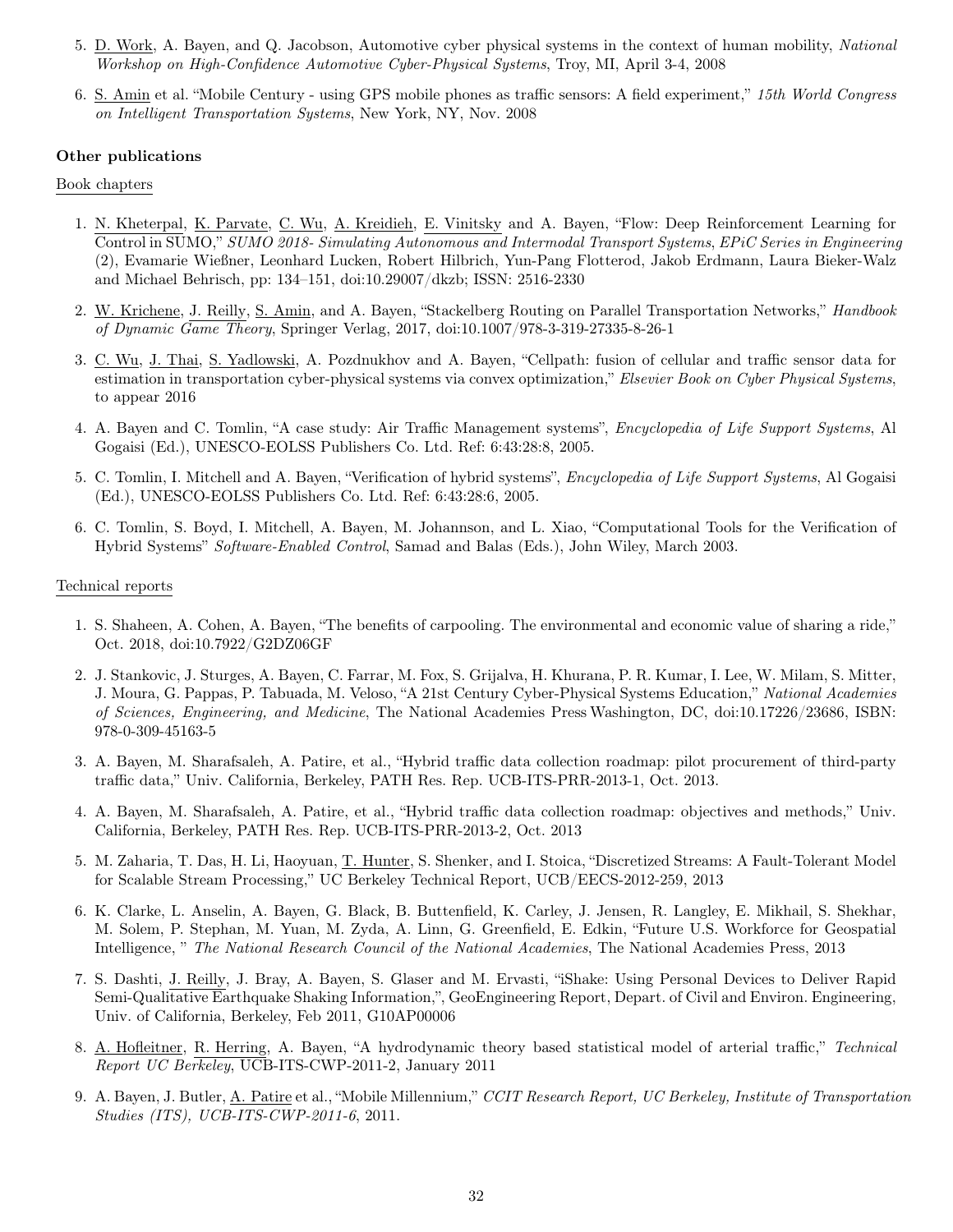- 10. S. Dashti, J. Reilly, J. D. Bray, A. Bayen, S. Glaser, and M. Ervasti, "iShake: Using Personal Devices to Deliver Rapid Semi-Qualitative Earthquake Shaking Information," USGS Award G10AP00006 Technical Report, UC Berkeley, February 2011
- 11. A. Bayen, J.-C. Herrera, D. Work, R. Herring, X. Ban, Q. Jacobson and J. Butler, "Mobile Century: Using GPS Mobile Phones as Traffic Sensors: A Field Experiment," CCIT Research Report, UC Berkeley, Institute of Transportation Studies (ITS), UCB-ITS-CWP-2010-4, ISSN 1557-2269, 2010
- 12. A. Patire, A. Bayen, D. Work, J.-C. Herrera, R. Herring, X. Ban, Q. Jacobson, O.-P. Tossavainen, S. Blandin, C. Claudel, A. Mortazavi, S. Andrews, B. Hoh, M. Gruteser, M. Annavaram, T. Iwuchukwu, K. Tracton, "Mobile Century: a traffic sensing field experiment using GPS mobile phones CCIT Research Report, UC Berkeley, Institute of Transportation Studies (ITS), UCB-ITS-CWP-2010-4, 2010.
- 13. J.-C. Herrera, S. Amin, A. Bayen, S. Madanat, M. Zhang, Y. Nie, Z. Qian, Y. Lou, Y. Yin and M. Li, "Dynamic estimation of OD matrices for freeways and arterials," Technical Report, Institute for Transportation Studies, UC Berkeley, 2007
- 14. Jean-Pierre Aubin, Alexandre Bayen, Patrick Saint-Pierre, "Dirichlet problems for some Hamilton-Jacobi equations with inequality constraints," *Preprint di Matematica - n. 4*, Scuola Normale Superiore, Pisa, Italy, May 2006

## Doctoral Thesis

1. A. Bayen, Computational control of networks of dynamical systems: application to the National Airspace System, Ph.D. dissertation, Department of Aeronautics and Astronautics, Stanford University, Dec. 2003.

## PRESS RELEASES, INTERVIEWS, MEDIA ARTICLES

## Press conferences

| • $SmartCities$ Challenge, City Hall, San Francisco, CA | May 18, 2016      |
|---------------------------------------------------------|-------------------|
| Held jointly with SF MTA                                |                   |
| • Mobile Millennium, UC Berkeley, CA                    | November 10, 2008 |
| Held jointly with Nokia, Navteq and the California DOT  |                   |
| • Safe Trip 21, Bay Bridge, Oakland, CA                 | June 26, 2008     |
| Held jointly with the US DOT and the California DOT     |                   |
| • <i>Mobile Century</i> , Union Landing, CA             | February 8, 2008  |
| Held jointly with Nokia and the California DOT          |                   |

## Press releases

- Lawrence Berkeley National Laboratory, "Machine Learning to Help Optimize Traffic and Reduce Pollution," Oct. 29, 2018
- UC Berkeley, College of Engineering, "Turning cars into robot traffic managers Proposed AI-based standards leverage vehicle automation to manage traffic," Oct. 29. 2018
- MIT, "Cellphone data helps pinpoint source of traffic tie-ups Dec. 20, 2012
- UC Berkeley, "Cellphone, GPS data suggest new strategy for alleviating traffic tie-ups Dec. 20, 2012
- UC Berkeley, "Floating robots use GPS-enabled smartphones to track water flow," May 9, 2012
- UC Berkeley, "Campus dedicates new state-of-the-arts CITRIS research headquarters," Mar. 2, 2009
- UC Berkeley, "Dedication of new CITRIS headquarters marks new stage of innovation to help fuel economic growth," Feb. 27, 2009
- Nokia, "Nokia Research Center puts Mobile Millennium in gear to help reduce traffic congestion," Nov. 10, 2008
- UC Berkeley,"UC Berkeley and Nokia turn mobile phones into traffic probes with launch of pilot traffic-monitoring software," Nov. 6, 2008
- ITS America,"ITS America announces finalists for the 2008 Best of ITS Awards," Oct. 30, 2008
- U.S. Department of Transportation, "U.S. DOT partners with Caltrans to move California drivers one step closer to instant travel information and safety technologies," Jun. 25, 2008
- Nokia,"Nokia and UC Berkeley capture real-time traffic information using GPS enabled mobile devices," Feb. 8, 2008
- UC Berkeley,"Joint Nokia research project captures traffic data using GPS-enabled cell phones," Feb. 8, 2008

TV interviews (selected)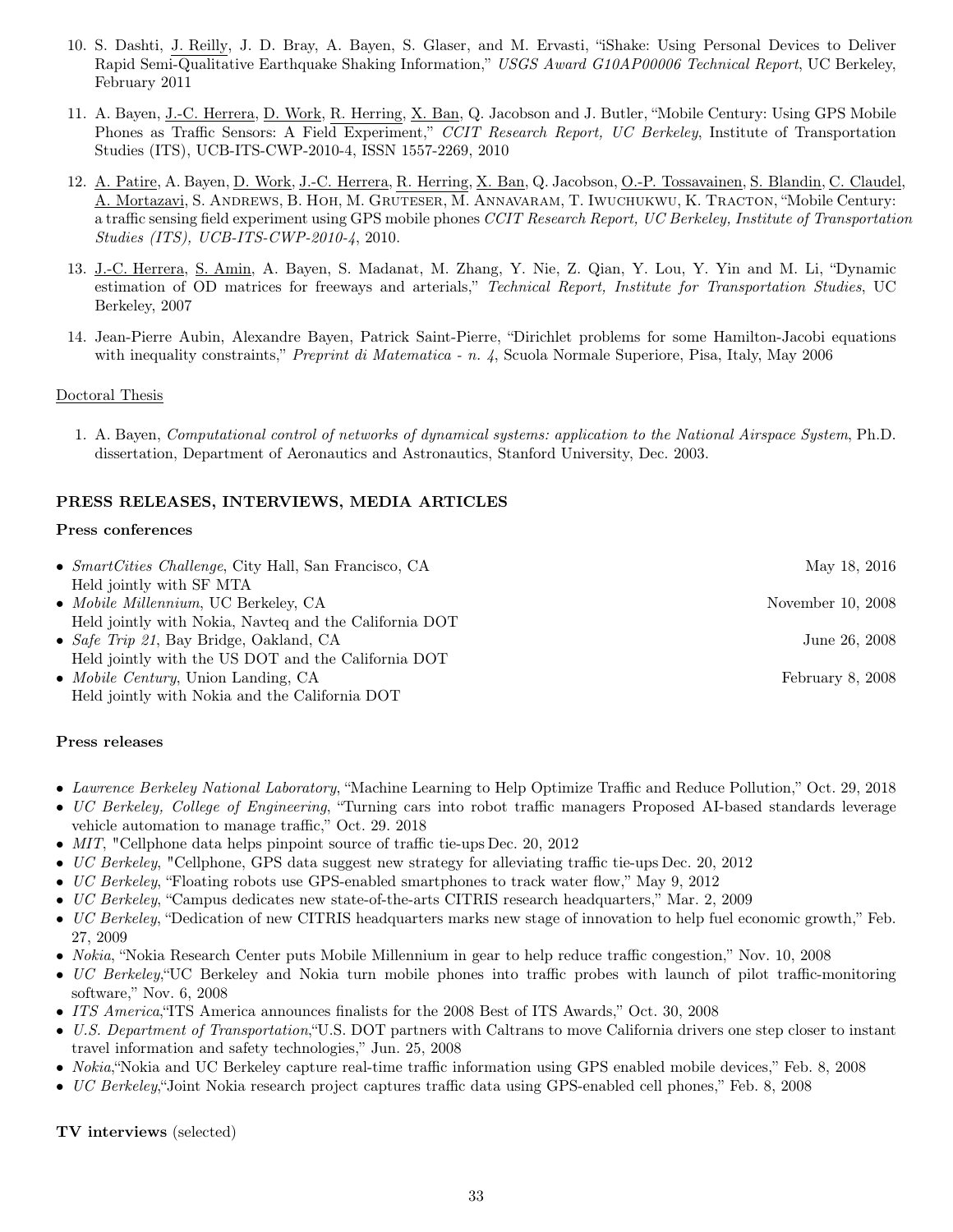- ABC News "Just a few self driving cars on the road could improve traffic for everyone," Nov. 16, 2018, by Jennifer Olney
- ABC News "Bay Area transportation experts say apps may make traffic worse," Nov. 16, 2018, by Jennifer Olney
- WSB-TV2 "Your navigation app could be causing more backups, new research suggests," Sep. 17, 2018, by Mark Arum
- CBS News, "Driver Fees Could Be Radical Solution For Livermore Valley Gridlock," Nov. 12, 2018, by Wilson Walker
- RTS, "Voitures Volantes," Mar. 12, 2017, interview by Aviva Fried
- KRON4, "In-depth: Are the I-80 SMART corridors easing traffic congestion?," Nov. 3, 2016, interview by Philippe Djegal
- $KTVU / For News, Interview part of the 5 o'clock news, by John Fowler, May 9, 2014$
- KPIC / ABC News, "Nissan developing driverless cars in Sunnyvale," Nov. 29, 2013
- ABC News, "Commuting Costs on the Rise in America," by Diane Sawyer and Paula Faris, June 5, 2013
- The Discovery Channel, Daily Planet Segment "Traffic Jams", by Barb Ustina, April 8, 2013
- NBC, Live interview as part of the NBC Bay Area News, by Janelle Wang, May 25, 2012
- KGO-TV, "Floating robots provide insight into Delta waters," May 9, 2012 by Laura Anthony
- KCRA," GPS Devices Tossed In Sacramento River For Study," May 10, 2012
- FOXBusiness, "Move Over Watson: New IBM System Will Predict Traffic," April 13, 2011, by Jennifer Booton
- ABC News,"IBM Training Computers to Predict Traffic," April 13, 2011, by Jordan Roberts
- *MSNBC*, "Smartphones to ease traffic snarls," April 13, 2011, by John Roach
- OETA News, "New Levee Bewaching Prevention Techniques," Nov. 11, 2009
- CBS's Smart Planet, "Alex Bayen, Professor, Systems Engineerng, UC Berkeley," May 29, 2009, by Jason Pepper
- NBC News, "Tech Future in Good Hands at Cal," May 6, 2009
- Cnet, "Nokia shows off real-time traffic application," Nov. 18, 2008
- BBC News,"Tech that trumps traffic tangles," Nov. 18, 2008, by Jason Palmer
- Cnet,"Using your cell phone's GPS to map traffic," Nov. 11, 2008, by Kara Tsuboi
- KTVU,"UC Berkeley To Offer Free Cell Phone GPS Download," Nov. 10, 2008.
- CBS News,"Cal Program Uses Cell Phones to Unjam Traffic," Nov. 10, 2008
- ABC News, "UC Berkeley teams up with Nokia for traffic," Nov. 10, 2008
- NBC News,"Gridlock Gadget: New Cell Phone Software to Help Drivers Avoid Traffic," Nov. 10, 2008
- ABC News, Real-time traffic information to your cell phone," Jun. 25, 2008
- NBC News,"Bay Area traffic study kicks off," Jun. 25, 2008
- Cnet, "Mobile Sensing-mini subs explore Sacramento," Jun. 20, 2008
- Cnet,"Students get stuck in traffic for Nokia," Feb. 12, 2008
- Cnet, "Nokia trials N95 as traffic monitor," Feb. 11, 2008
- CBS News,"Cal, Nokia test GPS technology for traffic info," Feb. 8, 2008
- ABC News, "Cell phones used to test Easy Bay traffic," Feb. 8, 2008
- Cnet,"Nokia turns people into traffic sensors," Feb. 8, 2008
- NBC News, Researchers test GPS-cell phone navigation in South Bay," Feb. 8, 2008
- Fox News, "Nokia and UC Berkeley capture real-time traffic information using GPS enabled mobile devices," Feb. 8, 2008

## Radio interviews (selected)

- KQED / NPR, "From Aviators to Apps: The Evolution of Traffic Data," Jan. 17, 2019, by Olivia Allen-Price
- Radio Canada "Les embouteillages dans la ligne de mire de l'intelligence artificielle," Nov. 25, 2018, by Renaud Manugerragagne
- KALW, "Driving apps like Waze are creating new traffic problems," Mar. 24, 2017, aired on NPR/KQED Apr. 5, 2017, interview by Eli Wirtschafter
- BFM TV Business, "BFM L'Atelier Numerique, La voiture de demain," interview Dec. 5, 2015 by Francois Sorel
- KQED/NPR, "The Commonwealth Club, Climate One," Nov. 2, 2015, interview by Greg Dalton
- KQED/NPR, "Forum: Study: Bay Area Traffic Second-Worst in Nation" June 5, 2015, by Michael Krazny (live)
- Sveriges Radio, "Big data kan frutse bilker," by Peter Johansson, June 4, 2014
- France Inter, "Des octets dans ma ville," March 8, 2105, by Helene Chevallier
- KALW, "Big Picture Science Shutting Down Science," Oct. 30, 2013, by Gary Niederhoff
- Radio Caraibes, "Le Grand Angle (Le Journal de 13 Heures)," Sep. 10, 2013, by Beatrice Vandevoorde (interview given by PhD student Tim Hunter)
- KQED/NPR, "The California Report/Magazine," Sep. 2, 2013, by Dan Brekke
- KQED/NPR, "Lessons from the Bay Bridge", Aug. 30, 2013, by Dan Brekke
- BBC World Service, "Route 66 of the future: signal failure,", May 18, 2013, by Garett Mitchell
- KCBS/CBS, Live interview, Dec. 20, 2012, by Anchor Melissa Culross
- KQED/NPR, "The California Report,", Dec. 12, by Peter Jon Shuler
- KQED/NPR, "Do High-Tech Traffic Tools Work? Caltrans Hopes They'll Ease I-80 Traffic Mess," Oct. 22, 2012 by Lauren Sommer
- SCPR and KPCC," California water system monitored by UC Berkeley tweeting robots," May. 17, 2012 by Scott Sterling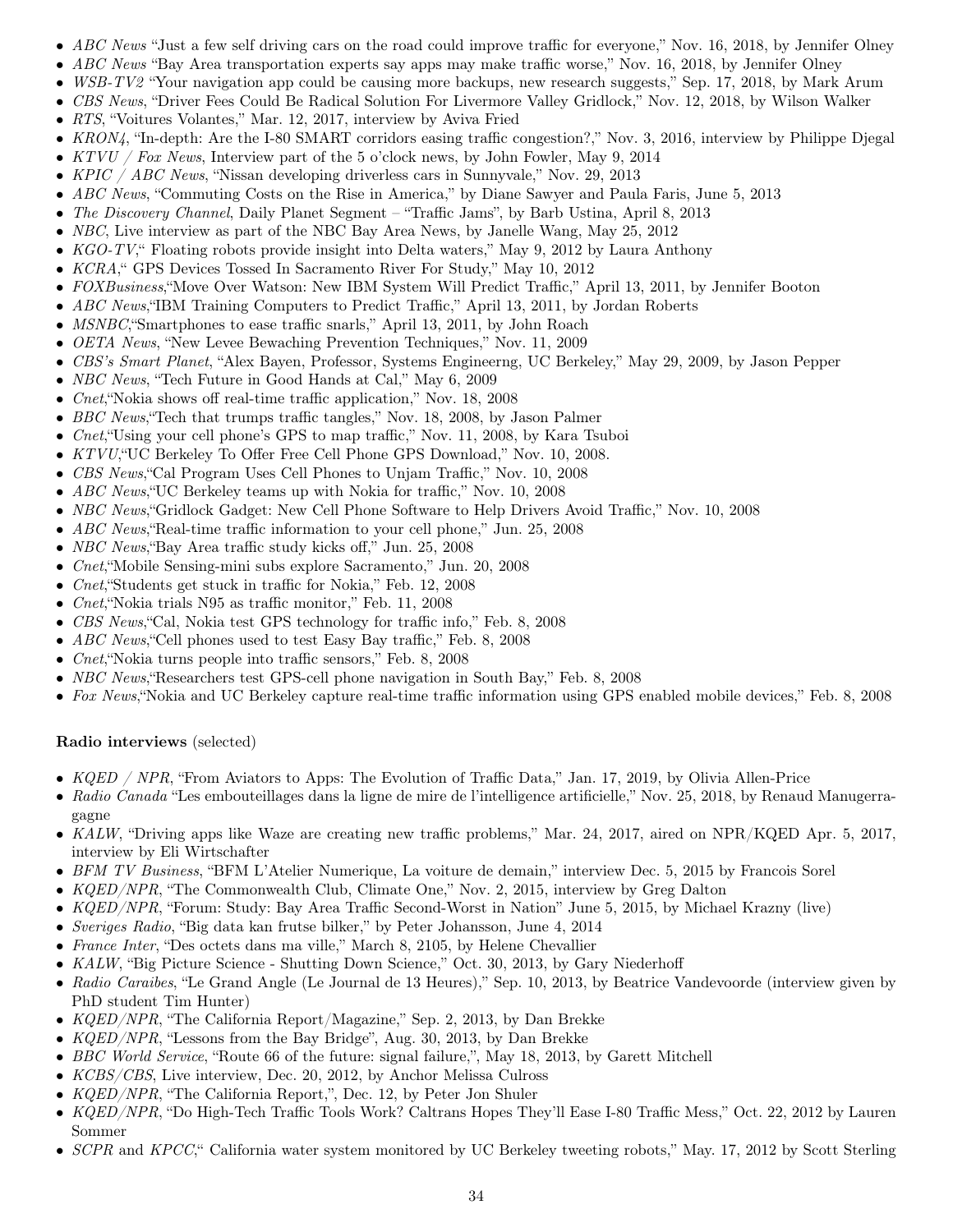- Nature-podcast,"Phoning in Data," April 23, 2009, by Roberta Kwok
- KQED/NPR, "Dialing in on Traffic," Dec. 15, 2008, by David Gorn
- NPR,"Who's Calling? It's Your Traffic Report," Jan. 26, 2009, by David Gorn
- KQED/NPR,"Reporter's Notes: Dialing in on Traffic," Dec. 12, 2008, by David Gorn
- *National Public Radio*, "Cell Phones: a new commuter tool?," Feb. 11, 2008
- KCBS,"Researchers road test GPS technology for traffic info," Feb. 8, 2008

## Newspaper or magazine interviews or articles (selected)

- Forbes, "New Index Shows Urban Growth Is Inextricably Tied To Future Mobility Innovation," by Guillaume Thibault and Matthieu De Clercq, Jan. 22, 2019
- Businesswire, "Volocopter CEO and UC Berkeley Professor to Discuss Their Visions of How Mobility Will Change Over Next Decade," Jan. 22, 2019
- Forbes Russia, "Транспортные пробки могут исчезнуть благодаря беспилотникам", by Алексей Алексенко, Nov. 23, 2018
- Science, "Watch just a few self-driving cars stop traffic jams," Nov. 16, 2018, by Matthew Hutson
- Indiana Times, "In The Future Autonomous Cars May Also Be Used For Traffic Management On Roads," Nov. 12, by Sarthak Dogra
- Nice Matin, "Peut-on eviter que les applis de circulation ne generent de nouveaux bouchons?" Aug. 28, 2018, by Aure Malval
- San Francisco Chronicle "Apps blamed for turning a tiny street in Glen Park into a traffic nightmare," May 22, 2018 by Amy Graff
- US News "Why Some Cities Have Had Enough of Waze," May 7, 2018, by Tala Salem
- *CityLab* "What Happens When a City Bans Non-Resident Drivers?" Apr. 18, 2018, by John Surico
- The Atlantic and CityLab, "The Perfect Selfishness of Mapping Apps," Mar. 16, 2018, by Alexis Madrigal
- USA Today, "New technologies help seniors age in place and not feel alone," Mar. 11, 2018, by Gabi Redford
- SF Chronicle, "Dark Caltrans signs on I-80 really do work," Feb. 11, 2018, by Michael Cabanatuan
- Wired Magazine, "To Make AI Smarter, Humans Perform Oddball Low-Paid Tasks," Feb. 9, 2018, by Tom Simonite
- Pasadena News Now, "Council Approves Historic Project List Request to Metro, Would Dramatically Change City's Transportation Landscape," by Eddie Rivera, Jan. 30, 2018
- New York Magazine, "For the Good of Society and Traffic! Delete Your Map App," Dec. 11, 2017, by Rick Paulas
- Berkeley Engineering, "Case studies in forward thinking," by Daniel McGlynn, Nov. 1, 2017
- Cal Alumni Association Magazine "A New Age of Aging: How Tech Can Ease the Trials of Getting Old," Aug. 15, 2107, by Frank Browning
- The Daily Californian "UC Berkeley experts, San Francisco petition for 'smart city' funding from Department of Transportation," June 13, 2016, by Jessie Qian
- The Guardian "Still no flying cars? The future of transit promises something even better," Nov. 4, 2015, by Alison Moodie
- Le Monde, "Dans la Silicon Valley, des "Frenchies" heureux", Feb. 12, 2014, by Corine Lesnes
- MIT Technology Review, "How Wireless Carriers Are Monetizing Your Movements," April 12, 2013, by Jessica Leber
- L'Etudiant, "La reconnaissance francaise in the valley", April 8, 2013
- San Jose Mercury News, "Key source of Bay Area traffic headaches revealed by top researchers", Jan. 8, 2013
- Contra Costa Times, "Key source of Bay Area traffic headaches revealed by top researchers", Jan. 8, 2013
- LA Weekly, 'L.A. Traffic Relief Possible If We Targeted Specific Neighborhoods, Says GPS Data", Dec. 24, 2012
- Oregon Herald, "gridlock traced to just a few key commuters", Dec. 21, 2012
- Wiener Zeitung, "Verkehrsstaus speisen sich aus uberraschend wenigen Quellen", Dec. 21, 2012
- New Scientist, "Beating the traffic before it even exists", Nov. 11, 2012
- Wired, "Study: Connecting With Others Soothes the Savage Commuter,", Dec. 14, by Doug Newcomb
- The New York Times, "Crowdsourcing Your Commute", Dec. 10, 2012, by Christopher Schuetze
- The Economist, "Open-air computers Cities are turning into vast data factories," Oct. 27, 2012, by Patrick Lane
- BurmaNews, "Floating robots use GPS-enabled smartphones to track water flow," May. 17, 2012
- Computer World, "UC Berkeley tests floating robot sensors to track environmental concerns," May. 9, 2012 by Kerry Davis
- The Daily Californian," UC Berkeley robot fleet takes over California waterways to gather data," May. 20, 2012 by Kelly Fang
- PC World, " UC Berkeley Tests Floating Robot Sensors to Track Water Flow, Environmental Concerns," May. 9, 2012 by Kerry Davis
- PC World Mikro, "Univerzitet Kalifornije testira plutajuce robotizovane senzore," May. 10, 2012 by Lorens Livermor
- San Jose Mercury News," Fleet of foot-long robots analyze Sacramento River," May. 10, 2012 by The Associated Press
- San Francisco Chronicle, "Robots measure flow of Sacramento River" May. 9, 2012 by David Perlman
- Le Monde, "Facebook, GPS, smartphone : comment concilier collecte de donnees et vie privee," by Laure Belot, May 11, 2012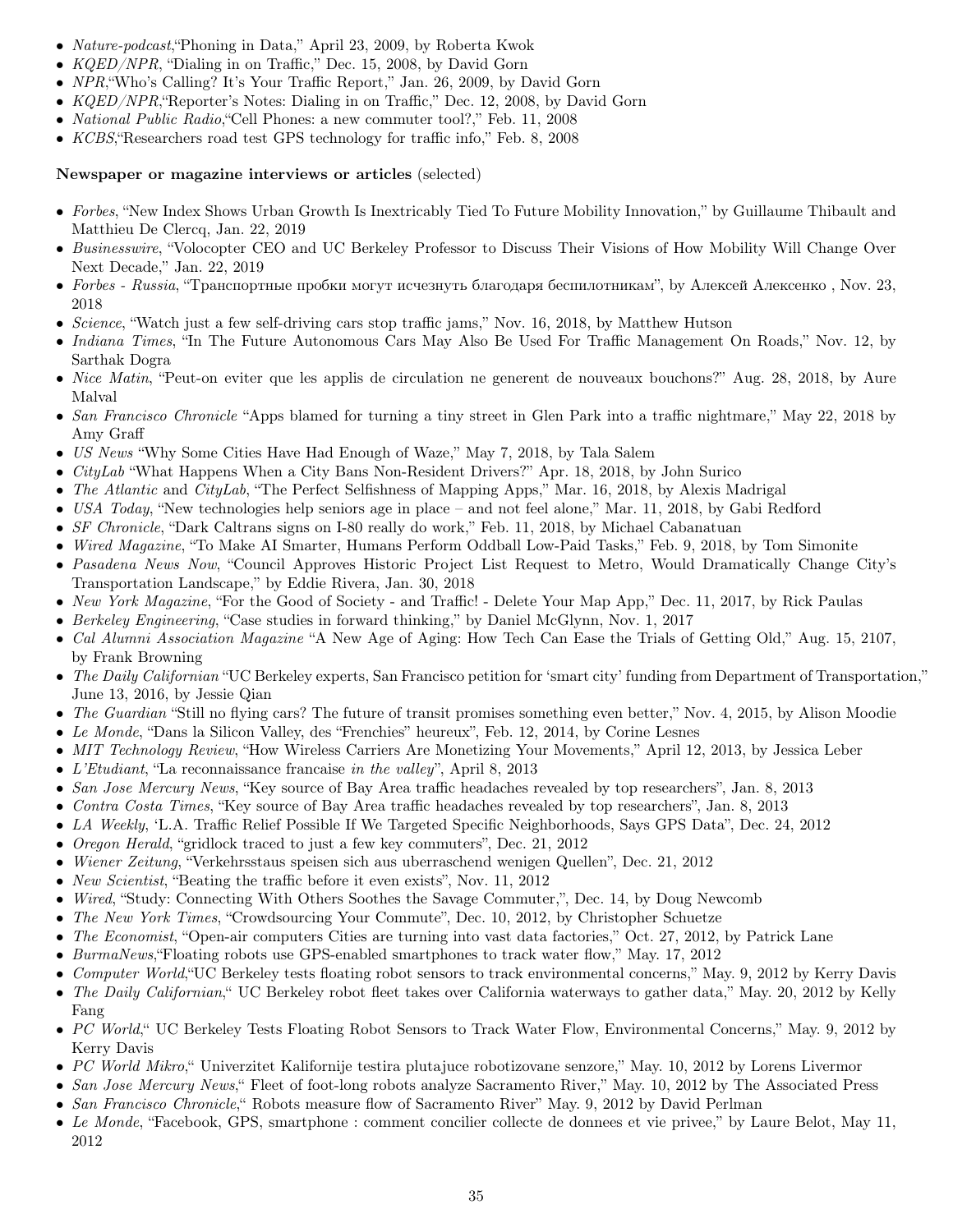- Le Monde, "Mon smartphone est trop bavard," by Laure Belot, May 11, 2012
- The Economic Times, HBM commuter app predicts traffic jams before they happen," May 3, 2011
- Wired, HBM App Predicts How Your Commute Will Go," April 13, 2011, by Chuck Squatriglia
- TIME, TBM Wants to Improve Your Commute With Traffic Prediction," April 13, 2011, by Jared Newman
- New Scientist, "Beating the traffic before it even exists," May 2, 2011, by Phil McKenna
- The Wall Street Journal, "The Inconvenient Truth About Traffic Math: Progress Is Slow," Aug. 28, 2010, by Carl Bialik
- *California Alumni Magazine*, "The Connected Commute," May/June 2009, by David Downs
- The New York Times, Smarter GPS to Let Cellphones Point the Way," May 3, 2009, by Roy Furchgott
- Nature,"Phoning in Data," April 23, 2009, by Roberta Kwok
- Die Welt,"Das Handy wird zum Navi der Zukunft," March 18, 2009
- The Sacramento Bee, Test program guides travelers by cell phone," Nov. 25, 2008, by Tony Bizjak
- New Scientist, "Cellphone clusters give traffic jams away," Nov. 22, 2008
- The New York Times, "Volunteers Sought for Real-Time Traffic Project," Nov. 18, 2008 by Roy Furchgott
- The Earth Times, "Groundbreaking Debut of Traffic Probe Data at ITS World Congress," Nov. 17, 2008
- Contra Costa Times,"Traffic study goes high tech," Nov. 13, 2008 by Erik Nelson
- San Jose Mercury News, "UC Berkeley software turns cell phones into traffic trackers," Nov. 13, 2008, by Dennis Cuff
- The Daily Californian, Researchers' New GPS Software Could Get Drivers Out of a Jam," Nov. 10, 2008
- San Francisco Chronicle, Cell phones part of traffic monitoring network," Nov. 10, 2008
- Forbes,"Nokia Research Center Pults Mobile Millennium in Gear to Help Reduce Traffic Congestion," Nov. 10, 2008
- San Francisco Chronicle, "GPS Cell phones hooked up to monitor traffic," Nov. 9, 2008
- San Francisco Chronicle, "Plan to avoid traffic jams using cell phones," Jun. 26, 2008
- The Oakland Tribune,"Feds to help world's largest traffic tech test," Jun. 25, 2008
- The Oakland Tribune, Experiment uses phones to track I-880 traffic," Feb. 9, 2008
- San Jose Mercury News, Researchers try tracking traffic using cell phone GPS," Feb. 9, 2008
- Los Angeles Times, "Using cell phones to beat traffic?," Feb. 9, 2008
- Tri Valley Herald, "New GPS phone system tested on Interstate 880," Feb. 9, 2008
- San Mateo County Times, "GPS-based system would track traffic with phones," Feb. 9, 2008
- San Francisco Chronicle, "Cell phone test to monitor I-880 traffic flow," Feb. 5, 2008

## Other media outlets (selected)

- ICT Insights, Huawei "Motion Sensing: People, Vehicles, and Public Policy, by John North, Jan. 28, 2019
- The Coherent Chronicle, "Artificial Intelligence to Smoothen Traffic and Check Air Pollution," by Saurabh Shah, Dec., 16, 2018
- DS De Standaard, "Hoe amper een zelfrijdende auto het fileprobleem al kan oplossen," Nov. 22, 2018
- WNP Portal Gospodarczy, "Autonomiczne samochody sposobem na drogowe korki," by Jakup Prokop, Nov. 20, 2018
- Green Car Congress, "Berkeley Lab researchers launch projects to apply AI to optimize traffic and reduce pollution," Oct. 29, 2018
- System Bits, "Data privacy; robot traffic managers; helper drone fleets," Nov. 6, 2018, by Steffora Mutschler
- Thompson Reuters ZAWYA, "DEWA in strategic partnership with Berkeley Artificial Intelligence Research (BAIR) Lab," Sep. 12, 2018
- Trade Arabia, "Dewa partners with US school for AI development," Sep. 12, 2018
- DEWA, Government of Dubai, "DEWA 1st public utility in the world in strategic partnership with Berkeley Artificial Intelligence Research (BAIR) Lab," Sep. 12, 2018
- DEWA, Government of Dubai, "DEWA organises 3-day AI Leadership Programme in cooperation with the University of California, Berkeley," Sep. 11, 2018
- O'Reilly on our radar, "Notes from the first Ray meetup; Ray is beginning to be used to power large-scale, real-time AI applications," by Ben Lorica August 15, 2018
- https://www.independentrecorder.com/, "The Listing of cities Which are Sick-of traffic-app Waze is growing," May 9, 2018, by Alexander John
- Signatures Innovation Fellows Berkeley Research, "Computer Vision to Protect Patients and Budgets," by Wallace Ravven, Feb. 6, 2018
- Tech Wire, "Caltrans-Led Program Could Use Software to Ease Traffic Woes," by Ayla Nick-Kearney, Apr. 13., 2017
- TechWire, "Why Data Flow Could Improve California's Traffic Flow," by Ayla Nick-Kearney, Apr. 6., 2017
- CO2meter.com, "CO2 Sensor Occupancy Detection," Mark Lemon, Feb. 13, 2017
- The Atlantic Citylab, "Imagining a Traffic-Free Future By Sending Driverless Cars Underground," by Linda Poon, Dec. 9, 2016
- SmartMeters, "Driverless Cars the New Must-Have Appliance," By Kathleen Tracy, Jan. 22, 2014
- Our Ocean, "Floating robots "go with the flow" to monitor water quality," by Christina Johnson, Sep. 12, 2013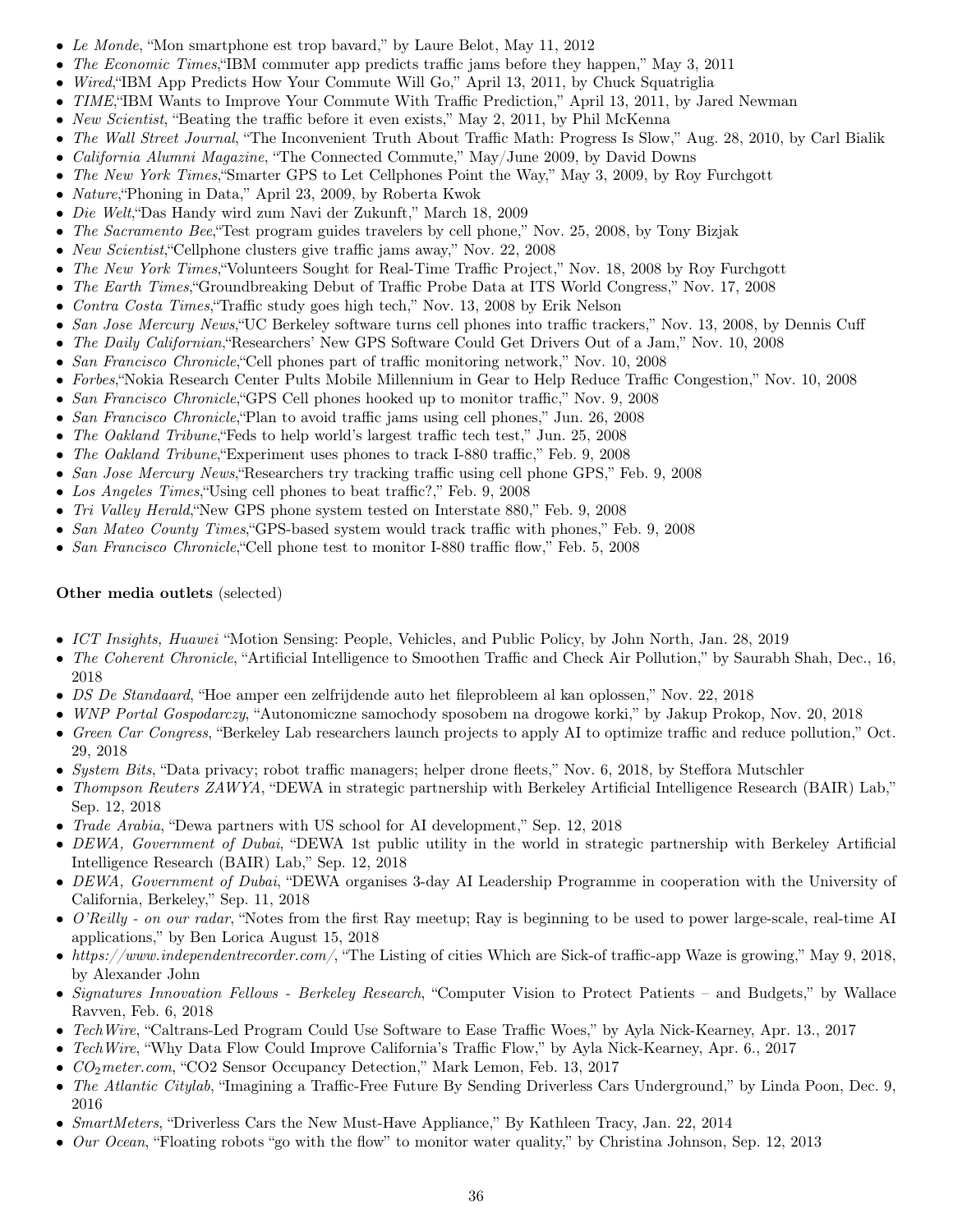- Our Ocean, "\$1.2 million awarded to 10 new Delta Science Fellows," by Christina Johnson, Sep. 12, 2013
- Phys.org, "New algorithm finds best routes for one-way car sharing," by Jennifer Chu, June 24, 2013
- MIT News, "New algorithm finds best routes for one-way car sharing," by Jennifer Chu, June 24, 2013
- L'Usine Digitale, "Les objets connectes sont l'industrie de demain," by Wassinia Zirar, May 20, 2013
- Mathworks Newsletter, "Motivating First-Year UC Berkeley Students to Learn Programming with a Virtual Robot Tournament," by Timmy Siauw, May 18, 2013
- R&D Magazine, "Project aims to manage traffic in California using data," by Gordy Slack, March 18, 2013
- CITRIS newsletter, "Connected Corridors," by Gordy Slack, March 4, 2013
- ArsTechnica, "Cell phone tracking system reveals how traffic jams start,", by Jon Brodkin, Feb. 17, 2013
- *CarInsuranceQuotes.com*, "UC Berkeley professor: Traffic tie-ups are tied to your neighborhood,", by Allie Johnson, Feb. 4, 2013
- Business Insider, "It Only Takes A Few People To Make A Traffic Jam", Dec. 22, 2012
- Yahoo, "Gridlock Traced to Just a Few Key Commuters", Dec. 21, 2012
- Bight Surf, "Cellphone, GPS data suggest new strategy for alleviating traffic tie-ups", Dec. 21, 2012
- News Track India, "Cellphone data may help pinpoint source of traffic congestion Dec. 21, 2012
- Rocket News, "Gridlock Traced to Just a Few Key Commuters", Dec. 21, 2012
- Real Clear Science, "An Easy Way to Reduce Traffic Congestion?", Dec. 21, 2012
- MNN, "Gridlock traced to just a few key commuters", Dec. 21, 2012
- Science Business, "Cell Phone, GPS Data Identify Urban Traffic Jam Sources", Dec.21, 2012
- Kepea, "Gridlock traced to just a few key commuters", Dec. 21, 2012
- World News, "Gridlock Traced to Just a Few Key Commuters", Dec. 21, 2012
- Phys ORG, "Cellphone, GPS data suggest new strategy for alleviating traffic tie-ups", Dec. 20, 2012
- Science Daily, "Traffic Congestion Can Be Alleviated Throughout a Metropolitan Area by Altering Trips in Specific Neighborhoods, Model Shows", Dec. 20, 2012
- Technews Daily, "Gridlock Traced to Just a Few Key Commuters", Dec. 20, 2012
- *MSNBC* [website], "Gridlock Traced to Just a Few Key Commuters", Dec. 20, 2012
- LiveScience, "Gridlock Traced to Just a Few Key Commuters", Dec. 20, 2012
- TMCNet, "Study prompts rethink of traffic tie-ups", Dec. 20, 2012
- Cellular-News, "Cellphone, GPS Data Suggest New Strategy for Alleviating Traffic Tie-ups", Dec. 20, 2012
- EurekAlert, "Cellphone, GPS data suggest new strategy for alleviating traffic tie-ups", Dec. 20, 2012
- *UPI*, "Study prompts rethink of traffic tie-ups", Dec. 20, 2012
- The Atlantic Cities, "More Cars on the Road Make You Late, But Some Cars Make You Much Later Than Others", Dec. 20, 2012
- NBC News [website], "Stuck in traffic? Get the right 1 percent of drivers to stay home, says study", Dec. 20, 2012
- Red Orbit, "Mobile Phone Data Used To Pinpoint Source Of Traffic Congestion", Dec. 20, 2012
- LiveScience, "Gridlock Traced to Just a Few Key Commuters", Dec. 20, 2012
- Science Blog, "Cellphone, GPS data suggest new strategy for alleviating traffic tie-ups", Dec. 20, 2012
- Science CodEX, "Cellphone, GPS data suggest new strategy for alleviating traffic tie-ups", Dec. 20, 2012
- The Atlantic Cities, "More Cars on the Road Make You Late, But Some Cars Make You Much Later Than Others", Dec. 20, 2012
- R&D News, "Cell phone data helps pinpoint source of traffic tie-ups", Dec. 20, 2012
- e! Science News, "Cellphone, GPS data suggest new strategy for alleviating traffic tie-ups", Dec, 20, 2012
- Science@ORF.at, 'Wer verursacht Verkehrsstaus?", Dec. 20, 2012
- *Nature.com*, "Understanding Road Usage Patterns in Urban Areas", Dec. 20, 2012
- Krone.at, "Verkehrsstaus speisen sich aus wenigen Quellen", Dec. 20, 2012
- *Climatewire*, "Traffic in the U.S. eases as fewer Americans decide to drive", July 5, 2012
- The TransWire.com, "Study looks at value of crowd-sourced traffic and transit information,", Dec. 11, 2012, by Susan
- New Cities Foundation News, "New Cities Foundation Unveils Results of Landmark Study on Commuting and Social Networks," Dec. 10, 2012, by Lucie-Anne Radimsky
- The Atlantic Cities, "Solo Drivers Say They Benefit From App Communities," Dec. 10, 2012 by Emily Badger
- MIT Media News, "Speeding Algorithms by Shrinking Data," Nov. 13, 2012, by Kimberly Allen
- Science News "Smart-Phone Robots Tweet Flow Dynamics Data in Real Time," July 25, 2012, by Laura Walker
- Adafruit," Floating Robots Use GPS-Enabled Smartphones to Transmit Data and Location," May. 10, 2012 by Tyler Cooper
- Adafruit," UC Berkeley's Floating Sensor Network," May. 17, 2012 by Tyler Cooper
- Berkeley News Center," Floating robots use GPS-enabled smartphones to track water flow," May. 9, 2012 by Sarah Yang
- CIO," UC Berkeley tests floating robot sensors to track water flow, environmental concerns," May. 10, 2012 by Kerry Davies
- Computer World," UC Berkeley tests floating robot sensors to track environmental concerns," May. 9, 2012 by Kerry Davis
- Corriere della Serra, California, 100 robotmisurano inquinamento fiumi," May. 16, 2012
- Discovery News," GPS Robot Swarm Swims California Rivers," May. 13, 2012 by Jesse Emspak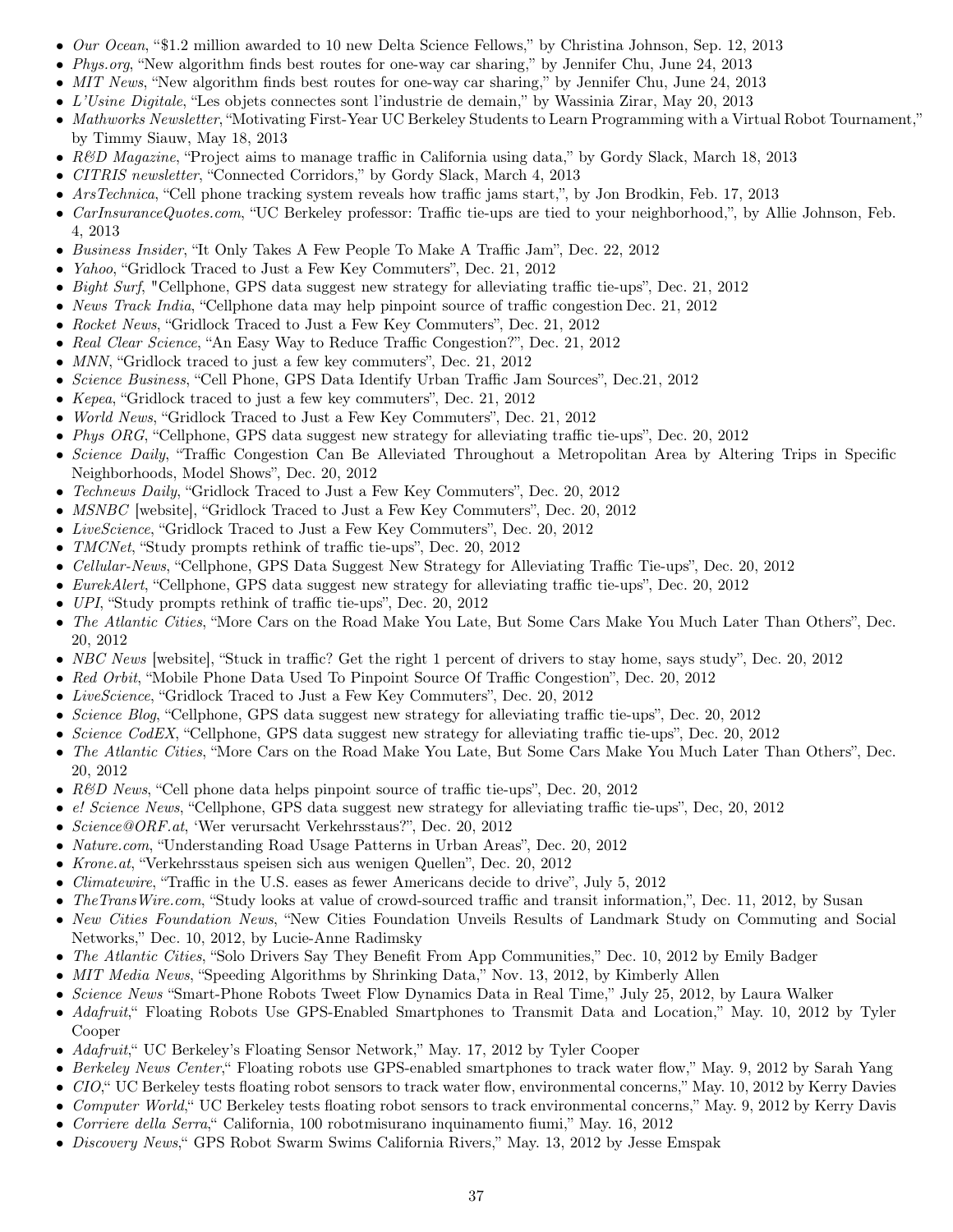- Futurity," Smartphones in tow, robots take a swim," May. 14, 2012 by Sarah Yang
- Hack a day," Floating sensor networks," May. 15, 2012 by Caleb Kraft
- IDG," UC Berkeley tests floating robot sensors to track water flow, environmental concerns," May. 10, 2012 by Kerry Davis
- inovacao tecnologica," Robos flutuantes vao monitorar rios usando celular," May. 16, 2012 by Mais Temas
- MeteoWeb," Floating Sensor Network: cento robot per misurare l'inquinamento dei fiumi californiani," May. 15, 2012 by Renato Sansone
- NERSC," Floating Robots Track Water Flow, Stream Data via Smartphones," May. 9, 2012 by Jon Bashor
- Our amazing Planet, "GPS Robot Swarm Swims California Rivers," May. 14, 2012 by Discovery News
- Phy.org," Floating robots use GPS-enabled smartphones to track water flow," May. 10, 2012 by Sarah Yang
- Product Design and Development," Photos of the Day: Floating Robots Track Water Flow With Smartphones," May. 14, 2012
- R&D Magazine, "Floating robots use GPS-enabled smartphones to track water flow," May. 10, 2012 by University of California, Berkeley
- redOrbit," Smartphones, Floating Robots Used To Track Water Flow," May. 14, 2012
- rinnovabili," Inquinamento delle acque: parte il 'Floating Sensor Network'," May. 15, 2012 by Rinnovabili.it
- Robots.net," Berkley Sends 100 Robots Down River," May. 16, 2012 by Steve
- San Jose Mercury News," Fleet of foot-long robots analyze Sacramento River," May. 10, 2012 by The Associated Press
- Science Blog, "Floating robots use gps-enabled smartphones to monitor water," May. 14, 2012
- Sierra Club," Follow Water Quality Robots on Twitter," May. 22, 2012 by Benita Hussain
- Smart Planet, "Floating, smartphone-equipped robots track water flow," May. 10, 2012 by Charlie Osborne
- SpaceDaily," Floating robots use GPS-enabled smartphones to track water flow," May. 16, 2012 by Sarah Yang
- Tendancias21," Robots flotantes con smartphones y GPS incorporados analizan los rivos" May. 16, 2012 by Carlos Gomez Abajo
- *thanhnien online*, "Binh doan ro bt boi dc song ti California," May. 14, 2012 by Ho Nhien
- The Verge, Smartphone-equipped floating robots transmit water data in real-time," May. 10, 2012 by Andrew Webster
- TPM," UC Berkeley Launches Swarm of 100 Floating Robots," May. 18, 2012 by Paul Werdel
- Trehugger," Tweeting Robots Monitor Water Quality in California Rivers," May. 14, 2012 by Alex Davies
- twittermania," Twitterende robot meet waterkwaliteit," May. 19, 2012 by Herman Couwenbergh
- *Ubergizmo*, "Smartphones used on floating robots to track water flow," May. 10, 2012 by Gene Ryan Briones
- vivanews," Robot Ini Jago Berenang dan Twitter-an," May. 15, 2012 by Karlina Octaviany, Amal Nur Ngazis
- Central Valley Business Times, "Avoiding traffic jams before they happen," April 13, 2011
- *Thing*, "IBM working on traffic prediction phone app," April 13, 2011
- Tech Eye,"IBM wants to Kick Out The Jams with predictive software," April 13, 2011
- Smart Planet, "IBM, Berkeley partner on real-time traffic modeling for Bay Area," April 13, 2011, by Andrew Nusca
- *TMCnet*, "IBM Partners with Caltrans and UC Berkeley to Avoid Traffic Jams," April 14, 2011, by Raju Shanbhag
- XINHUANEWS, "IBM plans transportation system to predict traffic jam," April 14, 2011, by Mu Xuequan
- Government Technology,"California Aims to Improve Predictions for Traffic Jams," April 14, 2011, by News Staff
- AFP,"IBM driver tool predicts traffic jams," April 12, 2011, by Glenn Chapman
- eWeek Europe,"IBM Commuter App Could Unravel Travel Tangles," April 14, 2011, by Eric Doyle
- Treehugger, "IBM Smart Phone App Predicts Traffic So You Avoid Jams," April 14, 2011, by Jaymi Heimbuch
- Hot Hardware,"IBM Works To Make Traffic Smarter And Smoother," April 14, 2011, by Ray Willington
- San Francisco Business Times, "IBM fighting Bay Area traffic jams," April 13, 2011, by San Francisco Business Times
- Gizmodo,"IBM's Smarter Traveler Predicts Your Commute Automatically," April 14, 2011, by Kyle Wagner
- Silicon Valley Business Journal,"IBM, Caltrans help drivers skirt jams," April 13, 2011, by Silicon Valley/San Jose Business Journal
- Government Computer News, Analytics tool predicts the traffic for Bay Area drivers," April 13, 2011, by Kathleen Hickey
- Reuters, "CITRIS: An Incubator of Green Tech Innovation," May 6, 2009
- Venture Beat,"UC Berkeley's CITRIS lab: a haven for startups trying to solve big problems," May 6, 2009, by Dean Takahashi
- *Nokia Open Innovation Newsletter*, "Open Threads," April 2009
- IEEE,"Intelligent Transportation Systems, Cell Phone Enhancements Improve Mass Transit," Feb. 23, 2009
- IEEE Spectrum,"Cell Phones for Science," February 2009, by Prachi Patel-Predd
- The Industry Standard, Researchers use your cellphone to provide real-time traffic information," Jan. 27, 2009, by Sindya Bhanoo
- The Journal, Comment: Information must be protected," Dec. 18, 2008, by Maitland Hyslop
- Excelsior,"Ring, trafico al habla," Dec. 10, 2008, by Carlos Fernandez de Lara
- CITRIS Report,"Taming Traffic with Your Phone: The Mobile Millennium Project", Dec. 08, 2008, by Gordy Slack
- NewsBITS, "Berkeley Researchers' High Profile at the 15th annual ITS World Congress in NYC," Winter 2008, by Ann Brody-Guy
- Cal Neighbors,"Bay Area drivers can use cell phones to avoid traffic snarls," Fall 2008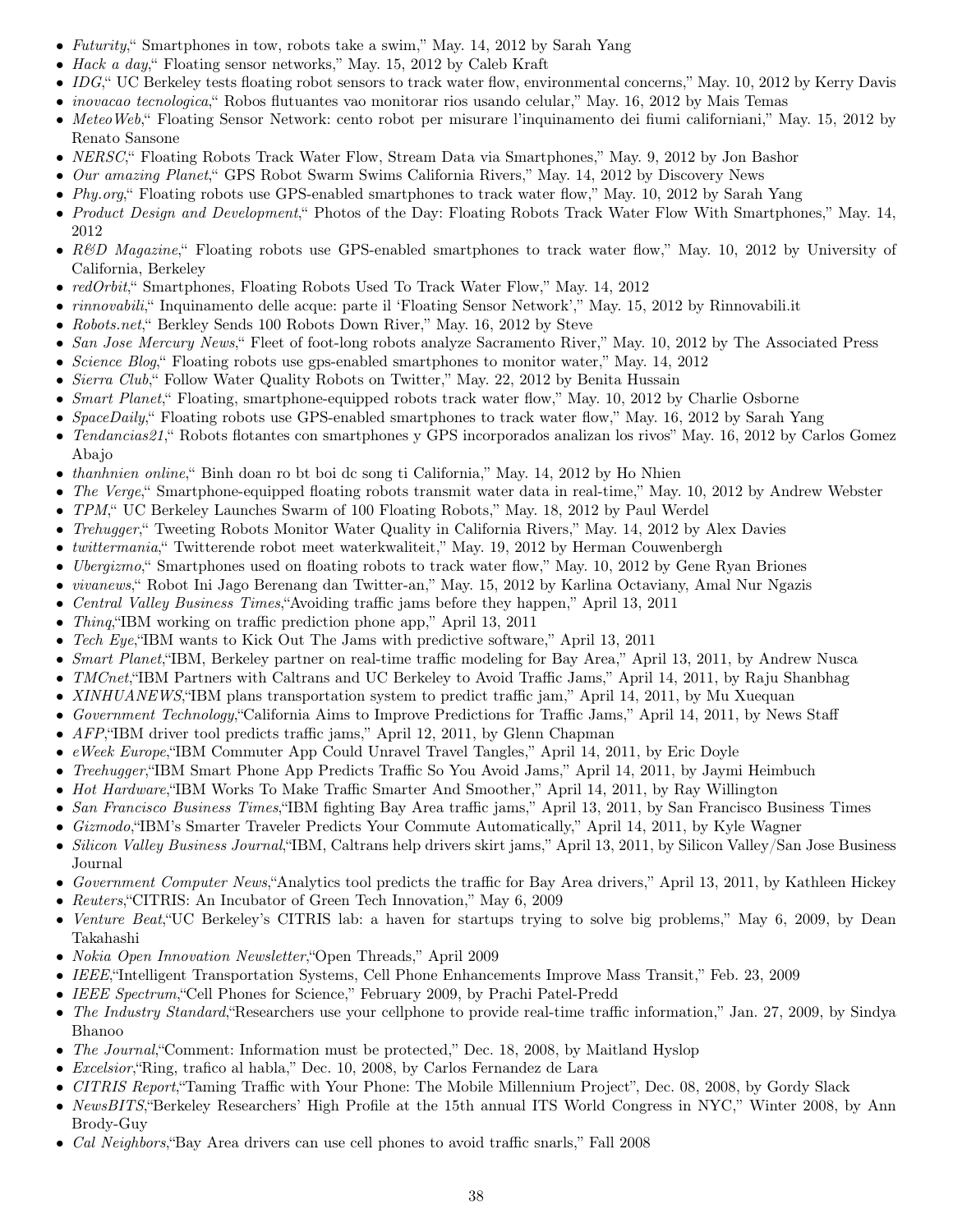- CEE @ Berkeley Connections,"Mobile Millennium Poised to Expand Bay Area's Reputation as High-tech leader," Fall 2008,
- ARS Technica, "Nokia collaboration may keep you out of traffic jams," Nov. 23, 2008, by David Chartier
- Venture Beat, "Nokia researchers show off the mobile experiences of the future," Nov. 20, 2008, by Dean Takahashi
- US News & World Report,"Volunteer to Have Your Driving Habits Tracked, Help Reduce Traffic," Nov. 19, 2008
- Daily News Online, "NAVTEQ dials into new traffic monitoring data," Nov. 18, 2008
- *Wi-Fi Cell Phones*, "Mobile Millennium- GPS Traffic Mapping," Nov. 18, 2008
- This Week in Consumer Electronics -TWICE, "Navteq/Nokia Offer Advanced Traffic Updates," Nov. 17, 2008, by Amy Gilroy
- GNT,"Mobile Millennium: Nokia teste l'info trafic par mobile GPS," Nov. 14, 2008, by C. Bruno
- SDA Asia, "Nokia Research Center puts Mobile Millennium to Curb Traffic Congestion," Nov. 13, 2008
- ZD Net, "Nokia working to reduce traffic congestion," Nov. 12, 2008, by Matthew Miller
- Newsfactor.com,"New Software Turns Cell Phones into Traffic Trackers," Nov. 12, 2008
- MSNBC, "GPS'li telefonar trafik bilgisi olusturacak," Nov. 12, 2008
- Mobinaute,"Nokia utilisera ses mobiles GPS pour eviter les embouteillages," Nov. 12, 2008
- The Independent,"Flu outbreaks and traffic jams," Nov. 12, 2008
- Electricpig,"Nokia launches next-gen traffic studies," Nov. 12, 2008
- American Public Media,"Software empowers cell phones to fight traffic congestion," Nov. 11, 2008
- *TMCnet*, "Nokia Intro Mobile Millennium to Help Reduce Roadway Traffic Congestion," Nov. 11, 2008
- MIT Technology Review, Tracking Traffic with Cell Phones: A new project collects traffic data from GPS-enabled cell phones," Nov. 11, 2008
- IT Pro, "Nokia studies traffic with GPS-enabled mobiles," Nov. 11, 2008
- Computer Zeitung,"Pilotprojekt erprobt GPS-basierte Verkehrshcarichten in Echtzeit," Nov. 11, 2008
- GPS Business News,"Nokia, NAVTEQ in large scale trial for traffic information generated by GPS-phones," Nov. 11, 2008
- *PressDemocrat.com*, "Cell phones can help traffic flow," Nov. 10, 2008
- *impre.com*, "A olvidarse del caos vial," Nov. 10, 2008
- *VOIP IP Technology*, "Mobile Millennium Project, GPS and Mobile Phones To Ease Your Commute," Nov. 10, 2008
- Blogo Wogo, "Free Traffic Info with Nokia's Mobile Millennium," Nov. 10, 2008
- L'Atelier,"Les mobiles GPS recreent le trafic routier de San Francisco," Nov. 10, 2008
- Cellular-News,"Using Mobile Phones to Monitor Road Traffic Congestion," Nov. 10, 2008
- Computer World,"Project turns GPS phones into traffic reporters," Nov. 10, 2008
- Inside-handy.de,"Neue Software nutzt Handys mit GPS als Stau-Sensoren," Nov. 10, 2008
- Media Post,"Mobile Program Sends Real-Time Traffic Info," Nov. 10, 2008
- New Mobile Tech,"Mobile Millennium Gives You Traffic Reports, For Free," Nov. 10, 2008
- Pocket-lint,"Nokia Announces Mobile Millennium Project," Nov. 10, 2008
- SFist,"UC Berkeley releases cell phone program to help ease traffic," Nov. 10, 2008
- Slash Gear, "Nokia Mobile Millennium GPS traffic monitoring project seeks volunteers," Nov. 10, 2008
- Symbian Freak, Large scale public pilot to gather and analyse traffic information using GPS-enabled mobile devices," Nov. 10, 2008
- Symbian-guru.com,"Nokia launches public trial of Mobile Millennium," Nov. 10, 2008
- TechRadar.com," Nokia's Mobile Millennium gives free traffic info," Nov. 10, 2008
- Telecom Paper,"Open-source-concurrentie in VS voor TomTom HD Traffic," Nov. 10, 2008
- PC Magazine, "Cell Phones Linked to Track Real-Time Traffic," Nov. 10, 2008
- *Mobile Messaging 2.0*, "Nokia Launches Mobile Millennium for Traffic Updates," Nov. 10, 2008
- mocoNews.net, "Nokia's Big Traffic Plans," Nov. 10, 2008
- Gizmodo,"Mobile Millennium Project is a Poor Man's Traffic Relaying GPS," Nov. 8, 2008
- Dr. Dobb's Portal,"Turning Mobile Phones into Traffic Cops," Nov. 7, 2008
- Engadget,"Mobile Millennium Project promises to track traffic with cellphones," Nov. 7, 2008
- PC World, "Camera Phones and GPS Are for SMBs Too, Says Startup," Nov. 7, 2008
- RoadFlares.org, "Mobile Millennium," Nov. 7, 2008
- Slashdot, "Project Turns GPS Phones into Traffic Reporters," Nov. 7, 2008
- TransID,"The Mobile Millennium project: GPS et informations trafic!," Nov. 7, 2008
- Zimbio,"Mobile Millennium project promises to track traffic with cellphones," Nov. 7, 2008
- GPS World,"NorCal GPS Cell Phone Traffic Probe Project Gets Underway," Nov. 7, 2008
- CITRIS News,"UC Berkeley and Nokia turn mobile phones into traffic probes with launch of pilot traffic-monitoring software," Nov. 6, 2008
- PhysOrg.com,"UC Berkeley, Nokia turn mobile phones into traffic probes," Nov. 6, 2008
- UC Berkeley Newsroom, "UC Berkeley and Nokia turn mobile phones into traffic probes with launch of pilot trafficmonitoring software," Nov. 6, 2008
- CITRIS News,"Intelligent Infrastructure: Public Service, Safety, and Security: Floating and Cellular Sensors," Jun. 2008
- MIT Technology Review,"New GPS Software," May 16, 2008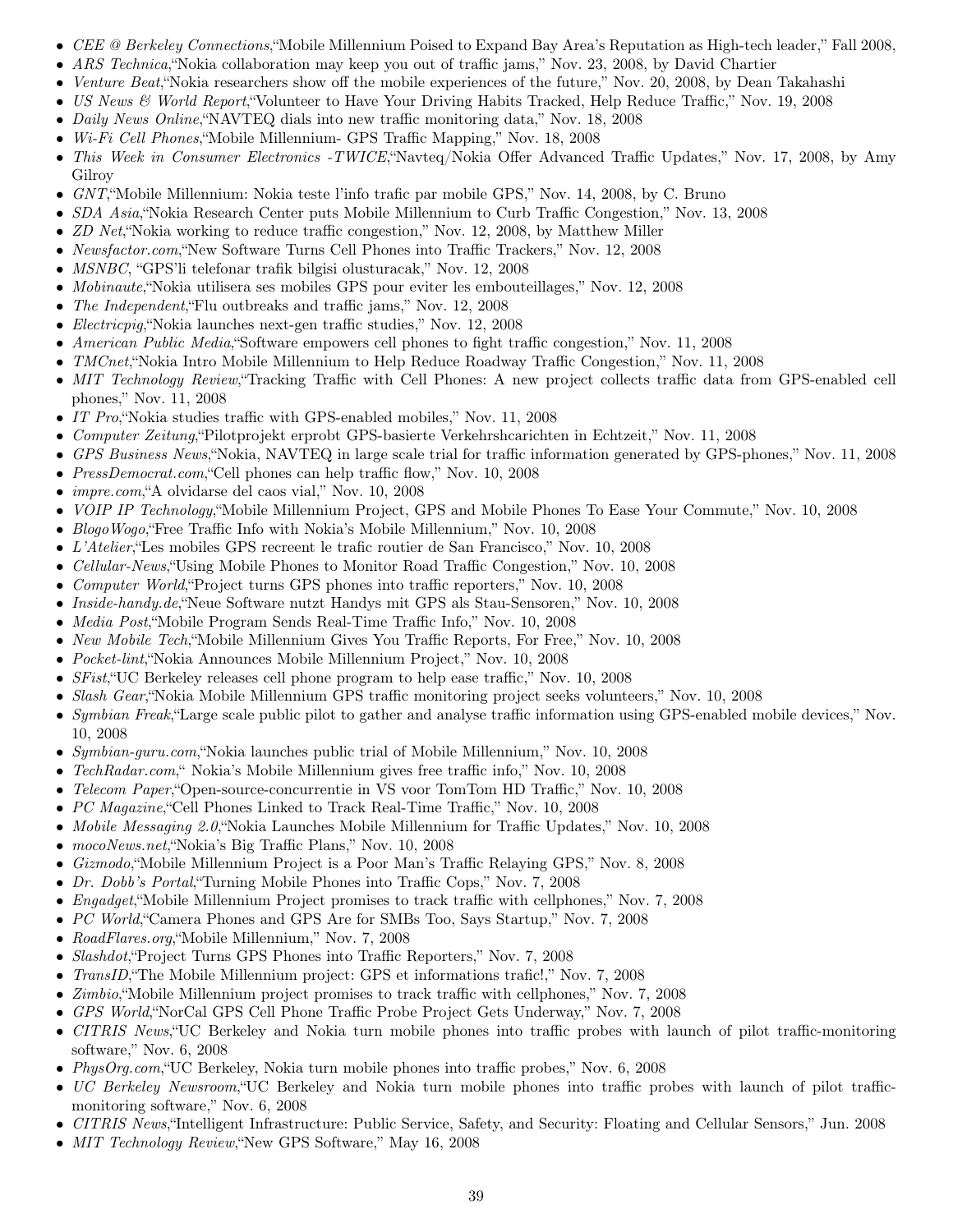- PR Web,"Mobile Sensing- Lagrangian Sensor project receives Clean Tech Innovation prize," Apr. 22, 2008
- GPS Daily,"Nokia and UC Berkeley capture real-time traffic information," Feb. 12, 2008
- TechGadgets.in, "N95 phone gives real-time traffic info, thanks to Nokia and UC researchers," Feb. 12, 2008
- Dr. Dobb's Portal, "Cars and cell phones: maybe they're not so bad after all," Feb. 11, 2008
- Largest Companies,"Nokia & UC Berkeley capture real-time traffic info using GPS-enabled cell phones," Feb. 11, 2008
- *Dvice*, "Nokia phone will steer you around traffic better than your fancy GPS system," Feb. 11, 2008
- CITRIS,"Joint research project to capture traffic data," Feb. 11, 2008
- PhysOrg, "New research project captures traffic data using GPS-enable cell phones," Feb. 10, 2008
- Machines Like Us,"Capturing traffic data using GPS-enabled cell phones," Feb. 10, 2008
- TechShout.com, "Nokia and UC Berkeley experts build technology to offer real time traffic information," Feb. 9, 2008
- eFluxMedia,"Nokia and UC Berkeley tests GPS phones as traffic sensors," Feb. 9, 2008
- Engadget,"Nokia trial turns N95s into traffic sensing tools," Feb. 9, 2008
- Gizmodo, "Nokia GPS phones to fight the traffic plague," Feb. 9, 2008
- Symbian Web Blog, Theresting GPS experiment by Nokia and UC Berkeley," Feb. 9, 2008
- eNews 2.0,"Nokia tests a traffic-tracking service," Feb. 9, 2008
- Inside Bay Area, "Area study tracks cell phones on highways to monitor traffic," Feb. 9, 2008
- *Inside Bay Area*, "GPS phone system tested by students," Feb. 9, 2008
- TradingMarkets.com,"Researchers test real-time traffic," Feb. 9, 2008
- Nokia Phone Blog,"Nokia conducts real time traffic test," Feb. 9, 2008
- MobileTor.com, "Nokia, UC researchers capture real-time traffic info using N95 handset," Feb. 9, 2008
- HardOCP,"The Next Traffic Sensor is Your Phone," Feb. 9, 2008
- CanadaNOW,"GPS Phones Used to Monitor Traffic," Feb. 9, 2008
- Reuters,"Nokia and UC Berkeley capture real-time traffic information using GPS enabled mobile devices," Feb. 8, 2008
- The Tech Generation Daily, "Nokia tracks traffic info with gang of GPS feeds," Feb. 8, 2008
- My Digital Life, Trend of having GPS enabled cell phones for traffic monitoring," Feb. 8, 2008
- IntoMobile,"Mobile Century uses Nokia N95 as mobile GPS sensor," Feb. 8, 2008
- Inside Bay Area, Profs test tracking GPS phone to gauge traffic," Feb. 8, 2008
- Wireless and Mobile News,"UCB & Nokia Test GPS for Traffic Flow and Monitoring," Feb. 8, 2008
- MobilEdia, "Nokia and UC Berkeley Monitors Highway Traffic," Feb. 8, 2008
- MobiFrance,"Interview avec Alexandre Bayen, chercheur et Professeur Francais at l'universite de Berkeley en Californie," Feb. 4, 2008
- *Slashdot*, "Cellphones to Monitor Highway Traffic," Feb. 3, 2008
- *ZD Net*, "Cell phones to monitor highway traffic," Feb. 1, 2008

## TALKS

### Plenary / keynote speaker

- 1. AI Summit, re: AWS invent, "The Future of Mixed-Autonomy Traffic," Las Vegas, NV, Nov. 28, 2018
- 2. Vanderbilt Initiative for Smart-City Operations Research, 2018 Multi-Modal Mobility Workshop, Vanderbilt, Nashvill, TN, Jan. 18, 2018, "Incentives,"
- 3. Supercomputing 2017, Masterworks Presentation, Denver, CO, Nov. 15, 2017, "Inference and control in routing games"
- 4. Designing Innovative Transportation Systems Solutions: Starting with the Data, Simons Institute, UC Berkeley, May 9, 2017, "Impact of transportation data and apps on large scale mobility and energy footprint of routing "
- 5. ACM SigSpatial, International Workshop on Computational Transportation Science, San Francisco, Oct. 31, 2016: Keynote talk: "Distributed Learning Dynamics Convergence in Routing Games".
- 6. EC<sup>8</sup> Stack-X meeting, Lawrence Berkeley National Laboratory, Berkeley, CA, April 7 2015, Keynote lecture: "Distributed Learning Dynamics Convergence in Routing Games".
- 7. CPS20: CPS 20 years from now visions and challenges, CyPhERS 2nd Experts Workshop, CPSWeek 2014, Berlin, Germany, April 14 2014, Keynote lecture: "Games in transportation networks: leveraging the power of smartphones for traffic monitoring and management".
- 8. 9th Annual Inter-University Symposium on Infrastructure Management, UC Berkeley, June 7th, 2013, Keynote lecture: "Traffic information systems and traffic management systems at the age of the mobile internet and social networks".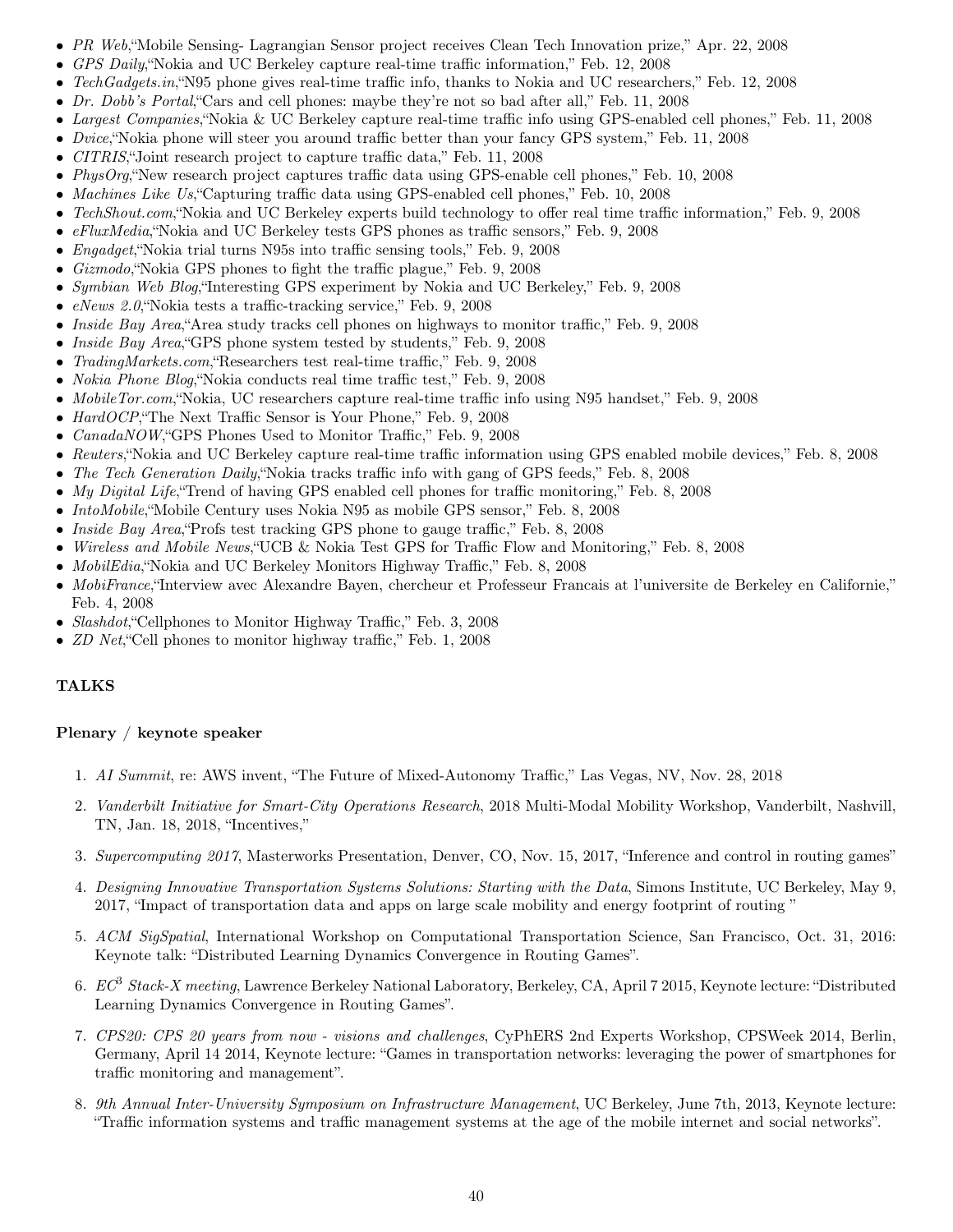- 9. Workshop on Mathematical Foundations of Traffic, INRIA Sophia Antipolis, France, March 20, 2013, "Perspectives and trends in mathematical foundations for traffic engineering".
- 10. Supercomputing 2011, Masterworks Presentation, Seattle Convention Center, Seattle, WA, Oct. 19, 2011, "Real-time estimation of distributed parameters systems: application to large scale infrastructure systems".
- 11. 13th Annual Inventor Recognition Banquet, NAVTEQ, The Rookery, Chicago, June 3, 2010, "Technology innovations at the age of web 2.0 and participatory sensing".
- 12. ARM TechCon<sup>3</sup>, Santa Clara Convention Center, October 21, 2009, "Mobile Millennium: using GPS to reconstruct traffic"
- 13. NAVTEQ Traffic Symposium, Jacob K Javits Convention Center, New York, NY. November 17th, 2008, "Mobile Millennium: using GPS to reconstruct traffic" The NAVTEQ Traffic Symposium coincides with the ITS World Congress and gathers about 200 academics and practitioners in the field of traffic monitoring and modeling.

### Distinguished / honorary / named lectures

- 1. University of Delaware, Wilmington, DE, Jack R. Vinson Distinguished Lecture, Department of Mechanical Engineering, Host: Professor Andreas Malikopoulos, "Inference and control in routing games," Apr. 6, 2018
- 2. University of Washington, Seattle, WA, Edward Wenk, Jr. Endowed Lecture, Department of Civil and Environmental Engineering, Host: Professor Greg Miller, "Inference and control in routing games," Nov. 16, 2017
- 3. Massachusetts Institute of Technology (MIT), Cambridge, MA, IDSS Distinguished Seminar Series, April 5, 2016, Host: Professor Munther Daleh, "Distributed Learning Dynamics Convergence in Routing Games"
- 4. Cornell University, Ezra Lecture, Department of Civil and Environmental Engineering, "Resilience and robustness of networks: from games to security," Aug. 26, 2016

#### Invited seminars

- 1. University of Pennsylvania, Host: Professor George Pappas, "Inference and control in routing games," Apr. 4, 2018
- 2. Simons Institute, UC Berkeley, Applications in the Natural Sciences and Physical Systems series, Host: Professor Josh Bloom, "Inference and Control in routing games," Oct., Mar. 1, 2018
- 3. ETHZ, Zurich, Switzerland, Control Seminars Series, Department of Electrical Engineering, Host: Professor John Lygeros, "Inference and Control in routing games," Oct., 30, 2017
- 4. Massachussets Institute of Technology, Cambridge, MA, Pierce Lab Seminar Series, Department of Civil and Environmental Engineering, Host: Professor Ali Jadbabaie, "Inference and Control in routing games," March 22, 2017
- 5. University of Southern California, Los Angeles, CA, Department of Industrial Engineering and Systems, Host, Professor Jong-Shi Pang"Distributed Learning Dynamics Convergence in Routing Games," Jan. 31, 2017
- 6. Cornell University, CAM Colloquium, Department of Industrial Engineering, " Distributed Learning Dynamics Convergence in Routing Games," Aug. 26, 2016
- 7. UC Berkeley, Simons Institute for the Theory of Computing, "Real-Time Decision Making", June 29, 2016, Host: Professor Richard Karp, "Distributed Learning Dynamics Convergence in Routing Games"
- 8. University of California, Los Angeles, Nov. 16, 2015, Host: Professor Christian Ratsch, IPAM, "ZUbers against ZLyfts Apocalypse: An Analysis Framework for DoS Attacks on Mobility-as-a-Service Systems"
- 9. University of California, Davis, Institute of Transportation Studies, May 1, 2015, Host: Professor Dan Sperling, "Nash-Stackelberg Games in Transportation Networks: Leveraging the Power of Smartphones for Traffic Monitoring and Management"
- 10. Boston University, Department of Systems Engineering, April 17, 2015, Host: Professor Mac Schwager, "Nash-Stackelberg Games in Transportation Networks: Leveraging the Power of Smartphones for Traffic Monitoring and Management"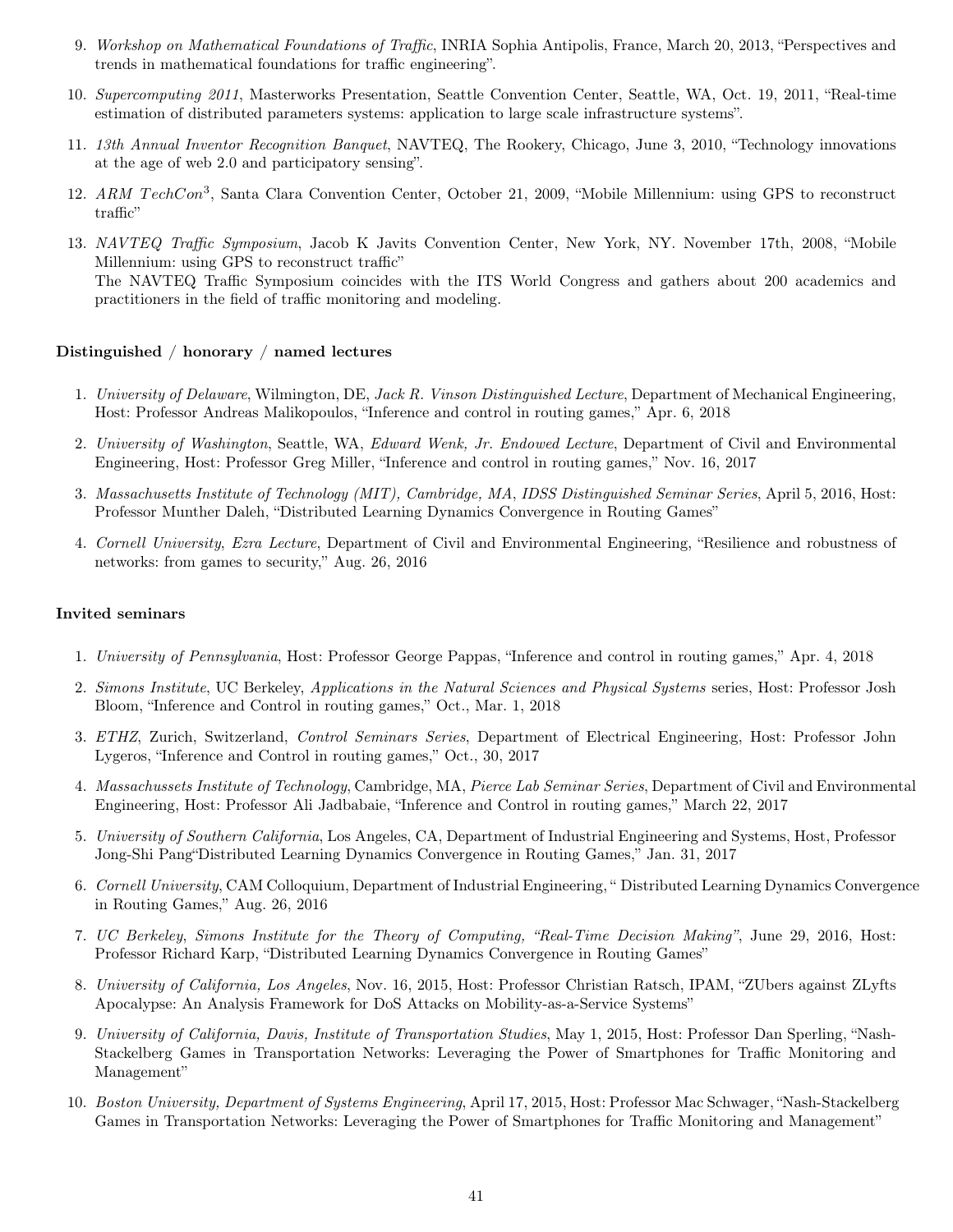- 11. University of California, Berkeley, Urban Politics Seminar, September 25, 2013, Host: Professor Alison Post, "Nash-Stackelberg Games in Transportation Networks: Leveraging the Power of Smartphones for Traffic Monitoring and Management"
- 12. Georgia Tech, Department of Civil and Environmental Engineering, February 19, 2013, Host: Professor Kari Watkins, "Nash-Stackelberg Games in Transportation Networks: Leveraging the Power of Smartphones for Traffic Monitoring and Management"
- 13. King Abdulah University of Science and Technology, November 27, 2012, Host: Professor Christian Claudel, "Nash-Stackelberg Games in Transportation Networks: Leveraging the Power of Smartphones for Traffic Monitoring and Management"
- 14. University of Michigan, Department of Mechanical Engineering, October 12, 2012, Host: Professor Gabor Orosz, "Nash-Stackelberg Games in Transportation Networks: Leveraging the Power of Smartphones for Traffic Monitoring and Management"
- 15. UC Berkeley, Department of Mathematics, April 4, 2012, Host: Professor Alexandre Chorin, "Estimation of Traffic Using Hamilton-Jacobi Equations"
- 16. Intellisys EEE Department, Nanyang Technical University (NTU), Singapore, January 10, 2012, Host: Dr. Hock Beng Lim, "Real-time estimation of distributed parameters systems: Application to large scale infrastructure systems".
- 17. Lawrence Berkeley National Laboratories, National Energy Research Scientific Computing Center (NERSC) seminar, February 4, 2011, Host: Professor Kathy Yelick, "Integration of Lagrangian sensor data into large scale hydrodynamic models".
- 18. University of California Office of the President, Board Meeting, Berkeley, CA, October 27, 2010, Host: Professor Mark Yudof, "Mobile sensing in large scale infrastructure systems".
- 19. AMP Lab retreat, Asilomar, CA, December 8, 2010, Host: Professor Michael Franklin, "Cloud based implementations of machine learning algorithms applied to traffic monitoring".
- 20. EECS Colloquium, UC Berkeley, CA, September 29, 2010, Host: Professor Costas Spanos, "Real-time estimation of distributed parameters systems: application to large scale infrastructure systems".
- 21. CEMAGREF, Montpellier, France, July 2, 2010, Host: Dr. Xavier Litrico, "Mobile Floating Sensor Network for Environmental Monitoring and Emergency Response".
- 22. Ecole Nationale des Ponts et Chaussees (ENPC), INRETS, Marne la Vallee, France, July 1, 2010, Host: Professor Jean-Patrick Lebacque, "Mobile millennium: using smartphones to monitor traffic in privacy aware environments".
- 23. Royal Institute of Technology (KTH), Transportation and Logistics Division, Stockholm, Sweden, April 16, 2010, Host: Professor Haris Koutsopoulos, "Mobile millennium: using smartphones to monitor traffic in privacy aware environments".
- 24. Berkeley Wireless Research Center (BWRC), UC Berkeley, Berkeley, CA, March 12, 2010, Host: Dr. Gary Kelson, "Mobile Millennium: using cell phones to monitor traffic".
- 25. Los Alamos National Laboratories (LANL), Los Alamos, NM, December 8th, 2009, Host: Dr. Scott Backhaus, "Mobile Millennium: using cell phones to monitor traffic".
- 26. UC Berkeley, EECS Department, TRUST Center, September 10th, 2009, Host: Professor Shankar Sastry, "Mobile Millennium: using cell phones to monitor traffic".
- 27. Massachusetts Institute of Technology (MIT), Department of Civil and Environmental Engineering, Cambridge, MA, July 31st, 2009, Host: Professor Moshe Ben-Akiva, "Data assimilation for real time traffic flow reconstruction".
- 28. Palo Alto Research Center (PARC), Palo Alto, CA, July 9th, 2009. Host: Dr. Craig Eldershaw. "Mobile millennium: using smartphones to monitor traffic in privacy aware environments".
- 29. University of California Los Angeles (UCLA), Department of Electrical Engineering, Center for Embedded Networked Sensing Seminar, UCLA, CA, June 19th, 2009. Host: Professor Per Deborah Estrin. "Mobile Millennium"using cell phones to monitor traffic".
- 30. California Institute of Technology, Control and Dynamical Systems seminar, Pasadena, CA, June 18th, 2009. Host: Professor Jerry Marsden. "Mobile Millennium using cell phones to monitor traffic".
- 31. Princeton University, Department of Mechanical and Aerospace Engineering, Controls Seminar, Princeton, NJ, June 16th, 2009. Host: Professor Naomi Leonard. "Mobile Millennium using cell phones to monitor traffic".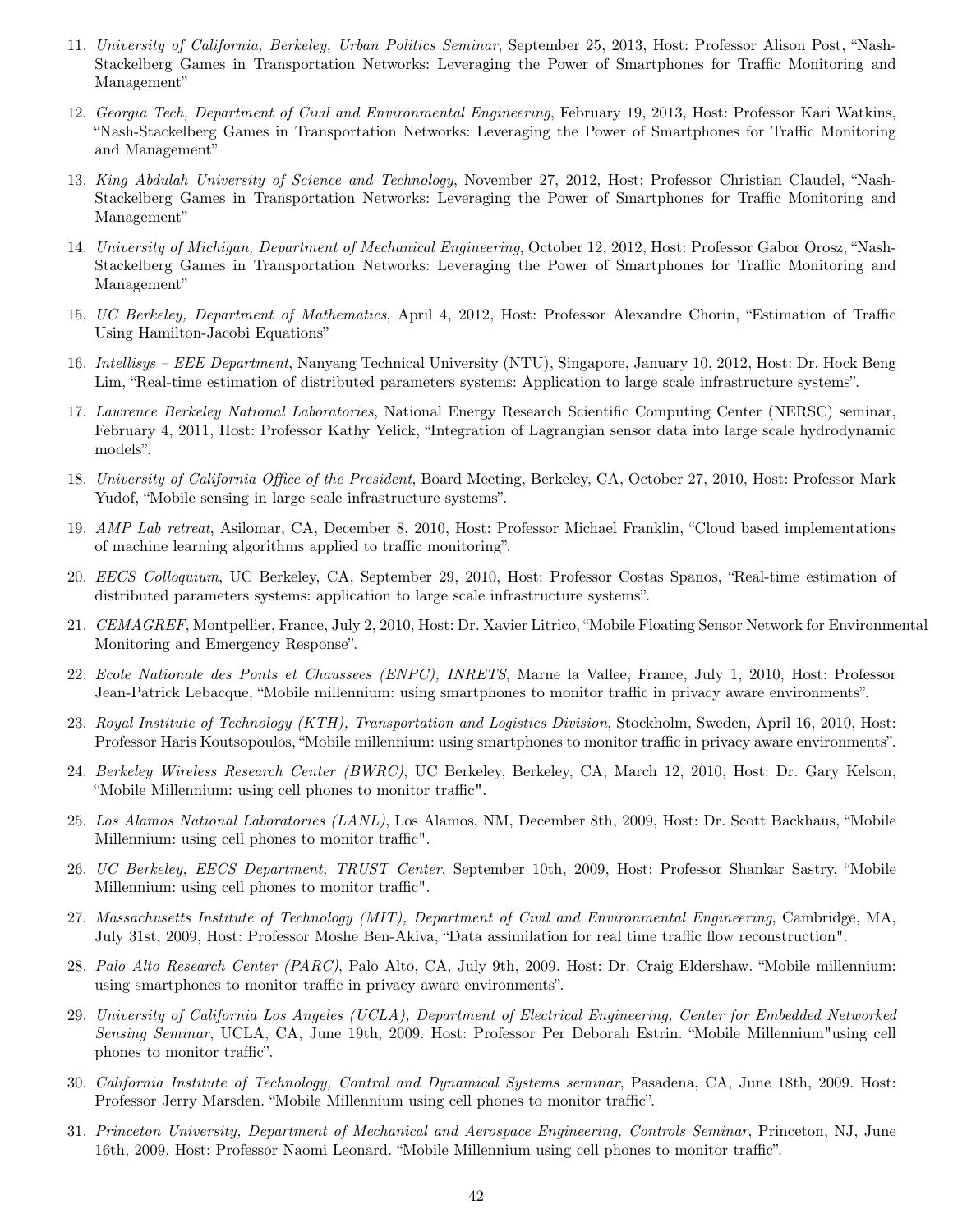- 32. Stanford University, Department of Aeronautics and Astronautics, Controls Seminar, Stanford, CA, May 20th, 2009. Host: Professor Per Enge. "Mobile Millennium using cell phones to monitor traffic".
- 33. Microsoft Research Symposium, Seattle, WA, May 14th, 2009. Host: Dr. Eric Horvitz. "Mobile Millennium: using cell phones to monitor traffic".
- 34. University of California, Davis, Civil and Environmental Engineering Department, Transportation Seminar, Davis, CA, April 10th, 2009. Host: Professor Michael Zhang. "Mobile Millennium: using cell phones to monitor traffic".
- 35. Eidgenossische Technische Hochschule Zurich (ETHZ), Electrical Engineering Department, Zurich, Switzerland, March 24th, 2009. Host: Professor Manfred Morari. "Mobile Millennium: using cell phones to monitor traffic".
- 36. University of Illinois at Urbana Champaign, Electrical Engineering Department, Coordinated Science Laboratory, Urbana-Champaign, IL, March 18th, 2009. Host: Professor Daniel Liberzon. "Mobile Millennium: using cell phones to monitor traffic".
- 37. Georgia Institute of Technology, Decision and Control Laboratory, Atlanta, GA, March 13th, 2009. Host: Professor Eric Feron. "Mobile Millennium: using cell phones to monitor traffic".
- 38. University of Pennsylvania, Electrical Engineering Department, Robotics Seminar, Philadelphia, PA, March 5th, 2009. Host: Professor George Pappas. "Mobile Millennium: using cell phones to monitor traffic".
- 39. UC Berkeley, Mathematics Department, Applied Mathematics Seminar, Berkeley, CA, February 20th, 2009. Host: Professor Jon Wilkening. "Construction of lower semi continuous solutions to the Hamilton-Jacobi equation with internal boundary conditions: application to highway traffic monitoring".
- 40. UCSD, Mechanical and Aerospace Engineering Department, Control Seminar, La Jolla, CA, February 13th, 2009. Host: Professor Miroslav Krstic. "Mobile Millennium: using cell phones to monitor traffic".
- 41. UC Berkeley, EECS-CEE-ME, Control Seminar Berkeley, CA, February 27th, 2009. Host: Professor Ruzena Bajcsy. "Mobile Millennium: using cell phones to monitor traffic".
- 42. Northwestern University, Civil Engineering, Transportation Seminar, Evanston, IL, December 4th, 2008. Host: Professor Marco Nie. "Mobile Millennium: using cell phones to monitor traffic".
- 43. UC Berkeley, CITRIS Research Exchange, UC Berkeley, CA, April 16th, 2008. Host: Professor Paul Wright. "Integrating Motion into Infrastructure using Cell Phones".
- 44. UC Berkeley, CITRIS ITS seminar, UC Berkeley, CA, February 8th, 2008. Host: Professor Paul Wright. "Mobile century: using GPS mobile phones as traffic sensors".
- 45. UC Berkeley, CEE Department, ITS seminar, UC Berkeley, CA, December 14th, 2007. Host: Professor Mark Hansen. "Travel time estimation using probe vehicle data: the Nokia N95 experience".
- 46. UC Berkeley, Mathematics Department, Applied Math Seminar, UC Berkeley, CA, November 29, 2006. Host: Professor John Willkening. "Control, estimation and simulation of dynamical systems using viability theory".
- 47. UC Berkeley, CEE Department, ITS Seminar. September 1,2006. Host: Professor Mark Hansen. "Network-based TFM optimization algorithms for aggregate flow models of the NAS".
- 48. NASA AFC Air Traffic Management Seminar. NASA Ames, Moffett Field, CA, July 31, 2006. Host: Dr. Banavar Sridhar. "Network-based TFM optimization algorithms for aggregate flow models of the NAS".
- 49. University of Illinois at Urbana Champain, Department of Aeronautics and Astronautics, Aerospace Seminar. February 6, 2006. Host: Professor Natasha Neogi. "Approximation algorithms for arrivial sequencing in congested airspaces".
- 50. UC Berkeley, IEOR Department, IEOR Seminar. September 26, 2005. Host: Professor Max Shen. "Approximation Algorithms for Arrival Sequencing in Congested Airspaces".
- 51. UC Berkeley, CEE Department, ITS Seminar. April 15, 2005. Host: Professor Mark Hansen. "Control of PDE Networks Via Adjoint-based Optimization: application to highways and air traffic control".
- 52. Ecole des Mines de Paris Seminar, Centre d'Automatique et des Systèmes (CAS), Control Seminar. Fontainebleau, France, March 8, 2004. Host: Professor Nicolas Petit. "Adjoint-based constrained control of Eulerian models of transportation networks".
- 53. Institut Henri Poincaré, Viability Seminar. Paris, France, March 2, 2004. Host: Professor Jean-Pierre Aubin, Université Paris Dauphine. "Adjoint-based constrained control of Eulerian models of transportation networks".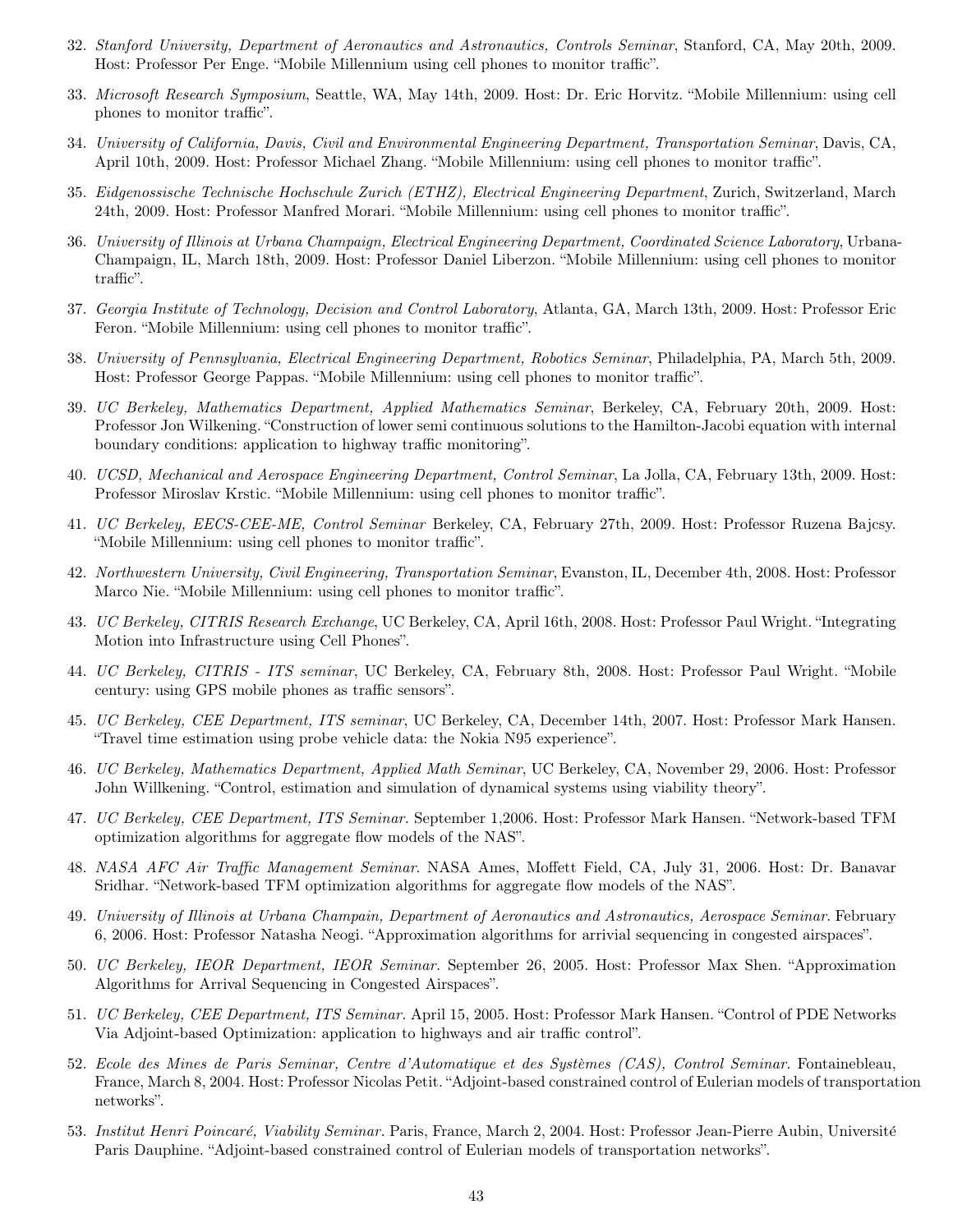- 54. Stanford University, Department of Aeronautics and Astronautics, AA297 Seminar in Guidance and Control. Stanford, CA, October 1, 2003. Host: Professor Steven Rock. "Computational control of networks of dynamical systems: application to the National Airspace System".
- 55. UC Berkeley, EECS Department, CHESS Seminar. Berkeley, CA, October 7, 2003. Host: Professor Shankar Sastry. "Computational control of networks of dynamical systems: application to the National Airspace System".
- 56. UC Berkeley, EECS Department, CHESS Seminar. Berkeley, CA, April 29, 2003. Host: Professor Shankar Sastry. "A short introduction to Viability Theory".
- 57. Stanford University, Mechanical Engineering Department, Mechanical Engineering Seminar. Stanford, CA, April 22, 2003. Host: Professor Fritz Prinz. "Computational control of networks of dynamical systems".
- 58. NASA AFC Air Traffic Management Seminar. NASA Ames, Moffett Field, CA, March 17, 2003. Host: Dr. Banavar Sridhar. "Computational control of networks of dynamical systems".
- 59. Massachusetts Institute of Technology, Department of Aeronautics and Astronautics, ICAT Seminar. Cambridge, MA, April 9, 2003. Host: Professor Eric Feron. "Computational control of networks of dynamical systems".
- 60. Stanford University, CS Department, CS-theory lunch Seminar. Stanford, CA, April 3, 2003. Host: Professor Mihalis Yannakakis. "Computational control of networks of dynamical systems".
- 61. Stanford University, MS&E Department, SOL Seminar. Stanford, CA, April 2, 2003. Host: Professor Yinyu Ye. "Computational control of networks of dynamical systems".
- 62. NASA AFC Air Traffic Management Seminar. NASA Ames, Moffett Field, October 21, 2002. Host: Dr. Banavar Sridhar. "MILP solutions for partial automation of congested airspaces in arrival areas".
- 63. Massachusetts Institute of Technology, Department of Aeronautics and Astronautics, ICAT Seminar. Cambridge, MA, September 26, 2002. Host: Professor Eric Feron. "Mathematical and computational tools for hierarchical control of hybrid systems: application to the NAS".
- 64. NASA Air Traffic Management Seminar. NASA Ames, Moffett Field, CA, July 29, 2002. Host: Dr. George Meyer. "Delay predictive models for sector-based air traffic flow".
- 65. University of Pennsylvania, EE Department, GRASP Seminar. Philadelphia, PA, June 14, 2002. Host: Professor George Pappas. "Computational methods for hybrid systems, application to the National Airspace System".

#### Industry and government talks

- 1. Fall 2018 BDD/BAIR Workshop, Nov. 28, 2018, "Cloud + micsosim + deep-RL,"
- 2. Deutsches Zentrum fur Luft- and Raumfahrt, Oct. 30, 2018, "Cloud + micsosim + deep-RL,"
- 3. PTV Board, Berkeley, CA, Apr. 19, 2018, "Cloud + micsosim + deep-RL,"
- 4. TTI/Vanguard, Los Angeles, hosted by Len Kleinrock, Mar. 6, 2018, "IS networked GPS making traffic flow worse?"
- 5. Cal Forum, hosted by KQED's Michael Krasny, May 13, 2017, "The Impact of Routing Apps on Traffic: The Good, the Bad and the Ugly"
- 6. Huawei, Santa Clara, Jan. 11, 2017, "Mobile sensing for transportation and healthcare"
- 7. LBNL ETA strategic review, Jan. 11, 2017, "The sustainable transportation initiative"
- 8. Bruce Meyer Salon, Beverly Hills, Sep. 20, 2016, "The impact of new technology on mobility,
- 9. LBNL Advisory Board Meeting, Lawrence Berkeley National Laboratory, June 2, 2016, "Transportation as a System"
- 10. Big Ideas Summit, Washington, DC, April 22, 2016, "Transportation as a System"
- 11. Bay Area Legislative Caucus, Sonoma, CA, Jan. 22, 2016, Host: Undersecretary Franklin Orr, DOE, "Transportation as a System"
- 12. Oak Ridge National Laboratory (ORNL), Knoxville, TN, Nov. 9, 2015, "SMART Mobility: Decision Science"
- 13. INRIX, Seattle, WA, May 30, 2013, "Integration of mobile data in traffic management".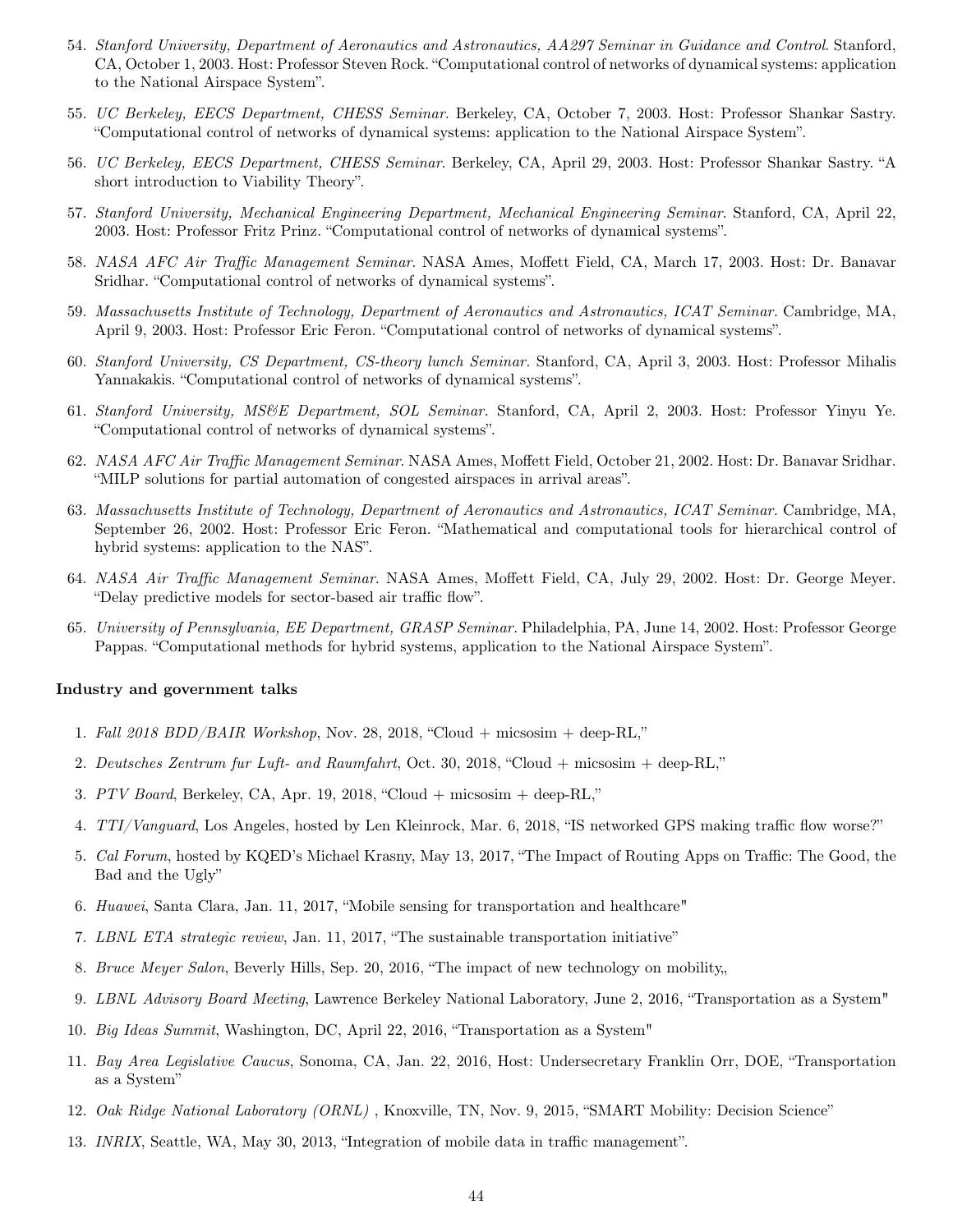- 14. California DOT, Division of operations, Sacramento, CA, June 14, 2012, "Integrated Corridor Management".
- 15. LA-Metro California DOT CITRIS meeting, Berkeley, CA, June 11, 2012, "Integrated Corridor Management".
- 16. California DOT, Division of operations, Sacramento, CA, May 25, 2012, "Integrated Corridor Management".
- 17. NRC Committee on the future U.S. workforce for geospatial intelligence, National Research Council, Irvine, CA, May 23, 2011, "Crowdsourcing and participatory sensing"
- 18. California DOT, Division of operations, Sacramento, CA, May 16, 2011, "Integrated Corridor Management".
- 19. Delegation Paris Region Ile de France, Robert Lion, UC Berkeley, CA, March 29, "Mobile Millennium"
- 20. FWHA briefing, [Webinar] Washington, DC, March 15, 2011, "Mobile Millennium: using phones as sensors"
- 21. SIEMENS-Berkeley Meeting, UC Berkeley, CA, March 9, 2011, "Next generation water sensors"
- 22. SIEMENS-Berkeley Meeting, UC Berkeley, CA, March 8, 2011, "Mobile Millennium: using phones as traffic sensors"
- 23. Office for Naval Research, Arlington, VA, January 28, 2010, "BASS: Buoyant Autonomous Sensor System".
- 24. Banatao Board Meeting, Palo Alto, CA, November 23, 2010, "Mobile sensing in large scale infrastructure systems".
- 25. California Department of Transportation, Sacramento, CA, November 17, 2010, "Future of data procurement policies".
- 26. Orange Institute, San Francisco, CA, November 15, 2010, "Mobile sensing in large scale infrastructure systems".
- 27. INRIA-Berkeley meeting. UC Berkeley, CA, November 12, 2010, "Mobile sensing in large scale infrastructure systems".
- 28. California Department of Transportation, Sacramento, CA, November 17, 2010, "ClearSky: real-time air quality monitoring system".
- 29. Ericsson-CITRIS meeting, Berkeley, CA, October 15, 2010, "Mobile Millennium, using phones as traffic sensors".
- 30. The Bohemian Club, San Francisco, CA, October 13, 2010, "Mobile Millennium, using phones as traffic sensors".
- 31. Special forum of the UN General Assembly, the New York Academy of Sciences / US Aid, New York, NY, September 22, 2010, "The Floating Sensor Network".
- 32. T-Mobile-Berkeley Meeting, UC Berkeley, September 16, 2010, "iShake: using smartphones to monitor earthquakes".
- 33. IBM-Caltrans Meeting, UC Berkeley, Setpember 16, 2010, "Data fusion for traffic monitoring".
- 34. Telenav, Santa Clara, CA, September 15, 2010, "Data fusion for traffic monitoring".
- 35. HP-CITRIS Meeting, UC Berkeley, CA, September 10, 2010, "Mobile Millennium, using phones as traffic sensors".
- 36. IBM-CITRIS Meeting, UC Berkeley, CA, August 27, 2010, "Mobile Millennium, using phones as traffic sensors".
- 37. Swedish DOT Meeting, UC Berkeley, CA, August 5, 2010, "Mobile Millennium Stockholm".
- 38. Department of Homeland Security, Moffett Field, CA, February 11, 2010, "Mobile Sensing for traffic, environmental monitoring and emergency response".
- 39. US Army Corps of Engineers, Vicksburg, MI, January 11th, 2010, "Mobile Floating sensor network for environmental monitoring and emergency response".
- 40. Agilent Technologies, Santa Clara, CA, December 11th, 2009, "Mobile Millennium, using phones as traffic sensors".
- 41. Polaris, Santa Clara, CA, November 19th, 2009, "Mobile Millennium, using phones as traffic sensors".
- 42. VOLPE Center (US DOT), Boston, MA, November 13th, 2009, "Mobile Millennium".
- 43. NAVTEQ, Chicago, IL, September 28th, 2009, "Mobile Millennium".
- 44. T-Mobile labs, Mountain View, CA, September 18th, 2009. "Mobile Millennium, using phones as traffic sensors".
- 45. NAVTEQ, Chicago, IL, July 23rd, 2009. "Mobile Millennium".
- 46. BMW, Palo Alto, CA, July 21th, 2009, "Mobile millennium: using smartphones to monitor traffic in privacy aware environments".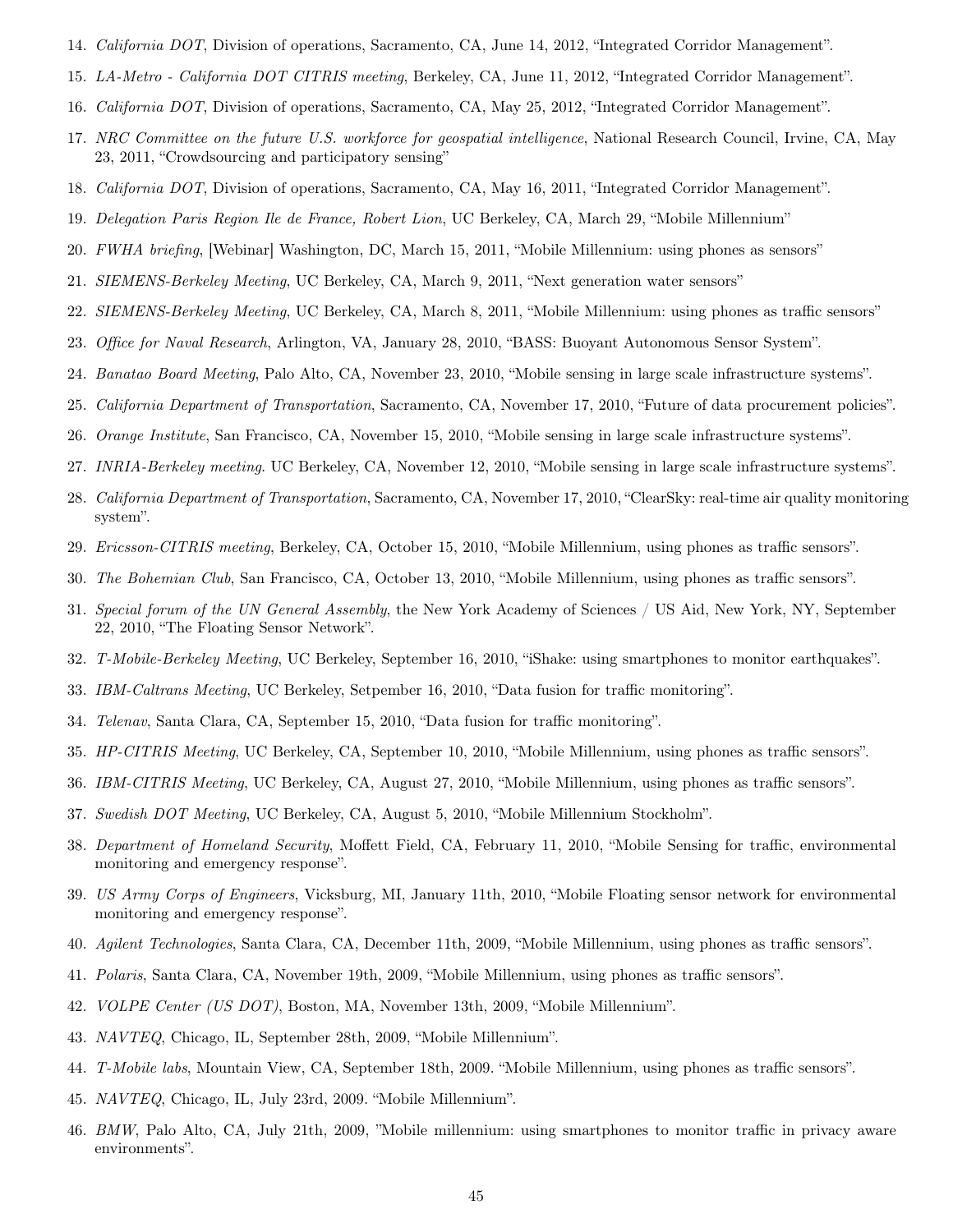- 47. NAVTEQ UC Berkeley traffic workshop, UC Berkeley, CA, July 10th, 2009, "Mobile millennium: using smartphones to monitor traffic in privacy aware environments".
- 48. Energy Efficiency; Cyber-Physical Systems; Medical Devices & Systems, Siemens Corporate Headquarters, Munich, Germany, May 28th, 2009. "Mobile Phones as Sensors for Improved Energy Efficiency".
- 49. Siemens Berkeley Day, Siemens Corporate Headquarters, Munich, Germany, May 27th, 2009. "Mobile Phones as Sensors for Improved Energy Efficiency".
- 50. VOLVO Centers of Excellence Symposium, Gothenborg, Sweden, April 19th, 2009. "Mobile Millennium: using cell phones to monitor traffic".
- 51. South Bay Traffic Officials Association (SBTOA), San Jose, CA, March 10th, 2009. "Mobile Millennium: using cell phones to monitor traffic".
- 52. NAVTEQ, Chicago, IL, December 4th, 2008. "Mobile Millennium: using cell phones to monitor traffic".
- 53. NAVTEQ Traffic Symposium, "Mobile Millennium: using GPS to reconstruct traffic", New York, NY. November 17th, 2008.
- 54. California DOT meeting, "Mobile Millennium: using cell phones to monitor traffic", Richmond Field Station, CA, August 12, 2008.
- 55. ITS Board of Directors meeting, "Mobile Millennium: using cell phones to monitor traffic", Richmond Field Station, CA, August 6, 2008.
- 56. Department of Water Resources, "Lagrangian drifter technology for monitoring the Sacramento Delta", Sacramento, CA, July 25, 2008.
- 57. Boeing-Berkeley meeting, "Aggregate traffic flow models for the en route airspace", UC Berkeley, July 15th, 2008.
- 58. Ministere des Transports California DOT meeting, Richmond, CA, January 23, 2008. "Mobile Millennium: using cell phones to monitor traffic".
- 59. Federal DOT, California DOT (Caltrans), Sacramento, CA, June 16, 2007. "Mobile Millennium kick off".
- 60. Siemens confidential briefing, UC Berkeley, CA, April 9, 2008. "Sensors for the aquatic environment".
- 61. Federal DOT, California DOT (Caltrans), Richmond Field Station, CA, June 12, 2007. "Mobile Century Results".
- 62. Nokia Research Center, Palo Alto, CA, June 11, 2007. "Mobile Millennium".
- 63. Siemens strategic visit, UC Berkeley, CA, April 9, 2008. "Mobility tracking in large scale physical systems".
- 64. Nokia Research Center, Palo Alto, CA, November 15, 2007. "Real time traffic monitoring from GPS phones".
- 65. California DOT (Caltrans), Sacramento, CA February 2, 2007. "Optimal sensor requirements for corridor instrumentation guidelines".
- 66. NSF NITRD Workshop, Alexandria, VA, October 5, 2006. "NAS-wide traffic modeling software for traffic flow management High Confidence Software and Systems".
- 67. Sensis corporation, Campbell, CA, May 15, 2006. "Development of decision support tools for air traffic management".
- 68. SAGEM, Le Ponant de Paris, France, December 9, 2004. "Interactions between defense industry and academia".
- 69. NASA Joint University Program Meeting, UCLA, Los Angeles, CA, September 26, 2003. "Adjoint-based constrained control of Eulerian network models of the National Airspace System".
- 70. Boeing DARPA SEC Meeting, Stanford University, CA, April 15, 2003. "Conflict avoidance using differential games: application to high altitude traffic".
- 71. Ambassade de France (French Embassy), Washington D.C., June 13, 2002. "Computational methods for hybrid systems, application to multivehicle systems".
- 72. 43th Aeronautics and Astronautics Industrial Affiliates Meeting, Stanford University, CA April 23, 2002. "Delay predictive models of the National Airspace System".
- 73. DARPA Meeting, Stanford University, CA, March 11, 2002. "Design of network maneuvers and actuation policies for the National Airspace System".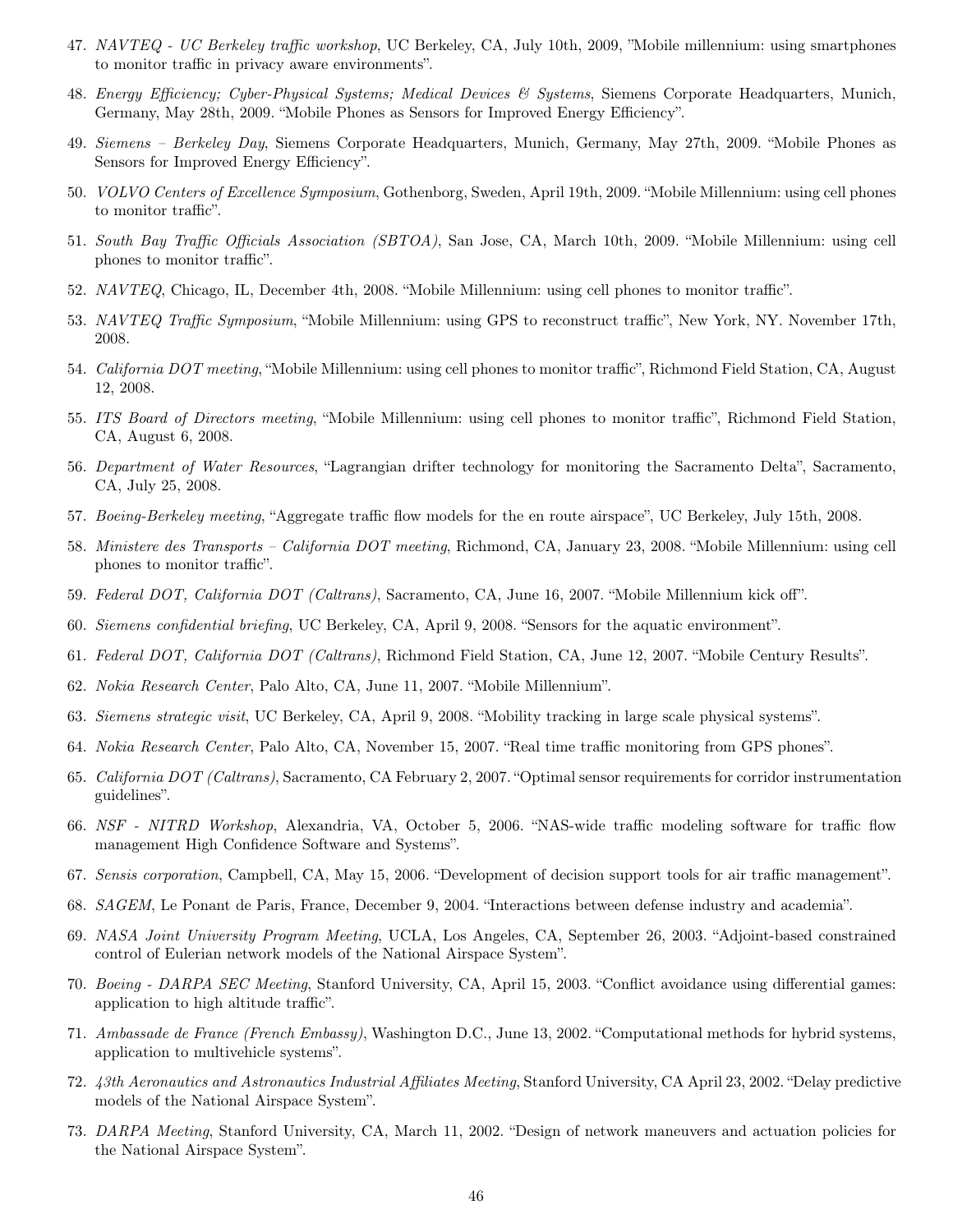74. Dassault-Falconjet, Saint-Cloud France, May 16, 2001. "Reachability computations for predictive models of dynamical systems and the National Airspace System".

#### Talks at workshops, conferences, or meetings

- 1. 4th NYUAD Transportation Symposium, "Microsim  $+$  deep-RL  $+$  cloud: Disrupting the Future of Mixed Autonomy," NYU Abu Dhabi, Nov. 16, 2018
- 2. 2018 Homecoming week end, UC Berkeley College of Engineering, "150 years of innovation panel,"
- 3. 3rd NYUAD Transportation Symposium, "Inference and control in routing games," NYU Abu Dhabi, Nov. 20, 2017
- 4. Museum Talk, the Bohemian Club, "The Science of Traffic,", the Bohemian Grove, CA, Jan. 11, 2017
- 5. Transportation Research Board (TRB), as part of the Low Carbon Transportation in Smart Cities session, "The SMART DOE program," Washington, DC, Jan. 9, 2016
- 6. The 5th International Workshop on Urban Computing (UrbComp 2016) (as part of the 22th ACM SIGKDD 2016), "Distributed Learning Dynamics Convergence in Routing Games," San Francisco, Aug. 14, 2016
- 7. NSF FORCES Meeting, "Resilience and robustness of networks: from games to security," Boston, June 16, 2014
- 8. France Berkeley Fund 20th Anniversary, "Control and estimation of large scale infrastructure systems: water and traffic," Berkeley, May 5, 2014
- 9. Ecole Polytechnique, "Studying in a US University, the example of UC Berkeley" Nov. 25, 2014
- 10. NAE NATF Frontiers of Engineering, "Nash-Stackelberg Games in Transportation Networks: Leveraging the Power of Smartphones for Traffic Monitoring and Management, " Chantilly, France, Nov. 28, 2013
- 11. PCARI IIID Symposium, "Mobile Millennium Manila," UC Berkeley, June 26, 2013
- 12. Transportation Research Board, Active Traffic Management: Technology, Data, and Users Session, "The Connected Corridor Program," UC Berkeley, January 16, 2013
- 13. SinBerBEST Annual General Meeting on January 2013, National University of Singapore, "Sensing, Data Mining and Modeling," January 9, 2013
- 14. The 2012 Symposium on Emerging Topics in Control and Modeling: Networked Systems, University of Illinois at Urbana Champaign, "Nash-Stackelberg Games in Transportation Networks: Leveraging the Power of Smartphones for Traffic Monitoring and Management," October 15, 2012
- 15. Transportation Research Board, special COTA session, Washington, DC, "The Mobile Millennium experience," January 22, 2012
- 16. Transportation Research Board, Washington, DC, "Best Practices and Lessons Learned Through Private Industry Partnerships with Public Agencies and Academia to Implement Research Results," January 24, 2012
- 17. Future Urban Mobility Symposium, National University of Singapore (NUS), Singapore, January 12, 2012, "The Mobile Millennium Project".
- 18. SinBerBest Kickoff Workshop, Nanyang Technical University (NTU), Singapore, January 11, 2012, "Sensing, Data Mining, and Modeling".
- 19. Pacific Earthquake Engineering Research Center Annual Meeting, Berkeley, CA, October 15, 2011, "The floating sensor network".
- 20. Emerging Communications Conference (eComm), Millbrae, CA, June 28, 2011, "The phone to sense everything".
- 21. The 2011 Santa Barbara Control Workshop: Decision, Dynamics and Control in Multi-Agent Systems, Santa Barbara, June 24, 2011, "Real-Time Estimation of Distributed Parameters Systems -Application to Large Scale Infrastructure Systems".
- 22. O'Reilly Where 2.0 Conference, San Jose, CA, April 21, 2011, "A Real-Time Transportation Dashboard for Cities".
- 23. Workshop on Pervasive Data for Transportation, Transportation Research Board (TRB), Washington, DC, January 23, 2010, "Mobile Millennium: using cell phones to monitor traffic".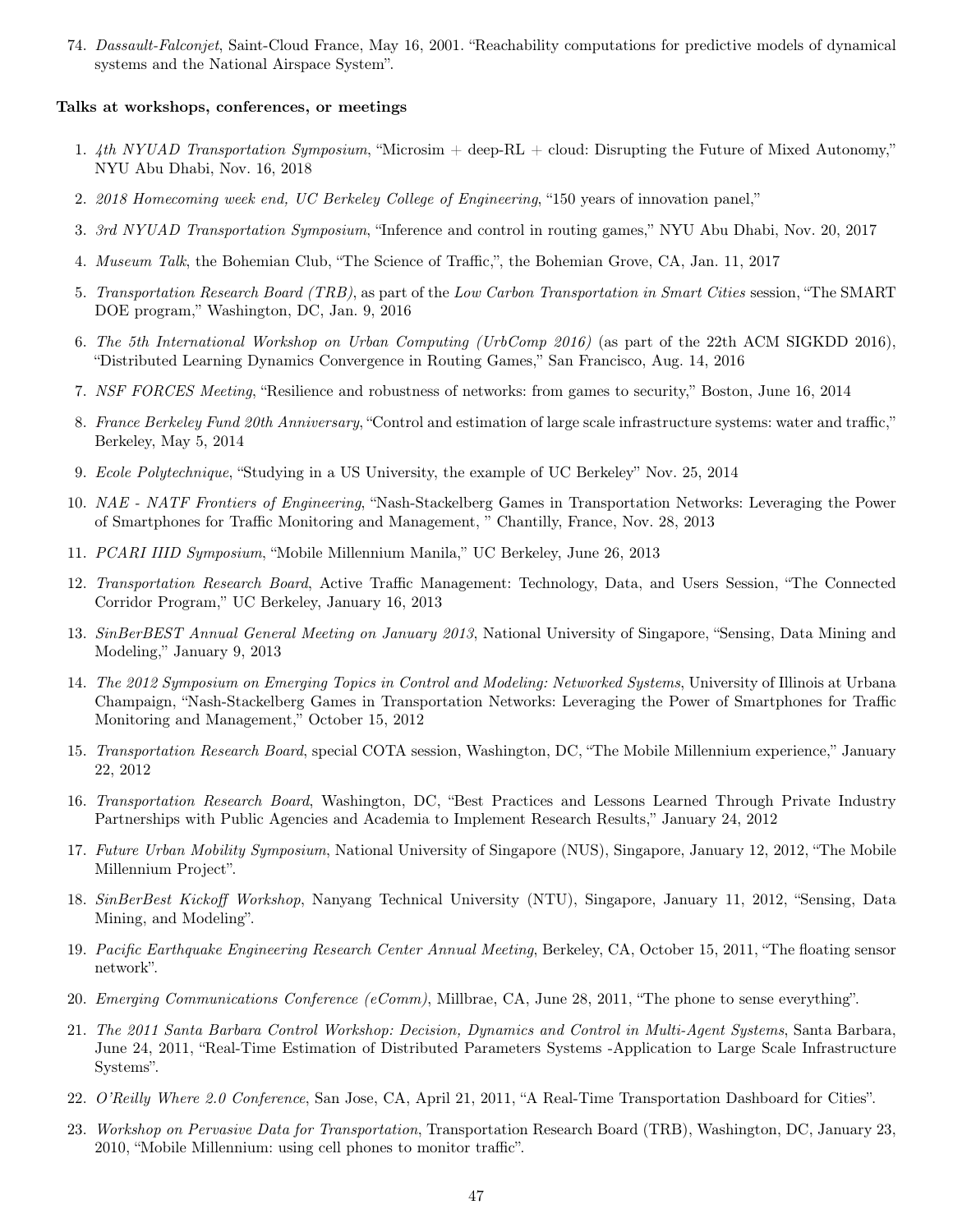- 24. Hyperbolic systems and control in networks, Institut Henri Poincaré, Paris, France, October 20, 2010, "Optimization formulations for inverse modeling problems, with applications to Mobile Sensing"
- 25. CITRIS review, Berkeley, CA, October 25, 2010, "Mobile sensing in large scale infrastructure systems".
- 26. ICRA10 workshop on Robotics and Intelligent Transportation Systems, Anchorage, AK, May 7th, 2010, "Mobile Sensing for traffic and environmental monitoring" [Talk delivered by Andrew Tinka].
- 27. PATH-Tsinghua workshop, PATH, Richmond Field Station, Richmond, CA, April 7th, 2010, "Mobile Millennium: using cell phones to monitor traffic".
- 28. AAAI Spring Symposia Series, Embedded Reasoning: Intelligence in Embedded Systems, Stanford, CA, March 24th, 2010, "Mobile Millennium: using cell phones to monitor traffic".
- 29. 2009 IEEE Conference on Decision and Control, Special SIAM session, Shanghai, China, October 21rd, 2009, "Dirichlet Problems for Some Hamilton-Jacobi Equations with Inequality Constraints".
- 30. Position and Time, 3rd Annual Symposium, Stanford University, Stanford Center for Navigation, Stanford, CA, October 21rd, 2009, "Mobile Millennium: using cell phones to monitor traffic".
- 31. TTI Vanguard "More from Less", Jersey City, NJ, October 1st, 2009, "Mobile Millennium, using smartphones to monitor traffic".
- 32. 2009 National Highway Data Workshop and Conference, California Department of Transportation, Oakland, CA, September 23rd, 2009. "Mobile Millennium, using phones as traffic sensors
- 33. CalDay College of Engineering Speaker, UC Berkeley, Berkeley, CA, April 18th, 2009. "Mobile Millennium: using GPS to reconstruct traffic".
- 34. 15th World Congress on ITS, Safe trip 21 session, New York, NY, November 18th, 2008, "Mobile Millennium: using GPS to reconstruct traffic".
- 35. SUPERB seminar, UC Berkeley, Berkeley, CA, July 3rd, 2008. "Mobile Millennium: using GPS to reconstruct traffic".
- 36. CalDay, UC Berkeley, Berkeley, CA, April 11th, 2008. "Mobile Century Traffic Project: GPS in your cell phone".
- 37. Vincent Lo & Shanghai CITRIS, UC Berkeley, Berkeley, CA, November 14th, 2007. "Large scale infrastructure systems monitoring using cellular phones".
- 38. Nokia delegation meeting CITRIS, UC Berkeley, Berkeley, CA, November 7th, 2007. "Large scale infrastructure systems monitoring using cellular phones".
- 39. CITRIS Tekes meeting, UC Berkeley, Berkeley, CA, October 1, 2007 . "Large scale infrastructure monitoring using mobile sensor networks".
- 40. National Airspace System Performance Workshop, Asilomar, Pacific Grove, CA, September 6th, 2007. "Network based optimization for TFM aggregate flow models".
- 41. HSCC 2007 satellite Workshop on modeling and control of physical networks, Pisa, Italy, April 6, 2007. "Modeling and analysis of single flagellum bacterial motion".
- 42. CEE Advisory Council, UC Berkeley, CA, May 3, 2007. "Control and optimization of large scale infrastructure systems".
- 43. NASA NGATS ATM airspace project first technical interchange Meeting, NASA Ames, Moffett Field, CA, March 20, 2007. "A unified approach to strategic traffic flow models and performance evaluation for traffic flow management".
- 44. Transportation Research Board, Innovation in Air Traffic Management Workshop (TRB), Washington, DC, Jan. 21, 2007. "Fundamental research in Traffic Flow Management".
- 45. Optimization and Software in Air Traffic Management Tutorial Session, part of the 45th IEEE Conference on Decision and Control, San Diego, CA, December 12, 2006. "Linear Eulerian model of En-Route air traffic flow".
- 46. Optimization and Software in Air Traffic Management Tutorial Session, part of the 45th IEEE Conference on Decision and Control, San Diego, CA, December 12, 2006. "The Berkeley Eulerian Toolbox Modeling".
- 47. CTS-HYCON Workshop on nonlinear and hybrid control, La Sorbonne University, Paris, France, July 12, 2006. Invited by the Conference Chair, Professor Françoise Lamnabhi-Larrigue. "Hybrid control of distributed parameter systems".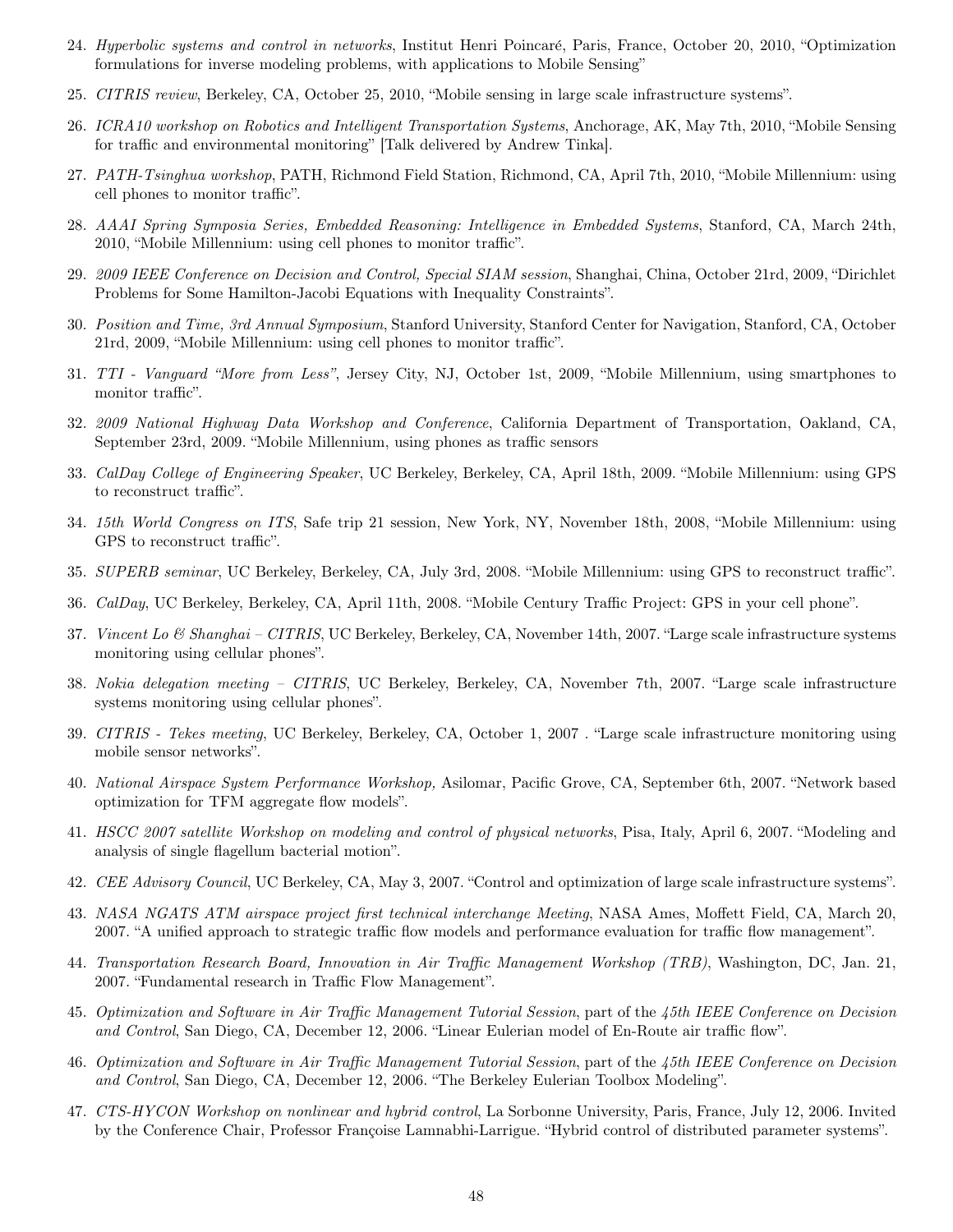- 48. National Airspace System Performance Workshop. Asilomar, Pacific Grove, CA, March 16, 2006. "Towards a scientific basis for determining En Route capacity".
- 49. 44th IEEE Conference on Decision and control and European Control Conference. Sevilla, Spain, December 14, 2005 "A viability approach to Hamilton-Jacobi equations: application to concave highway traffic flux functions".
- 50. NSF CDATM Meeting. University of Illinois at Urbana Champain, Urbana, IL, December 1, 2005. "Distributed Air Traffic Management: Control and Optimization".
- 51. FAA-NEXTOR Meeting. UC Berkeley, Berkeley, CA, July 20, 2005. "Strategic traffic flow models based on data-mining and system-identification techniques".
- 52. American Control Conference. Portland, OR, June 10, 2005. "Computation and control of solutions to the Burgers Equation using viabililty theory".
- 53. C3UV Seminar, CCIT, UC Berkeley, Berkeley, CA, April 18, 2005. "Reachability and viability analysis for navigation in the presence of stereo vision errors".
- 54. 43rd IEEE Conference on Decision and Control. Paradise Island, Nassau, Bahamas, December 16, 2004. "An approximation algorithm for scheduling aircraft with holding time".
- 55. AIAA Conference on Guidance Control and Dynamics. Providence, RI, August 18, 2004. "Optimal arrival traffic spacing via dynamic programming".
- 56. American Control Conference. Boston, MA, July 2, 2004. "Eulerian network model of Air Traffic Flow in congested areas".
- 57. American Control Conference. Boston, MA, July 2, 2004. "Adjoint based constrained control of Eulerian transportation networks: application to Air Traffic Control".
- 58. Workshop on Abstractions and Robustness, University of Pennsylvania, Philadelphia, PA, March 29, 2004. Invited by the Workshop Organizer, Professor Eric Feron. "PDE control using viability and reachability analysis".
- 59. 7th International Workshop Hybrid Systems Computation and Control. University of Pennsylvania, Philadelphia, March 25, 2004. "Network congestion alleviation using adjoint hybrid control: applications to highways".
- 60. 42nd IEEE Conference on Decision and Control. Maui, Hawaii, December 12, 2003. "MILP formulation and polynomial time algorithm for an aircraft scheduling problem".
- 61. 2003 ETHZ-UCB-Stanford Workshop, Stanford, CA, December 5, 2003. "MILP formulation and polynomial time algorithm for an aircraft scheduling problem".
- 62. AIAA Conference on Guidance Control and Dynamics, Austin TX, August. 11, 2003. "A differential game formulation of alert levels in ETMS data".
- 63. American Control Conference. Denver, CO, June 6, 2003. "Real-time control law synthesis for hybrid systems using MILP: application to congested airspace".
- 64. 41st IEEE Conference on Decision and Control. Las Vegas, NV, December 13, 2002. "Conditional viability for impulse differential games".
- 65. 41st IEEE Conference on Decision and Control. Las Vegas, NV, December 13, 2002. "Viability Kernels and Capture Basins of Sets under Differential Inclusions".
- 66. AIAA Conference on Guidance Navigation and Control. Monterey, CA, August 8, 2002. "A control theoretic predictive model for sector-based traffic flow".
- 67. Journées sur les systèmes hybrides, Institut Henri Poincaré, Paris, France, June 27, 2002. Invited by the Conference Chair, Professor Jean-Pierre Aubin, Universit´e Paris Dauphine. "Computational methods for hybrid systems, application to the National Airspace System".
- 68. American Control Conference. Anchorage, AK, May 8, 2002. "Delay predictive models of the National Airspace System using hybrid control theory".
- 69. 5th International Workshop Hybrid Systems Computation and Control. Stanford, CA, March 25, 2002. "Guaranteed overapproximations of unsafe sets for continuous and hybrid systems".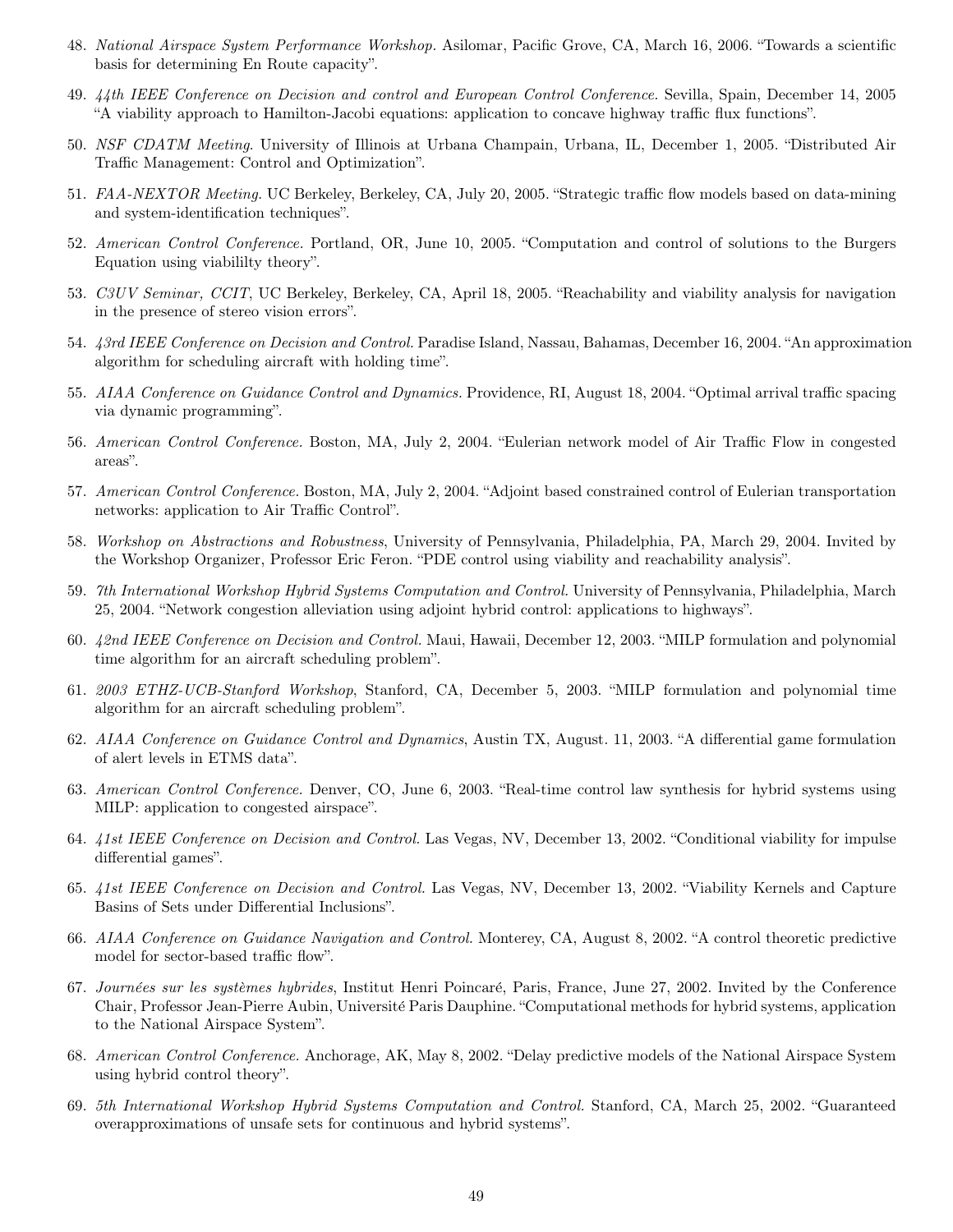- 70. 40th IEEE Conference on Decision and Control. Orlando, FL, December 5, 2001. "A construction procedure using characteristics for viscosity solutions of the Hamilton-Jacobi equation".
- 71. 4th International Workshop Hybrid Systems Computation and Control. Rome, Italy, March 29, 2001. "Validating a Hamilton-Jacobi approximation to hybrid system reachable sets".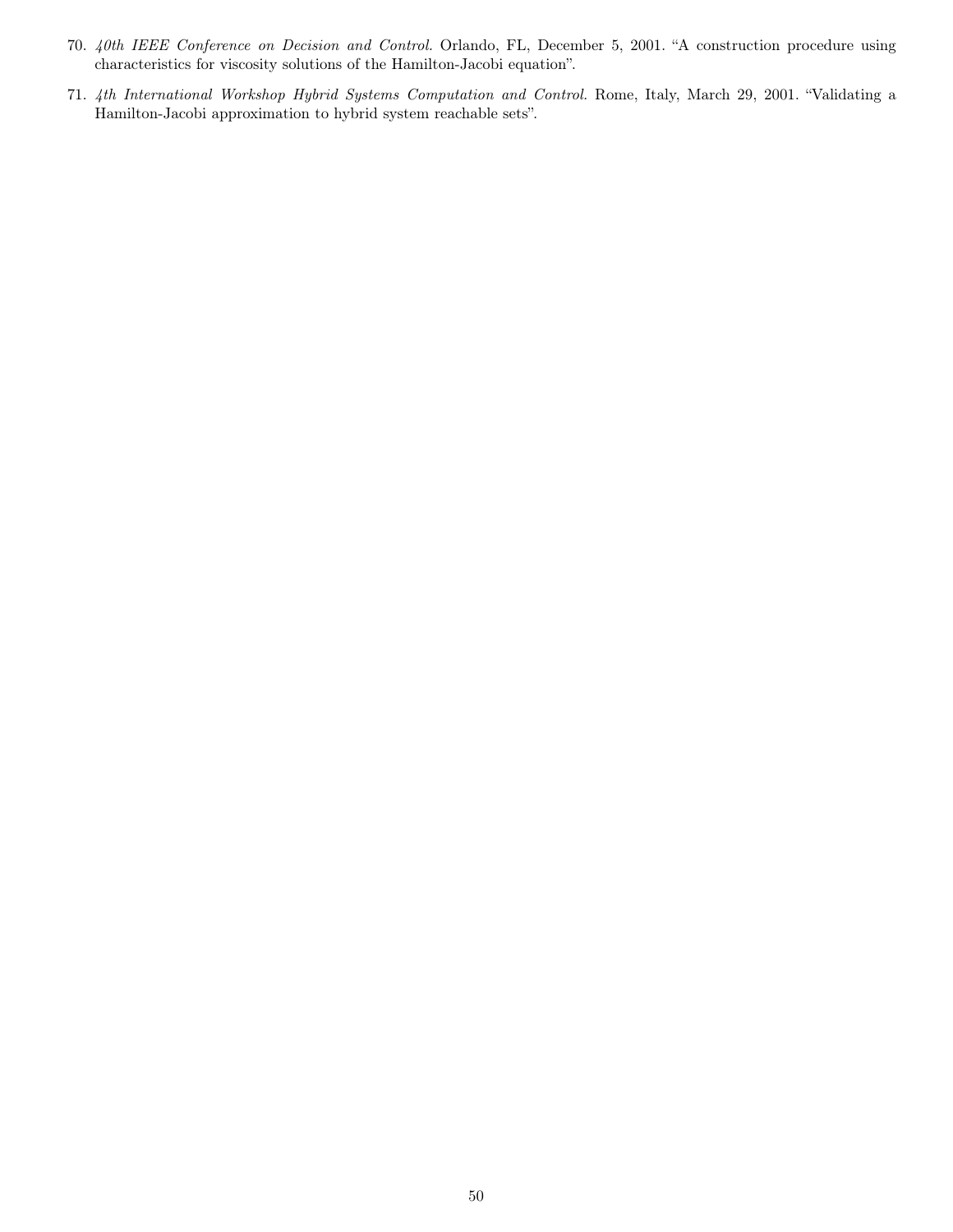## RESEARCH GRANTS

## Summary of research grants

The left table only includes grants for which I am the sole PI, or for which I am the PI for a multiple investigator grant. Please see additional sections below for additional sources of funding as a co-PI. The right table includes line items from the Public Transportation Account (left column), and ITS grants.

| Year of award | Sole PI                 | PI                     | Total amount                        | <b>ITS</b> revenue      | <b>ITS PI</b>       |
|---------------|-------------------------|------------------------|-------------------------------------|-------------------------|---------------------|
| 2005          | \$5,400                 | $\overline{$}381,565$  | \$386,965                           |                         |                     |
| 2006          | \$537,999               | \$991,990              | $\overline{31,529,989}$             |                         |                     |
| 2007          | \$703,151               | Eur30,000;<br>\$30,000 | $\overline{$}733,151$<br>Eur30,000; |                         |                     |
| 2008          | \$2,627,500             | $\$0$                  | \$2,627,500                         |                         |                     |
| 2009          | \$500,558               | \$658,283              | \$1,158,841                         |                         |                     |
| 2010          | \$3,431,619             | \$75,000               | \$3,506,619                         |                         |                     |
| 2011          | \$15,133,306            | \$109,391              | $\overline{$15,242,697}$            |                         |                     |
| 2012          | \$282,982               | \$0                    | \$282,982                           |                         |                     |
| 2013          | \$169,375               | \$101,471              | \$2,083,703                         |                         |                     |
| 2014          | \$0                     | \$78,579               | \$78,579                            | \$705,717               |                     |
| 2015          | $\overline{$}152,332$   | $\$0$                  | \$152,332                           | \$705,717               | \$507,350           |
| 2016          | $\overline{$7,019,998}$ | $\$0$                  | $\overline{$7,019,998}$             | $\overline{31,259,573}$ | \$880,477           |
| 2017          | N.A.                    | N.A.                   | N.A.                                | N.A.                    | $\sim$ \$12,500,000 |

### Grants and donations obtained as a sole PI

| 1. Lawrence Berkeley National Laboratory, FY 2018-2019<br>Proposal title: "LDRD: Software Development of High Performance Computing for Large Scale Mobility Modeling"                                                                                                                                                                                                               | \$84,972              |
|--------------------------------------------------------------------------------------------------------------------------------------------------------------------------------------------------------------------------------------------------------------------------------------------------------------------------------------------------------------------------------------|-----------------------|
| 2. Siemens, FY 2017-2018<br>Proposal title: "Traffic Knowledge Extraction from variable, multi resolution data from real deployments"                                                                                                                                                                                                                                                | \$90,000              |
| 3. Berkeley-Taiwan Biomedical Technology Fellow (BTB) program, NARLabs<br>Proposal title: "Monitoring of Alzheimer patients using video cameras"                                                                                                                                                                                                                                     | \$15,000              |
| 4. Al Falah program in Science and Engineering FY17-18<br>Proposal title: "Large scale urban modeling for energy efficient planning and operations"                                                                                                                                                                                                                                  | \$7,500               |
| 5. Lawrence Berkeley National Laboratory: FY 17-18<br>Proposal title: "LDRD project: High Performance Computing for Large-Scale Mobility Modeling?"                                                                                                                                                                                                                                  | \$37,080              |
| 6. Berkeley Deep Drive (BDD): FY 16-17<br>Proposal title: "Deep Reinforcement Learning based Optimization of Autonomous Vehicle Traffic"                                                                                                                                                                                                                                             | \$20,000              |
| 7. Lawrence Berkeley National Laboratory: FY 15-16<br>Proposal title: "SPSA: ETA Priority Initiative on Transportation / LDRD: Transportation Systems Science" <sup>5</sup>                                                                                                                                                                                                          | \$400,000             |
| 8. California Department of Transportation: FY 16-18<br>Proposal title: "Connected Corridors ICM2"                                                                                                                                                                                                                                                                                   | \$6,599,998           |
| 9. Siemens: FY 15-16,<br>Proposal title: "SmartCampus."                                                                                                                                                                                                                                                                                                                              | \$22,500              |
| 10. France Berkeley Fund: FY 15-16<br>Proposal title: "Monitoring of neurodisabled patients with connected wearables."                                                                                                                                                                                                                                                               | \$11,500              |
| 11. UCCONNECT: University of California Center on Economic Competitiveness in Transportation FY 15-16<br>Proposal title: "SB-743: From LOS to VMT, VHT and beyond through data fusion: application to integrated corridor<br>management."                                                                                                                                            | \$118,332             |
| $\overline{a}$ $\overline{a}$ $\overline{b}$ $\overline{a}$ $\overline{c}$ $\overline{a}$ $\overline{a}$ $\overline{a}$ $\overline{a}$ $\overline{a}$ $\overline{a}$ $\overline{a}$ $\overline{a}$ $\overline{a}$ $\overline{a}$ $\overline{a}$ $\overline{a}$ $\overline{a}$ $\overline{a}$ $\overline{a}$ $\overline{a}$ $\overline{a}$ $\overline{a}$ $\overline{a}$ $\overline{$ | $A \land A \land A =$ |

12. Delta Science / Delta Stewardship Council / Sea Grant FY 13-15 \$169,375 Proposal title: "How do shallow water habitats work? Using smart drifters to understand how flow and geomorphology interact to establish high quality habitats."

<sup>5</sup>For administrative reasons, PI is LBNL Dr. Anand Gopal.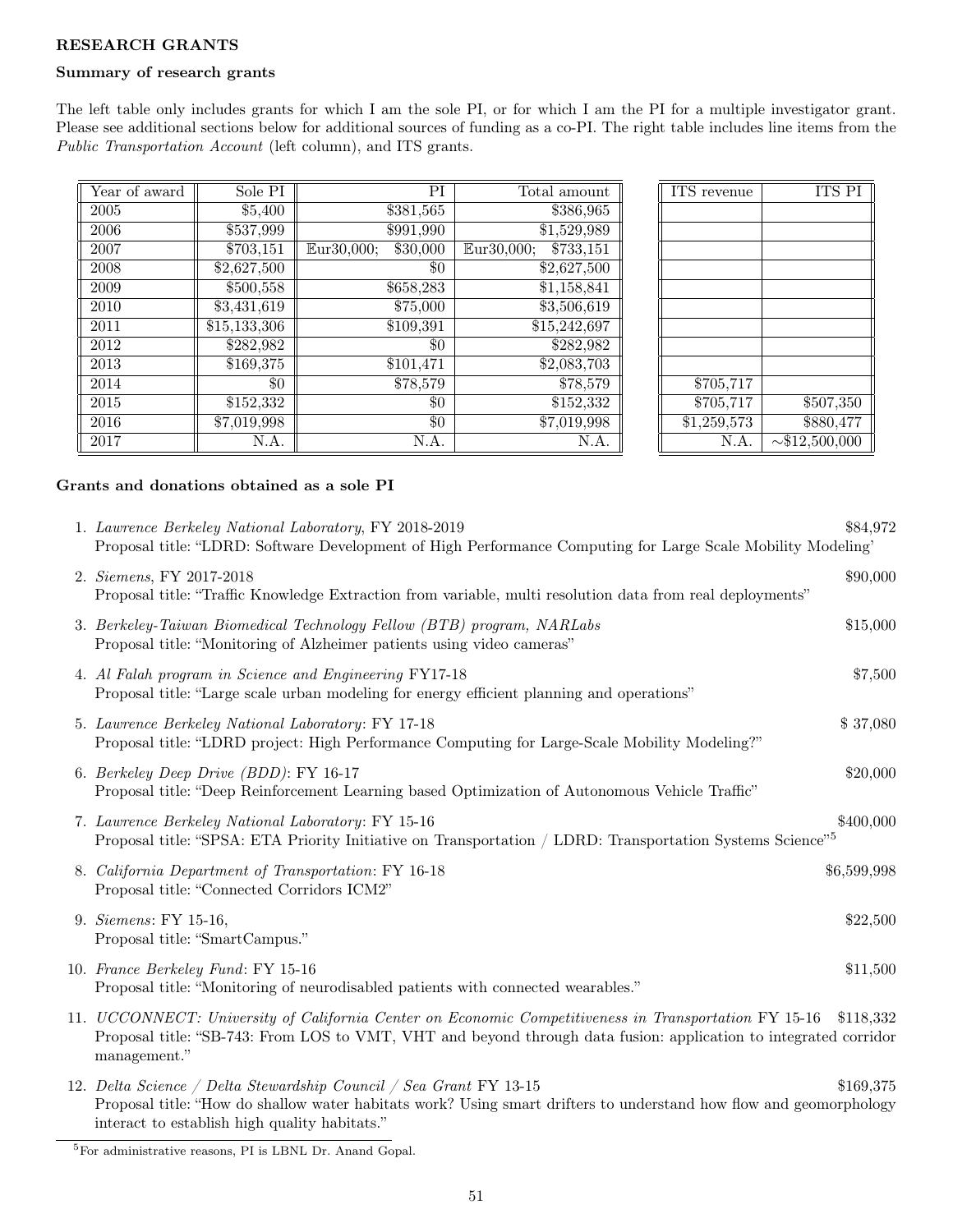| 13. <i>Google</i> FY 12-13<br>Faculty Research Award: "Arterial traffic patterns inference and map discovery from crowdsourced GPS data"                                        | \$60,000     |
|---------------------------------------------------------------------------------------------------------------------------------------------------------------------------------|--------------|
| 14. <i>IBM</i> FY 12-13<br>Shared University Award: "Smartphone based road pricing"                                                                                             | \$15,000     |
| 15. University of California Transportation Center FY 12-13<br>Proposal title: "Improve transit connectivity with incentives"                                                   | \$66,506     |
| 16. NAVTEQ FY 12-13<br>Proposal title: "Predictive Arterial Traffic Flow from Probe Data"                                                                                       | \$131,476    |
| 17. France Berkeley Fund FY 12-13<br>Proposal title: "Optimal Traffic Flow Management with GPS Enabled Smartphones"                                                             | \$10,000     |
| 18. California Department of Transportation FY 11-14<br>Proposal title: "Research and Innovation for Traffic Operations"                                                        | \$14,971,306 |
| 19. NAVTEQ. FY 11-12.<br>Donation                                                                                                                                               | \$12,000     |
| 20. Renault. FY 11-12.<br>Donation                                                                                                                                              | \$150,000    |
| 21. California Department of Transportation FY 10-11<br>Proposal title: "Collaboration with IBM on Multi-Sourced Traffic Information"                                           | \$400,000    |
| 22. California Department of Transportation FY 10-11<br>Proposal title: "Applied research"                                                                                      | \$52,821     |
| 23. Telenav FY 10-11<br>Proposal title: "Using probes to produce highway traffic"                                                                                               | \$60,368     |
| 24. Scientific Systems Company, Inc. (SSCI) (subcontract from the Navy) FY 10-11<br>Proposal title: "Buoyant Active Sensor System (BASS) For Riverine Mapping"                  | \$35,000     |
| 25. British Aerospace (subcontract from DARPA) FY 10-12<br>Proposal title: "Flow-based Information Theory Tracking (FITT)"                                                      | $$810,122^6$ |
| 26. Ericsson FY 10-11<br>Donation                                                                                                                                               | \$55,000     |
| 27. California Department of Transportation FY 10-11<br>Proposal title: "Pilot Procurement"                                                                                     | \$1,101,276  |
| 28. California Department of Transportation FY 10-11<br>Proposal title: "Hybrid data roadmap objectives and methods"                                                            | \$897,032    |
| 29. National Science Foundation (NSF). FY 09-14.<br>Proposal title: "CAREER: Lagrangian sensing in large scale cyber-physical infrastructure systems"                           | \$400,000    |
| 30. University of California Transportation Center (UCTC). FY 09-10.<br>Proposal title: "Assessment of accessibility in urban environments with unpredictable transit systems". | \$50,558     |
| 31. Nokia. FY 09-10.<br>Donation                                                                                                                                                | \$50,000     |
| 32. Nokia. FY 08-09.<br>Donation                                                                                                                                                | \$50,000     |
| 33. Nokia. FY 08-09.<br>Donation                                                                                                                                                | \$75,000     |

<sup>6</sup>Reduced to \$250,000 because UC Berkeley refused to take 6.3 funding from DARPA, which led to a reduction in the awarded amount.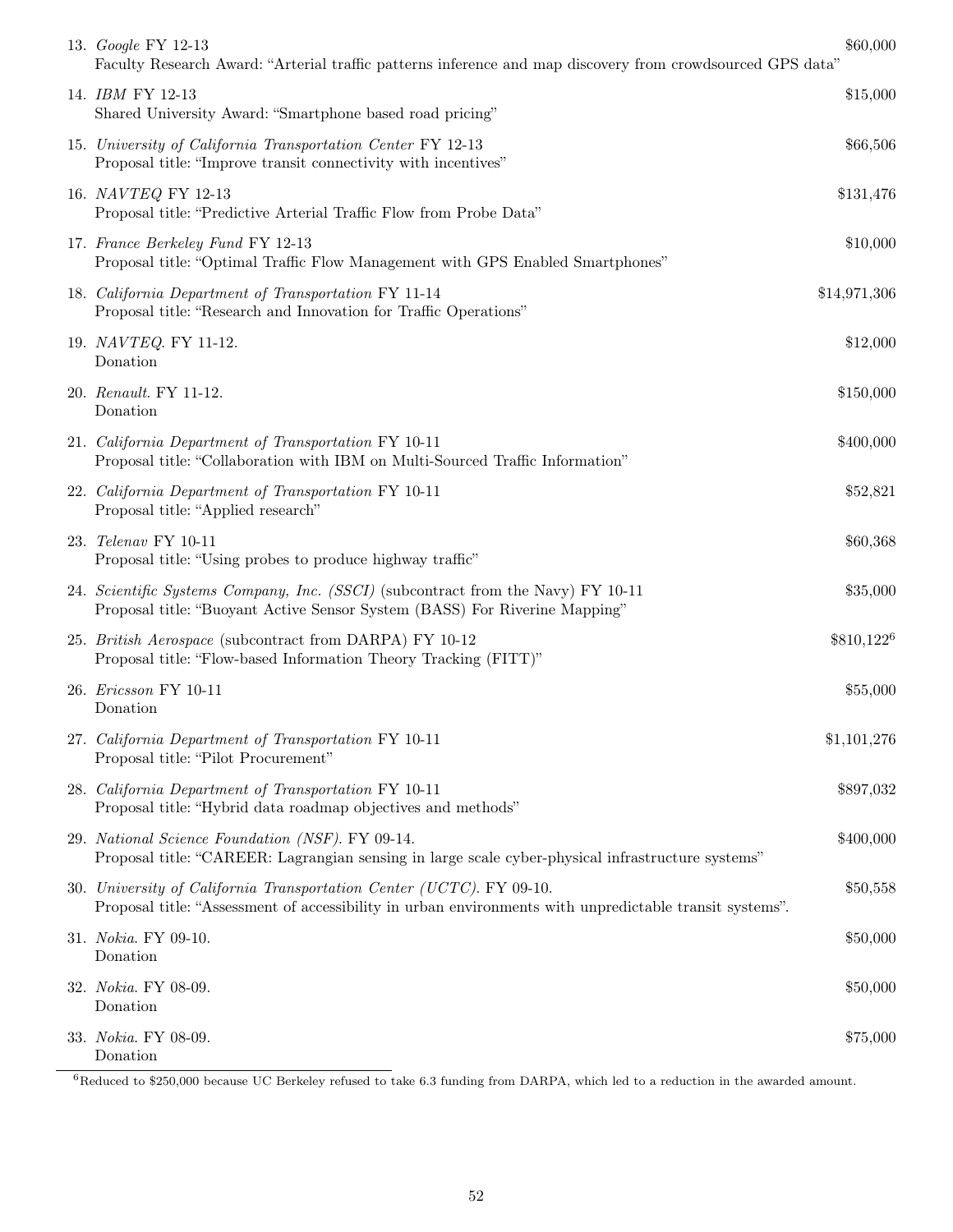| 34. Federal Department of Transportation (RITA). FY 08-09.<br>Proposal title: "Mobile Millennium". <sup>7</sup>                                                                               | \$1,000,000 |
|-----------------------------------------------------------------------------------------------------------------------------------------------------------------------------------------------|-------------|
| 35. California Department of Transportation. FY 08-09.<br>Proposal title: "RTA: Mobile Millennium".                                                                                           | \$1,350,000 |
| 36. California Department of Transportation. FY 08-09.<br>Proposal title: "TO 1029: Mobile Millennium".                                                                                       | \$150,000   |
| 37. Portuguese Studies Program. FY 08-09.<br>Proposal title: "Estuary surveys using active Lagrangian sensor networks".                                                                       | \$2,500     |
| 38. Nokia (donation) and UC Micro Grant (matching funds). FY 07-08.<br>Proposal title (for UC Micro Grant): "Highway traffic flow reconstruction using mobile phone data".                    | \$32,685    |
| 39. UC Center for water resources. FY 07-09.<br>Proposal title: "Prototyping and testing of a Lagrangian sensor network for distributed monitoring in the Sacramento<br>- San-Joaquin Delta". | \$59,993    |
| 40. Academic Senate, UC Berkeley, COR. FY 07-09.<br>Proposal title: "Prototyping of a real-time systems for Lagrangian sensing".                                                              | \$5,000     |
| 41. Finnish Funding Agency for Technology and Innovation (TEKES). FY 07-08.<br>Donation.                                                                                                      | \$30,000    |
| 42. University of California Transportation Center (UCTC). FY 07-08.<br>Proposal title: "Congestion control for highway network systems".                                                     | \$75,473    |
| 43. California Department of Transportation. FY 07-08.<br>Proposal title: "TO 1021: Deployment of value-added mobile traffic probes".                                                         | \$500,000   |
| 44. California Department of Transportation. FY 06-08.<br>Proposal title: "Optimal sensor requirements".                                                                                      | \$299,999   |
| 45. National Aeronautics and Space Administration (NASA). FY 06-07.<br>Proposal title: "Dynamic sectorization of the airspace".                                                               | \$38,000    |
| 46. National Science Foundation (NSF). FY 06-09.<br>Proposal title: "Embedded viability computing".                                                                                           | \$200,000   |
| 47. Academic Senate, UC Berkeley, COR. FY 05-06.<br>Proposal title: "Control of large scale networks".                                                                                        | \$5,400     |

<sup>7</sup>For contractual reasons, the award was given from the Federal Department of Transportation to the California Department of Transportation, under the name Safe Trip 21, for which Greg Larson at the California Department of Transportation is the PI. The grant is divided into two portions at Berkeley. I am the PI on this \$1,000,000 portion, called Mobile Millennium through the California Center for Innovative Transportation (CCIT).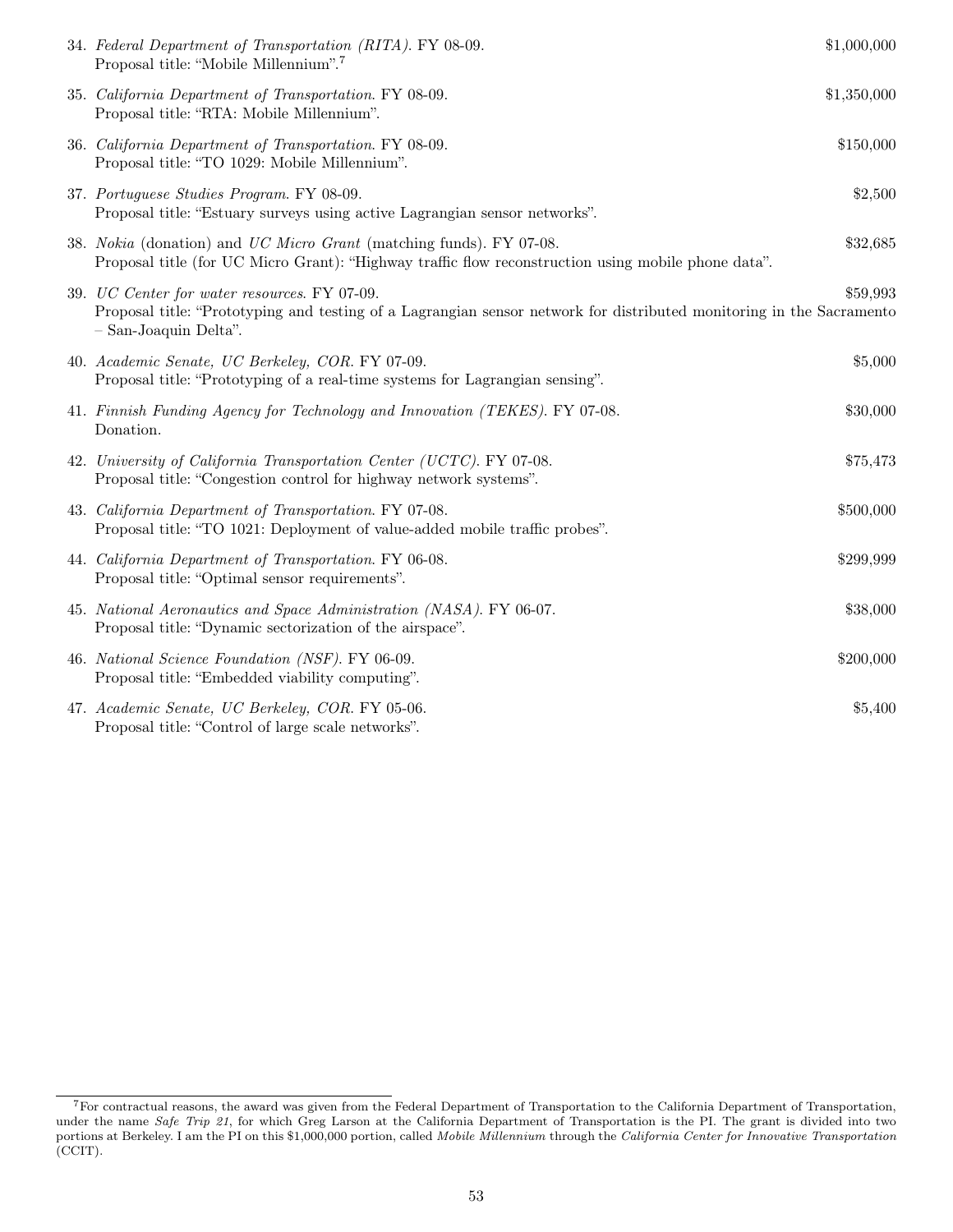### Grants obtained as the PI for a multiple investigator grant

| 1. CITRIS FY 14-15<br>Proposal title: "Monitoring of Alzheimer patients with connected wearables"<br>Co-Investigator: Prof. DeCarli (UC Davis)                                                                                                                                                                                                                | \$53,579                                 |
|---------------------------------------------------------------------------------------------------------------------------------------------------------------------------------------------------------------------------------------------------------------------------------------------------------------------------------------------------------------|------------------------------------------|
| 2. CITRIS FY 14-15<br>Proposal title: "Wearable based monitoring of daily activities for patients with Alzheimer Disease"<br>Co-Investigator: Prof. Trevino (Tecnologico de Monterrey)                                                                                                                                                                        | \$25,000                                 |
| 3. NASA FY 13-14<br>Proposal title:"Adaptive air traffic control for maximizing on time arrival under uncertain weather conditions".<br>Co-investigator: Prof.Dengfeng Sun (Purdue Univ.)                                                                                                                                                                     | \$101,471                                |
| 4. Dowling Associates Inc. (flow through from FHWA) FY 11-12<br>Proposal title: "Transformational Changes and Revolutionary Advances for Transportation Planning".<br>Co-investigators: Prof. Alexander Skabardonis (UC Berkeley, CEE)                                                                                                                        | \$109,391                                |
| 5. CITRIS. FY 10-11<br>Proposal title: "Floating Century".<br>Co-investigators: Prof. Mark Stacey (UC Berkeley, CEE), Prof. Geoff Schladow (UC Davis, CEE)                                                                                                                                                                                                    | \$75,000                                 |
| 6. CITRIS. FY 09-10<br>Proposal title: "iShake: early warning with smartphones".<br>Co-investigators: Prof. Richard Allen (Earth & Plan. Sci.), Prof. Steve Glaser (CEE), Prof. Jon Bray (CEE)                                                                                                                                                                | \$75,000                                 |
| 7. Nokia. FY 09-12.<br>Proposal title: "Real-time sensor-data driven traffic health impact assessment".<br>Co-investigators: Prof. Steven Glaser (UC Berkeley, CEE), Dr. Edmund Seto (UC Berkeley, School of Public Health)                                                                                                                                   | \$300,000                                |
| 8. California Department of Transportation. FY 07-08.<br>Ministere des Transports, France (matching funds). FY 07-08.<br>Proposal title: "Highway traffic flow reconstruction using mobile phone data".<br>Co-investigators: Prof. Patrick Saint-Pierre, Université Paris Dauphine, France.                                                                   | \$30,000<br>Eur30,000                    |
| 9. National Science Foundation. FY 09-12.<br>Proposal title: "Physical modeling and software synthesis for self-reconfigurable sensors in river environments".<br>Co-investigators: Prof. Jonathan Sprinkle (University of Arizona, ECE), Professor Sonia Martinez (UCSD, MAE)                                                                                | \$283,283                                |
| 10. National Aeronautics and Space Administration (NASA). FY 06-09.<br>NASA Research Opportunities in Aeronautics (NRA), NNH06ZEA001N-AS<br>Proposal title: "A unified approach to strategic models and performance evaluation for traffic flow management".<br>Co-investigators: Prof. Mark Hansen (UC Berkeley, CEE), Dr. Robert Hoffman (Metron Aviation). | \$991,990                                |
| 11. National Aeronautics and Space Administration (NASA). FY 05-07.<br>NASA Research Opportunities in Aeronautics (NRA), NNH06ZEA001N-AS<br>Proposal title: "Traffic flow investigation".<br>Co-investigators: Prof. Mark Hansen (UC Berkeley, CEE), Prof. Mike Ball (University of Maryland), Prof. Dave Lovell<br>(University of Maryland).                 | \$381,565                                |
| Grants obtained as a co-PI on multiple investigator grants                                                                                                                                                                                                                                                                                                    |                                          |
| 1. National Science Foundation FY 13-18<br>Budget for co-PI Bayen: FY 12-13<br>Proposal title: "Collaborative Research: Foundations Of Resilient CybEr-physical Systems (FORCES)"<br>Co-investigators: Prof. Shankar Sastry, PI, (EECS), Prof. Claire Tomlin, (EECS), Prof. Saurabh Amin (MIT CEE),<br>Prof. Janos Stipanovic (Vanderbilt, EECS), et al.      | \$9,300,000<br>$\sim $60,000/\text{yr}.$ |
| 2. National Research Foundation (NRF), Singapore FY 11-16<br>Budget for co-PI Bayen:                                                                                                                                                                                                                                                                          | S\$57,000,000<br>$\sim$ \$2,000,000.     |

Proposal title: SinBerBest: Energy Efficient Buildings in the Tropical Climates Co-investigators: Prof. Costas Spanos (EECS), Khalid Mosalam (CEE), Bill Nazaroff (CEE), Claire Tomlin (EECS), Claudia Ostertag (CEE), Kameshwar Poolla (ME) et al.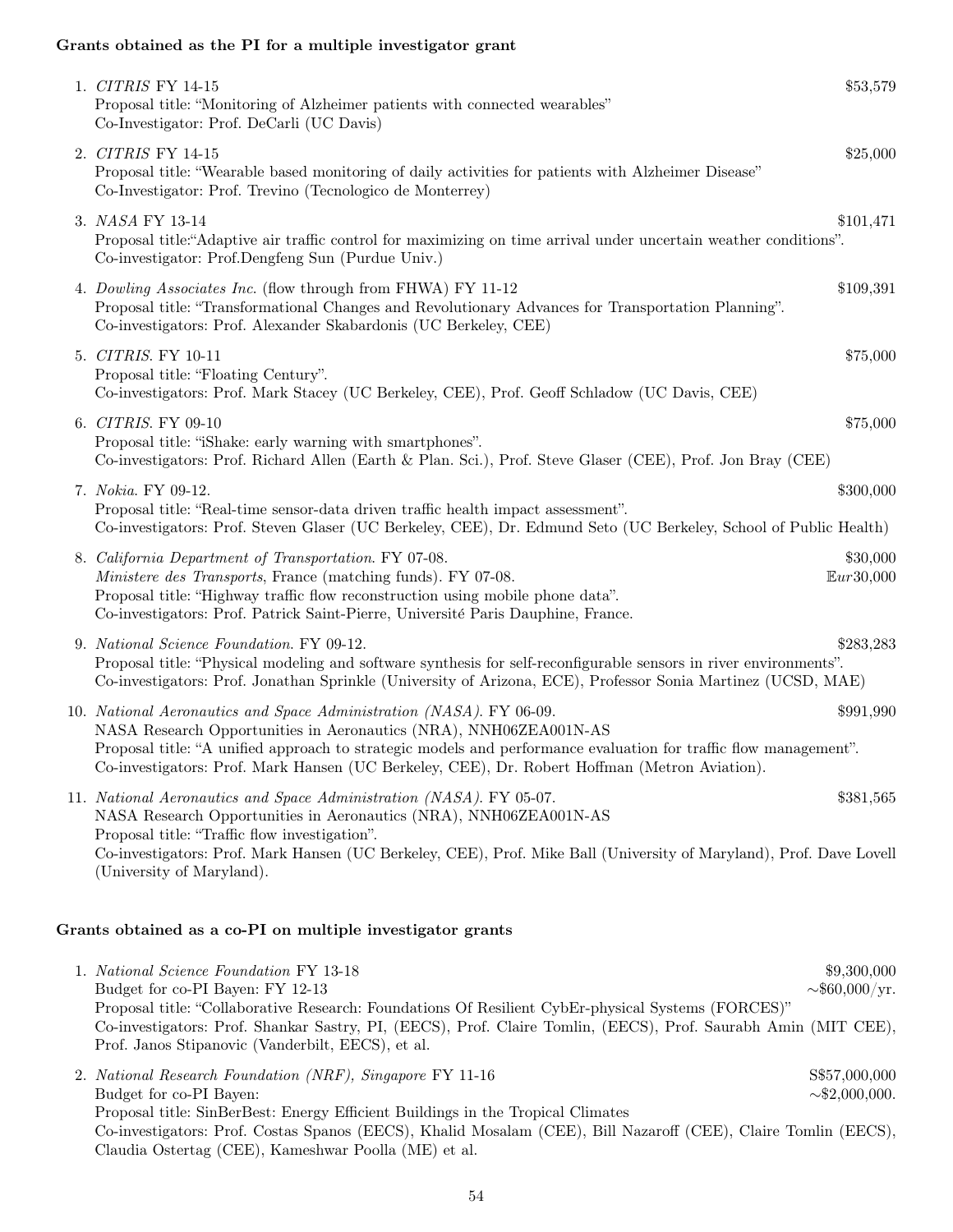| 3. National Science Foundation FY 11-16<br>Budget for co-PI Bayen:<br>Proposal title: "Algorithms Machine People (AMP)"<br>Co-investigators: Prof. Michael Franklin, PI, (EECS), Prof. Ion Stoica (EECS), Prof. Randy Katz (EECS), Prof. Michael<br>Jordan (EECS), Prof. Ken Goldberg (IEOR), et al.                                                                                                                                                        | \$10,000,000<br>$\sim $30,000/yr.$             |
|-------------------------------------------------------------------------------------------------------------------------------------------------------------------------------------------------------------------------------------------------------------------------------------------------------------------------------------------------------------------------------------------------------------------------------------------------------------|------------------------------------------------|
| 4. Various donors (consortium) <sup>8</sup> FY 13-18<br>Budget for co-PI Bayen: FY 12-13<br>Proposal title: "Collaborative Research: Foundations Of Resilient CybEr-physical Systems (FORCES)"<br>Co-investigators: Prof. Michael Franklin, PI, (EECS), Prof. Ion Stoica (EECS), Prof. Randy Katz (EECS), Prof. Michael<br>Jordan (EECS), Prof. Ken Goldberg (IEOR), et al.                                                                                 | $\sim 15,000,000$<br>$\sim $30,000/\text{yr}.$ |
| 5. INRIA FY 12-13<br>Budget for co-PI Bayen: FY 12-13<br>Proposal title: "Optimal Traffic Flow Management with GPS Enabled Smartphones"<br>Co-investigators: Prof. Paola Goatin, INRIA, France                                                                                                                                                                                                                                                              | Eur 30,000<br>Eur 15,000                       |
| 6. California Department of Transportation. FY 12-13<br>Budget for co-PI Bayen: FY 12-13<br>Proposal title: "Tools for Operations Planning (TOPL5): Traffic Management, Decision Support System and I-680<br>CSMP Support"<br>Co-investigators: Prof. Roberto Horowitz (PI, ME), Prof. Pravin Varaiya (EECS)                                                                                                                                                | \$1,716,472<br>\$100,000                       |
| 7. CITRIS. FY 09-10.<br>Budget for co-PI Bayen: FY 09-10.<br>Proposal title: "CITRIS seed grant: Delivering earthquake warnings using smartphones".<br>Co-investigator: Prof. Richard Allen (PI, Berkeley Earth & Planetary Science)                                                                                                                                                                                                                        | \$72,570.52<br>$\sim $30,000$                  |
| 8. US Geological Survey (USGS). FY 09-10.<br>Budget for co-PI Bayen: FY 09-10.<br>Proposal title: "iShake: using personal devices to deliver rapid, semi quantitative earthquake information".<br>Co-investigator: Prof. Jonathan Bray (PI, Berkeley CEE), Prof. Steven Glaser (CEE Berkeley)                                                                                                                                                               | \$99,872<br>$\sim $50,000$                     |
| 9. NASA. FY 07-09.<br>\$966,966<br>Budget for co-PI Bayen: FY 07-09.<br>$\sim $120,000$<br>NASA Research Opportunities in Aeronautics (NRA), NNH06ZEA001N-AS<br>Proposal title: "Advanced stochastic network queing models of the impact of 4D trajectory precision on aviation systems<br>performance".<br>Co-investigator: Prof. Mark Hansen (PI, Berkeley CEE), Prof. Michael Ball, Prof. David Lovell (Univ. of Maryland),<br>Prof. Amedeo Odoni (MIT). |                                                |
| 10. CALFED: California Bay-Delta Authority FY 07-09.<br>Budget for co-PI Bayen: FY 07-09.<br>Proposal title: "Calibration-free approach to modeling".<br>Co-investigator: Prof. Mark Stacey (PI, Berkeley CEE).                                                                                                                                                                                                                                             | \$390,869<br>$\sim $180,000$                   |
| 11. FAA: Federal Aviation Administration. FY 06-07.<br>Budget for co-PI Bayen: FY 06-07.<br>Proposal title: "Assessment of en-route sector performance and operational concept evaluation using fast-time computational<br>model of human performance".<br>Co-investigator: Prof. Mark Hansen (PI, Berkeley CEE).                                                                                                                                           | \$541,464<br>$\sim $50,000$                    |
| 12. National Aeronautics and Space Administration (NASA). FY 06-09.<br>Budget for co-PI Bayen: FY 06-09.<br>NASA Research Opportunities in Aeronautics (NRA), NNH06ZEA001N-AS<br>Proposal title: "Integrating collision avoidance and tactical air traffic control tools".<br>Co-investigators: Prof. Claire Tomlin (PI, Stanford), Prof. Shankar Sastry (Berkeley), Prof. Jason Speyer (UCLA), Dr.<br>Dallas Denery (UCSC), Dr. Heinz Erzberger (UCSC).    | \$1,300,000<br>$\sim $180,000$                 |

<sup>8</sup> Include in particular: Amazon, Google, SAP, Cisco, Ericsson, Facebook, Huawei, Intel, Microsoft, Oracle, Quantan Samsung, VMWare, Yahoo!